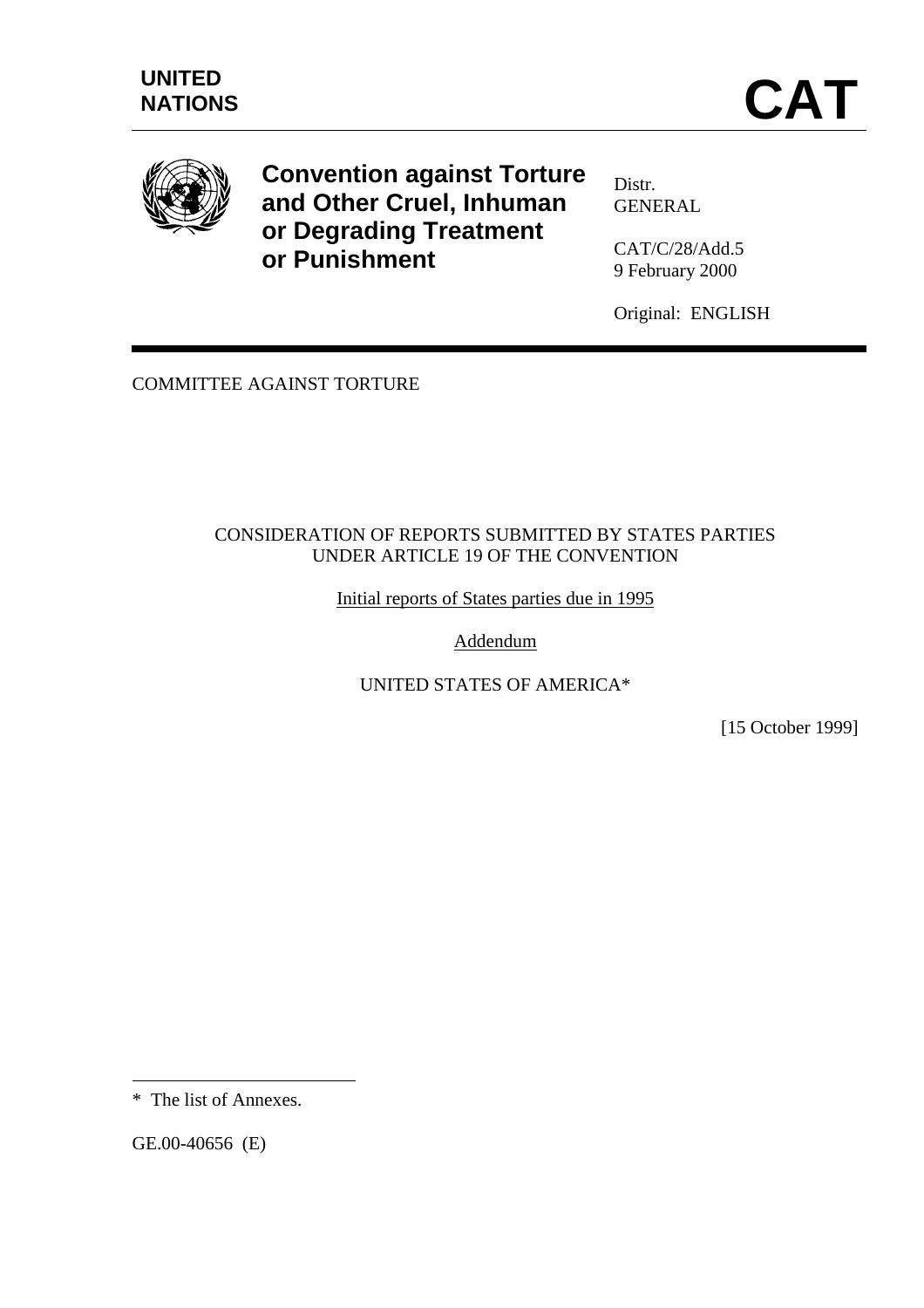# **CONTENTS**

|                                                      | Paragraphs  | Page           |
|------------------------------------------------------|-------------|----------------|
| Introduction                                         | $1 - 10$    | $\overline{4}$ |
| I.                                                   | $11 - 93$   | 6              |
|                                                      | $12 - 21$   | 6              |
| <b>B.</b>                                            | $22 - 44$   | 8              |
| C.                                                   | $45 - 53$   | 12             |
| D.                                                   | $54 - 63$   | 18             |
| Е.                                                   | $64 - 69$   | 20             |
| F.                                                   | $70 - 71$   | 21             |
|                                                      | $72 - 93$   | 22             |
| IMPLEMENTATION OF SPECIFIC ARTICLES<br>II.           | $94 - 353$  | 25             |
|                                                      | $94 - 155$  | 25             |
|                                                      | $156 - 177$ | 37             |
|                                                      | 178 - 182   | 42             |
|                                                      | 183 - 189   | 43             |
| Article 6 Detention and preliminary inquiry in cases | $190 - 192$ | 44             |
|                                                      | 193 - 194   | 44             |
|                                                      | $195 - 200$ | 45             |
|                                                      | $201 - 205$ | 46             |
|                                                      | $206 - 226$ | 47             |
|                                                      | $227 - 230$ | 51             |
|                                                      | $231 - 238$ | 52             |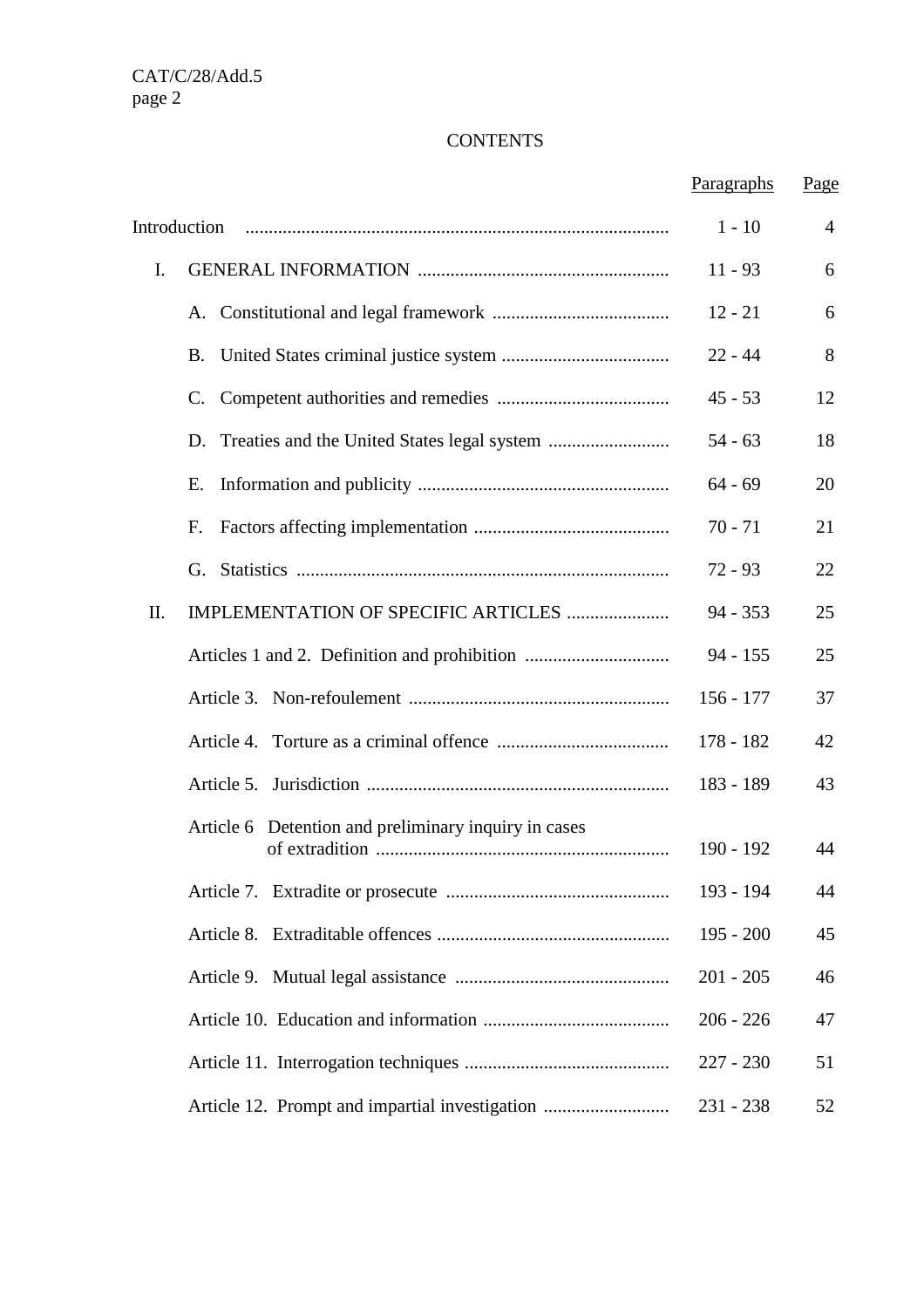#### CONTENTS (continued)

|                                                         | Paragraphs  | Page |
|---------------------------------------------------------|-------------|------|
|                                                         | $239 - 266$ | 53   |
|                                                         | $267 - 286$ | 58   |
|                                                         | $287 - 300$ | 62   |
| Article 16. Other cruel, inhuman or degrading treatment | $301 - 353$ | 64   |
| $\sim$ $\sim$ $\sim$ $\sim$ $\sim$ $\sim$               |             |      |

# List of annexes\*

- I. United States reservations, understandings and declarations and Convention against Torture and Other Forms of Cruel, Inhuman or Degrading Treatment or Punishment
- II. Relevant constitutional and legislative provisions
- III. Information on capital punishment
- IV. INS regulations on torture

 $\overline{a}$ 

V. Department of State regulations on torture

<sup>\*</sup> The annexes are available for consultation in the archives of the secretariat.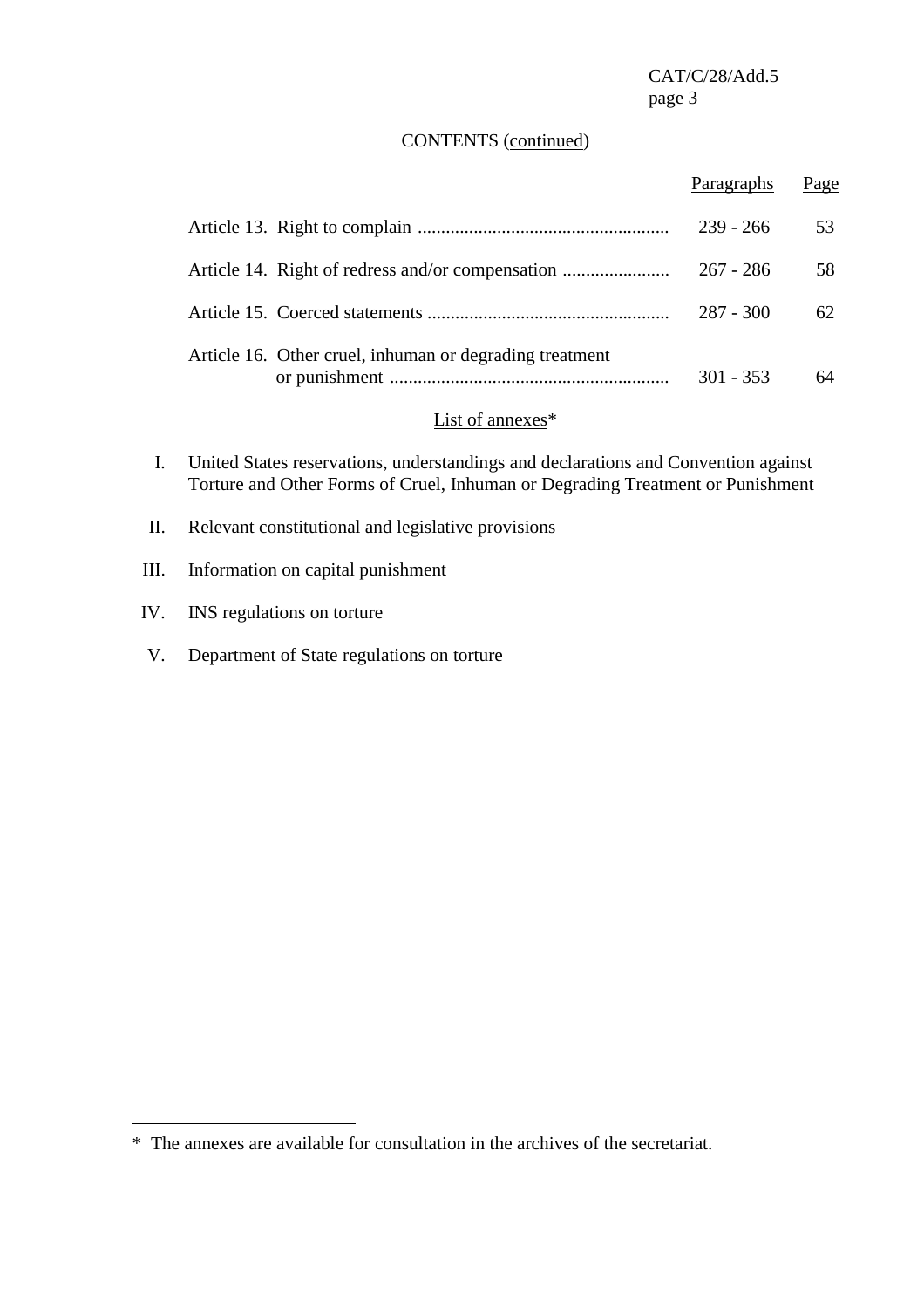#### Introduction

1. The Government of the United States of America welcomes the opportunity to report to the Committee against Torture on measures giving effect to its undertakings under the Convention against Torture and Other Cruel, Inhuman or Degrading Treatment or Punishment, in accordance with article 19 thereof. The organization of this initial report follows the revised General Guidelines of the Committee against Torture regarding the form and content of initial reports to be submitted by States parties (CAT/C/4/Rev.2).

2. This report has been prepared by the U.S. Department of State with extensive assistance from the Department of Justice and other relevant departments and agencies of the Federal Government. Substantial contributions were also solicited and received from interested non-governmental organizations, academics and private citizens. The report covers the situation in the United States and the measures taken to give effect to the Convention through September 1999.

3. The United States ratified the Convention against Torture in October 1994, and the Convention entered into force for the United States on 20 November 1994. In its instrument of ratification (deposited with the Secretary General of the United Nations on 21 October 1994), the United States made a declaration pursuant to article 21, paragraph 1, recognizing the competence of the Committee against Torture, on a reciprocal basis, to receive and consider a State party's claims that another State party is not fulfilling its obligations under the Convention. The United States also conditioned its ratification on two reservations and a number of interpretive understandings; these are included at annex I and discussed at the relevant portions of this report.

4. In 1992 the United States became a party to the International Covenant on Civil and Political Rights, some provisions of which may be considered to have wider application than those of the Convention against Torture. The initial United States report under the Covenant, which provides general information related to United States compliance with and implementation of obligations under the Covenant, was submitted to the Human Rights Committee in July 1994 (see HRI/CORE/1/Add.49 and CCPR/C/81/Add.4). The United States also ratified the International Convention on the Elimination of All Forms of Racial Discrimination at the same time as it ratified the Convention against Torture. In February 1995 the United States signed the Convention on the Rights of the Child.

5. The United States has long been a vigorous supporter of the international fight against torture. United States representatives participated actively in the formulation of the United Nations Declaration on the Protection of All Persons from Being Subjected to Torture and Other Cruel, Inhuman or Degrading Treatment or Punishment, adopted in 1975, and in the negotiation of the Convention against Torture. The United States continues to be the largest donor to the United Nations Voluntary Fund For Victims of Torture, having contributed over \$12.6 million as of August 1999. The United States Government pursues allegations of torture by other governments as an integral part of its overall human rights policy, highlighting such issues in its annual Country Reports on Human Rights Conditions.

6. Torture is prohibited by law throughout the United States. It is categorically denounced as a matter of policy and as a tool of state authority. Every act constituting torture under the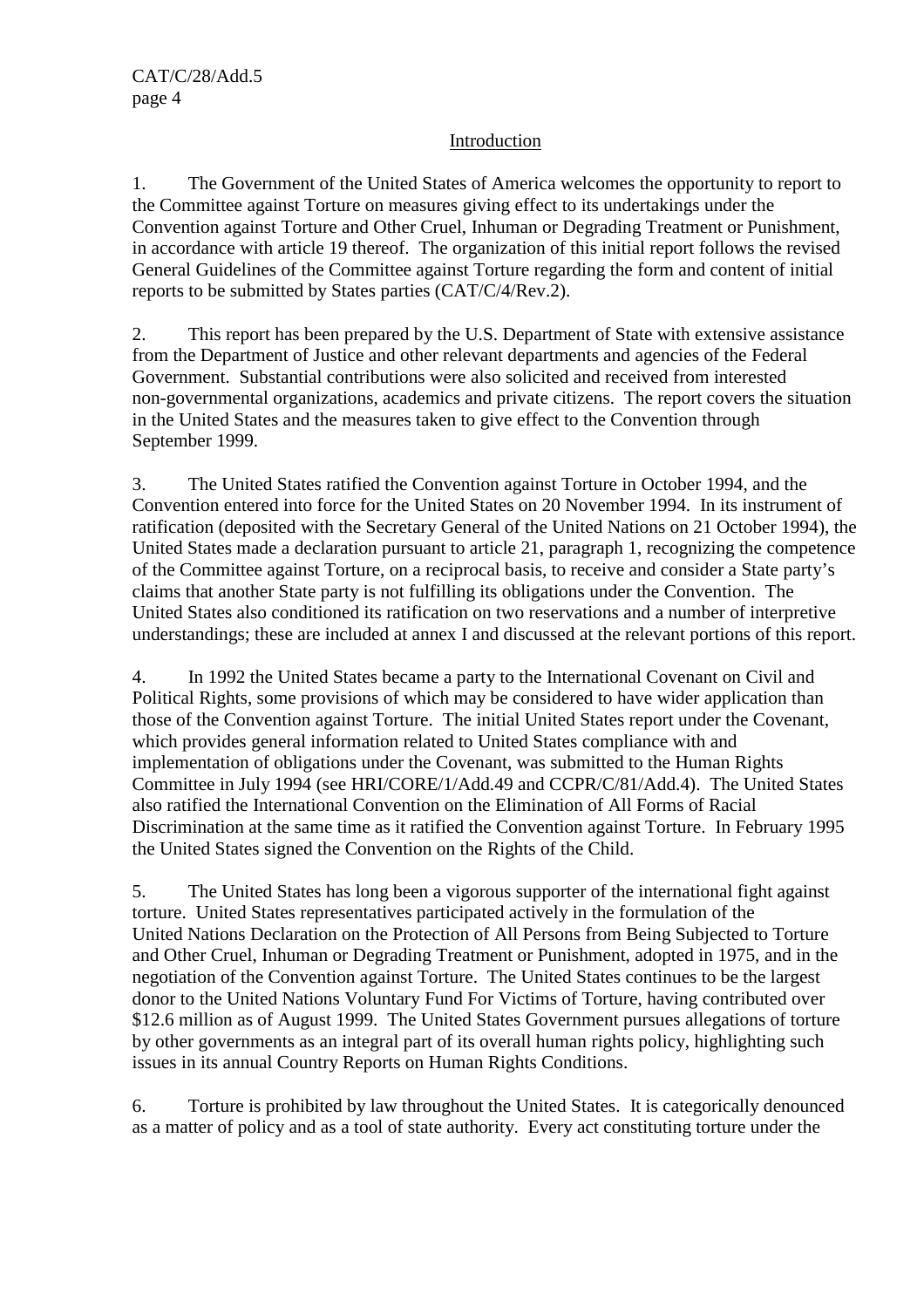Convention constitutes a criminal offence under the law of the United States. No official of the Government, federal, state or local, civilian or military, is authorized to commit or to instruct anyone else to commit torture. Nor may any official condone or tolerate torture in any form. No exceptional circumstances may be invoked as a justification of torture. United States law contains no provision permitting otherwise prohibited acts of torture or other cruel, inhuman or degrading treatment or punishment to be employed on grounds of exigent circumstances (for example, during a "state of public emergency") or on orders from a superior officer or public authority, and the protective mechanisms of an independent judiciary are not subject to suspension. The United States is committed to the full and effective implementation of its obligations under the Convention throughout its territory.

7. No Government, however, can claim a perfect record in each of the areas and obligations covered by the Convention. Abuses occur despite the best precautions and the strictest prohibitions. Within the United States, as indicated in this report, there continue to be areas of concern, contention and criticism. These include instances of police abuse, excessive use of force and even brutality, and death of prisoners in custody. Overcrowding in the prison system, physical and sexual abuse of inmates, and lack of adequate training and oversight for police and prison guards are also cause for concern. The national conscience was sharply challenged in 1991 by the widely publicized beating of Rodney King by four officers of the Los Angeles Police Department and by their subsequent prosecution by state and federal authorities. More recently, a Haitian immigrant, Abner Louima, was brutalized by New York City policemen after being taken into custody. Concerns about the excessive use of force by federal agents arose from widely publicized incidents in 1992 at Ruby Ridge, Idaho, and in 1993 in Waco, Texas; similar charges were levelled against the Philadelphia Police Department in connection with the May 1985 bombing of the headquarters of the radical African-American organization MOVE.

8. As a result of these and other instances, American society has renewed its efforts to ensure that appropriate guidelines on the use of force are respected and that the prohibitions against torture and other forms of physical, mental and psychological abuse by law enforcement and correctional officials are observed in practice. Indeed, in 1994 the United States Congress enacted important legislation which authorizes the Attorney-General to institute civil lawsuits to obtain remedies for patterns or practices of misconduct by law enforcement agencies and agencies responsible for the incarceration of juveniles. The Department of Justice is actively enforcing this statute, as well as older laws that permit criminal prosecution of law enforcement and correctional officers who wilfully deprive individuals of their constitutional rights, and statutes that enable the Department of Justice to obtain civil relief for abusive conditions in state prisons and local jails.

9. In addition, in the United States, some have voiced concerns related to other areas covered by or related to the Convention, such as non-consensual scientific and medical experimentation, treatment of the mentally ill and illegal immigrants in custody, and imposition of capital punishment. These and other issues are discussed in connection with article 16.

10. Every unit of Government at every level within the United States is committed, by law as well as by policy, to the protection of the individual's life, liberty and physical integrity. Each must also ensure the prompt and thorough investigation of incidents when allegations of mistreatment and abuse are made, and the punishment of those who are found to have committed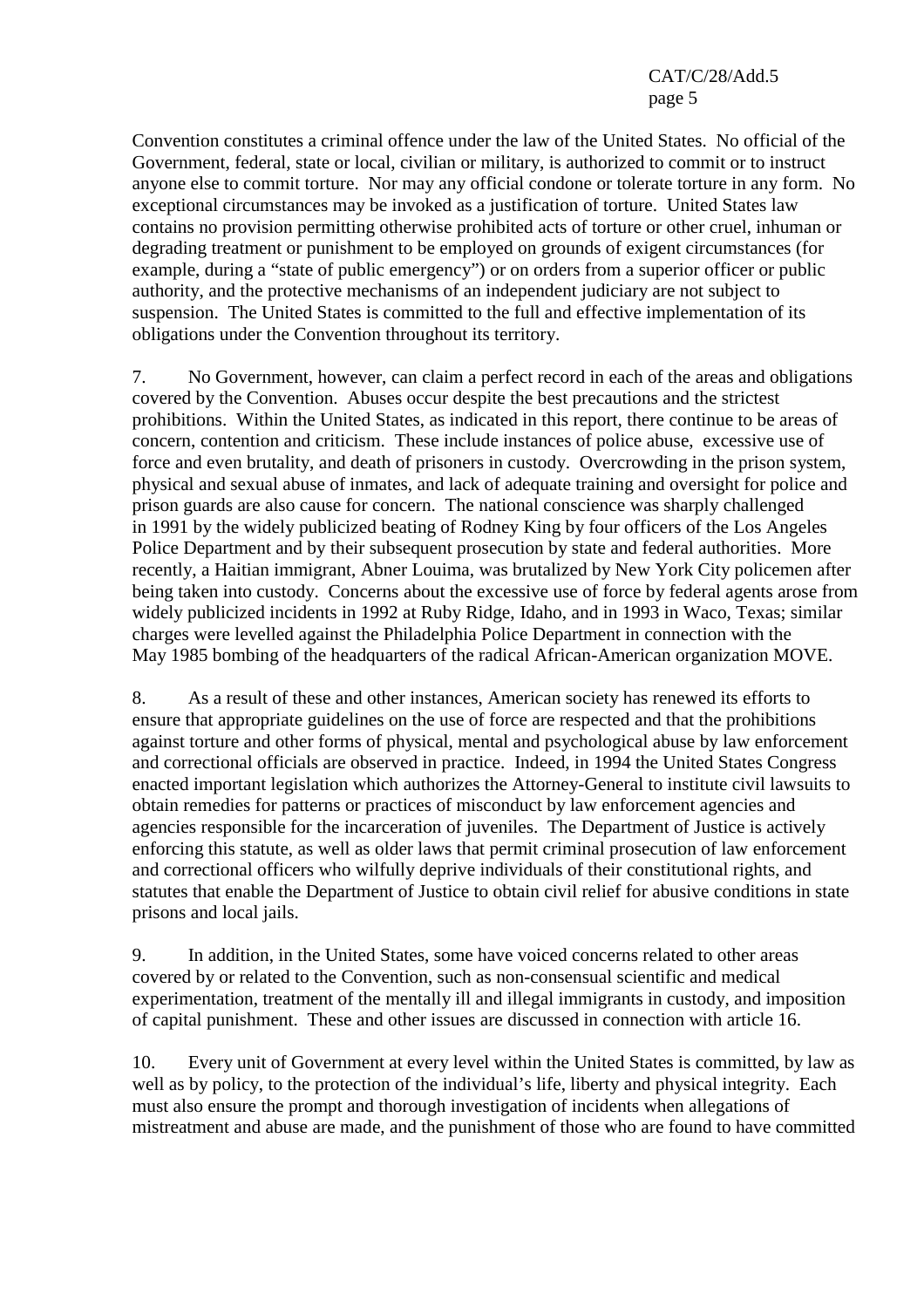violations. Accomplishment of necessary reforms and improvements is a continued goal of government at all levels. The United States intends to use its commitments and obligations under the Convention to motivate and facilitate a continual review of the relevant policies, practices, and institutions in order to assure compliance with the treaty.

### I. GENERAL INFORMATION

11. Torture does not occur in the United States except in aberrational situations and never as a matter of policy. When it does, it constitutes a serious criminal offence, subjecting the perpetrators to prosecution and entitling the victims to various remedies, including rehabilitation and compensation. Although there is no federal law criminalizing torture per se, any act falling within the Convention's definition of torture is clearly illegal and prosecutable everywhere in the country, for example as an assault or battery, murder or manslaughter, kidnapping or abduction, false arrest or imprisonment, sexual abuse, or violation of civil rights.

# A. Constitutional and legal framework

12. The United States of America is a federal republic of 50 states, together with a number of commonwealths, territories and possessions. The United States Constitution, including its various amendments, is the central instrument of government and the supreme law of the land. It establishes a representative system of democratic governance at the federal level and guarantees a republican system at the state and local levels.

13. The Federal Government consists of three separate branches: the Executive (the President and the various executive departments and agencies), the Legislative (the United States Congress, consisting of the Senate and the House of Representatives) and the Judiciary (an independent three-tiered system of courts headed by the U.S. Supreme Court). In the federal system, laws are enacted by the Congress, enforced by the Executive Branch through its various departments and agencies, and interpreted and applied by the judiciary.

14. Under the United States Constitution, the Federal Government is a government of limited authority and responsibility. Those powers not delegated to the Federal Government are specifically reserved to the states and the people. The resulting division of authority means that state and local governments retain significant responsibility in many areas. This allocation of governmental responsibility has particular relevance to certain aspects of the implementation of the Convention against Torture. For example, although there is a continually evolving and expanding body of federal criminal law and procedure, criminal law is still largely a matter of state competence, and the precise nomenclature, rules, procedures and punishments vary from state to state. However, in all states, as well as at the federal level and in the commonwealths and territories, criminal law and procedure must meet the minimum standards provided by the United States Constitution. All individuals, regardless of nationality or citizenship, are entitled to constitutional protection.

15. Each of the 50 constituent states has its own constitution as well, and the state governmental structures closely parallel that of the Federal Government with separate executive, legislative and judicial branches. Essentially, each state is a sovereign entity, inherently free to promulgate and enforce laws and policies that pertain exclusively to that state. State authority is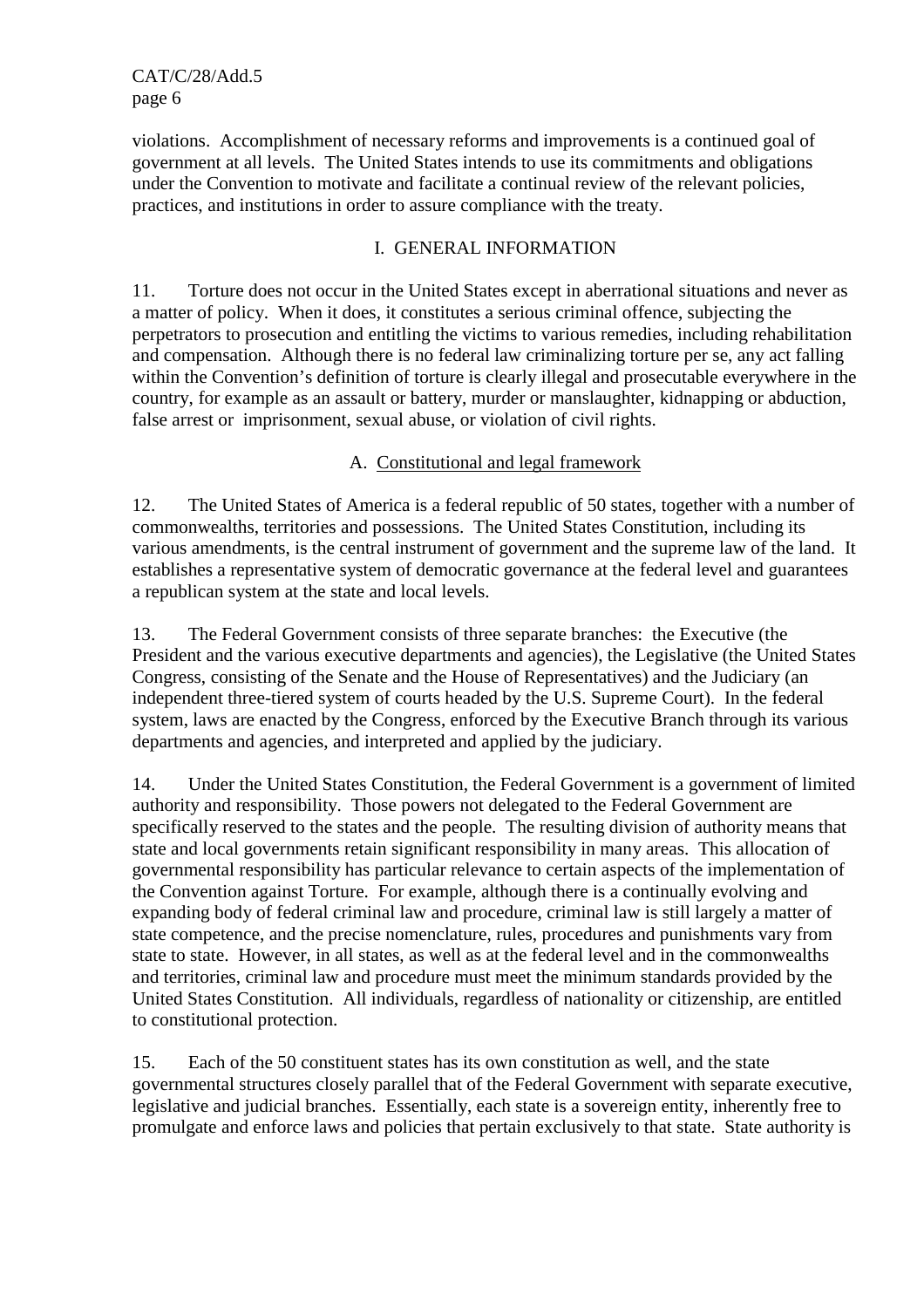limited under the federal Constitution only to the extent that the relevant authority has been delegated to (or "pre-empted" by) the Federal Government. Thus, in addition to the adoption and enforcement of general criminal law, the power of state government extends to nearly all aspects of the regulation of matters internal to the state, such as the establishment and maintenance of state courts, prisons and correctional institutions; the regulation of industries, businesses, professions, and commerce; educational institutions; regulation of property; and so forth.

16. Each state consists in turn of many subordinate governmental entities, including counties (or parishes), various forms of municipal jurisdictions (cities, towns, townships, villages, boroughs, etc.), and other types of governmental units (such as water, school, housing and fire districts). In some instances, state and local governments have created regional authorities, for such purposes as economic development or resource management. Nationwide there are some 87,000 local governmental units, including approximately 3,000 counties, 3,500 towns and municipalities, and 15,000 school districts. Nine cities have populations in excess of 1 million persons; over 65 cities exceed 250,000 persons. Many of these subordinate units exercise, in one fashion or another, a measure of the regulatory or "police power" of the state, including in its criminal, enforcement or custodial dimensions.

17. The same is true of other governmental levels which exist independently of the constituent states: the District of Columbia (seat of the Federal Government); the commonwealths of Puerto Rico and the Northern Mariana Islands; and the unincorporated territories of American Samoa, the United States Virgin Islands, and Guam. While the specific governmental arrangements differ, in each case duly constituted local authorities in fact exercise criminal law enforcement authority and jurisdiction on a local basis.

18. This complicated federal structure both decentralizes police and other governmental authority and constrains the ability of the Federal Government to affect the law of the constituent jurisdictions directly. Although torture and cruel, unusual or inhuman treatment or punishment are prohibited in every jurisdiction, not every instance in which such acts might occur is directly subject to federal control or responsibility.

19. For this reason it was considered necessary to condition United States ratification of the Convention against Torture upon an understanding reflecting the respective competencies of the various governmental units in regard to certain provisions of the Convention. The understanding (full text at annex I) states that United States obligations under the Convention shall be implemented by the Federal Government to the extent of its legislative and judicial jurisdiction, and otherwise by the state and local governments. With respect to those provisions which most significantly implicate state and local authority (arts. 10-14 and 16), the Federal Government expressly committed itself to taking measures "appropriate to the Federal system" so that, in turn, the competent authorities of the constituent units "may take appropriate measures for the fulfilment of the Convention". The intent was to make clear that steps by the Federal Government that are necessary to effect compliance at the state and local level will be consistent with the federal structure of the domestic governmental arrangements.

20. It is important to emphasize that the "federalism" understanding does not detract from or limit the substantive obligations of the United States under the Convention, nor does it exempt any state or local officials from the Convention's requirements regarding the prohibition,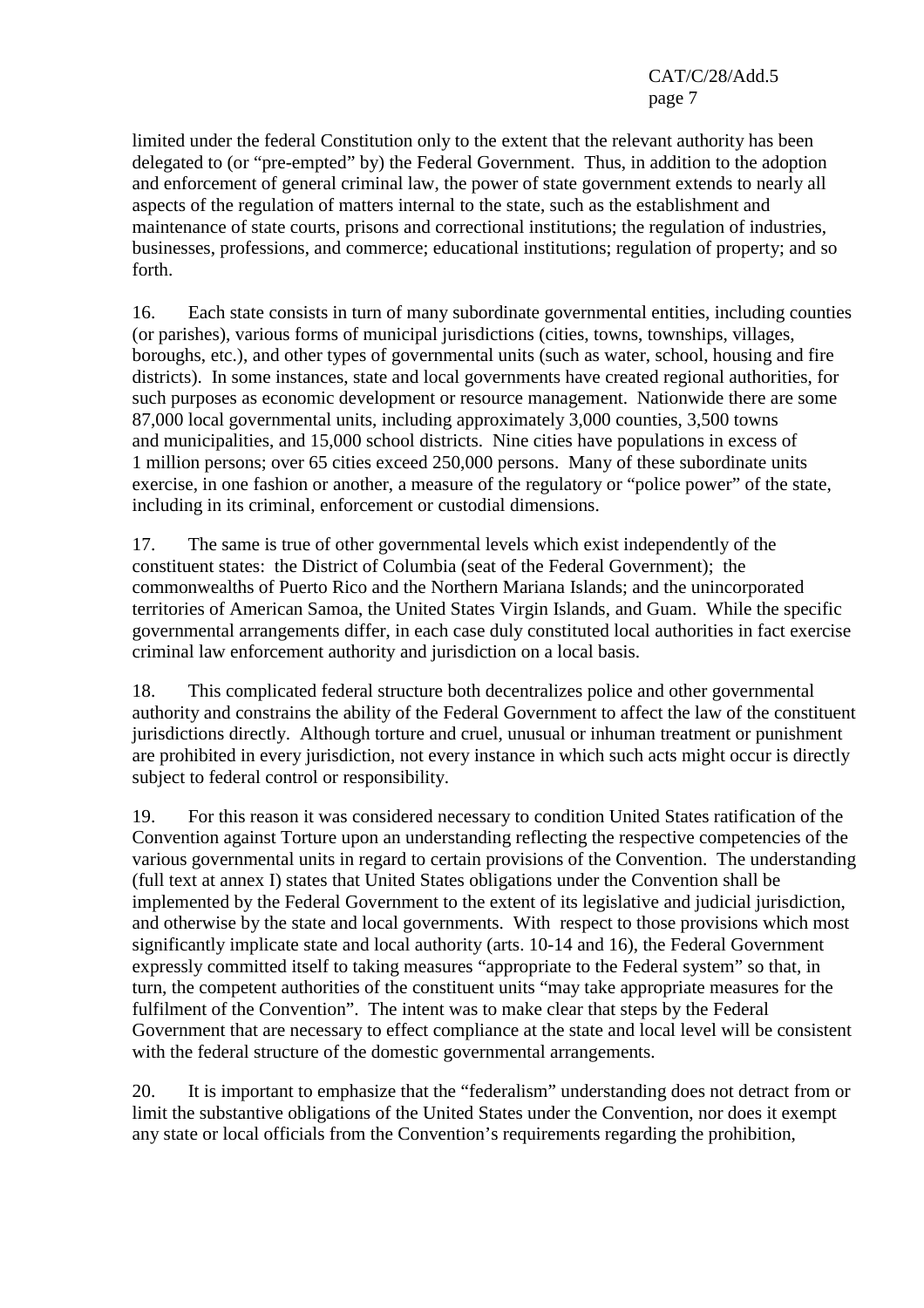prevention and punishment of torture or cruel, inhuman or degrading treatment or punishment. It is also important to recognize that the fundamental constitutional protections, including in particular the prohibition against cruel and unusual punishment, operate as restrictions at all levels of the government; all persons in the United States, regardless of their status, receive constitutional protection, in particular the protection against cruel and unusual punishment.

21. In the United States, the rights of individuals, including those of detainees and convicted inmates, are protected by the rule of law. Government officials generally respect and act in accord with the relevant standards. When they do not, an independent judiciary can enforce those rules against them. In the following discussion, this is reflected through frequent citation to judicial decisions as well as statutes.

### B. United States criminal justice system

22. The enactment and enforcement of criminal law remains primarily a function of state and local governments in the United States. In fact, the emphasis in the United States has traditionally been on local law enforcement. Despite a growing body of federal law and an expanded role for federal law enforcement agencies (especially the Federal Bureau of Investigation or "FBI"), the majority of offences proscribed by law, the vast preponderance of crimes committed, and the overwhelming bulk of criminal prosecutions in the United States remain matters of state and local law and institutions. Local control helps to ensure that the criminal justice system is (and is perceived to be) responsive to the concerns of the affected population; it also permits states and localities to experiment with new approaches to criminal justice issues. Local experiences have proven to be one of the great strengths of the United States system; at the same time, the United States Constitution and federal laws (including treaties) provide clear and effective constraints throughout the country, so that local experimentation does not infringe fundamental rights. These factors also add rich diversity and complexity to the United States criminal justice system.

23. Federal. At the federal level, the only crimes which the United States Congress is expressly authorized by the Constitution to punish are piracies, felonies on the high seas, offences against the law of nations, treason, and counterfeiting of the securities and current coin of the United States (art. I, sec. 8, cl. 10; art. I, sec. 8, cl. 5 and 6; art. III, sec. 6). Nonetheless it has long been recognized that criminal legislation may be based in the Commerce Clause, art. I, sec. 8, cl. 3, and that Congress has inherent power to create, define and punish other crimes whenever necessary to carrying out the responsibilities of Government (art. I, sec. 8., cl. 18). See, e.g., Brooks v. United States, 267 United States 432 (1925); United States v. Fox, 95 U. S. 670 (1878).

24. Those crimes are set forth primarily in Part I of Title 18 of the United States Code. They define as federal offences a range of illegal acts which pertain to functions uniquely within the purview of the Federal Government (e.g., counterfeiting and forgery, customs, espionage, mail or wire fraud, passports and visas), which occur on or against federal property or against federal officials or employees in the conduct of their official duties (e.g., bribery, graft, fraud, obstruction of justice, assault, killing), or which are of special federal concern (e.g., aircraft hijacking and sabotage, firearms and explosives, gambling, terrorism, piracy, kidnapping, sexual exploitation of children). Some federal crimes are specified elsewhere in the United States Code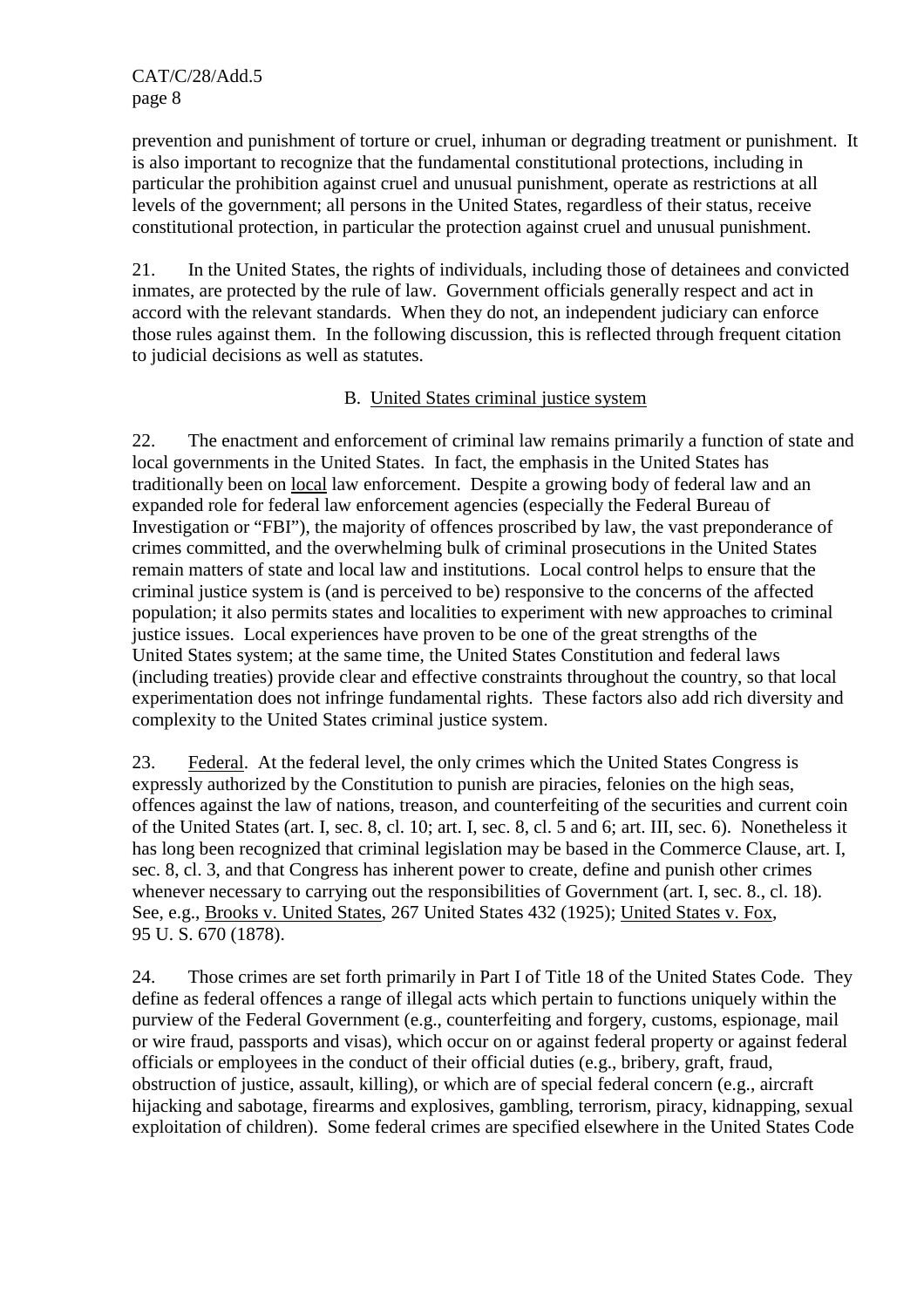(e.g., those concerning food and drug offences, monetary transactions, offences under the Internal Revenue Code). The rules governing criminal procedure at the federal level are also set forth in Title 18 as well as Title 28 and in the Federal Rules of Criminal Procedure. A separate chapter of Title 18 governs international extradition.

25. Criminal law enforcement and crime prevention programmes at the federal level are primarily the responsibility of the Attorney-General of the United States and the U.S. Department of Justice, which she directs. The Attorney-General is also responsible for coordination and implementation of the Federal Government's sizeable programmes of assistance to state and local law enforcement authorities.

26. There is no single national police force and no law enforcement agency with universal jurisdiction in the United States. Some 50 separate law enforcement agencies exist at the federal level, employing approximately 69,000 officers or special agents authorized to carry firearms and make arrests. The United States Government's principal criminal investigative agency is the FBI. Its jurisdiction extends to all violations of federal law except those specifically assigned to another federal agency. Several other investigative and law enforcement agencies are also found within the Department of Justice, including the Drug Enforcement Administration, the U.S. Marshals Service, the Federal Bureau of Prisons, and (within the Immigration and Naturalization Service) the Border Patrol. Within the Treasury Department are the Secret Service, the Bureau of Alcohol, Tobacco and Firearms, the Customs Service, and the enforcement arm of the Internal Revenue Service. The Department of the Interior oversees the National Park Service, including the U.S. Park Police, and the enforcement officers of the Fish and Wildlife Service. Law enforcement powers are also exercised by the Federal Protective Service (within the General Services Administration), the Postal Inspection Services, the U.S. Capitol Police and the Diplomatic Security Service of the U.S. Department of State among others. In addition, each of the military departments has criminal investigation organizations.

27. Criminal prosecutions under federal law are generally initiated and directed by the offices of the 93 United States Attorneys, which function as the regional representatives of the Justice Department throughout the country. In some cases, the responsibility may be exercised by officials from the Criminal or other Divisions of the main Justice Department in Washington, D.C.

28. Criminal cases are tried before the 94 federal courts of original jurisdiction (called U.S. District Courts) pursuant to federal rules of evidence and criminal procedure. The right to a jury trial in all criminal prosecutions is guaranteed by the Sixth Amendment to the United States Constitution. Imposition of sentence upon those found guilty is a function of the courts. The U.S. Marshals Service is responsible for providing support and protection to the federal courts, including the protection, custody and transport of federal prisoners and the apprehension of federal fugitives.

29. Individuals convicted of federal crimes are sentenced to the custody of the United States Attorney-General. The Federal Bureau of Prisons, which exercises responsibility over these convicted persons, operates 94 correctional facilities throughout the nation, including 10 penitentiaries, 54 correctional institutions, and 15 prison camps. Where individual prisoners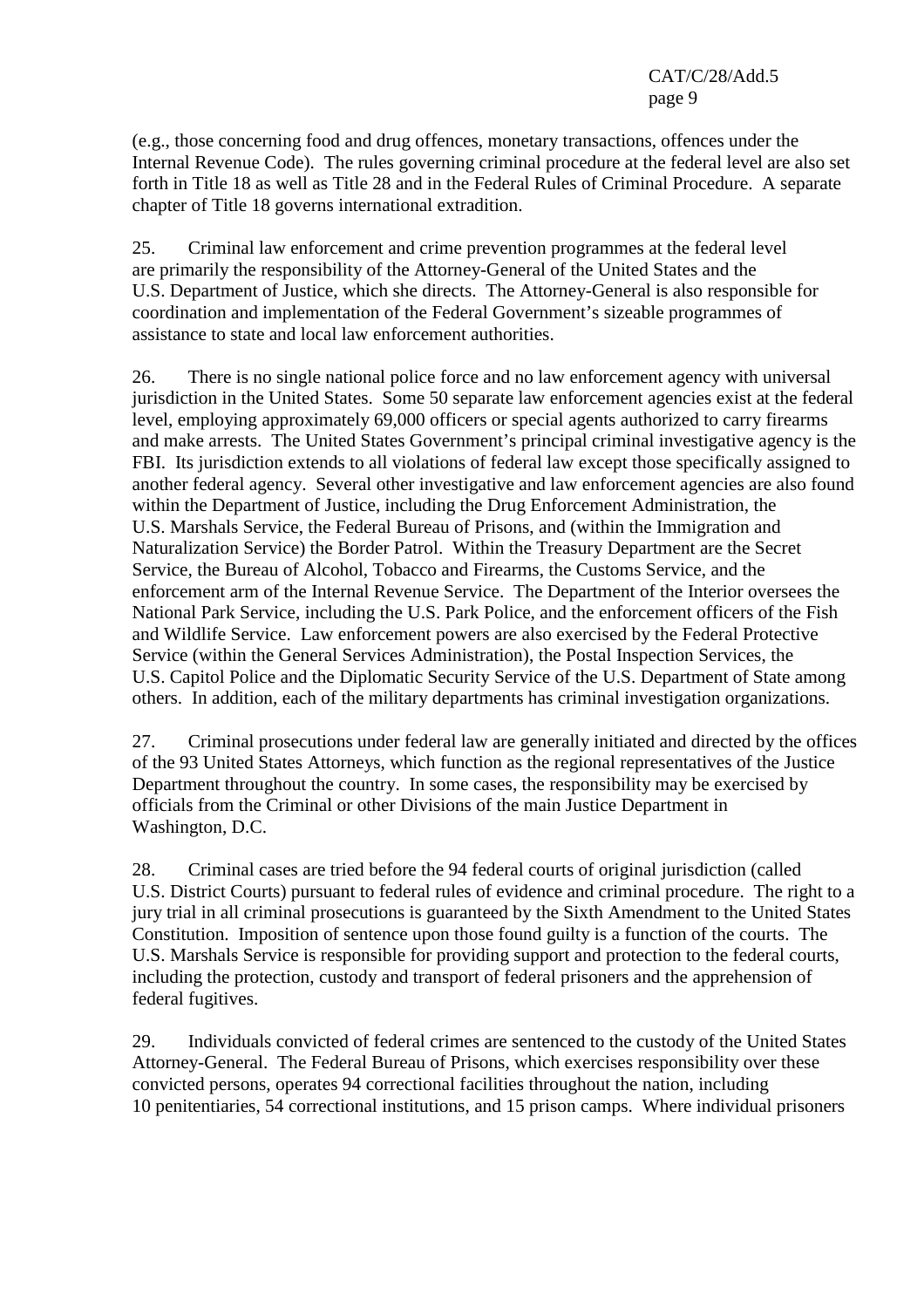are placed depends upon the severity of their offences, their criminal history, and any special needs or requirements. As of July 1999, approximately 117,331 adults were incarcerated in Federal Bureau of Prison facilities.

30. Federal prisoners may also be sentenced directly to privately-owned community corrections centres, also known as "half-way houses". These facilities are usually owned and administered by private, non-profit service organizations (such as the Salvation Army, religious organizations, etc.) under contract to the Department of Justice. Such facilities are administered by professional staff and are monitored by the Federal Bureau of Prisons, which provides training and inspects the facilities to ensure compliance with federal regulations.

31. The U.S. Parole Commission is responsible for the granting, denial and revocation of parole for federal offenders. The Office of the Pardon Attorney, in consultation with the Attorney-General, assists the President in exercising his authority to grant executive clemency in accordance with article 2, section 2 of the United States Constitution. Federal prisoners whose crimes were committed after November 1987 must by law serve at least 85 per cent of their sentences (except that federal life sentences must be served in full).

32. Each of the commonwealths and territories, as well as the District of Columbia, employs its own law enforcement (police and investigative) forces. Criminal jurisdiction is vested in an appropriate federal District Court, except in the District of Columbia, which operates its own criminal justice system for minor offences (more serious offences - felonies - are tried in the U.S. District Court).

33. State and local. The 50 constituent states of the Union retain broad authority to regulate public health, safety, morals and welfare within their respective jurisdictions, including through the exercise of criminal law. Unlike the Federal Government, they need not base the exercise of such authority in a specific provision of the federal Constitution but derive their powers from their own constitutions and statutes. All must nonetheless comply with the relevant rights and protections accorded individuals under the United States Constitution.

34. Enforcement of state law is the responsibility of the state Attorney-General under the direction of the Governor. Most criminal prosecutions, however, are in fact initiated and pursued by public prosecutors at the county or municipal level, in state or local courts. Prosecutors may be elected or appointed, depending on local practice. At all levels, prosecutors in the United States enjoy a high degree of independence in the discharge of their responsibilities.

35. While each state (except Hawaii) maintains some form of state-wide law enforcement body (the majority denominated as highway patrol agencies, others as "state police"), these authorities in fact exercise relatively limited jurisdiction. Virtually all of the 3,000 or so county governments have their own independent police forces, typically directed by an elected sheriff. There are also thousands of separate city, town and other local law enforcement agencies; nearly three quarters of the 650,000 full-time police employees in the United States work for municipal police agencies. All told, some 15,000 separate city, county and state law enforcement agencies exist in the United States. Most local police departments are small; over 90 per cent employ fewer than 50 sworn officers, and approximately half have fewer than 10.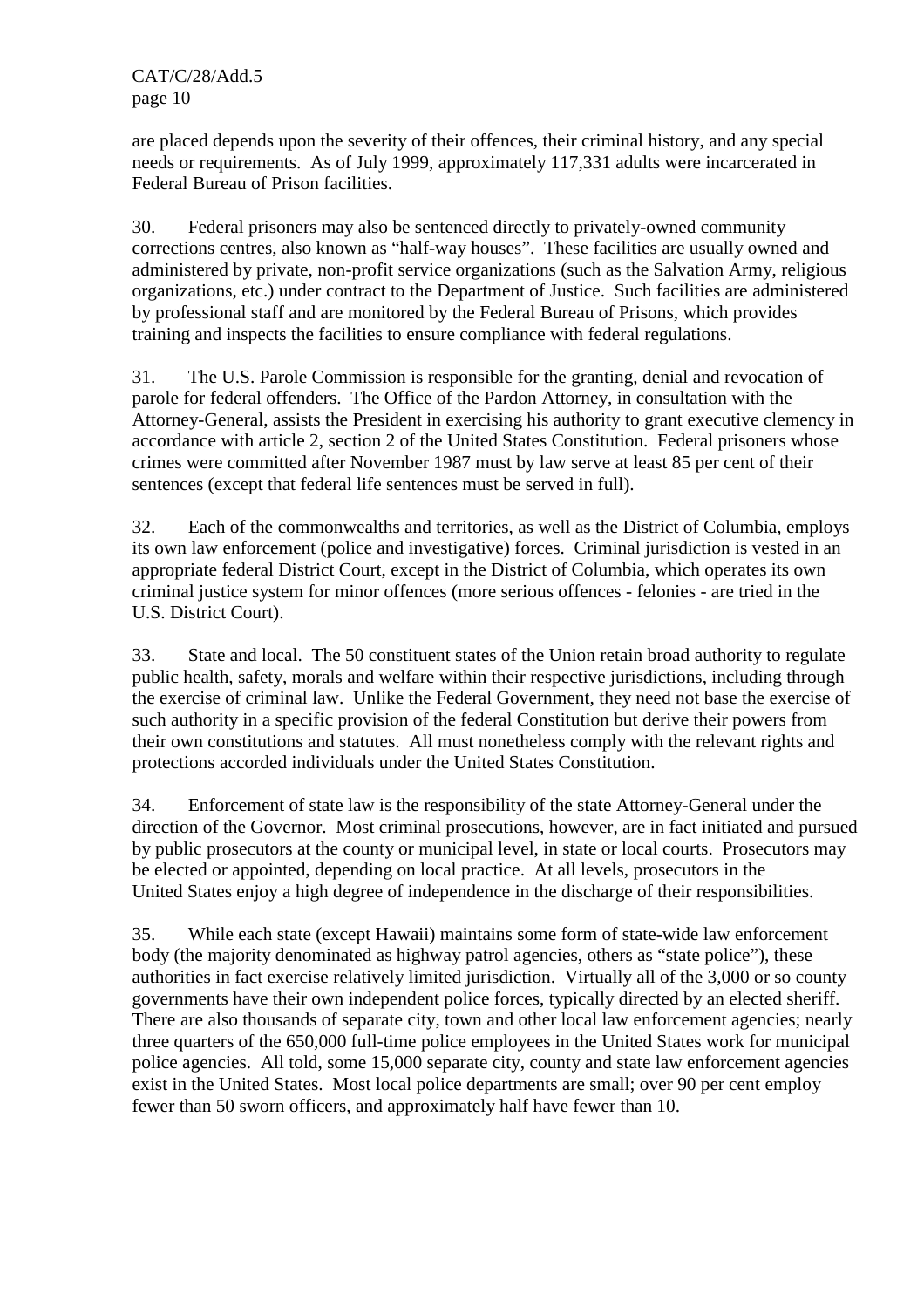36. None of these law enforcement agencies operates in precisely the same manner. They perform a variety of functions, from crime prevention and investigation to arrest and detention of suspects, custodial and correctional duties for convicted offenders, to probation, parole and pardon. The large number of institutions, personnel, governmental units and other structures involved in the United States criminal justice system makes it difficult to assure that all correctional and police officers and staff are given similar training, for example in the area of human rights. However, the availability of the courts and the large number of lawyers throughout the United States help to assure some degree of consistency in protecting human rights at all levels.

37. Prosecution of state and local crimes generally takes place before a state court of general jurisdiction. In some states, a separate system of criminal appeals exists. Some cities operate separate criminal courts. In every case, convicted offenders enjoy a right to seek review by the highest state court; in many cases, there also exists a right to seek a discretionary grant of review from the U.S. Supreme Court. In certain circumstances, state and local criminal cases may also be taken before federal courts through a writ of habeas corpus. In all cases, however, individuals have access to federal courts to vindicate their rights under the United States Constitution. Most states have parole boards to decide whether and when a prisoner may be released before the expiration of his or her sentence (e.g., taking account of good behaviour and special achievements). On the average, state prisoners serve approximately 41 per cent of their sentences.

38. State prisons are normally operated by state correctional agencies, reporting to the state Governor or Attorney-General. In some cases they are part of the health and human services division or the law enforcement division of the state government. Nationally, there are some 1,375 state-operated penal institutions (including prisons, prison hospitals, half-way houses, and work release centres).

39. At the regional, county and local levels, jails and other short-term detention centres are supervised by the county or local governments where they are located. These facilities (approximately 3,300 nationally) are generally used to confine persons upon arrest, pending arraignment and trial, conviction and sentencing. Most are small; according to a 1988 survey, two thirds of the local jails had daily populations of fewer than 50 inmates. County jails, as well as county governments, are ultimately responsible to their respective state governments. In six states the jail and prison systems are combined. In some large metropolitan areas, municipal or city governments may also exercise correctional authority, subject to state and federal law. Many states have systems of jail inspections to ensure that these local facilities are operated in conformity with state standards. Some jurisdictions have undertaken "privatization" of prisons, subject to state supervision and control.

40. The American Correctional Association, a private non-profit organization, administers a voluntary accreditation scheme for prisons in the United States and Canada based on standards considered essential to good correctional management. The Federal Bureau of Prisons voluntarily complies with these standards.

41. Military. The Congress of the United States established a separate system of military justice for members of the United States armed forces. Service members on active duty are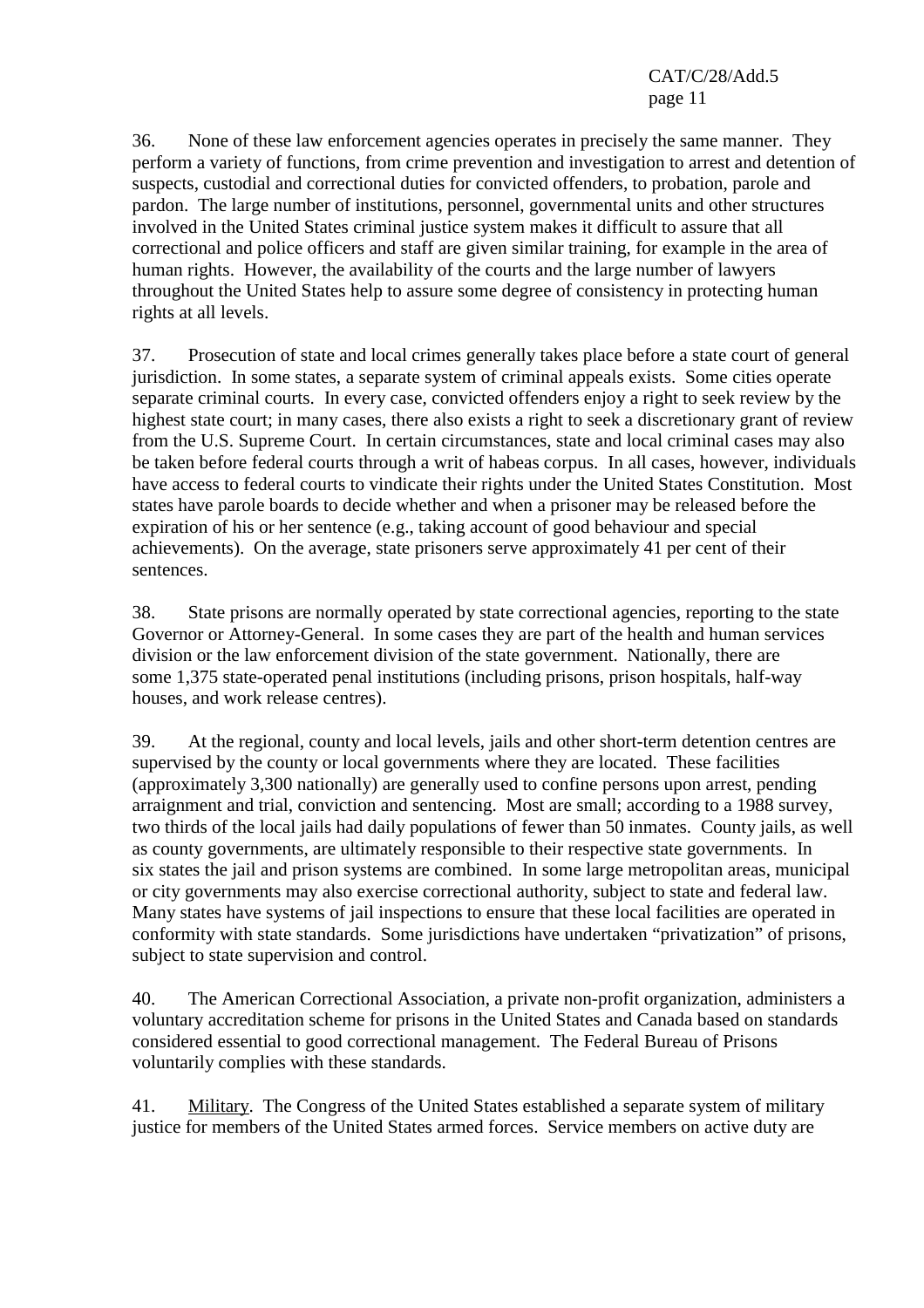subject to the Uniform Code of Military Justice (UCMJ), a comprehensive criminal code and set of procedures established in 1950 and found in Title 10 of the United States Code. Cases of alleged criminal conduct covered by the UCMJ are investigated and, when substantiated, resolved in an appropriate manner, ranging from non-judicial punishment to one of three types of courts martial (summary, special or general). Military jurisdiction over the criminal conduct of its members extends to acts committed on or off the military installation, regardless of whether the member is on or off duty, and regardless of where in the world the offence takes place. With respect to their non-military activities, active duty service members are subject to ordinary United States criminal law and courts. The military justice system does not extend to civilians with a few narrow exceptions (e.g., civilians serving with the armed forces in the field overseas in time of war).

42. In a trial by court martial, the accused service member is accorded the full range of constitutional rights, including representation by a qualified defence counsel at no charge to the individual. Any court martial that results in a sentence of confinement for a year or more, in discharge from the service or in capital punishment is automatically reviewed by the Service's Court of Criminal Appeals. Those courts, which are composed of senior military attorneys assigned full-time as appellate court judges, examine the records of trial for both factual and legal error. Decisions can be appealed to the United States Court of Appeals for the Armed Forces, on which five civilian judges sit. Adverse decisions can be reviewed further by the U.S. Supreme Court on a discretionary basis.

43. In fiscal year 1995 (1 October 1994 to 30 September 1995), the military Services (Army, Air Force, Navy, Marine Corps and Coast Guard) conducted 1,949 general courts martial, 3,307 special courts martial, 1,786 summary courts martial, and 75,444 non-judicial punishment actions.

44. Separate correctional facilities and programmes are operated by the military services subject to uniform rules and policies established by the Department of Defense (DoD). Pursuant to DoD Directives, commanding officers of confinement facilities are only authorized to impose one or more of the following administrative disciplinary measures for prisoner misconduct: reprimand or warning; deprivation of one or more privileges; extra duties; reduction in custody grade or classification; segregation on regular or restricted diet after medical clearance; or forfeiture or suspension of earned good time. Members of the military who have been deprived of their liberty are required to be treated humanely and with respect for their dignity and in a structured behavioural environment, the fundamental goals of which are reformation and rehabilitation.

# C. Competent authorities and remedies

45. There is in the United States no single statute, authority or mechanism by which basic human rights and fundamental freedoms are guaranteed or enforced. Instead, the essential protection of human rights and fundamental freedoms is afforded by the various guarantees set forth in the federal Constitution and statutes as well as in the constitutions, statutes and law of the several states and other constituent units. Responsible authorities thus include executive branch officials, those with administrative authority, legislators and judges, among others. This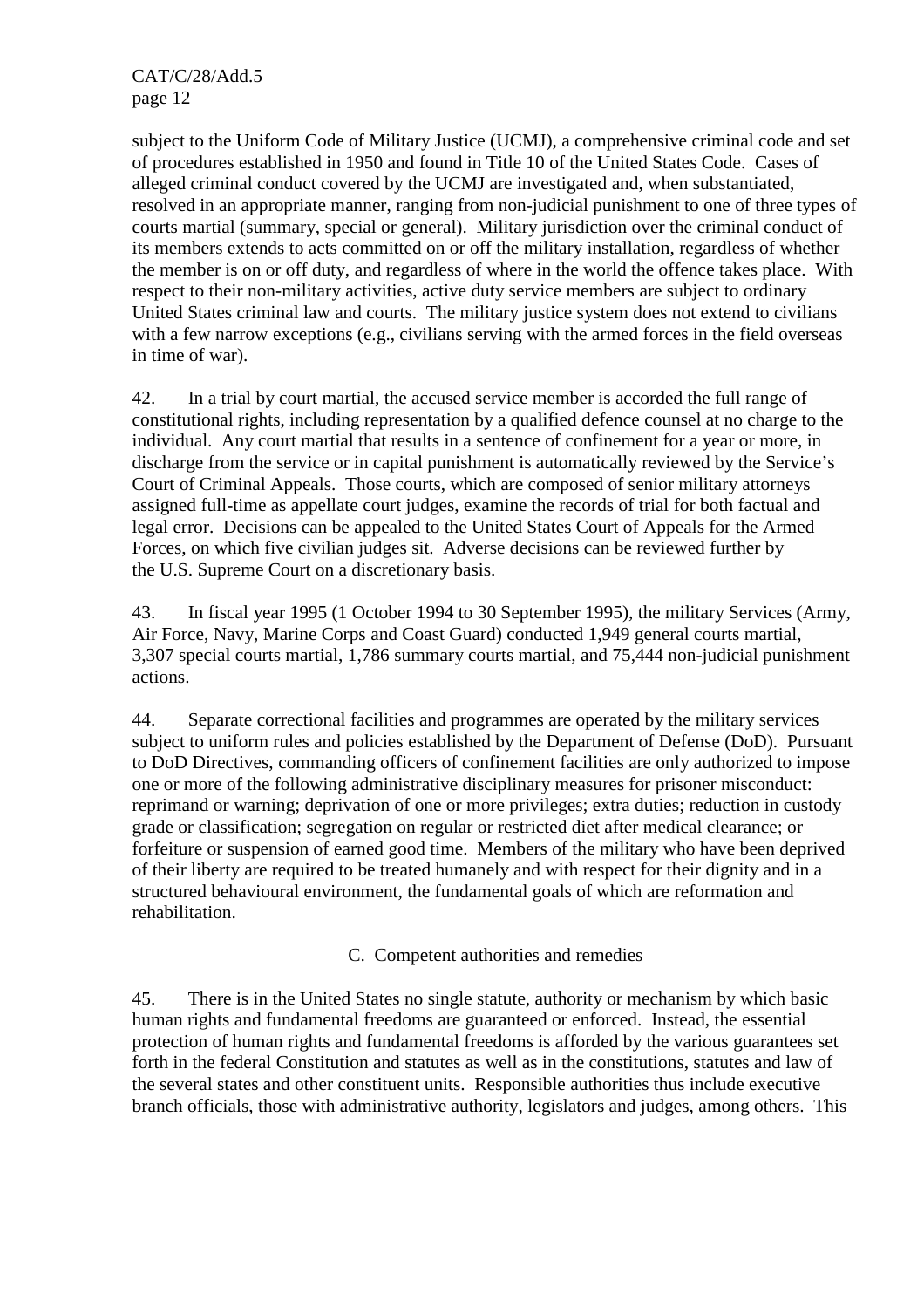diffuse structure provides extensive legal protections and a wide variety of enforcement and remedial possibilities, ranging from criminal law enforcement, civil damage suits, and administrative measures.

46. In consequence, responsibility for the protection and promotion of fundamental freedoms, including freedom from torture, is shared by the various branches of government at all levels. In the Federal Government, the President is responsible for enforcing the law. His chief assistant in this task is the Attorney-General. Within the Department of Justice, the Civil Rights Division bears principal responsibility for the effective enforcement of federal civil rights laws, the Criminal Division and regional U.S. Attorneys Offices for prosecuting most federal crimes, and the Bureau of Prisons for the oversight and management of federal correctional institutions. At the state level, the elected Governor and/or Attorney-General may share responsibility with an independent human rights commission; many local jurisdictions, including most large cities, also have such bodies. At all levels, an independent judiciary exists to guarantee fundamental rights, including freedom from torture, cruel and unusual punishment, equal protection and due process, and a fair trial. Finally, the large and active community of non-governmental organizations in the United States works constantly to ensure that abuses that occur are brought to light and that government is responsive to the will of the people. A strong and independent press (including print and electronic media) serves an important role in this regard.

47. In 1994, Congress enacted a new federal law to implement the requirements of the Convention against Torture relating to acts of torture committed outside United States territory. This law, which is codified at 18 U.S.C. § 2340 et seq., extends United States criminal jurisdiction over any act of (or attempt to commit) torture outside the United States by a United States national or by an alleged offender present in the United States regardless of his or her nationality. The statute adopts the Convention's definition of torture, consistent with the terms of United States ratification. It permits the criminal prosecution of alleged torturers in federal courts in specified circumstances.

48. Any act falling within the Convention's definition is clearly illegal and prosecutable everywhere in the country. Because existing criminal law was determined to be adequate to fulfil the Convention's prohibitory obligations, and in deference to the federal-state relationship, it was decided at the time of ratification not to propose enactment of an omnibus implementing statute for the Convention or to adopt a single federal crime of torture.

49. Torture has always been proscribed by the Eighth Amendment to the United States Constitution, which prohibits "cruel and unusual punishments". This Amendment is directly applicable to actions of the Federal Government and, through the Fourteenth Amendment, to those of the constituent states. See Robinson v. California, 370 U.S. 660, reh'g den. 371 U.S. 905 (1962); Estelle v. Gamble, 429 U.S. 97 (1976). While the constitutional and statutory law of the individual states in some cases offers more extensive or more specific protections, the protections of the right to life and liberty, personal freedom and physical integrity found in the Fourth, Fifth and Eighth Amendments to the United States Constitution provide a nationwide standard of treatment beneath which no governmental entity may fall. The constitutional nature of this protection means that it applies to the actions of officials throughout the United States at all levels of government; all individuals enjoy protection under the Constitution, regardless of nationality or citizenship.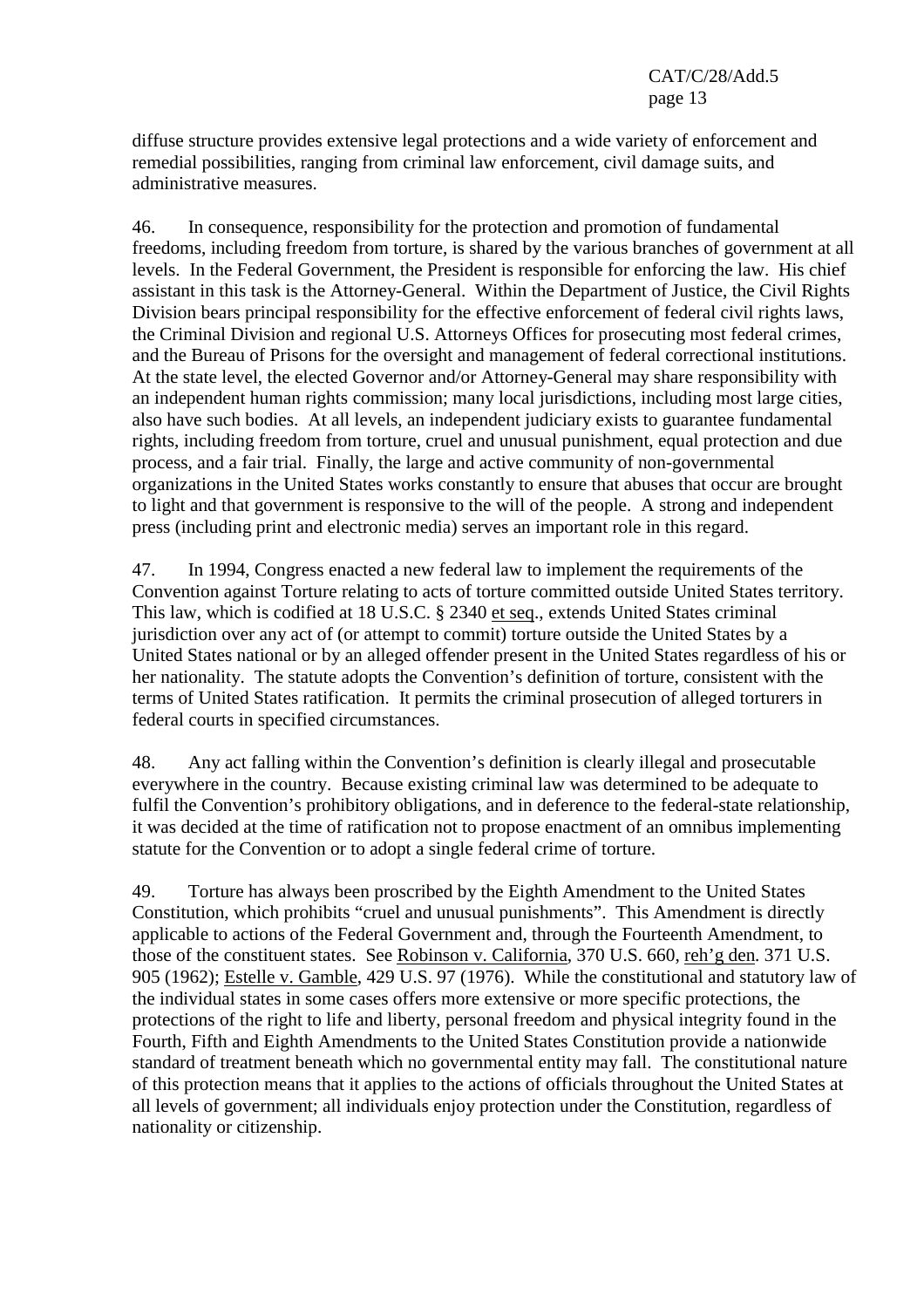50. Every state constitution also contains detailed guarantees of individual liberties, in most cases paralleling the protections set forth in the federal bill of rights. For example, nearly all state constitutions expressly forbid cruel and unusual punishment (including acts constituting "torture") and guarantee due process protections no less stringent than those in the federal Constitution. The constitutions of 33 states also contain specific protections against unreasonable searches and seizures; only two state constitutions lack explicit protection against self-incrimination in criminal cases; and only five lack double jeopardy clauses. Even in such cases, however, defendants are not deprived of the protections afforded by the federal Constitution: United States constitutional protections are applicable throughout the United States, and the constitutional due process provision is broadly construed by the courts. In some cases, state law guarantees rights not explicitly recognized by the federal Constitution (such as privacy, education or access to courts), the protections afforded by state law sometimes exceeds those required by the federal Constitution.

51. Remedies. United States law provides various avenues for seeking redress, including financial compensation in cases of torture and other violations of constitutional and statutory rights relevant to the Convention. Besides the general rights of appeal, these can include any of the following, depending on the circumstances:

- Seeking a writ of habeas corpus, which guarantees judicial review of the reasons for and conditions of detention and ensures that a person who believes his or her detention violates constitutionally protected rights has access to an independent and impartial court for a determination of its propriety;
- Filing criminal charges, which can lead to investigation and possible prosecution;
- Bringing a civil action in federal or state court under the federal civil rights statute, 42 U.S.C. § 1983, directly against state or local officials for money damages or injunctive relief;
- Seeking damages for negligence of federal officials and for negligence and intentional torts of federal law enforcement officers under the Federal Tort Claims Act, 22 U.S.C. § 2671 et seq., or of other state and municipal officials under comparable state statutes;
- Suing federal officials directly under provisions of the United States Constitution for "constitutional torts", see Bivens v. Six Unknown Named Agents, 403 U.S. 388 (1971), and Davis v. Passman, 442 U.S. 228 (1979);
- Challenging official action or inaction through judicial procedures in state courts and under state law, based in statutory or constitutional provisions;
- Seeking civil damages from participants in conspiracies to deny civil rights under 42 U.S.C. § 1985;
- Bringing civil suits for damages based on international legal prohibitions against torture under the Alien Tort Claims Act, and the Torture Victims Protection Act, 28 U.S.C. § 1350, and note;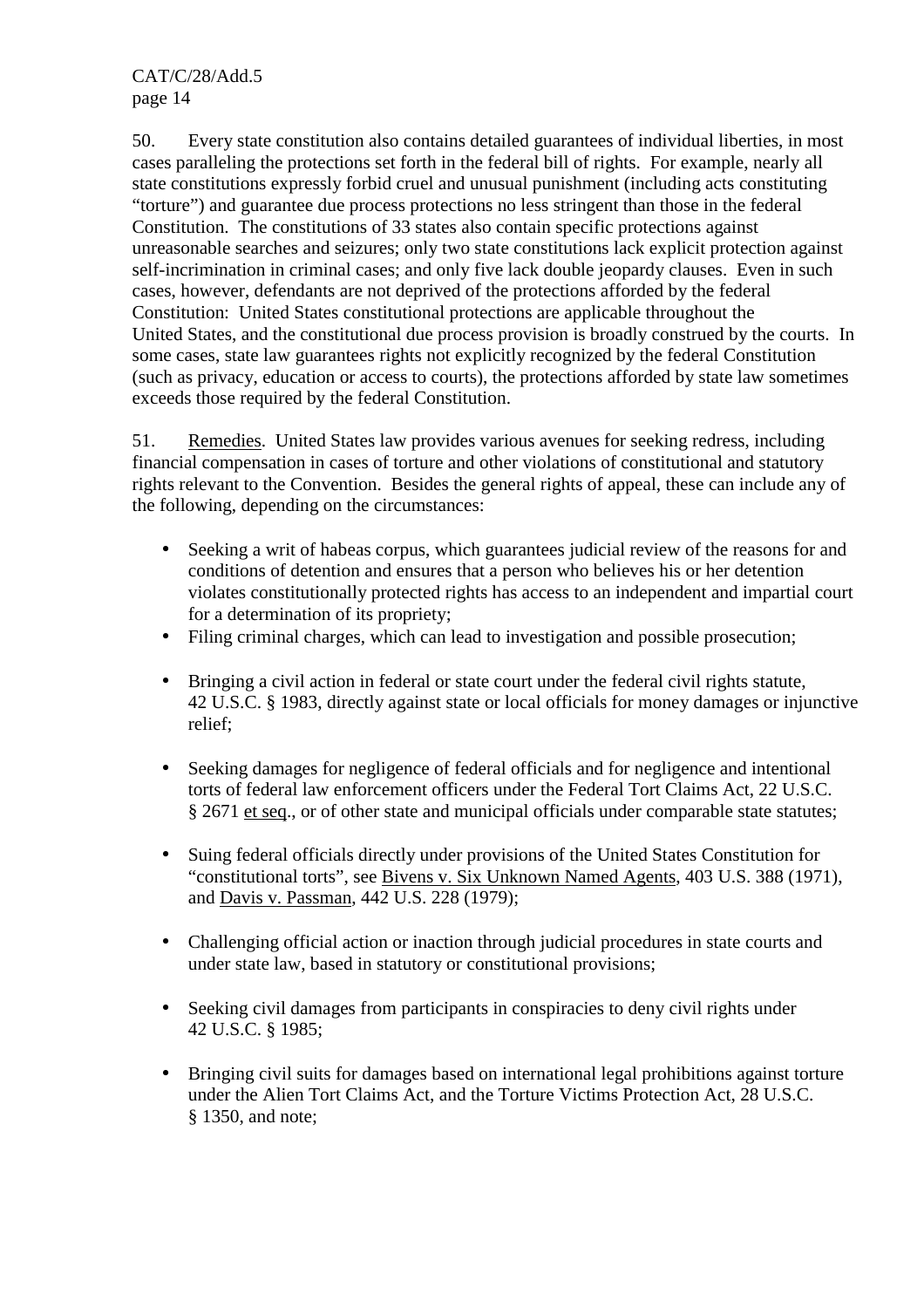- Pursuing administrative remedies, including proceedings before civilian complaints review boards, for the review of alleged police misconduct;
- The Federal Government may institute civil proceedings under the Pattern or Practice of Police Misconduct Provision of the Crime Bill of 1994, 42 U.S.C. § 14141, to eliminate patterns or practices of misconduct by law enforcement agencies and their parent organizations. Similarly, the Federal Government may institute administrative and civil proceedings against law enforcement agencies receiving federal funds who discriminate on the basis of race, sex, national origin, or religion;
- Individuals may bring administrative actions and civil suits against law enforcement agencies receiving federal funding that discriminate on the basis of race, sex, national origin, or religion, under the federal civil rights laws. See 42 U.S.C. § 2000d (Title VI) and 42 U.S.C. § 3789d (Safe Streets Act);
- In the case of persons in detention, the Federal Government may institute proceedings under the Civil Rights of Institutionalized Persons Act, 42 U.S.C. § 1997, to eliminate a pattern or practice of abuse in any state prison, jail or detention facility.

52. Illustrative cases. Within the Federal Government, the Civil Rights Division of the Department of Justice is the primary institution responsible for enforcing federal civil rights statutes. While its duties are much broader, the Division, and in particular its Criminal Section, does investigate and prosecute incidents of misconduct of local, state and federal law enforcement officials. The Criminal Section receives some 8,000-10,000 complaints annually, conducts or coordinates some 3,000 investigations, and files charges in 40-50 criminal cases. Allegations of official misconduct constitute the majority of all complaints reviewed by the Section. In addition, the Special Litigation Section investigates and brings civil actions to eliminate patterns or practices of law enforcement misconduct. The Section is currently investigating complaints against a number of police departments and sheriff's offices and has filed civil suits resulting in court-enforceable agreements to eliminate systemic misconduct with several law enforcement agencies.

53. Examples of recent activity relevant to the prohibition of torture and cruel, inhuman or degrading treatment under the Convention against Torture include the following:

- In January 1995, a sheriff in Gulf County, Florida was convicted of using his position to coerce five female inmates to engage in sexual acts with him. United States v. Harrison, N.D.Fla.
- In June 1996, a foreman at the Federal Correctional Institute in Danbury, Connecticut was charged with engaging in a long-term sexual relationship with an inmate; that employee was subsequently convicted of sexual abuse of a ward under 18 U.S.C. § 2243(b).
- In February 1997, the former warden of the Pearl River County jail pleaded guilty to sexually abusing women prisoners in his custody.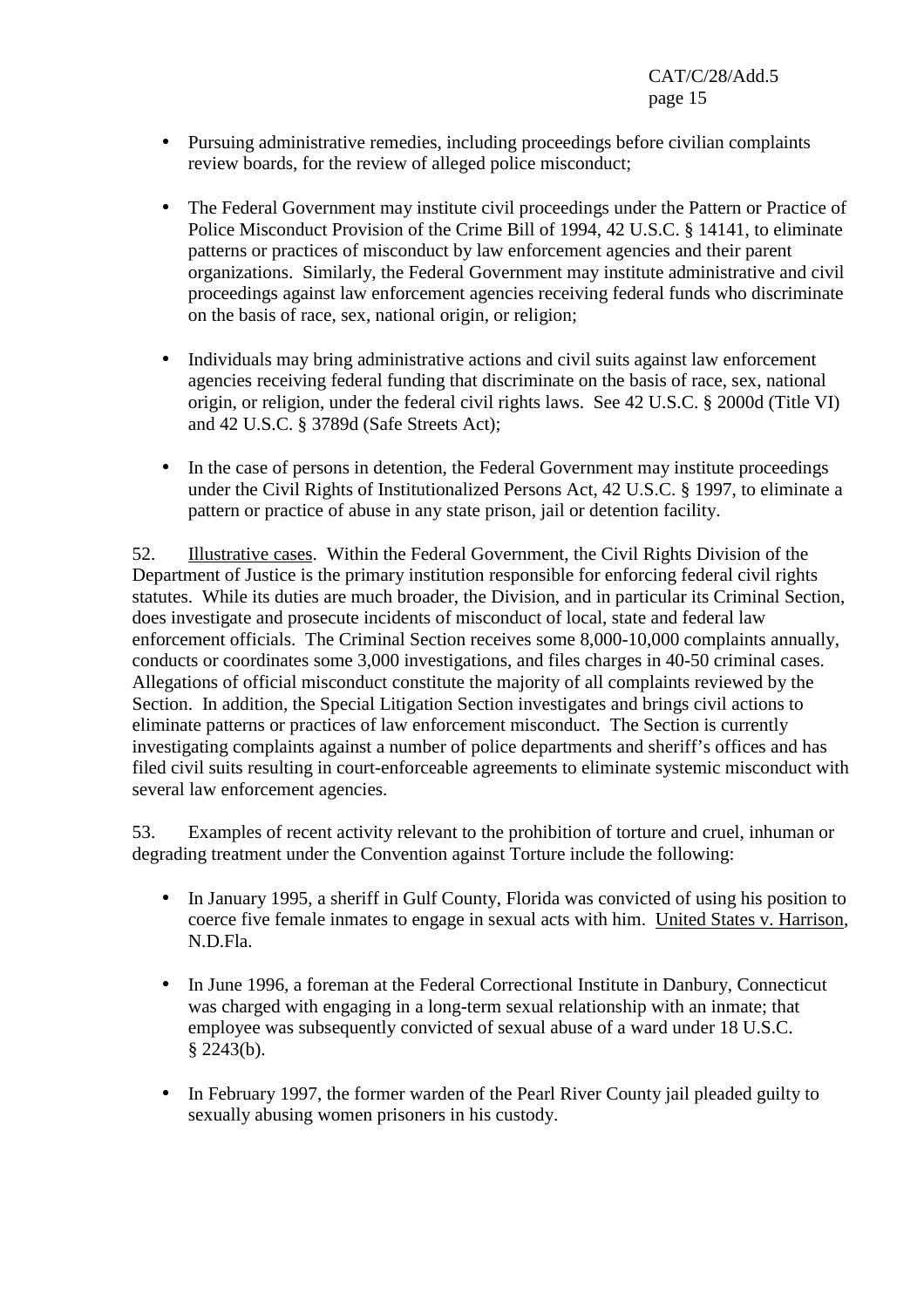- In April 1996, a New Orleans, Louisiana police officer and two other individuals were convicted of conspiring to murder a woman who witnessed the police officer beating a young man. The day after she reported the beating incident to the police department's Internal Affairs Division, the woman was shot to death while standing on a street corner. The police officer and one civilian defendant were convicted. United States v. Davis, E.D.La.
- In Texas, a Galveston police officer was sentenced to 15 years in prison after being convicted of repeatedly coercing women into engaging in sexual acts by threatening them with jail or physical harm. United States v. Sanchez, S.D. Texas, 1994.
- A Bureau of Indian Affairs officer was sentenced to 30 months in prison after pleading guilty to raping a young Indian woman when she was being detained at a BIA detention facility in Arizona. United States v. Wescogame, D. Arizona, 1993.
- In March and May 1999, the Department of Justice settled lawsuits against the States of Arizona and Michigan that were brought under the Civil Rights of Institutionalized Persons Act of 1980; the lawsuits alleged that female inmates in Arizona and Michigan prisons were being subjected to improper sexual conduct by correctional officers, including rape, sexual assault, and unlawful invasion of privacy.
- Eleven correctional officers at a Mississippi state penitentiary were charged in April 1994 in the beating of an escaped inmate when he was recaptured and handcuffed. The inmate was kicked a dozen times, thrown into the back of a pick-up truck and hit several times in the head, face and shoulder with guns. He suffered several lacerations and a severed artery. Six of the defendants pled guilty. The trial of the remaining five defendants resulted in two convictions and three acquittals.
- In May 1995, a former INS detention enforcement officer at the INS's Krome Processing Service Center pleaded guilty to beating a detainee. The detainee had been knocked unconscious and received lacerations to his face as well as bruises to his stomach. United States v. Calejo, S.D.Fla.
- In August 1997, four New York City police officers were charged with brutalizing Abner Louima, a Haitian immigrant, in Brooklyn. Two were accused of beating the victim on the way to the station house following his arrest during a scuffle outside a Flatbush nightclub; the other two were accused of assaulting him with a toilet plunger in the station house bathroom. Initially charged under state sexual abuse and assault laws, the latter were subsequently prosecuted under federal civil rights law, which permits a more severe punishment. All were suspended from duty. To date, one officer has pleaded guilty to beating and sodomizing Louima, and another was convicted of conspiracy to sodomize and of civil rights violations. Two additional officers are awaiting trial on obstruction of justice charges.
- In May 1991, members of the Los Angeles Police Department were videotaped beating a motorist, Rodney King, who had been detained for a traffic violation and was alleged to be resisting arrest. Many said the incident exemplified the use of excessive force by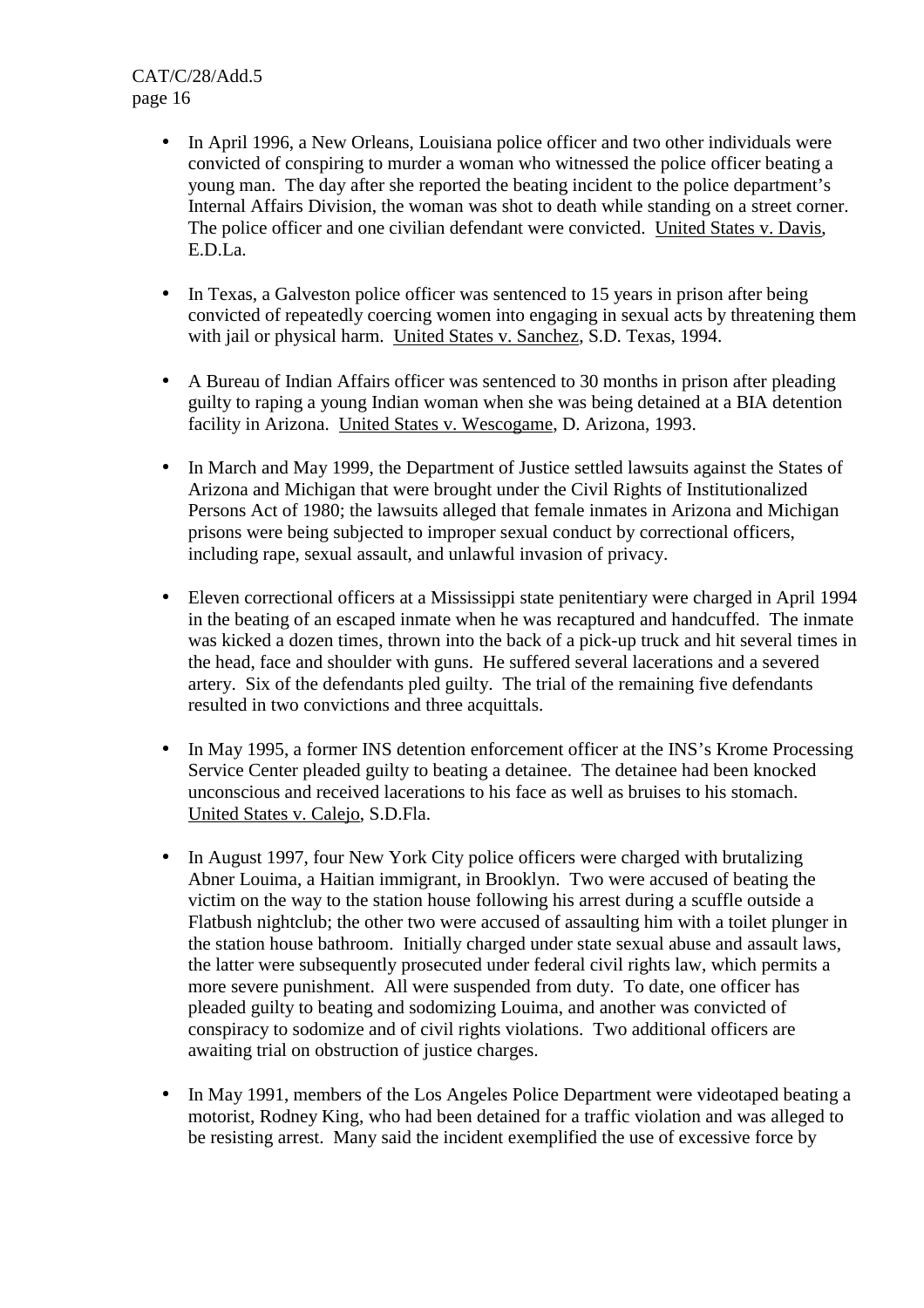police against black and Latino citizens. Following the acquittal of four officers in a Los Angeles county court on state charges, two of the four were convicted in a federal prosecution of criminal violations of the victim's civil rights. The victim has also obtained a court award of civil damages and compensation.

- In April 1997, a Federal District Court entered a consent decree between the United States and the City of Pittsburgh and the Pittsburgh Bureau of Police resolving the United States' allegations that the Police Bureau had engaged in a pattern or practice of using excessive force and had conducted improper searches and seizures. The consent decree requires the Bureau to institute comprehensive reforms in police supervision, training, discipline, and the manner in which it investigates public complaints of police misconduct.
- A similar consent decree was entered in Federal District Court in September 1997 between the Federal Government and the City of Steubenville, Ohio, and the Steubenville Police Department resolving allegations that the Police Department had been engaged in a pattern or practice of using excessive force and engaging in improper searches and seizures.
- In June 1996, the United States entered a settlement agreement with the Iberia Parish, Louisiana Sheriff's Department, requiring the department to cease using inhumane restraint techniques on detainees.
- Prisoners at the D.C. Department of Corrections Occoquan Facility, part of Lorton Prison, filed a class action challenge in federal court regarding the conditions of their confinement. Following a trial in 1989, the court ruled in their favour, describing the prison as dangerously understaffed. In December 1995 the situation had grown still worse, prompting an additional judicial finding that the prison was suffering from a "non-functional disciplinary system", rampant drug use and weapons possession, violence against both staff and prisoners, and other conditions requiring the appointment of specially appointed officers to address the prevailing "culture of violence and inmate control".
- In July 1998 the Department of Justice notified the City of Columbus, Ohio of its intent to file a civil lawsuit alleging that the Columbus police are engaging in a pattern or practice of excessive force, false arrests, and improper searches and seizures; the Department and the city currently are conducting pre-suit settlement negotiations. Similarly, in April 1999 the Department of Justice notified the State of New Jersey of its intent to file a civil suit alleging that State Police officers are engaging in a pattern or practice of conducting discriminatory traffic stops; the Department and the State are currently conducting pre-suit settlement negotiations.
- In March 1998 the United States entered into a comprehensive settlement agreement with the State of Georgia to resolve the United States' investigation of unlawful conditions of confinement at 31 juvenile correctional facilities in the State. The settlement requires the State to develop and implement remedial plans in numerous areas, including protection from harm, medical care, and mental health care. In December 1997 the United States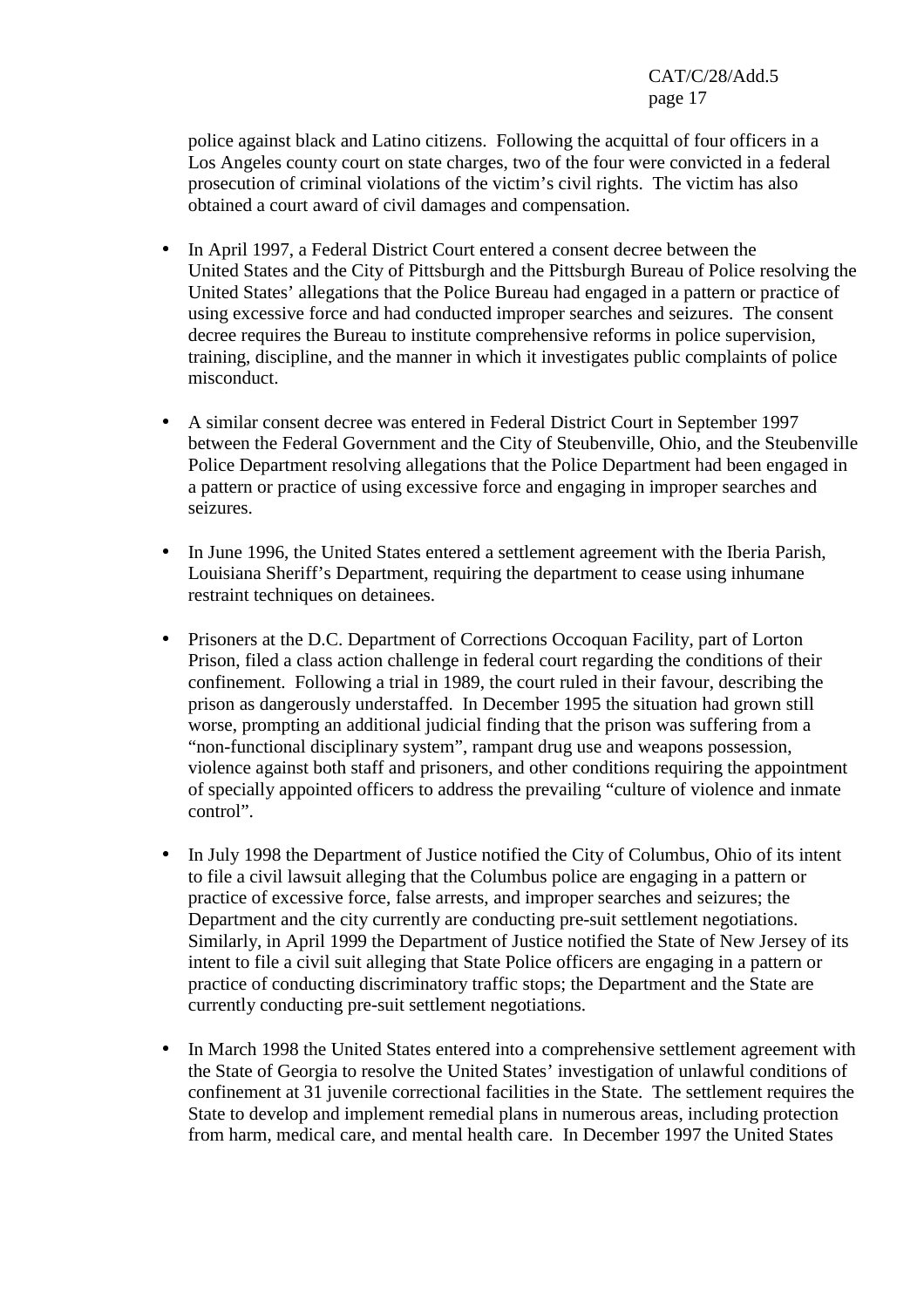similarly entered into a consent decree with the Commonwealth of Puerto Rico to resolve the United States' lawsuit challenging conditions of confinement in 20 juvenile facilities in Puerto Rico. In November 1998 the United States filed suit against the State of Louisiana concerning four juvenile facilities in that state, and interim, partial agreements with the state have been reached.

• In the past several years, the United States has entered into consent decrees and settlements to obtain remedies for deficient conditions at numerous other prisons and local jails around the country, including a Montana State men's prison; facilities in the Territory of Guam and the Commonwealth of the Northern Mariana Islands; and jails in Maricopa County (Phoenix) and Gila County, Arizona, and Clay County and Dooly County, Georgia.

# D. Treaties and the United States legal system

54. In addition to the Convention against Torture, the United States is party to a number of treaties concerning the protection of human rights. In 1992 the United States adhered to the International Covenant on Civil and Political Rights, article 7 of which sets forth the basic protection of all against torture and other cruel, inhuman or degrading treatment or punishment. The United States has also ratified the Convention on the Elimination of All Forms of Racial Discrimination and has signed the Convention on the Elimination of All Forms of Discrimination Against Women and the Convention on the Rights of the Child.

55. Under article VI, cl. 2, of the United States Constitution, duly ratified treaties become part of the "Supreme Law of the Land", equivalent in legal stature to enacted federal statutes. Accordingly, to the extent of any inconsistency, they may displace previously adopted state and federal law and may be displaced by subsequently adopted federal law. Where they touch on matters previously within the purview of state and local government, they may also serve to "federalize" the issue, thus affecting the allocation of authority between the states and the central government.

56. In United States practice, provisions of a treaty may be denominated "non-self-executing", in which case they may not be invoked or relied upon as a cause of action by private parties in litigation. Only those treaties denominated as "self-executing" may be directly applied or enforced by the judiciary when asserted by private parties in the absence of implementing legislation. This distinction derives from the U.S. Supreme Court's interpretation of article VI, cl. 2, of the Constitution. See Foster v. Neilson, 27 Pet. 253, 314 (1829). The distinction is one of domestic law only; in either case, the treaty remains binding on the United States as a matter of international law.

57. Even where a treaty is "non-self-executing", courts may nonetheless take notice of the obligations of the United States thereunder in an appropriate case and may refer to the principles and objectives thereof, as well as to the stated policy reasons for ratification. See, e.g., Sale v. Haitian Centers Council, 509 U.S. 155 (1994).

58. Generally, when necessary to carry out its treaty obligations, and in particular when existing domestic law must be conformed to the requirements of the treaty, the United States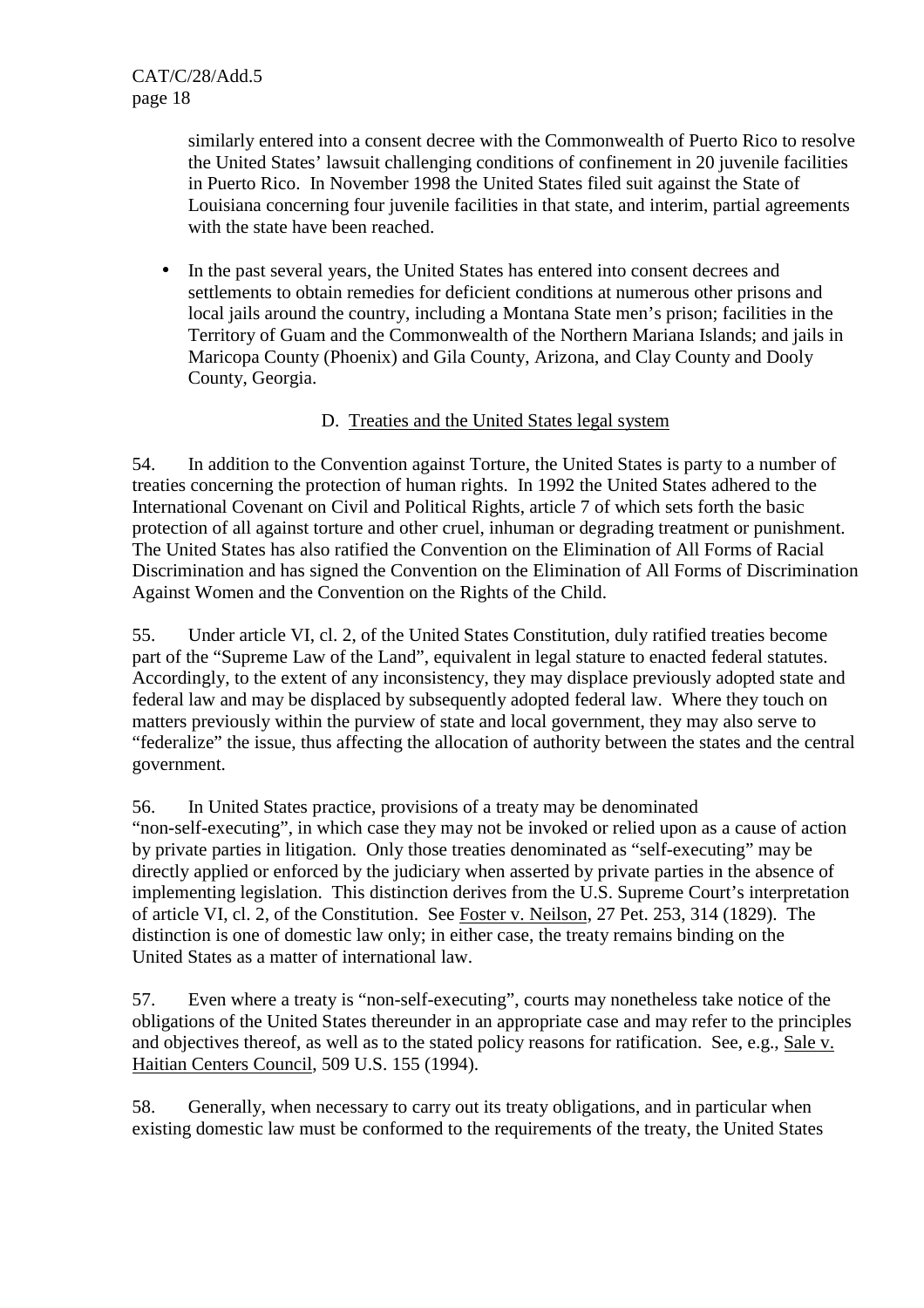will, as a matter of domestic procedure, enact implementing legislation. This was the case, for example, with the Genocide Convention (for which implementing legislation is codified at 18 U.S.C. §§ 1091-93). Where domestic law already makes adequate provision for the requirements of the treaty and is sufficient to enable the United States to meet its international obligations, the United States does not generally believe it necessary to adopt implementing legislation.

59. In the case of the Convention against Torture, as noted above, implementing legislation was adopted with respect to the obligations imposed by article 5 concerning jurisdiction over extraterritorial acts of torture by United States citizens and by others "found" in the United States whom it does not extradite. In addition, the obligations of article 3 ("non-refoulement") have been effectively implemented through federal administrative process and procedure and regulations. See 22 C.F.R. Parts 3, 103, 208, 235, 238, 240, 241 and 253, reprinted in 64 Federal Register 33 at 8478-8496 (19 February 1999) (INS regulations); 22 C.F.R. Part 95, reprinted in 64 Federal Register 38 at 9435-9437 (26 February 1999) (Department of State regulations).

60. Non-self-executing declaration. More generally, however, the United States considered existing law to be adequate to its obligations under the Convention and determined that it would not be appropriate to establish a new federal cause of action, or to "federalize" existing state protections, through adoption of omnibus implementing legislation. For those reasons, in its instrument of ratification, the United States declared the substantive provisions of the Convention (arts. 1-16) to be "non-self-executing". Thus, as a matter of domestic law, the treaty in and of itself does not accord individuals a right to seek judicial enforcement of its provisions. However, this declaration in no way limits or circumscribes the international obligations of the United States under the Convention.

61. Judicial reference to the Convention. The Convention against Torture has been cited and referenced in a number of federal judicial proceedings to date, including, inter alia, the following decisions: Xuncax v. Gramajo, 886 F. Supp. 162 (D. Mass. 1995) (suit by expatriate Guatemalans against the former Minister of Defense of Guatemala under the Alien Tort Claims Act and Torture Victims Protection Act); Kadic v. Karazdic, 70 F.3d 232 (2d Cir. 1995) (suit by Bosnians against the self-proclaimed president of Bosnia-Herzegovina for torture, genocide and other crimes under TVPA and ATCA); Siderman de Blake v. Republic of Argentina, 965 F.2d 699 (9th Cir. 1992) (suit by Argentinian family against the Government of Argentina for torture); In Re Estate of Ferdinand E. Marcos, 25 F.3rd 1467 (9th Cir. 1994), see also 94 F.3d 539 Cir. 1996) (suit under ACTA against former Philippine President Marcos alleging torture and other cruel, inhuman and degrading treatment); Hilao v. Estate of Ferdinand Marcos, 103 F.3d 767 (9th Cir. 1996) (also suit against former President Marcos under ATCA); In Re Extradition of John Cheung, 968 F. Supp. 791 (D. Conn. 1997) (application of non-refoulement provision of the Convention against Torture to extradition request from Hong Kong). See also U.S. v. Ekwunoh, 888 F. Supp. 369 (E.D.N.Y. 1994).

62. A number of federal courts have also recognized that the right to be free from torture and cruel, inhuman or degrading treatment or punishment is an accepted norm of customary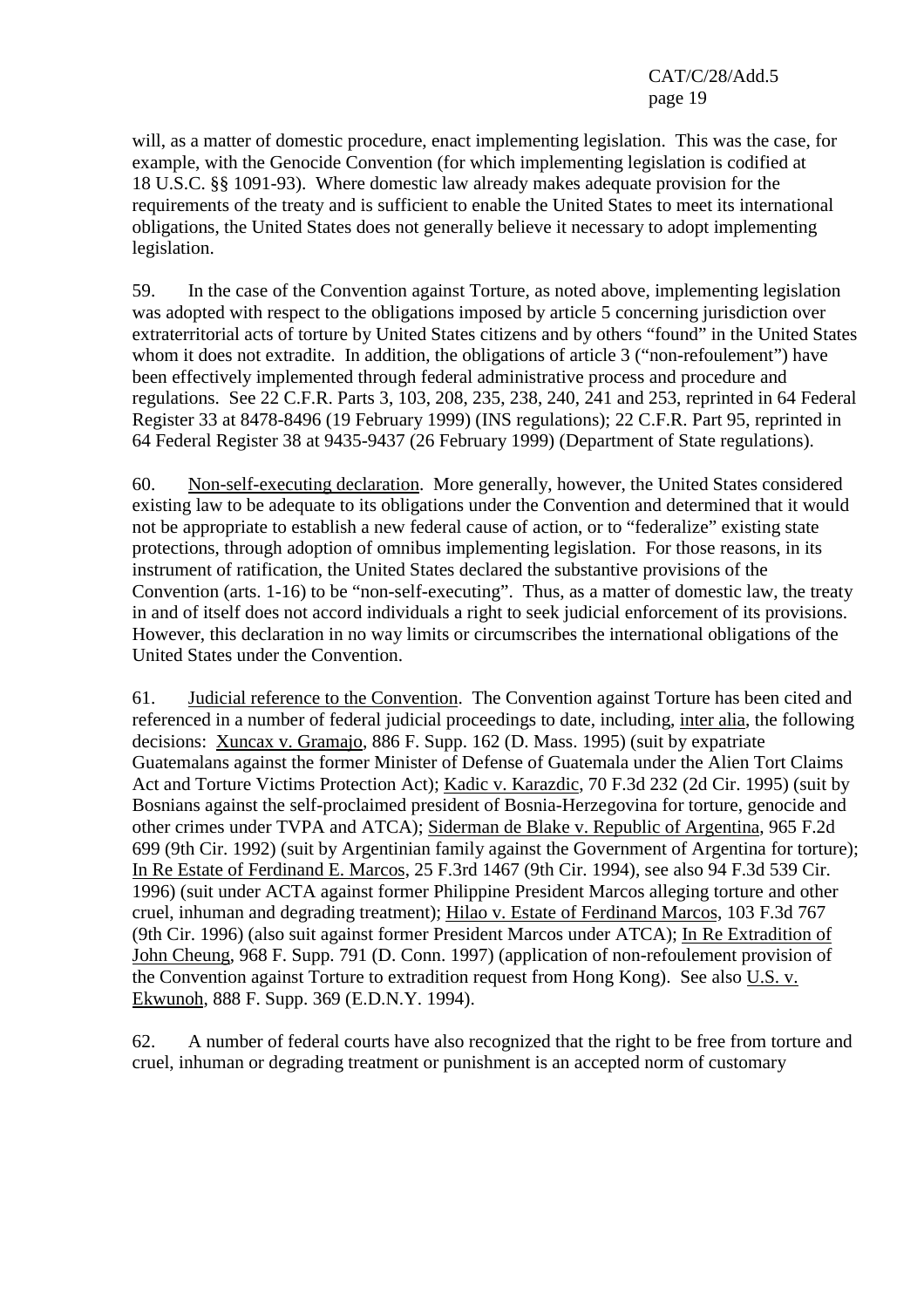international law. See Abebe-Jira v. Negero, 72 F.3d 844 (11th Cir. 1996), cert. denied, 519 U.S. 830, 117 S.Ct. 961 (1996); Najarro de Sanchez v. Banco Central de Nicaragua, 770 F.2d 1385 (5th Cir. 1985); Paul v. Avril, 901 F. Supp. 330 (S.D. Fla. 1994); Xuncax v. Gramajo, 886 F. Supp. 162 (D. Mass. 1995).

63. In many of these cases, United States courts looked to the Convention for guidance in determining whether there exists a customary international legal norm which prohibits torture and cruel, inhuman or degrading treatment or punishment. Although it is not self-executing, the Convention was viewed by these courts as illustrative of the general agreement among states that such practices are unlawful. Thus, the Convention has played a significant role in the development of international human rights law in United States courts.

# E. Information and publicity

64. As a general matter, people in the United States are keenly aware of and assertive about their rights. Students at all levels of the educational system receive extensive instruction in, and exposure to, fundamental civil and political rights, including those relevant to the prohibition and prevention of torture and cruel, inhuman or degrading treatment or punishment. The scope, meaning and enforcement of individual rights are constantly discussed in the media, openly and vibrantly debated within the legislatures by political parties, and litigated before the courts at all levels.

65. Information about human rights treaties is freely and readily available to any interested person in the United States. The constitutional requirement that the U.S. Senate give its advice and consent to ratification of treaties ensures that there is a public record of its consideration, typically on the basis of a formal transmittal by the President, a record of the Senate Foreign Relations Committee's public hearing and the Committee's report to the full Senate, together with the action of the Senate itself. Moreover, the text of any such treaty, whether or not the United States is a party, can be readily obtained from any number of sources.

66. In the case of the Convention against Torture, the record of its consideration is set forth in several official documents, including, inter alia, the Message from the President transmitting the Convention to the Senate, dated 20 May 1988 (Sen. Treaty Doc. 100-20); the printed record of the public hearings before the Senate Foreign Relations Committee on 30 January 1990 (S. Hrg. 101-718); the Report and Recommendation of the Senate Foreign Relations Committee, dated 30 August 1990 (Exec. Report 101-30); and the record of consideration on the floor of the Senate on 27 October 1990, printed at Cong. Rec. S14486 (daily ed.).

67. At the hearing before the Senate Foreign Relations Committee, representatives of various non-governmental organizations involved in human rights, as well as concerned academics and legal practitioners, appeared to testify in person or submitted written comments for consideration by the Committee and inclusion in its formal records. The Administration was represented by the Departments of Justice and State.

68. As part of a programme to increase public awareness of human rights obligations throughout the country, this report is being published and made available to the public through the Government Printing Office and the depositary library system. In addition, copies of the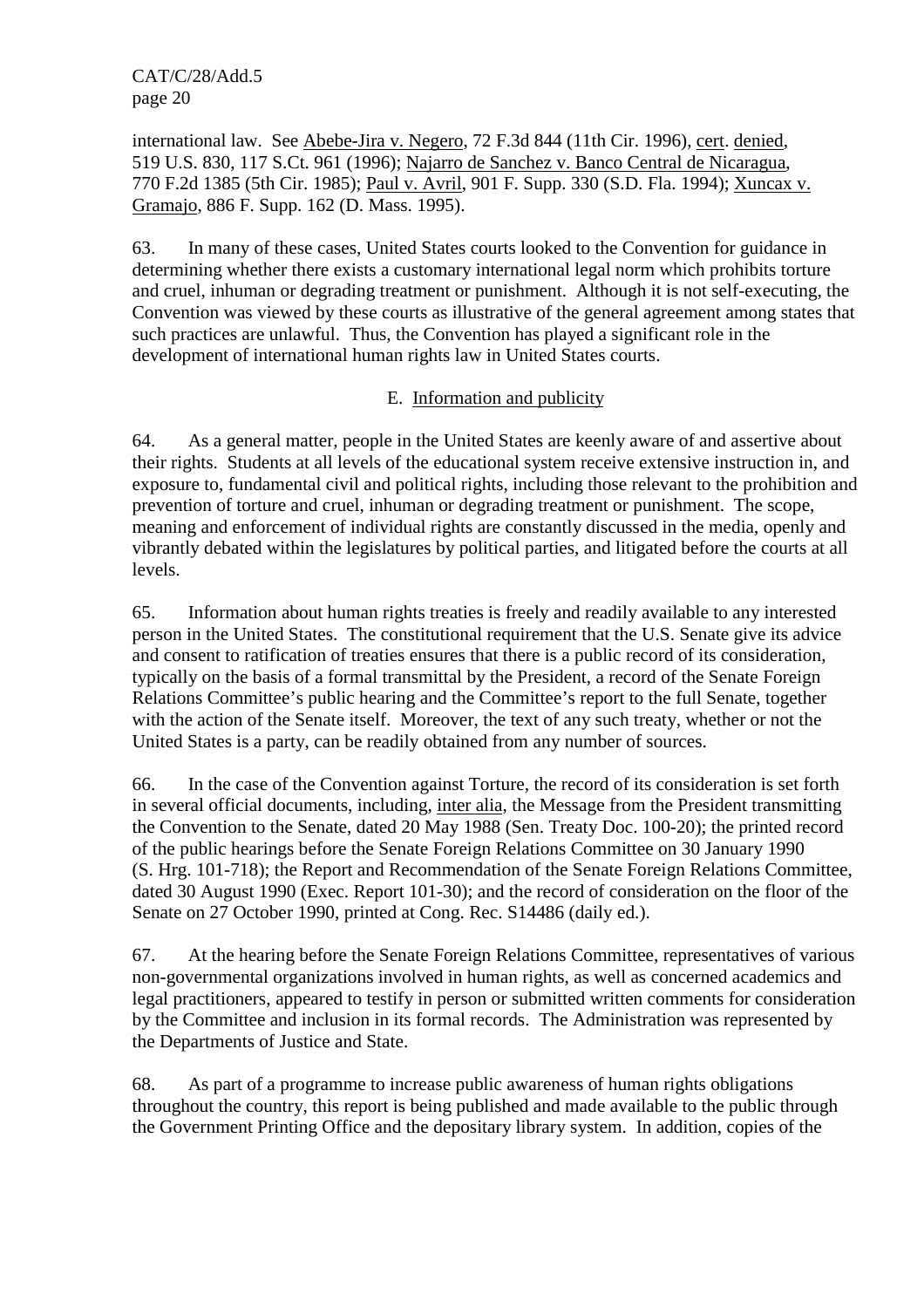report and the Convention are being widely distributed within the executive branch of the United States Government and to federal judicial authorities, as well as to relevant state officials, state and local bar associations and non-governmental human rights organizations. Further, a copy of this report will be posted on the U.S. Department of State web page: <**http://www.state.gov>**.

69. Copies of the Convention have been provided to the Attorneys-General of the 50 states and of the other constituent units of the United States, with a request that it be further distributed to local officials within their respective jurisdictions.

### F. Factors affecting implementation

70. The United States Government acknowledges continuing allegations of specific types of abuse and ill-treatment in particular cases, the existence of areas of concern in the context of the criminal justice system, and obstacles to full achievement of the goals and objectives of the Convention. These include allegations and instances (and in some cases even patterns or practices) of:

- police abuse, brutality and unnecessary or excessive use of force, including inappropriate use of devices and techniques such as tear gas and chemical (pepper) spray, tasers or "stun guns", stun belts, police dogs, handcuffs and leg shackles;
- racial bias and discrimination against members of minorities, as reflected, inter alia, in statistical disparities in instances (as well as allegations) of harassment and abuse;
- sexual assault and abuse of prisoners by correctional officers and other prisoners;
- ill-treatment of and discrimination against prisoners in custody, including inadequate medical care, especially for those with mental illnesses or who are HIV-positive;
- lack of police accountability, including failure to discipline, prosecute and punish police misconduct;
- overcrowding of prison facilities;
- excessively harsh conditions and unnecessarily stringent procedures in "supermaximum" security facilities for violent prisoners, including wrongful confinement to such units;
- confinement of children in substandard or abusive correctional facilities:
- under-funding of governmental agencies, including correctional institutions.

71. The United States Government is aware of these difficulties and is working to overcome them. At the same time, the Government believes that, overall, the country's law enforcement agencies and correctional institutions set and maintain high standards of conduct for their officers and treatment for persons in their custody. Among the elements that promote compliance with the standards of the Convention are strong policy guidance and enforcement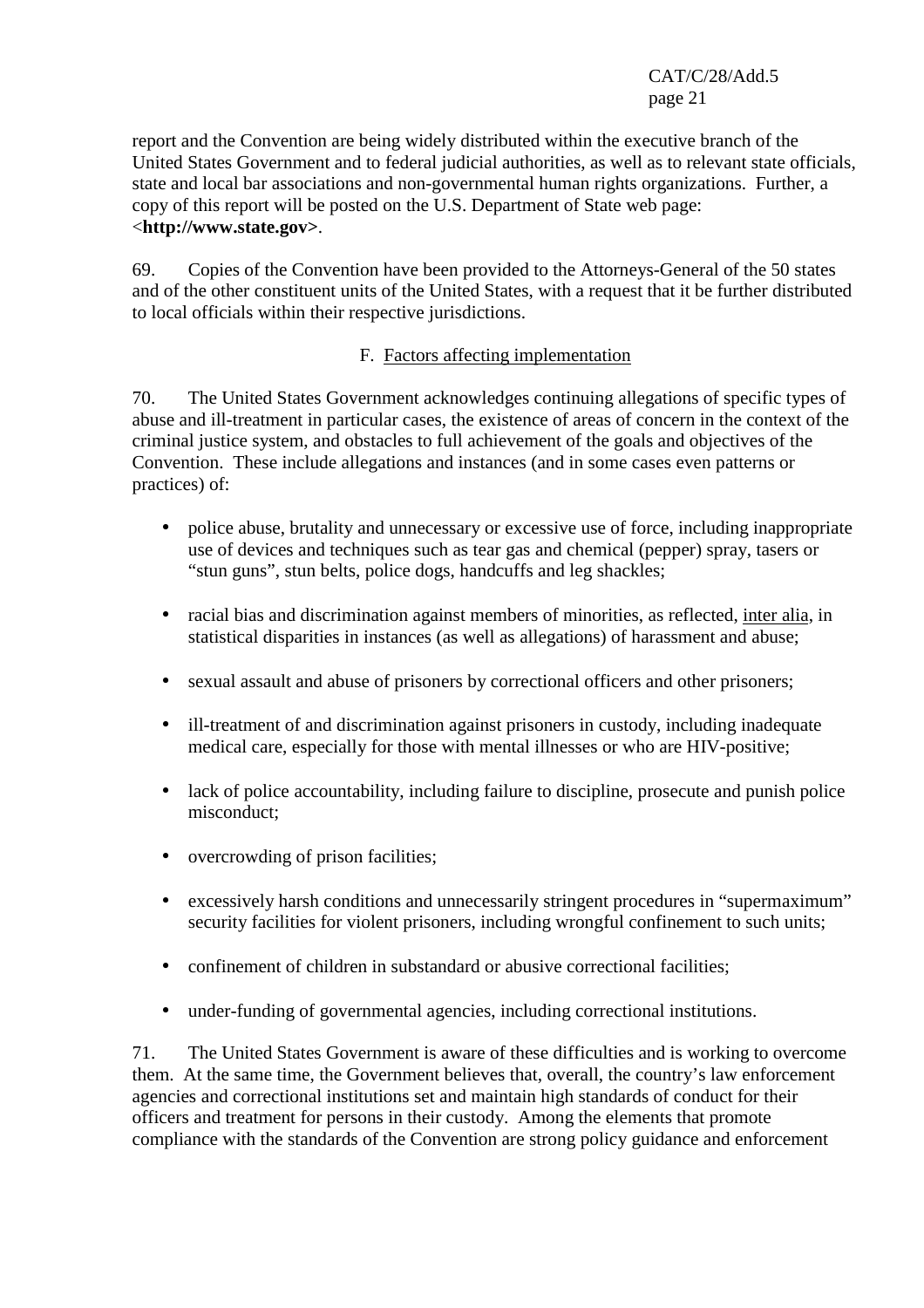from the Federal Government, independent promotional and investigative activities by knowledgeable non-governmental groups and organizations, and the availability of effective administrative and judicial remedies for those who believe they have been the victims of abuse or excess.

#### G. Statistics

72. In the United States there exists no single, comprehensive collection or collation of national statistics regarding allegations or complaints of torture, excessive use of force by police or lesser forms of official ill-treatment, nor is there any centralized register of persons arrested or detained, lawsuits filed, trials held, sentences imposed or damage awards rendered for such violations. The reason lies primarily in the diffusion of criminal justice authority.

73. Recognizing the lack of reliable information on incidents of use of excessive force by police, the U.S. Congress has recently mandated the collection and annual reporting of data on the subject by the U.S. Attorney-General. See § 210402, Title XXI, Subtitle D, Violent Crime Control and Law Enforcement Act of 1994, Pub. L. No. 103-322. Under the Attorney-General's direction, the Bureau of Justice Statistics (an agency within the Office of Justice Programs in the U.S. Department of Justice) and the National Institute of Justice are jointly pursuing efforts to collect national data on police use of force. Their first report, entitled "National Data Collection on Police Use of Force", was published in April 1996, and summarizes earlier data collection efforts.

74. Other resources of statistical information at the federal level include: (1) the annual report of the Federal Bureau of Investigation entitled "Crime in the United States"; (2) the FBI's Uniform Crime Reporting Program, which canvasses some 16,000 law enforcement agencies throughout the country; (3) the DOJ's National Crime Victimization Survey; and (4) the annual report of the U.S. Parole Commission.

75. At the state and local levels, information has been even more difficult to obtain. Each state now has a uniform crime reporting or criminal justice information centre or records bureau which provides information to the national government. Among other available resources are those of the National Center for State Courts.

76. The following data, like the statistics elsewhere in this report, are drawn primarily from publicly available official United States Government sources, in particular the various publications of the U.S. Census Bureau and the Department of Justice's Bureau of Justice **Statistics** 

77. Population. As of mid-1997, the overall population of the United States was estimated to be 267 million. Of that total, 33.8 million (or 13 per cent) describe themselves as black; 2.3 million (1 per cent) self-identified as American Indian, Eskimo or Aleut; and 10 million (4 per cent) considered themselves to be Asian or Pacific Islanders. Some 29 million (11 per cent) were of Hispanic origin. About 25.8 million (9.7 per cent) were foreign born. Of these, 27 per cent were born in Mexico; other principal countries of origin were the Philippines, China (including Hong Kong), Cuba, India, Viet Nam, El Salvador, Canada, the Republic of Korea, Germany and the Dominican Republic. In California, nearly one in four residents was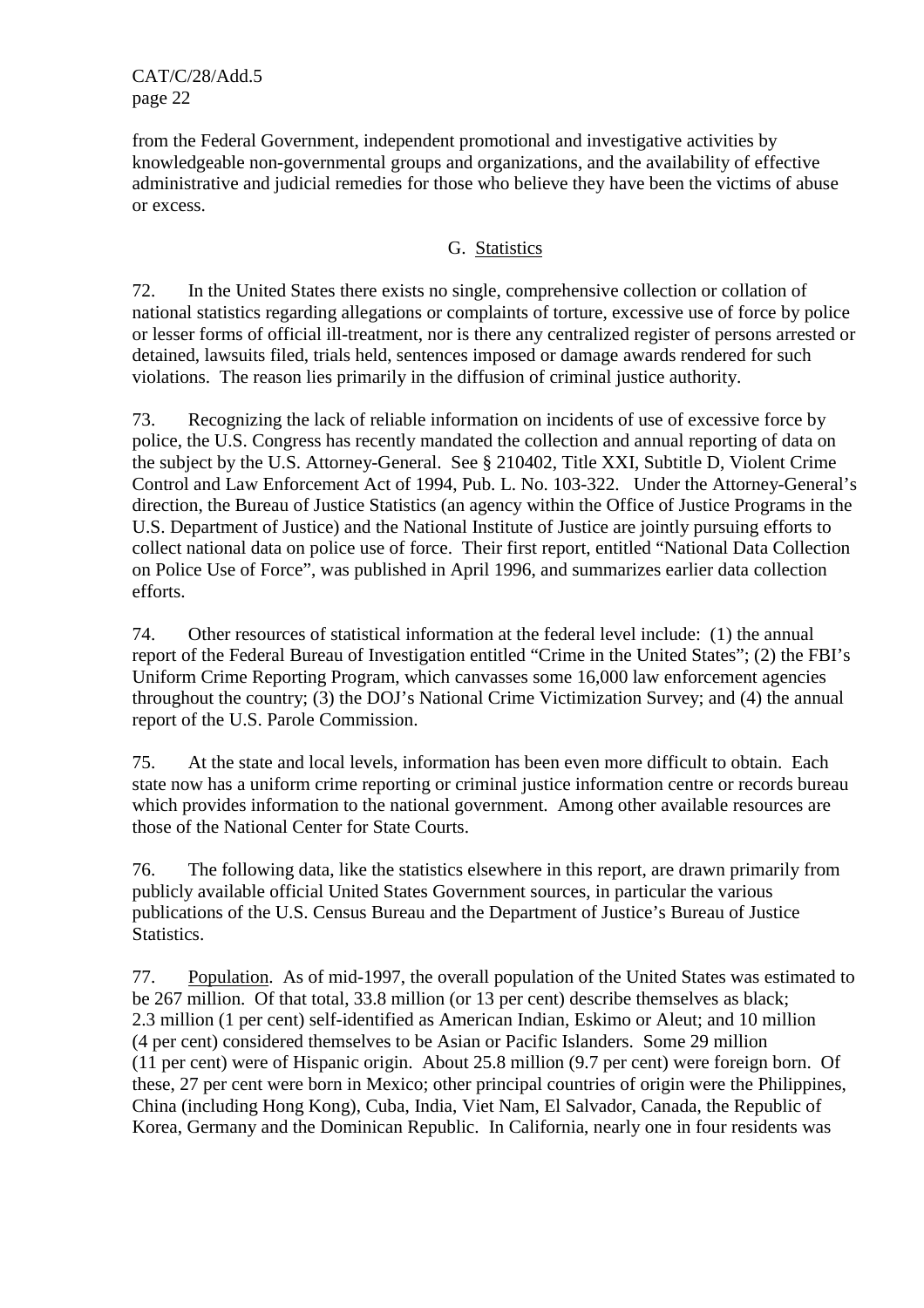foreign born; other states with large foreign born populations include New York, Florida, New Jersey and Texas. Nearly one in four foreign born residents has become a United States citizen.

78. Correctional population. The Bureau of Justice Statistics estimates that as of July 1999, approximately 1.7 million adults were currently incarcerated in the United States, of whom slightly more than two thirds were in federal or state facilities and the remainder in local jails. The federal inmate population was estimated at 129,678, with 117,331 housed in Bureau of Prisons operated facilities and 12,347 in contract facilities, including community corrections centres or "halfway houses". The state institutional population is estimated at over 1.1 million. Some 637,000 were in local jails or under correctional supervision.

79. The United States currently has the largest prison population and the highest incarceration rate of any country. Sentenced inmates numbered about 436 per 100,000 residents. By mid-year 1997, 1 in every 155 United States residents was incarcerated.

80. On average, the incarcerated population has grown 6.5 per cent since 1990. The sentenced federal prison population has grown at a faster rate than that of the states. At mid-1995, the nation's 1,500 adult correctional facilities had a capacity of 976,000 beds.

81. It is estimated that state prisons currently operate at between 16 per cent and 24 per cent over their reported capacity, and the federal correctional system at 19 per cent over its rated capacity. State and federal authorities have built 213 new prisons between 1990 and 1995, an increase of 17 per cent in facilities and some 280,000 new beds. Over 50 per cent of the nation's prisons are less than 20 years old.

82. Among the reasons for the continuing increase of persons in detention are: an increasing number of arrests, especially for assault, drug offences and firearms violations; an increasing number of felony convictions in state and federal courts (up 5 per cent in 1994 over 1990); an increase in time served (versus length of sentence imposed); and the adoption of more stringent recidivist (habitual offender) laws.

83. In 1994 the average prison sentence imposed by state courts was six years, and by federal courts six and a half years. However, most federal prisoners (about 60 per cent) are drug offenders and on the average serve three years longer than state prisoners because the federal drug laws entail more serious punishments. Some 47 per cent of all state prisoners are serving time for violent crimes. According to a 1993 survey, 27 per cent of federal inmates and 61 per cent of state inmates had a current or past sentence for a violent crime. Approximately 12 per cent of federal prisoners and 16 per cent of state prisoners were armed when they committed the offences of which they were convicted.

84. In 1994, an estimated 14.6 million arrests were made for all criminal infractions other than traffic violations, most of them for offences involving larceny/theft; the arrest rate was 5,715 per 100,000 population.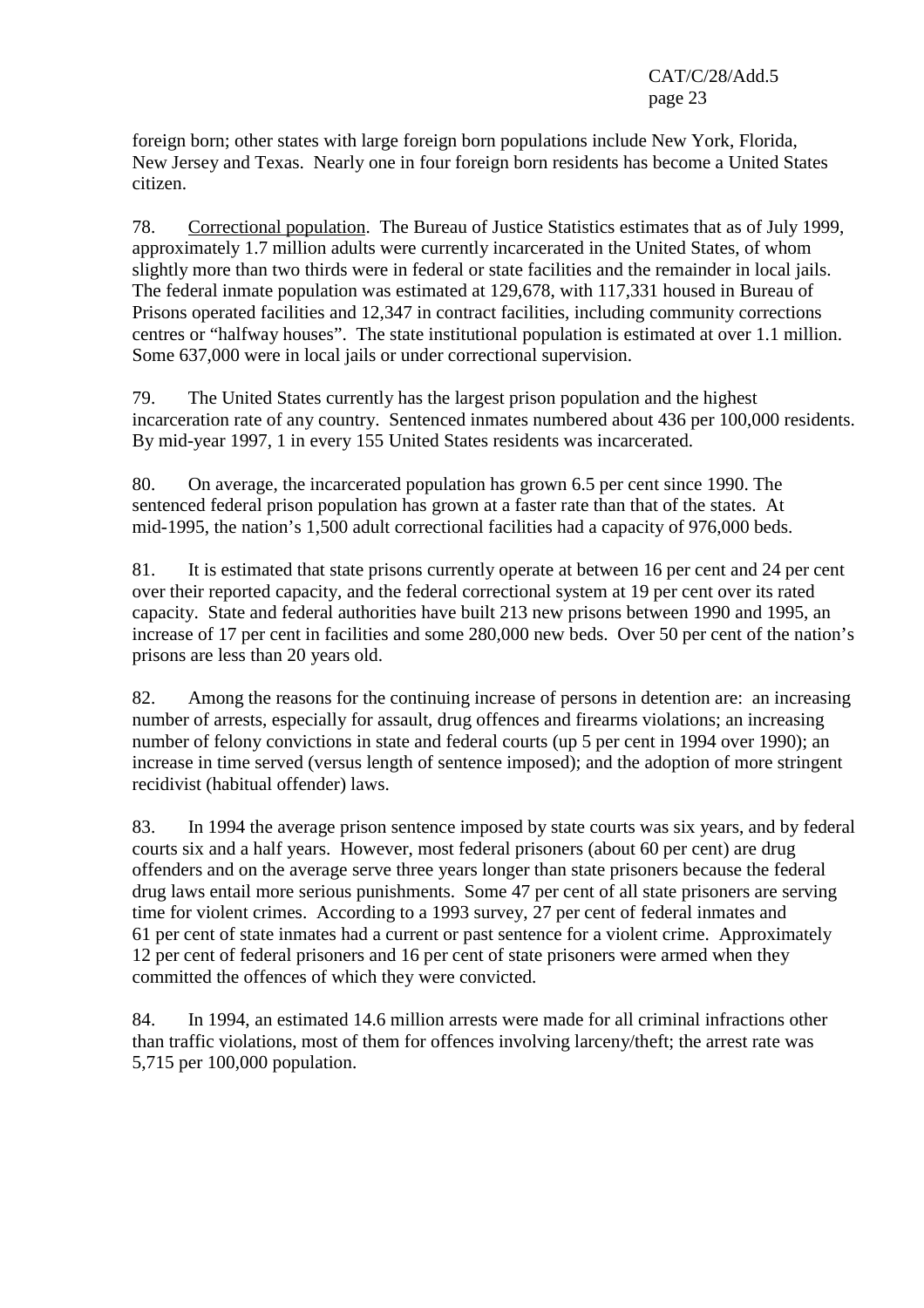85. At the same time, the total number of crimes has fallen in recent years, according to the FBI's Uniform Crime Reports. Violent crimes (such as rape, murder, robbery and aggravated assault) have fallen from 3.5 million in 1992 to 3.3 million in 1995.

86. Nationally, black non-Hispanics constitute about 44 per cent of the prisoner population, white non-Hispanics 40 per cent, Hispanics 15 per cent, and others (Asians, Pacific Islanders, native Americans and Alaskan Natives) 1-2 per cent. Among federal prisoners, the proportion of black non-Hispanics was about 38 per cent and Hispanics about 30 per cent. Relative to the number of residents in the United States population as a whole, black non-Hispanic males are statistically more than twice as likely to be incarcerated as Hispanics and seven times as likely as white non-Hispanics.

87. As of July 1999, women inmates comprised 7.5 per cent of all federal prisoners. In local jails, males constitute approximately 90 per cent of the inmate population. While men are 16 times more likely to be incarcerated, the number of women in custody is increasing faster than the rate for men.

88. Juveniles (generally defined by state law as persons under age 18) are usually subject to the separate juvenile justice system. Most are housed in detention facilities or correctional institutions specifically established and maintained for them. Sometimes juveniles who have been accused or convicted of acts that are crimes when committed by adults are held in local jails, where as a rule they are separated by sight and sound from the general inmate population. For certain especially serious crimes, juveniles may be accused and prosecuted as adults. Although the total number of juvenile violent crime arrests continues to decline, in 1996 juveniles still accounted for 19 per cent of all such arrests (including for murder, forcible rape, robbery and aggravated assault).

89. Abuse and brutality. The absence of reliable national statistics precludes an accurate statistical description of the frequency with which incidents of abuse and brutality by law enforcement officers take place. Within the federal prison system, however, the number of complaints from inmates is numerically small. Between 1 January 1995, and 31 December 1997 there were 2,147 allegations of staff misconduct concerning physical abuse, verbal/mental/ emotional abuse, sexual assault, or excessive use of force. Of this total, 117 were sustained (5.4 per cent) and 384 were pending investigation. Of the cases closed during fiscal year 1998, there were allegations of physical abuse of inmates against 425 staff members. Physical abuse of inmates was sustained administratively against 13 (3.1 per cent) of these individuals. None of the staff involved were convicted of criminal violations.

90. Also during fiscal year 1998, sexual abuse of inmates was sustained against a total of 24 BOP and non-BOP contract employees. A total of 16 staff were convicted of criminal violations. Twenty-three of the 24 employees either resigned or were terminated. One contract employee who was involved in a relationship with a former facility resident was prohibited from working with federal inmates and was reassigned.

91. The most common allegations concerned physical abuse, verbal/mental/emotional abuse, sexual assault, and excessive use of force. The majority of complaints concern abuse by other inmates, rather than guards or other correctional personnel.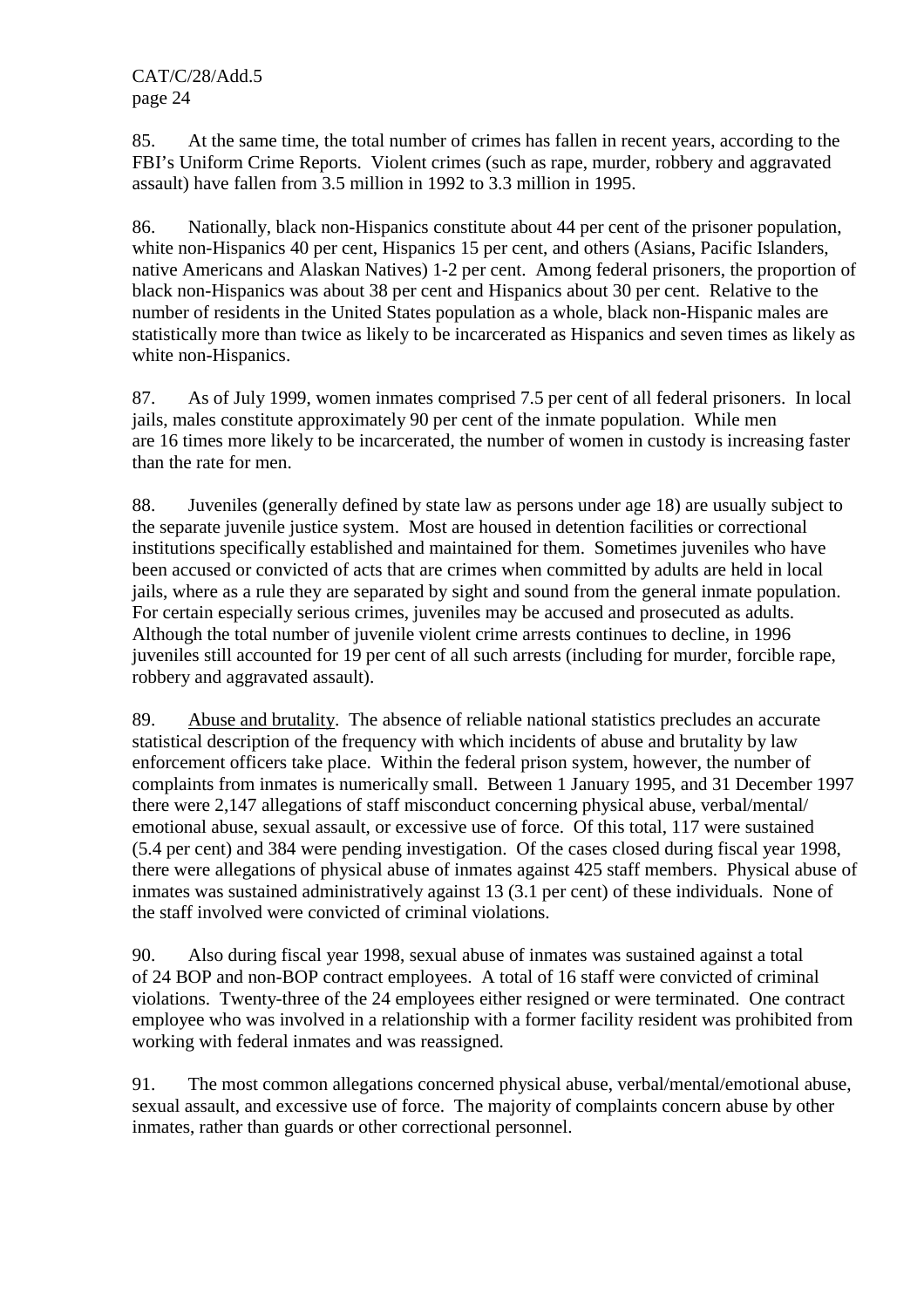92. The inmate death rate has declined significantly over the past several decades. In 1995 it was 311 per 100,000 inmates in state prisons. Most of those deaths (156 per 100,000) resulted from illness or natural causes other than AIDS (which accounted for another 100 per 100,000). The suicide rate was 16 per 100,000. In 1998, the death rate for federal prisoners was 231 per 100,000, and the suicide rate for federal prisoners was 11 per 100,000. Over the past five years the suicide average has been 13 per 100,000.

93. At the end of 1995, 2.3 per cent of all state and federal prisoners were reported by prison authorities to be infected with the human immunodeficiency virus (HIV). The rate for state prisoners alone was 2.4 per cent, and for federal prisoners approximately 1 per cent.

#### II. IMPLEMENTATION OF SPECIFIC ARTICLES

#### Articles 1 and 2: Definition and prohibition

#### A. Definition of torture

94. United States understandings. In order to clarify the meaning of "torture" and to delineate the scope of application of the Convention with the greater precision required under United States domestic law, the United States conditioned its ratification upon several understandings related to article 1. The full text of these understandings is at annex I. In essence, they provide that:

95. The intentional infliction of "mental" pain and suffering is appropriately included in the definition of "torture" to reflect the increasing and deplorable use by States of various psychological forms of torture and ill-treatment, such as mock executions, sensory deprivations, use of drugs, and confinement to mental hospitals. As all legal systems recognize, however, assessment of mental pain and suffering can be a very subjective undertaking. There was some concern within the United States criminal justice community that in this respect the Convention's definition regrettably fell short of the constitutionally required precision for defining criminal offences. To provide the requisite clarity for purposes of domestic law, the United States therefore conditioned its ratification upon an understanding that, in order to constitute torture, an act must be specifically intended to inflict severe physical or mental pain or suffering and that mental pain or suffering refers to prolonged mental harm caused by or resulting from: (1) the intentional infliction or threatened infliction of severe physical pain or suffering; (2) the administration or application, or threatened administration or application, of mind-altering substances or other procedures calculated to disrupt profoundly the senses or the personality; (3) the threat of imminent death; or (4) the threat that another person will imminently be subjected to death, severe physical pain or suffering, or the administration or application of mind-altering substances or other procedures calculated to disrupt profoundly the senses or the personality.

96. For similar reasons of clarity and specificity, United States adherence was conditioned on the understanding that the definition of "torture" in article 1 is intended to apply "only to acts directed against persons in the offender's custody or physical control" in order to clarify the relationship of the Convention to normal military and law enforcement operations.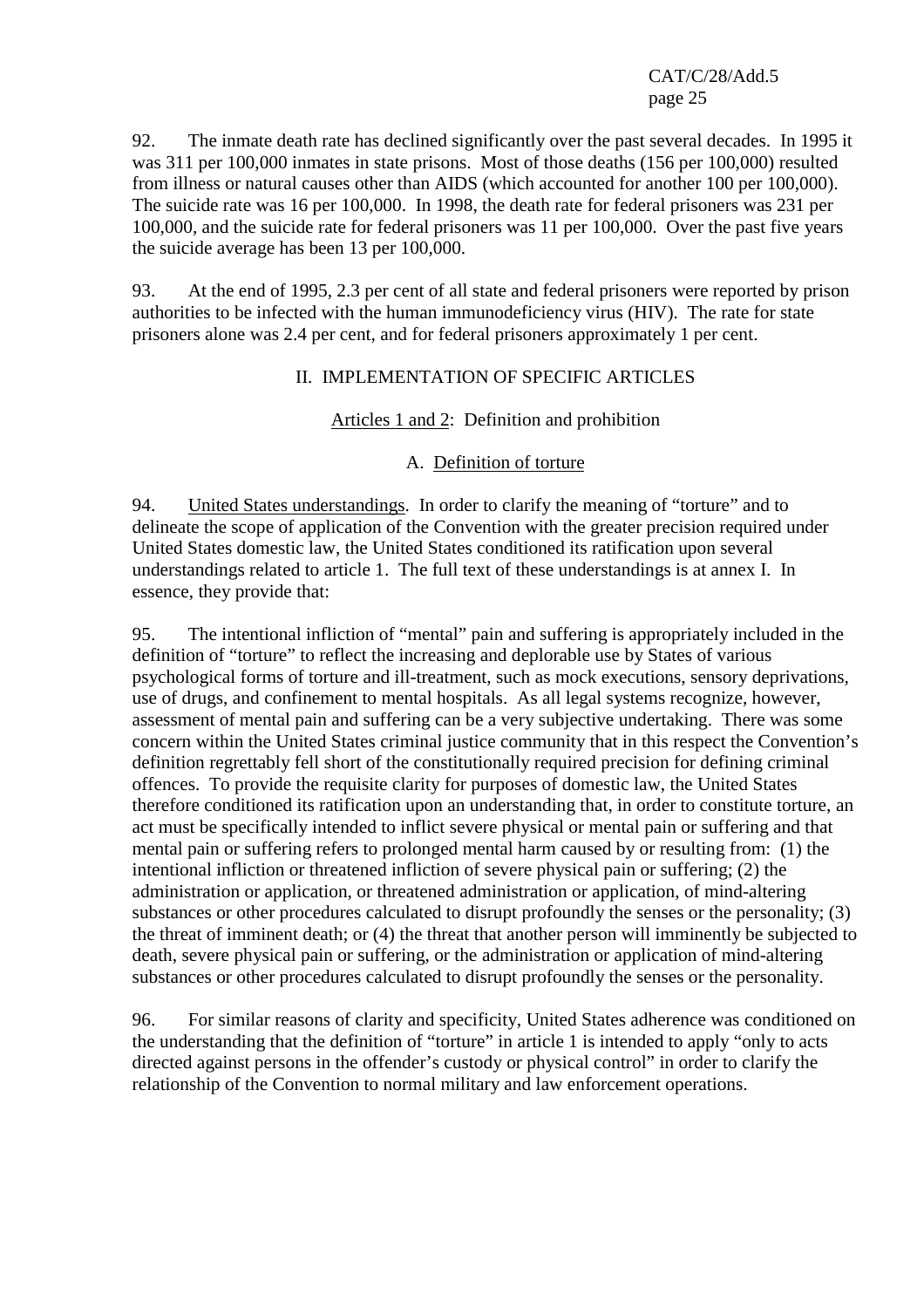97. A further understanding was intended to make clear that the term "sanctions" in article 1 includes judicially-imposed sanctions and other enforcement actions authorized by United States law or by judicial interpretation of such law. However, as this understanding explicitly noted, a State party could not through the imposition of domestically lawful "official sanctions" defeat the object and purpose of the Convention to prohibit torture.

98. The United States further stated its view that the term "acquiescence", as used in article 1, requires that a "public official, prior to the activity constituting torture, have awareness of such activity and thereafter breach his legal responsibility to intervene to prevent such activity". The purpose of this condition was to make it clear that both actual knowledge and "wilful blindness" fall within the definition of "acquiescence" in article 1.

99. Finally, in order to guard against the improper application of the Convention to legitimate law enforcement actions, the United States stated its understanding that non-compliance with applicable legal procedural standards (such as the Miranda warnings referred to above) does not per se constitute "torture".

### B. Prohibition of torture

100. Every act of torture within the meaning of the Convention is illegal under existing federal and state law, and any individual who commits such an act is subject to penal sanctions as specified in criminal statutes. Such prosecutions do in fact occur in appropriate circumstances. Torture cannot be justified by exceptional circumstances, nor can it be excused on the basis of an order from a superior officer.

101. United Stares law recognizes and protects the fundamental right of everyone to life, liberty and inviolability of his or her person. Every system of criminal law in the United States clearly and categorically prohibits acts of violence against the person, whether physical or mental, which would constitute an act of torture within the meaning of the Convention. Such acts may be prosecuted, for example, as assault, battery or mayhem in cases of physical injury; as homicide, murder or manslaughter when a killing results; as kidnapping, false imprisonment or abduction where an unlawful detention is concerned; as rape, sodomy, or molestation; or as part of an attempt or a conspiracy, an act of racketeering, or a criminal violation of an individual's civil rights. While the specific legal nomenclature and definitions vary from jurisdiction to jurisdiction, it is clear that any act of torture falling within the Convention would in fact be criminally prosecutable in every jurisdiction within the United States.

102. In some jurisdictions, state law currently recognizes a specific crime of "murder by torture" as a statutorily enumerated type of first-degree murder ("intentional homicide") involving wilful, deliberate and premeditated infliction of pain and suffering and subject to especially severe penalties ("malice aforethought"). See, e.g., Idaho I.C. §§ 18-4001 and 18-4003; Nevada N.R.S. § 200.033; New York Penal § 125.27; South Carolina Code 1976 § 16-3-20; Tennessee T.C.A. § 39-13-204. In few state or local jurisdictions, however, is "torture" itself a separate crime. But see California Penal Code Title 8 § 206 (prohibiting torture); Conn. G.S.A. § 53-20 (cruelty to persons); Alabama Stats. § 13A-6-65.1 ("sexual torture" as a Class A felony).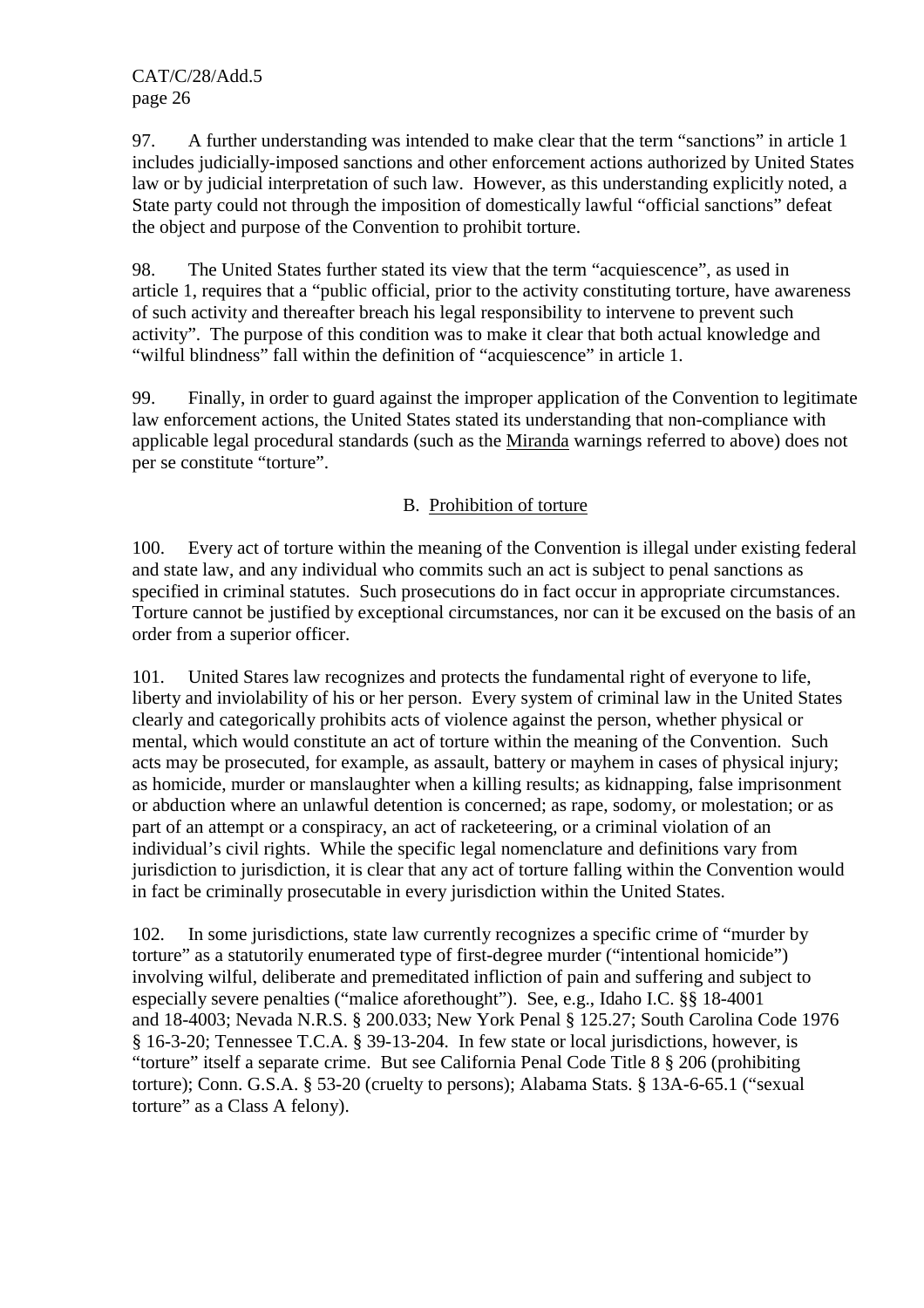103. Eighth Amendment. Perhaps the strongest and clearest protection against torture is afforded by the Eighth Amendment to the United States Constitution, which prohibits "cruel and unusual punishments".

104. This prohibition is directly applicable to actions of the Federal Government and, through the Fourteenth Amendment, to actions of the states and localities. Robinson v. California, 370 U.S. 660 (1962). It encompasses uncivilized or inhuman punishments, punishments which fail to comport with human dignity, and punishments which include undue physical suffering. Furman v. Georgia, 408 U.S. 238 (1972). It covers punishments which, although not physically "barbarous", involve the unnecessary and wanton infliction of pain, or are "grossly disproportionate" to the severity of the crime. Hence, it includes punishments which are totally without penological justification, Rhodes v. Chapman, 452 U.S. 337 (1981), as well as prison work requirements which compel inmates to perform physical labour which is beyond their strength, which endangers their lives, or which causes undue pain, Ray v. Mabry, 556 F.2d 881 (8th Cir. 1977). Punishment at "hard labour" is no longer available as a criminal sanction under federal law, having been held many years ago to constitute excessive and grossly disproportionate punishment. Weems v. United States, 217 U.S. 349 (1910).

105. As custodians of large numbers of convicted criminals, including many dangerous individuals, prison officials may use reasonable force for purposes of self-defence, the defence of third persons, enforcement of prison rules and regulations, and prevention of escape and crime. However, the Eighth Amendment forbids public officials from deliberately inflicting pain on prisoners in an unnecessary and wanton manner, such as through beatings. In Hudson v. McMillian, 503 U.S. 1 (1992), prison officials had handcuffed and shackled a prisoner and beaten him after an argument; the inmate received bruises, swelling, loosened teeth and a cracked dental plate. The U.S. Supreme Court found that this ill-treatment constituted excessive force, in violation of the Eighth Amendment, even though the prisoner's injuries were not serious. The Court also found culpable a supervisor who observed, but did not participate in the beating, on the ground that he should have acted to protect the victim. In Inmates of Attica Correctional Facility v. Rockefeller, 453 F.2d 12 (2d Cir. 1971), prison officials were found to have committed unprovoked acts of brutality when they recaptured the prison after bloody rioting by inmates; a federal appellate court enjoined state officials from future acts of brutality and torture.

106. The Eighth Amendment has also been interpreted to apply to (1) inadequate conditions of confinement resulting from an official's "deliberate indifference" to identifiable human needs (such as continuous deprivation of food, warmth, and exercise), Wilson v. Seiter, 501 U.S. 294 (1991), and possibly overcrowding of facilities, Rhodes v. Chapman, 452 U.S. 337 (1981); (2) excessive use of force by prison officials, as well as failure to protect inmates from physical attacks by other inmates, and inadequate training or screening of guards, Whitley v. Albers, 475 U.S. 312 (1986); and (3) inadequate provision of medical, dental and psychiatric care, including an official's deliberate indifference to an inmate's serious medical needs which exceeds simple medical malpractice, Estelle v. Gamble, 429 U.S. 97 (1976), and Farmer v. Brennan, 511 U.S. 825 (1993) (prison officials have a duty under the Eighth Amendment to provide humane conditions of confinement).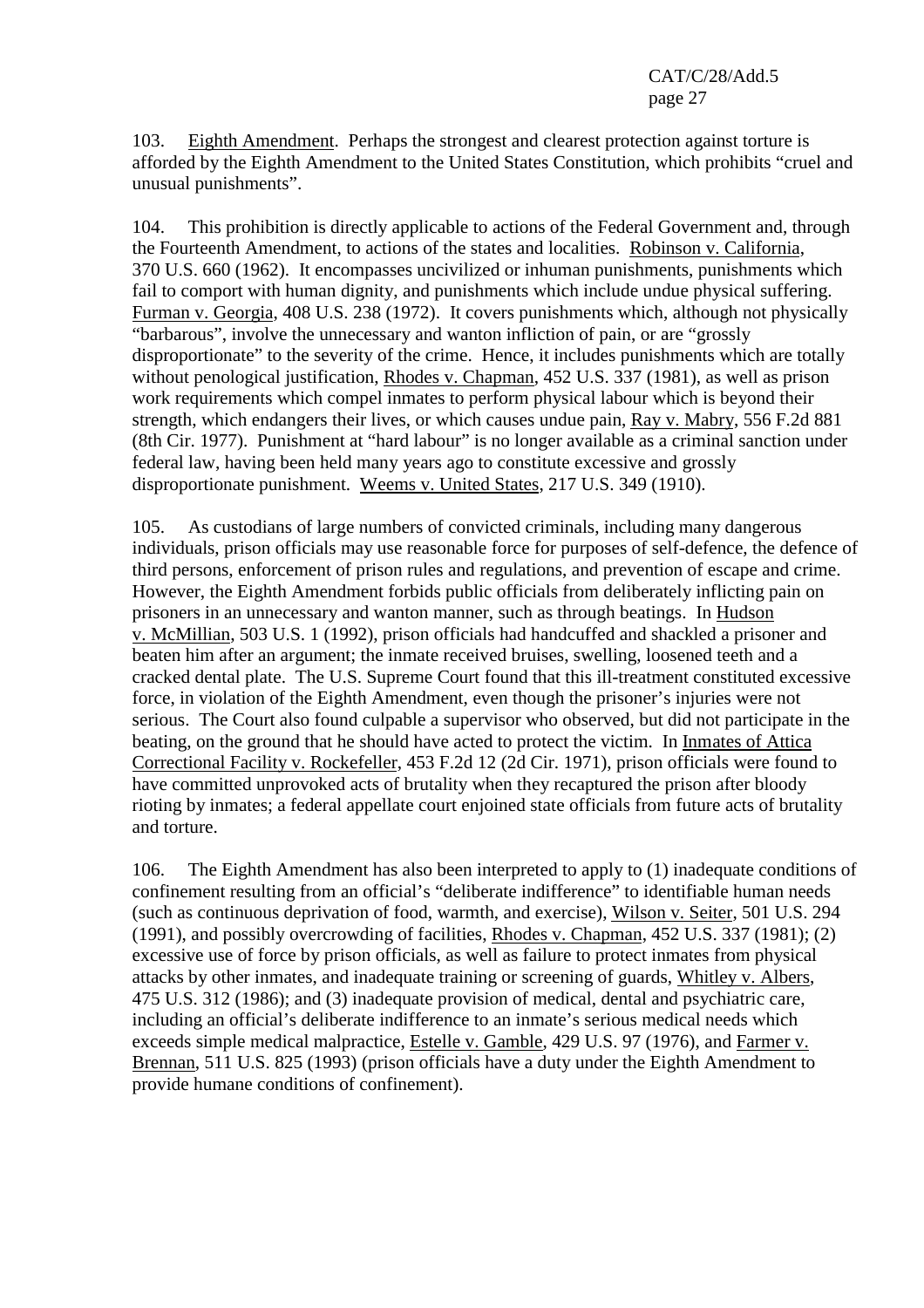107. Because the Eighth Amendment incorporates contemporary standards of decency, its interpretation continues to evolve. In Helling v. McKinney, 509 U.S. 25 (1992), for example, the U.S. Supreme Court held that the health risks posed by involuntary exposure of prison inmates to environmental tobacco smoke can form the basis of a claim under the Eighth Amendment. As stated earlier in DeShaney v. Winnebago County Dept. of Social Services, 489 U.S. 189, 199-200 (1989),

"[W]hen the State takes a person into its custody and holds him there against his will, the Constitution imposes upon it a corresponding duty to assume some responsibility for his safety and general well-being ... The rationale for this principle is simple enough: when the State by the affirmative exercise of its power so restrains an individual's liberty that it renders him unable to care for himself, and at the same time fails to provide for his basic human needs - e.g., food, clothing, shelter, medical care, and reasonable shelter - it transgresses the substantive limits on state action set by the Eighth Amendment ..."

108. As a technical legal matter, the protections of the Eighth Amendment apply only to "punishments", that is, to the treatment of individuals who have been convicted of a crime and are therefore in the custody of the Government. Ingraham v. Wright, 430 U.S. 651 (1977); United States v. Lovett, 328 U.S. 303 (1946).

109. Military justice system. The Eighth Amendment applies with equal force to the military justice system. Moreover, article 55 of the Uniform Code of Military Justice ("UCMJ") specifically prohibits punishment by flogging, branding, marking or tattooing on the body, or any other cruel or unusual punishment. The article also prohibits the use of restraints known as "irons" whether single or double, except for the purpose of safe custody. Indeed, a commanding officer who orders such punishment would be acting outside the scope of his or her position and would be individually liable for the intentional infliction of bodily and emotional harm. In addition, article 93 of the UCMJ makes it a criminal offence for a military member to engage in acts constituting cruelty and maltreatment (including sexual harassment) toward a subordinate.

110. Under the UCMJ, an individual may be apprehended ("arrested") only upon reasonable belief that an offence has been committed and that the person apprehended has committed it. Permissible grounds for, and conditions of, pre-trial confinement are also spelled out in the UCMJ, including the right of the person confined to be notified of the nature of the offence charged, to remain silent, to retain civilian counsel at no expense to the Government, to military counsel at no cost, and to be familiar with the procedures for review of pre-trial confinement. Pre-trial confinement must be affirmed by the commander within 72 hours, and a pre-trial confinement hearing is required to be conducted by a neutral and detached magistrate who may order the release of the person being confined. Once charges against the detainee are referred to trial by court martial, the appropriateness of pre-trial confinement may again be reviewed by the military judge.

111. The Department of Defense has adopted the "Common Rule" for human subjects of medical research referred to below. See 32 C.F.R. Part 219.

112. Other constitutional provisions. Because the Eighth Amendment by its terms applies to "punishments", courts have looked to other constitutional provisions, in particular the Fourth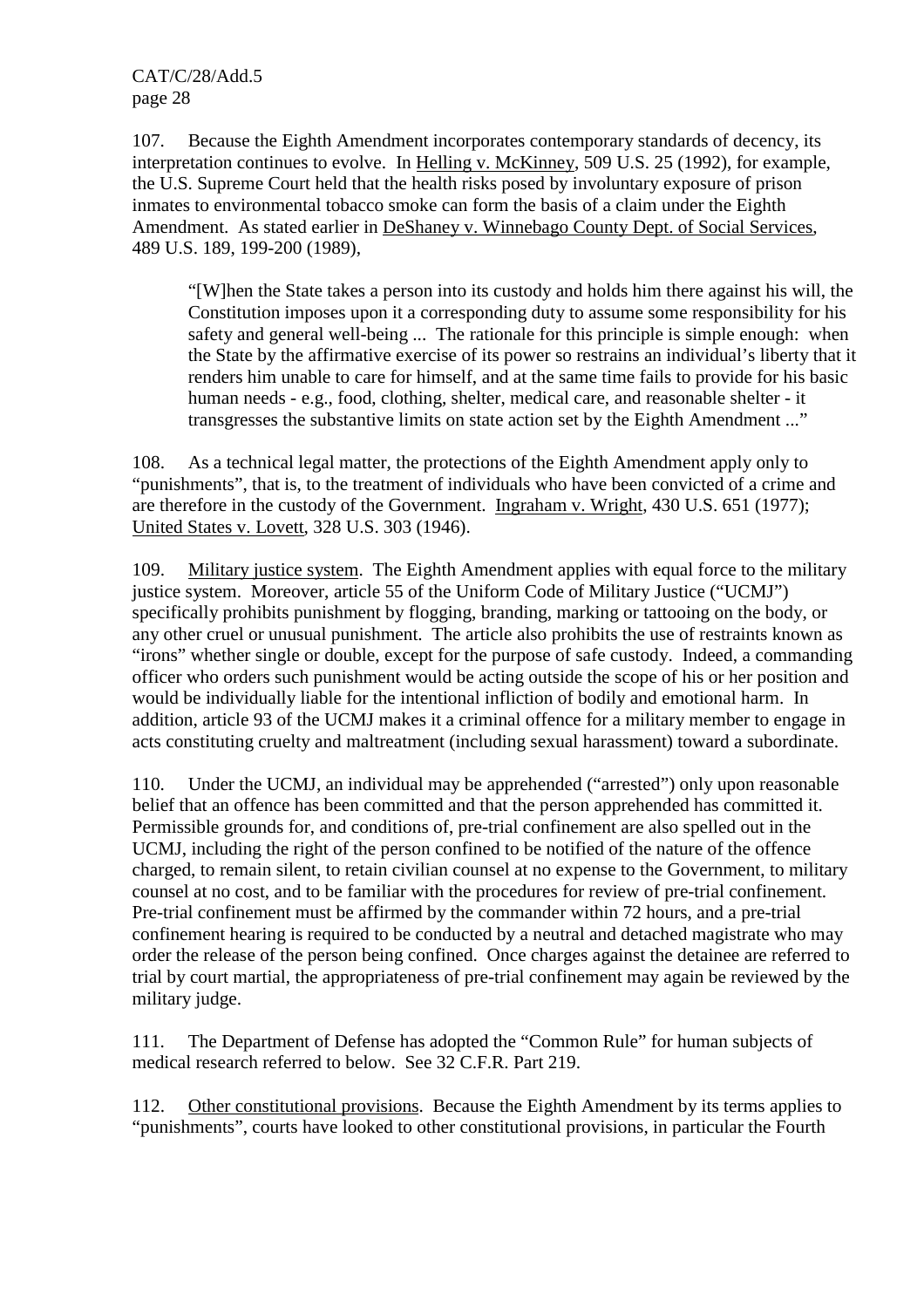Amendment's protections against unreasonable searches and seizures and the due process requirements of the Fifth and Fourteenth Amendments, to preclude the abuse or ill-treatment of individuals in other custodial circumstances. These constitutional protections are applicable and enforced at all levels of government.

113. The Fourth Amendment provides that all persons shall be free from unreasonable searches and seizures and that "no Warrants shall issue, but upon probable cause, supported by Oath or Affirmation, and particularly describing the place to be searched, and the persons or things to be seized".

114. The Fourteenth Amendment provides that "[n]o State [shall] deprive any person of life, liberty or property without due process of law". The Fifth Amendment applies to the Federal Government and similarly provides that no person shall "be deprived of life, liberty, or property without due process of law". The principle of due process provides a broad and flexible measure of protection against abuse of state power. The due process clauses of the Fifth and Fourteenth Amendments may reach actions that are technically outside Eighth Amendment purview, such as excessive use of force by law enforcement personnel during the investigative or pre-trial stages. Denial of pre-trial release by itself may implicate substantive and procedural due process concerns. United States v. Salerno, 481 U.S. 739 (1987).

115. Although the Eighth Amendment does not apply to "pre-trial detainees", i.e., persons lawfully arrested but not yet convicted and sentenced, the courts have ruled that such individuals enjoy equivalent protection under the Fourteenth Amendment with regard to conditions of detention. "[S]tates may not impose on pre-trial detainees conditions that would violate a convicted person's Eighth Amendment rights." Hamm v. DeKalb County, 774 F.2d 1567, 1573-74 (11th Cir. 1985), cert. denied 475 U.S. 1096 (1986). See also Graham v. Connor, 490 U.S. 386 (1989) (the Due Process Clause of the Fourteenth Amendment protects a pre-trial detainee from the use of force that amounts to punishment); Bell v. Wolfish, 441 U.S. 520 (1979); Ingraham v. Wright, 430 U.S. 651 (1977). In Lancaster v. Monroe County, Ala., 116 F.3d 1419 (11th Cir. 1997), a federal court of appeal stated that the minimum standard of medical care owed to a pre-trial detainee under the Fourteenth Amendment is the same as that required under the Eighth Amendment for a convicted prisoner.

116. The Fifth Amendment safeguards the right of an individual not to be compelled to testify against himself or herself. The Fourteenth Amendment's Due Process Clause protects against tortious acts employed with the intention of compelling confessions through fear of hurt, ill-treatment or exhaustion. Adamson v. California, 332 U.S. 46 (1947).

117. The law also directly regulates the official use of force. Prison guards, sheriffs, police, and other state officials who abuse their power through the excessive use of force may be punished under the criminal provisions of the federal Civil Rights Acts, 18 U.S.C. §§ 241 and 242. Where law enforcement officials are involved in the excessive use of force, individually or in a conspiracy, victims are also protected with respect to the rights secured by the Fourth, Fifth, Eighth and Fourteenth Amendments, depending on the circumstances and the status of the victims.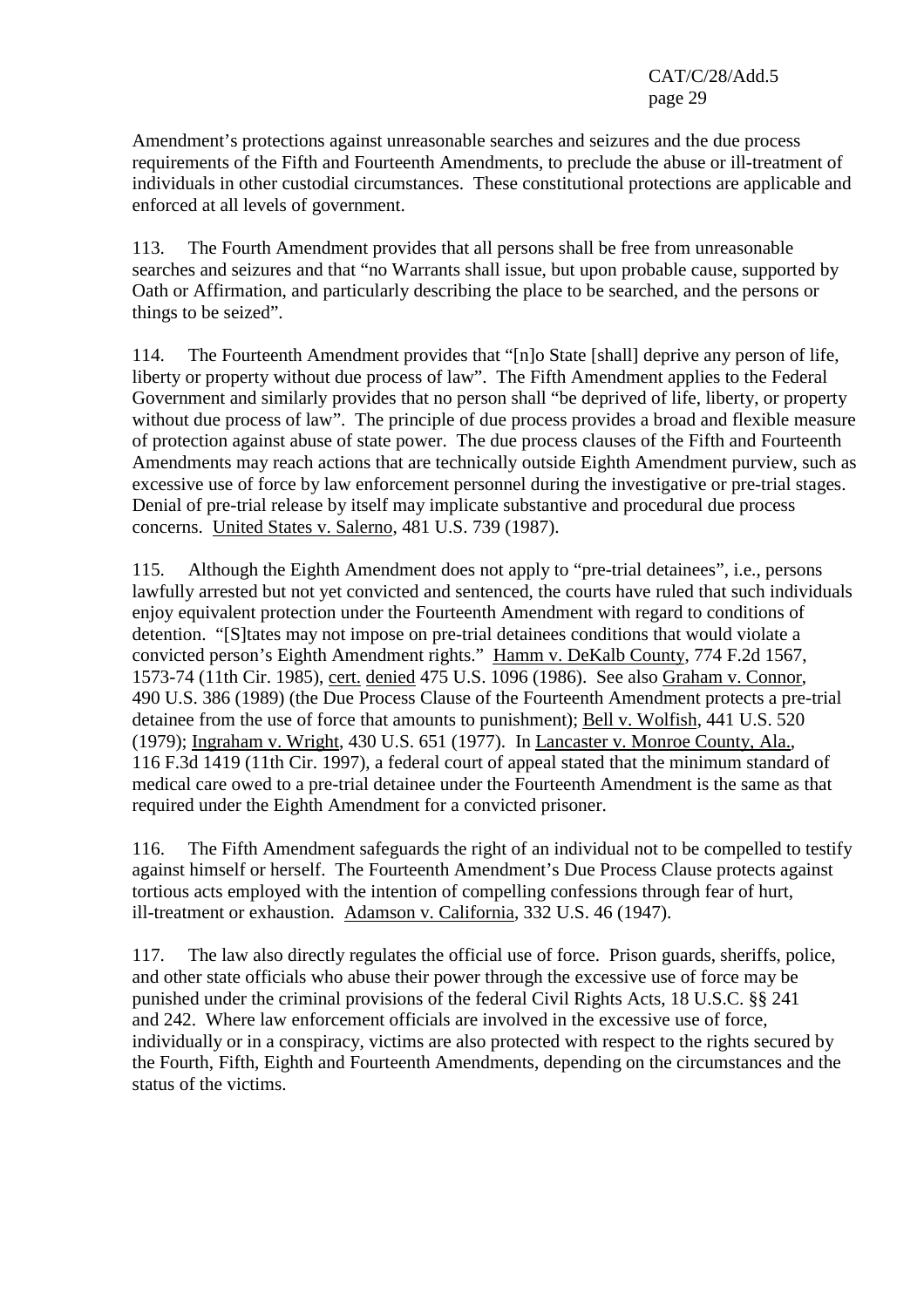118. State constitutions. Equal or additional protections are afforded under state constitutional law. For example, the Oregon Constitution provides that "no person arrested, or confined to jail, shall be treated with unnecessary rigor". Oreg. Const. article I, § 13. This provision has been interpreted to include physically brutal treatment and to extend to needlessly harsh, degrading or dehumanizing treatment. It prohibits assaults by police officers and intimate touching by prison guards of the opposite sex, and it requires custodial officials to provide an environment that does not unnecessarily subject inmates to excessive health hazards.

119. A majority of state constitutions contain search and seizure provisions substantively identical to the Fourth Amendment, and many states (though not all) have adopted the "exclusionary rule" in state constitutional law independent of the federal rule. See, e.g., State v. Dukes, 209 Conn. 98, 547 A.2d 10 (1988); State v. Johnson, 110 Idaho 516, 716 P.2d 1288 (1986).

# C. Specific procedural protections

120. In addition to the prohibition against cruel and unusual punishment and the protections of the Due Process Clause, the United States criminal justice system contains a number of specific procedural mechanisms which, taken together, offer strong additional protections against the occurrence of torture and remedial opportunities in the event that it nonetheless occurs. At the risk of over-simplifying a complex body of law and procedure, these protections may be summarized as follows.

121. Habeas corpus. Of principal significance is the constitutionally recognized right of habeas corpus, which affords individuals in custody the right to an immediate judicial hearing on the legality and the conditions of their confinement and an order directing the detaining official to release them, if appropriate. In particular, a person in custody who has not been formally arrested and provided a preliminary hearing as required by law may seek immediate release by filing an application for a writ of habeas corpus in state or federal court. The writ can also be used to seek review of a final conviction, to challenge execution of a sentence, or to contest the legality of an order of confinement not resulting from a criminal sentence, for example a commitment to custody for mental incompetence or for extradition reasons. This right ensures, for example, that suspects in the United States may not be held "incommunicado".

122. Arrest and detention. United States law imposes strict rules regarding arrest and detention of suspects by agents of the state and effectively protects individuals against arbitrary arrest and detention.

123. A person may ordinarily be detained only for a brief period unless he or she has been formally arrested or charged with a crime by complaint or indictment, or refuses to obey a lawful court order (but only so long as he or she refuses to obey). Under the Fourth Amendment, persons may be arrested only if there is "probable cause" to believe they have committed a crime. A judicial officer must authorize such detention, either by issuing a warrant for the person's arrest or, when the arrest has taken place without a warrant, by approving the arrest within a short time (i.e., within 48 hours) after it occurs. State law also generally requires an arrest warrant except when the arresting authorities observe a crime in progress.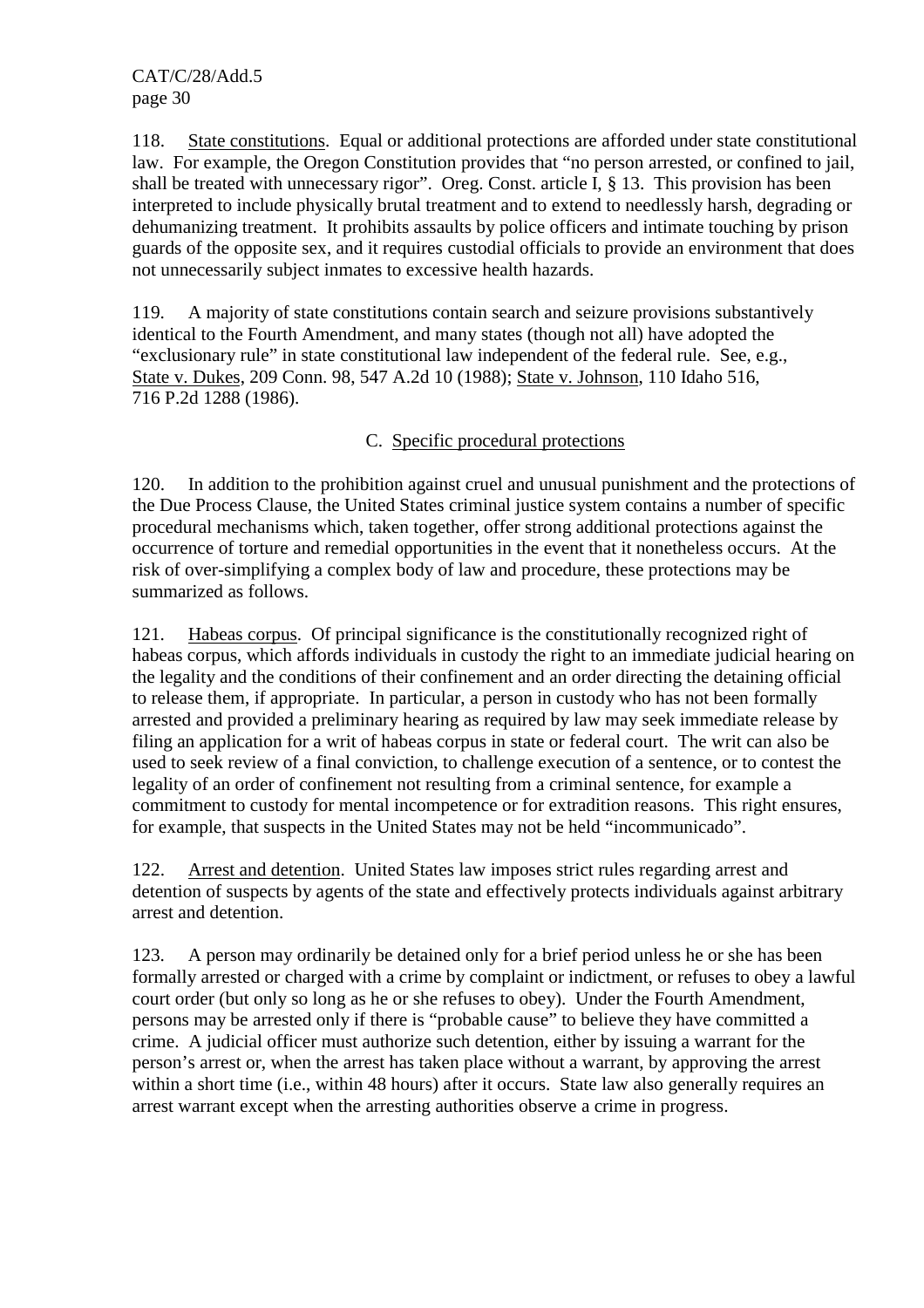124. In this respect, United States law does not permit "preventive detention" solely for purposes of investigation, as it is practised in many countries. Officers must have a particularized and objective basis for suspecting an individual of criminal activity before they may detain him or her for even a limited purpose or duration (such as a "stop and frisk"). Moreover, the Fourth Amendment also protects against physical ill-treatment at the stage of arrest or investigatory stop. An objectively unreasonable use of force is not permissible. Graham v. Connor, 490 U.S. 386 (1989). In addition, the judicial officer must authorize the continued detention of the arrestee following a hearing at which it is determined that there is sufficient reason to believe the person will flee from justice or pose a threat to the public if released.

125. These constitutional requirements are binding on all levels of government within the United States. Additionally, states through their separate laws guarantee that individuals will not be arbitrarily arrested and detained by state authorities and also require prompt notification of charges and a speedy trial.

126. Right to be informed. Persons under arrest must at a minimum be informed of the offence with which they are charged and given an opportunity to see the arrest warrant as soon as is practicable. In the case of a warrantless arrest, the arresting authority must inform the arrestee of the basis for the arrest. State and federal law generally impose similar requirements in this regard.

127. Right to counsel. The right to counsel in criminal cases is guaranteed by the Sixth Amendment to the United States Constitution. This right is binding on the states via the Fourteenth Amendment. In addition, the right is also guaranteed by similar or analogous language in every state constitution (except that of Virginia). The Sixth Amendment provides that "[i]n all criminal prosecutions, the accused shall enjoy the right ... to have the Assistance of Counsel for his defense". While primarily reflecting the need for legal representation at trial, this right has been interpreted to apply whenever adversarial judicial proceedings have begun, whether or not the individual is in custody. See Massiah v. United States, 377 U.S. 201 (1964) (government attempts deliberately to elicit confession or incriminating statements after the initiation of formal charges may interfere with the right to counsel and therefore render such statements inadmissible as evidence).

128. The right to counsel applies at the preliminary hearing stage, at arraignment, and at the post-trial (sentencing) phase. See Coleman v. Alatan, 339 U.S. 1 (1990); Michigan v. Jackson, 475 U.S. 625 (1986); and Mempa v. Rhay, 389 U.S. 128 (1967). It can also apply to custodial interrogations. In Escobedo v. Illinois, 378 U.S. 478 (1964), the defendant's confession was excluded ("suppressed") because the police had violated his Sixth Amendment rights by telling him incorrectly at the time of interrogation that his attorney did not want to see him.

129. Inability to afford representation cannot deprive an accused of his or her right to counsel. In Gideon v. Wainwright, 372 U.S. 335 (1962), the U.S. Supreme Court found that the Sixth Amendment mandated state-paid counsel for the trial of indigent felony defendants. The right was extended to all cases including misdemeanors in which imprisonment is imposed. Scott v. Illinois, 440 U.S. 367 (1979); Argersinger v. Hamlin, 407 U.S. 25 (1972). Hence, no state can sentence an indigent convicted defendant to a term of imprisonment unless it has afforded him or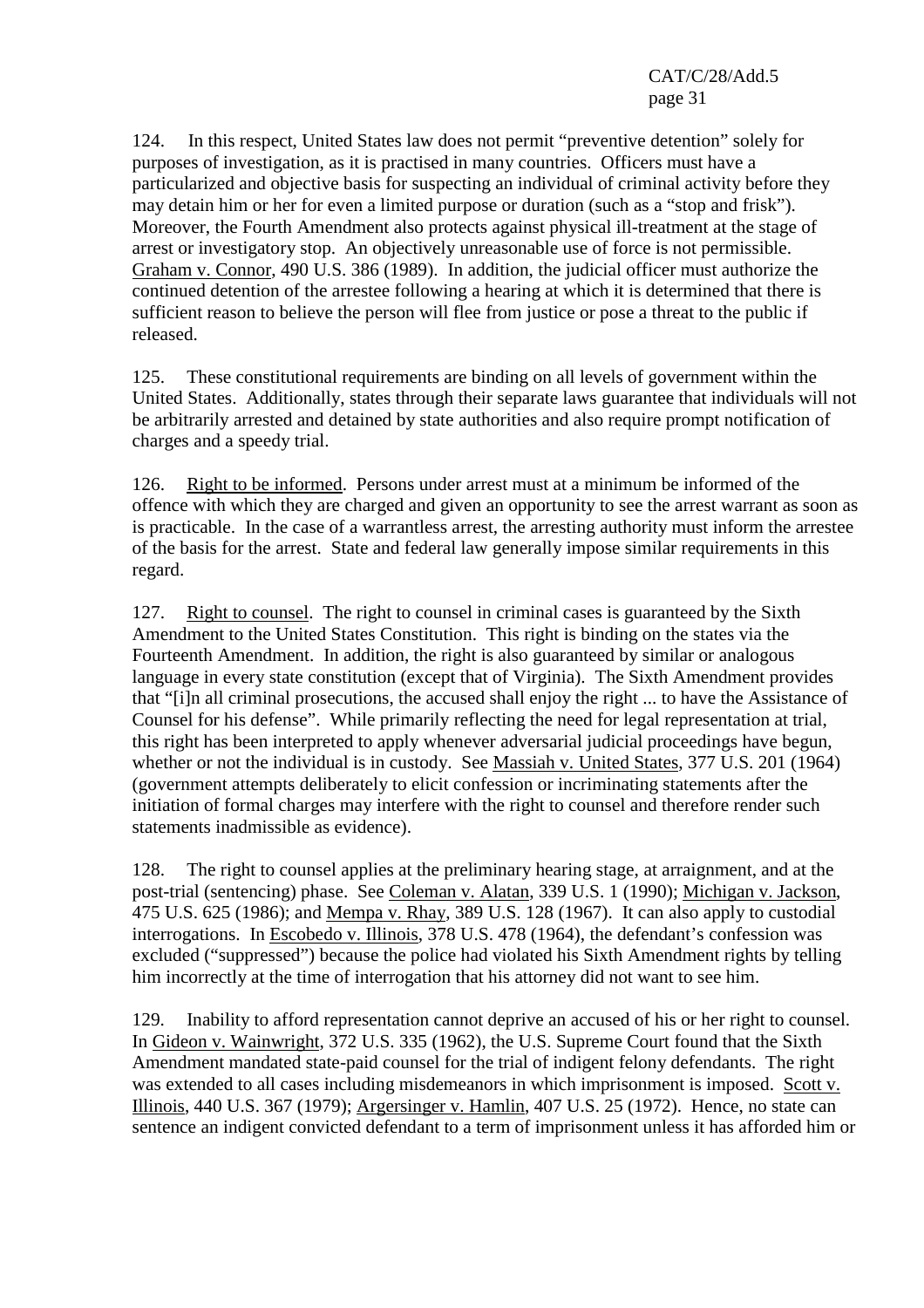her the right to assistance of appointed counsel. Constitutional notions of due process also require provision of counsel in appeals as of right. Evitts v. Lucey, 469 U.S. 387 (1985).

130. The conceptually separate Fifth Amendment right to counsel is based on the privilege against self-incrimination as it applies during custodial law enforcement interrogation and can apply even when the Sixth Amendment does not. See Miranda v. Arizona, 384 U.S. 436 (1966).

131. In some instances, state law provides, or has been interpreted to provide, defendants with even greater rights concerning assistance of counsel than the protections derived from the federal Constitution. Both Hawaii and Louisiana, for instance, provide indigents more extensive entitlement to state-appointed attorneys than is required by the United States Constitution under Gideon v. Wainwright, 372 U.S. 335 (1963) and Argersinger v. Hamlin, 407 U.S. 25 (1972). In New Jersey, the state Supreme Court has held that the consent of defence counsel is required before the prosecutor may initiate conversations with the defendant after indictment and before arraignment. See State v. Sanchez, 129 N.J. 261, 609 A.2d 400 (1992). New York law prohibits uncounselled waivers of Sixth Amendment rights, People v. West, 81 N.Y.2d 370, 599 N.S.S.2d 484 (1993). The California state Constitution extends the right to counsel to pre-indictment line-ups. People v. Bustamonte, 30 Cal.3d 88, 177 Cal. Rptr. 576 (1981).

132. Custodial interrogation. United States law provides several protections against physical and mental compulsion, threats and inducements of individuals in custody. Under the Fifth Amendment's privilege against compelled self-incrimination and the rule imposed by the U.S. Supreme Court in Miranda v. Arizona, 384 U.S. 436 (1966), the police must inform the individual that he or she has the right to remain silent, that any statements he or she makes can be used against him or her in court, that he or she has the right to consult a lawyer and to have the lawyer present during interrogation, and that if he or she cannot afford a lawyer one will be appointed to represent him or her prior to questioning. These rights (commonly called "Miranda rights") ordinarily attach when an individual is first subjected to custodial interrogation, even if it is in respect of a minor offence.

133. Initial appearance. Every detainee must be brought promptly before a judicial officer for an initial appearance, even when the arrest has been made pursuant to a duly issued warrant based on a showing of probable cause. Persons arrested without a warrant must be brought before a magistrate for a finding of probable cause within a reasonable time. Although "reasonable time" is not specifically defined, the U.S. Supreme Court has held that it generally cannot be more than 48 hours. See County of Riverside v. McLaughlin, 500 U.S. 44 (1991). Some states apply more stringent standards to bar detention for even that length of time.

134. At the initial appearance, the accused is informed of the charges, of the right to remain silent and the consequences of choosing to make a statement, the right to request assistance of counsel, and of the general circumstances under which one can obtain pre-trial release (e.g., bail). A delay in the initial appearance may be a factor in assessing the voluntariness of any inculpatory statement made by the accused, and hence its admissibility. See McNabb v. United States, 318 U.S. 332 (1943); Mallory v. United States, 354 U.S. 449 (1957).

135. Exclusionary rule. Protection against self-incrimination, guaranteed under the Fifth Amendment in federal proceedings (and through the Fourteenth Amendment in state and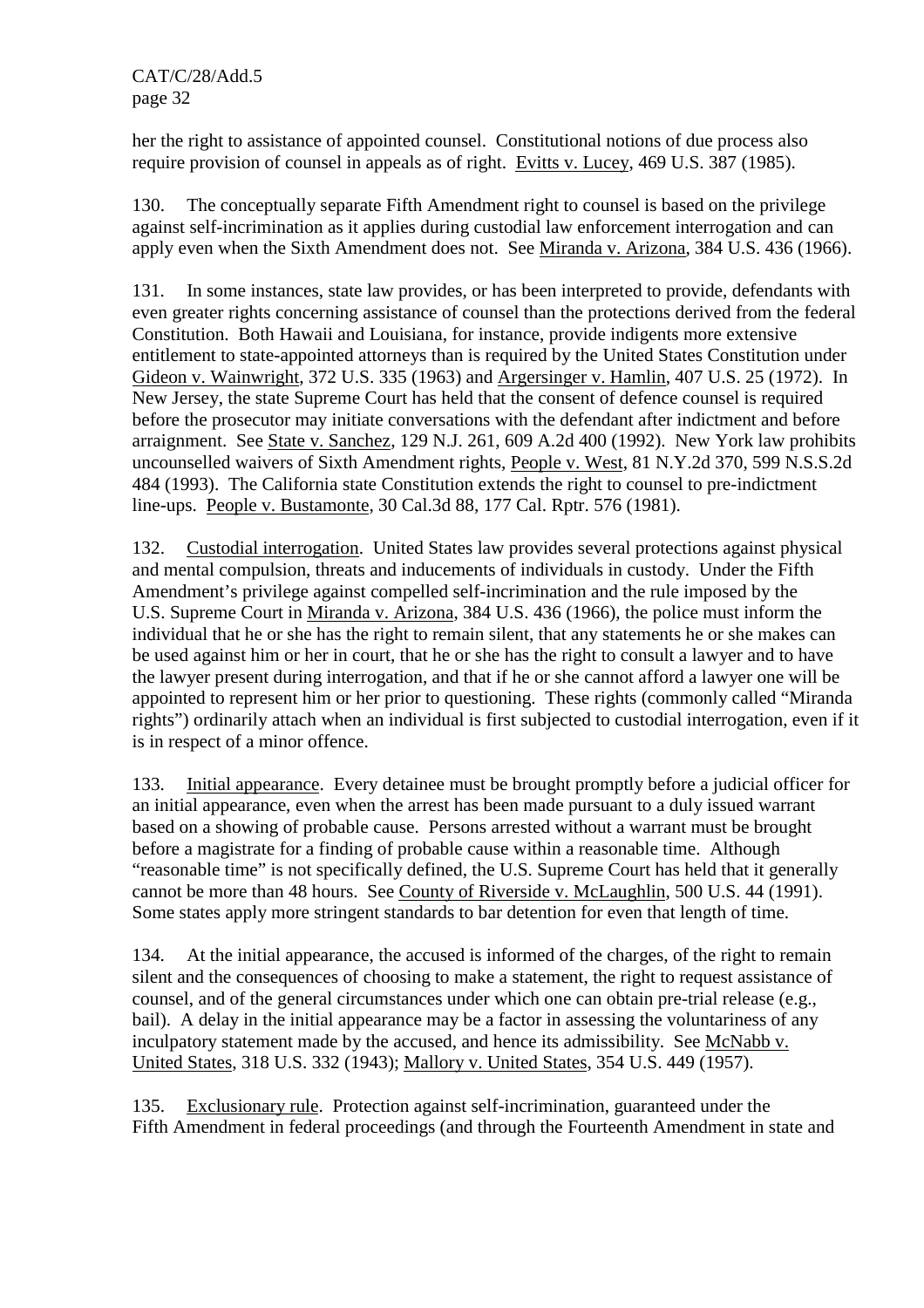local proceedings), operates to deter police misconduct by ordinarily preventing the Government from using the improperly obtained statement against the individual concerned. The exclusionary rule also operates with respect to violations of the Fourth Amendment (e.g., with respect to physical or bodily evidence) and the Sixth Amendment (e.g., right to counsel). As indicated above, in many instances, state law independently provides for exclusion of illegally obtained evidence.

136. Pre-trial release. Conditional release of the accused is the norm in the United States criminal justice system. While there is no constitutional right to bail (the Eighth Amendment prohibits "excessive bail"), the general rule in both the federal and the state judicial systems is that persons will not be detained in custody unless the judicial officer cannot be assured that there are conditions of release which will reasonably guarantee the safety of the public and the appearance of the individual at the criminal trial. In the federal system, the 1966 Bail Reform Act, 18 U.S.C. §§ 3141 et seq., last amended in 1984, provides that (except for particularly dangerous persons or persons likely to flee if not detained), defendants awaiting trial may be released on their own "personal recognizance", upon the execution of an unsecured appearance bond, or upon other conditions set by the court. State procedures are similar; various states take into account different factors in setting bail, and some states have no statutory scheme.

137. Speedy trial. The Sixth Amendment guarantees all accused individuals a right to a "speedy and public trial". In the federal system, this right is implemented by the Speedy Trial Act of 1974, codified at 18 U.S.C. §§ 3161-3174 (last amended in 1984). The right to a speedy and public trial applies to the states under the Fourteenth Amendment, Klopfer v. North Carolina, 386 U.S. 213 (1967), and many states have adopted statutes similar to the federal one. At trial itself, of course, defendants enjoy a number of important protections, including the right to be tried in their own presence and to defend in person, to be represented by counsel, to confront the witnesses against him or her, to the assistance of an interpreter if necessary, protection against self-incrimination, and of review of conviction and sentence by an independent court.

### D. Conditions of detention

138. As indicated above, the constitutional prohibition against cruel and unusual punishments applies not only to punishments imposed by statute or pursuant to the sentence of a court but also to prison conditions and the treatment to which a sentenced prisoner is subjected. Prisoners may not be denied an "identifiable human need such as food, warmth, or exercise". Rhodes v. Chapman, 452 U.S. 337 (1981).

139. Prisoners must be provided "nutritionally adequate food, prepared and served under conditions which do not present an immediate danger to the health and well being of the inmates who consume it". Ramos v. Lane, 639 F.2d 559 (10th Cir. 1980), cert. denied, 450 U.S. 1041 (1981). Prisoners must also be provided medical care, although an inadvertent failure to provide medical care does not rise to the level of a constitutional violation; rather, it is a prison official's "deliberate indifference" to a prisoner's serious illness or injury that constitutes "cruel and unusual" punishment. Estelle v. Gamble, 429 U.S. 97 (1976). Several federal statutes also provide protection to sick and disabled inmates. See, e.g., the Americans with Disabilities Act,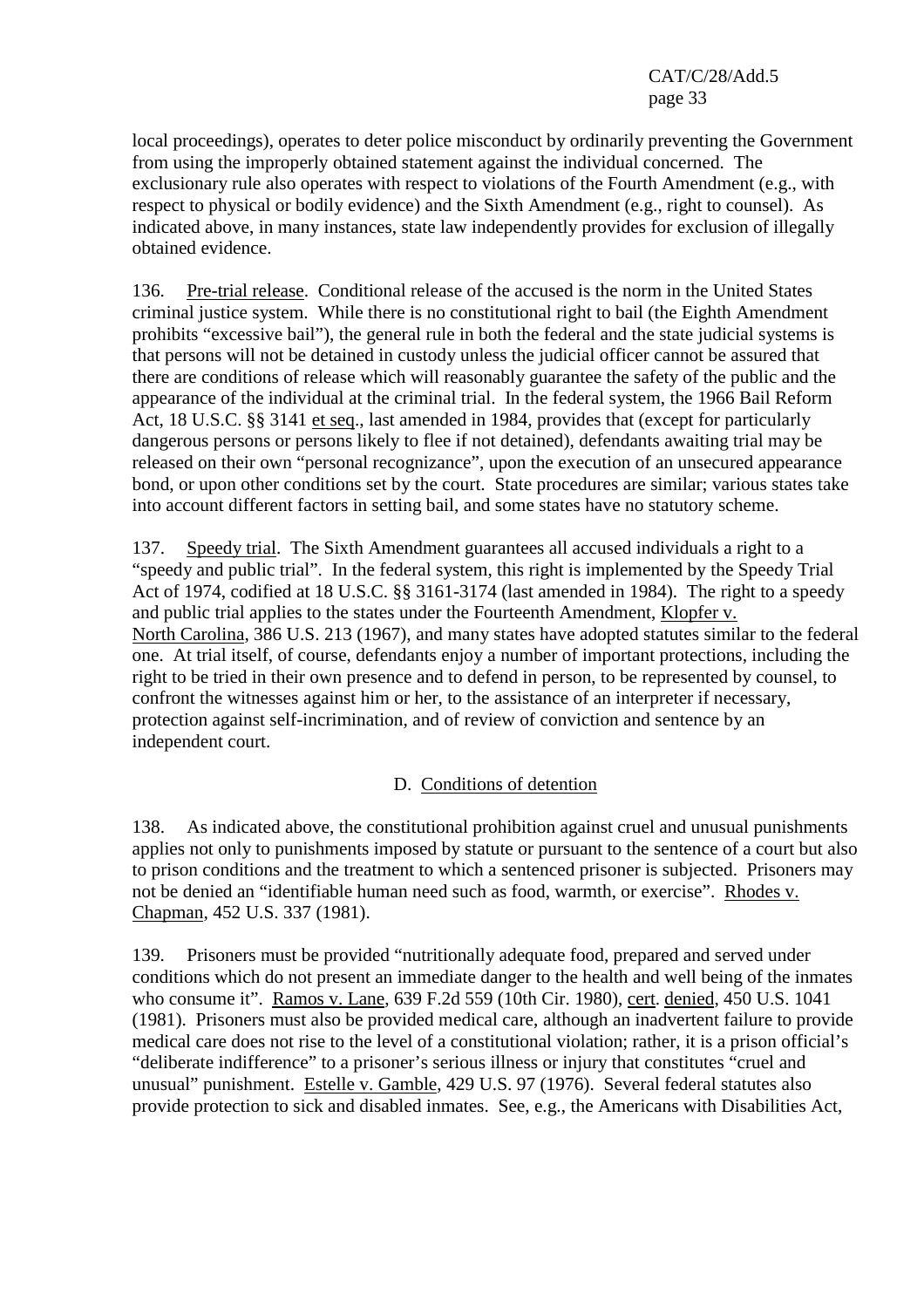codified at 42 U.S.C. §§ 12101-12213 (which prevents discrimination against qualified individuals on the basis of their disabilities); the Rehabilitation Act of 1973, codified at 29 U.S.C. § 794.

140. Prison officials have a duty to protect prisoners from violence inflicted by fellow prisoners. Hudson v. Palmer, 468 U.S. 517 (1984). Because prisons are inherently dangerous places, prison officials are responsible (liable) to victims only if they have prior knowledge of imminent harm. In Vosberg v. Solem, 845 F.2d 763 (8th Cir. 1988), plaintiffs in a South Dakota state prison complained that a number of institutional policies resulted in their being victimized, including a pass system that permitted young inmates to be alone with older inmates, "double-celling" violent and non-violent inmates, and positioning guards where they could not see inside prisoners' cells. The court concluded that the prison policies were directly responsible for the ensuing violence, thereby giving rise to a violation of the Eighth Amendment and liability for damages and attorneys fees.

141. Finally, prisoners must not be subjected to excessive use of force. Force may be applied only "in a good faith effort to maintain or restore discipline" and may not be used "maliciously and sadistically to cause harm". Whitley v. Abers, 475 U.S. 312 (1968).

142. In all criminal correctional systems, the policies and practices of prison staff are governed by official regulations designed, inter alia, to afford humane and dignified treatment to prisoners. The correctional community is aware of, and in general subscribes to, the United Nations Standard Minimum Rules for the Treatment of Prisoners and the Code of Conduct for Law Enforcement Officials.

143. Disciplinary measures. As a matter of federal constitutional law, the concept of due process guarantees inmates certain rights regarding the imposition of disciplinary or punitive measures while in confinement. These include, for example, advance written notice, the opportunity to call witnesses and present evidence, and a written statement of reasons and findings. Wolff v. McDonnell, 418 U.S. 539 (1974); Meachum v. Fano, 427 U.S. 215 (1976); Sandin v. Conner, 515 U.S. 472 (1995). State law in some cases provides greater protection than these federal constitutional guarantees. See, e.g., McGinnis v. Stevens, 543 P.2d 1221 (Alaska 1975).

144. Special security measures. Within the constraints of the Eighth Amendment, convicted prisoners may be subjected to special security measures and segregation from the general prison population only in limited circumstances necessary to maintain the safety and security of the inmates or staff of an institution. Prisoners are entitled to due process protections in the application of these measures and to a federal remedy when the conditions violate the standards of the Eighth Amendment.

145. In November 1994, the Federal Bureau of Prisons activated the Administrative Maximum Security Institution (ADX) in Florence, Colorado. The mission of this facility is to confine the most dangerous and aggressive inmates in the Federal Prison System, along with a number of state offenders who also present extreme management problems. Such offenders have been designated to ADX Florence because their assaultive, predatory, or escape-related behaviour is so serious that it would be unsafe to house them in traditional, open population institutions of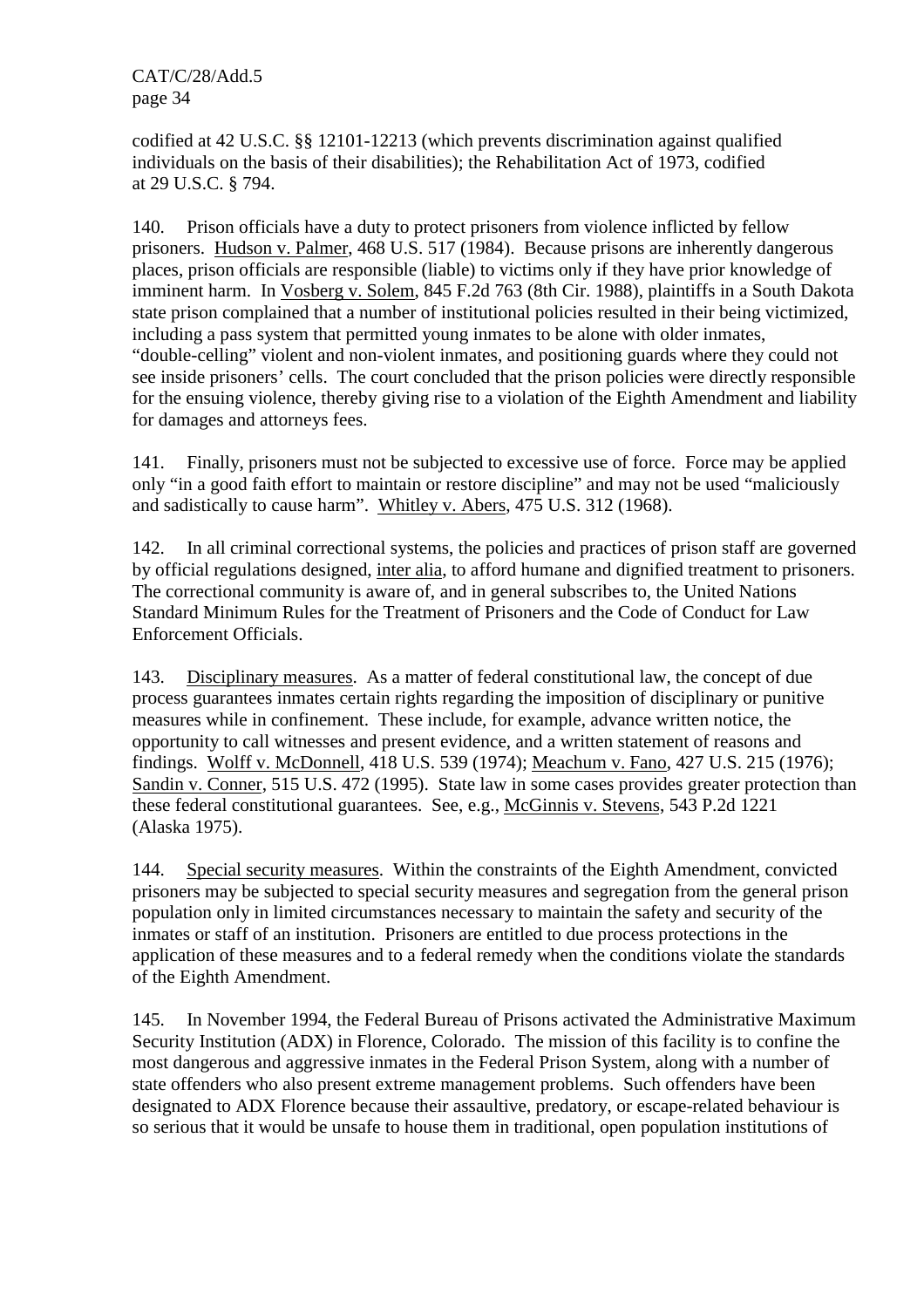lesser security. Administrative maximum security operations, however, are no more stringent than necessary to ensure the safety of the public, Bureau staff, and other inmates. To date, there has been no litigation regarding the general conditions of confinement at ADX Florence.

146. Various non-governmental groups have expressed concerns about conditions in the so-called "super maximum security" facilities which have been established in some state systems. In January 1995, a U.S. District Court found conditions at the Security Housing Unit in the California State Department of Corrections' Pelican Bay facility to be in violation of the United States Constitution. The court held specifically that (1) there was unnecessary and wanton infliction of pain and use of excessive force; (2) prison officials did not provide inmates with constitutionally adequate medical and mental health care; (3) conditions of confinement in the security housing unit, which included extreme isolation and environmental deprivation, did not inflict cruel and unusual punishment on all inmates, but conditions in that unit did impose cruel and unusual punishment on mentally ill prisoners; (4) some procedures used to validate inmates as gang members and thus transfer them to the unit violated due process; and (5) a special master would be appointed. Madrid v. Gomez, 889 F. Supp. 1146 (N.D. Cal. 1995).

147. The Civil Rights Division of the Department of Justice also conducted an investigation of the Maryland State "supermax" facility and, in May 1996, issued a letter of findings to the State. The letter advised the State of several constitutional violations, including violations relating to the medical and mental health care being provided to the prisoners. The State instituted remedial measures and, as a result, in September 1998 the Civil Rights Division closed its investigation.

148. Visitation. Access to convicted prisoners is largely regulated by state law and within the discretion of the prison administrators; there is no federal constitutional or statutory right to visit convicts in prison. However, access is provided to a prisoner's counsel or legal representative, Souza v. Travisono, 368 F. Supp. 459 (D.R.I. 1973), aff'd. 498 F.2d 1120 (1st Cir. 1974), and it is the norm for administrators to encourage family members and friends to visit inmates, subject to reasonable restrictions to ensure orderliness and security. Kentucky Department of Corrections v. Thompson, 490 U.S. 454 (1989); Meachum v. Fano, 427 U.S. 215 (1976). The federal Bureau of Prisons does so by regulation, 28 C.F.R. § 540.40. Some state correctional systems allow conjugal visits. Access by the clergy, the press, concerned non-governmental organizations and other non-family members and the general public is likewise permissible, subject only to reasonable restrictions.

149. Medical or scientific experimentation. With one limited exception discussed below, non-consensual medical experimentation is illegal in the United States. Specifically, it implicates the Fourth Amendment's proscription against unreasonable searches and seizures by the government (including seizing a person's body), the Fifth and Fourteenth Amendments' proscription against depriving one of life, liberty or property without due process, the Eighth Amendment's prohibition against the infliction of cruel and unusual punishment, and state and common law proscriptions against criminal and civil assault and battery.

150. Seventeen federal agencies have adopted a single, general set of regulatory provisions which prohibit, with limited exceptions, non-consensual participation by human subjects in medical research. See 45 C.F.R. Part 46. Origins of this rule lie in the National Research Act of 1974, which established a National Commission for the Protection of Human Subjects of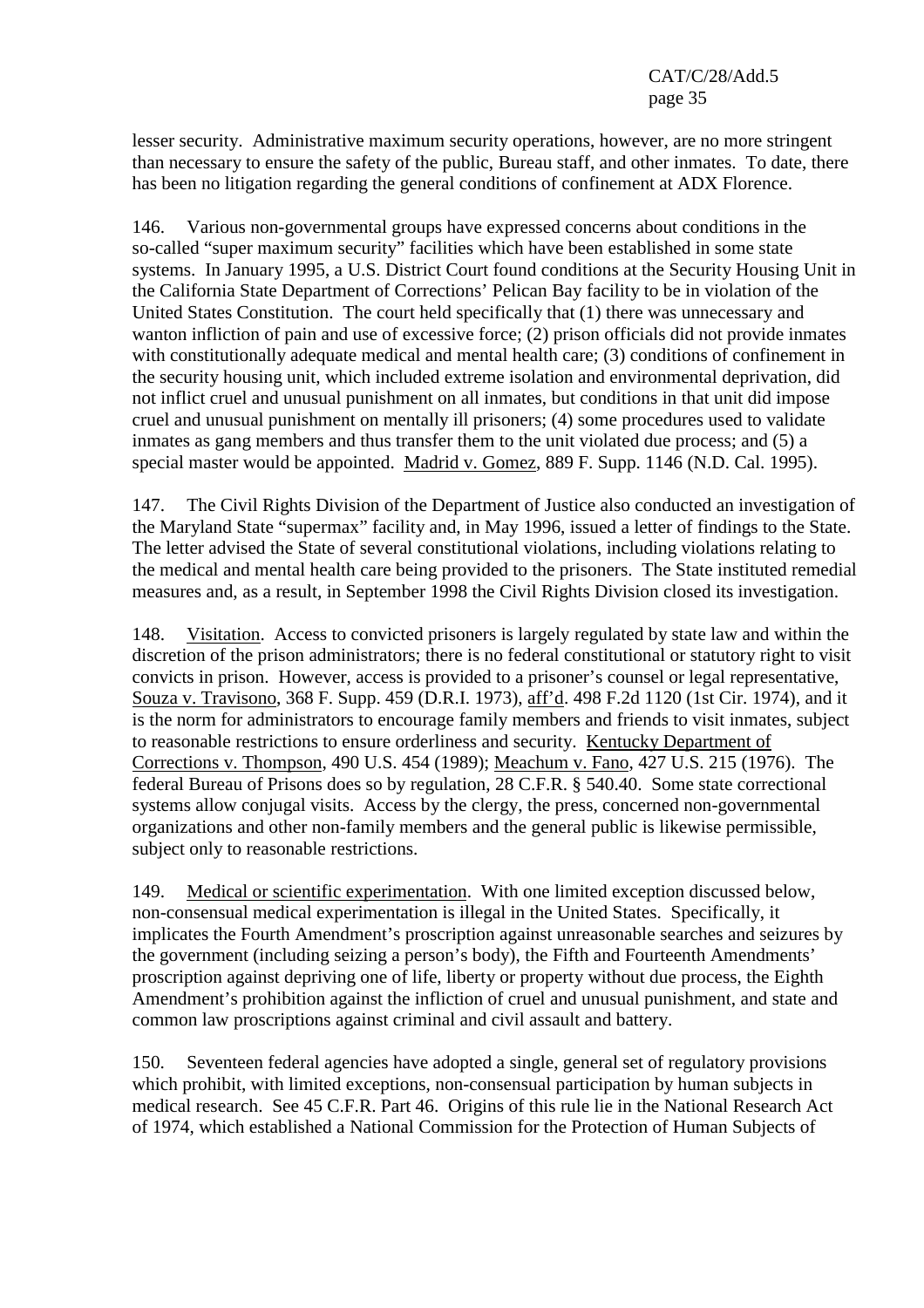Biomedical and Behavioral Research, whose recommendations (known as the "Belmont Report") were published in April 1979, and in the recommendations made by the President's Commission for the Study of Ethical Problems in Medicine and Biomedical and Behavioral Research in 1981. The protective regulations implementing this "Common Rule" mandate led to consent procedures and standards for any research involving human subjects that is conducted, supported, or regulated by any of the federal agencies. Included in these procedures is a required review of the proposed study by an Institutional Review Board composed of experts familiar with the proposed research, at least one individual who is not a scientist, and one individual who is not affiliated with the institution conducting the research. The Board must also scrutinize the informed consent documents to ensure that they meet the relevant regulatory standards. Additional protections are mandated for pregnant women, fetuses, human in vitro fertilization, children, and prisoners who participate in medical research.

151. One limited exception to the prohibition against non-consensual medical research permits research on individuals in need of emergency therapy who cannot give legally informed consent because of their medical condition and because no legally authorized representative is available to give consent on their behalf. The Secretary of Health and Human Services waived the regulatory requirement for obtaining and documenting informed consent for this limited class of research participants, permitting an Institutional Review Board to review and approve research concerning emergency therapies and to review the waiver of informed consent. See 61 Fed. Reg. 51531-33 (2 October, 1996); see also 21 C.F.R. § 50.24. The waiver does not permit emergency therapy research involving pregnant women, fetuses, human in vitro fertilization, or prisoners.

152. The Federal Government promotes continued attention and education in this field in a variety of ways. For example, the National Institutes of Health requires MD/PhD students in various federally supported educational programmes to take a course in "Scientific Integrity and the Responsible Conduct of Research". The National Bioethics Advisory Commission, established by Executive Order No. 12975 (3 October, 1995), is charged with identifying broad principles to govern the ethical conduct of research, including particularly in the management and use of genetic research, and reviewing the appropriateness of federal agency policies, guidelines and regulations relating to bioethical issues arising from research on human biology and behaviour.

153. While prisoners are generally free to consent to any regular medical or surgical procedure for the treatment of their own medical conditions, their consent must be "informed." However, prison regulations do not, as a rule, permit prisoners to participate in medical and scientific research. For example, the Federal Bureau of Prisons prohibits medical experimentation or pharmaceutical testing of any type on all inmates in the custody of the Attorney-General who are assigned to the Federal Bureau of Prisons. See 28 C.F.R. § 512.11(c). When not otherwise prohibited by law, medical research on prisoners may be conducted in accordance with human subjects protection regulations and using special informed consent protections and procedures mandated for prisoners. See 45 C.F.R. Part 46, Subpart C.

154. Within the broader correctional community, similar standards have been developed strictly limiting the types of research conducted in prisons, even with an inmate's consent. In its mandatory requirements for institutional accreditation, for example, the American Correctional Association stipulates that: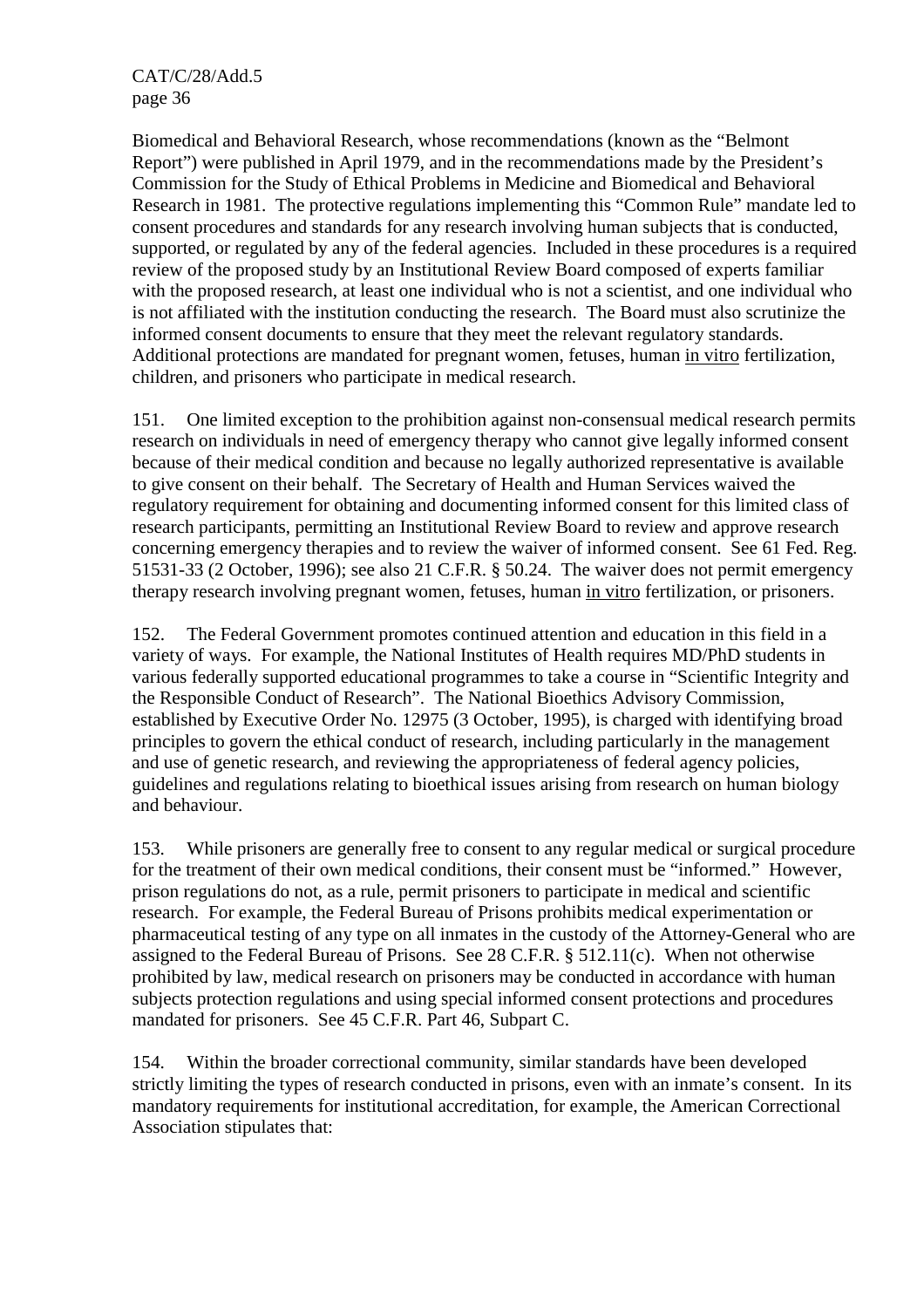"Written policy and practice prohibit the use of inmates for medical, pharmaceutical, or cosmetic experiments. This policy does not preclude individual treatment or an inmate based on his or her need for a specific medical procedure that is not generally available."

155. Generally, the involuntary administration of antipsychotic medication deprives an inmate of a constitutionally-deprived liberty interest and may also infringe upon the inmate's rights under state law. If the inmate has a serious mental illness, poses a threat to himself or others, and treatment is determined to be in his medical interest, however, such drugs can lawfully be administered. Washington v. Harper, 494 U.S. 210 (1990).

## Article 3: Non-refoulement

156. The United States recognizes its obligation not to "expel, return ('refouler') or extradite a person to another state where there are substantial grounds for believing that he would be in danger of being subjected to torture". The Department of State and the Department of Justice are the agencies charged with duties that may implicate article 3 obligations. The Immigration and Naturalization Service (INS), an agency within the Department of Justice, is responsible for ensuring compliance in the context of removal (formerly deportation or exclusion) of aliens illegally present in the United States, and the Department of State is responsible for ensuring compliance in the extradition context.

157. Generally, expulsions and returns of aliens from the United States are governed by the substantive and procedural rules set forth in the Immigration and Nationality Act (INA). The process of extradition is based on bilateral extradition treaties and is governed by other federal statutes. Thus, the requirements of article 3 implicate two separate and largely distinct bodies of domestic law. In FY 1998 approximately 171,154 aliens were removed from the United States, 38 persons were formally extradited from the United States, and an additional 28 persons were surrendered pursuant to waivers of extradition.

158. United States understanding. Guidance for ensuring compliance with article 3 may be found by comparing its provisions to article 33 of the 1951 Convention relating to the Status of Refugees (Refugee Convention) and to the 1967 Protocol to the Refugee Convention, to which the United States is a party. Article 33 provides that "no Contracting Party shall expel or return ('refouler') a refugee in any manner whatsoever to the frontiers of territories where his life or freedom would be threatened on account of race, religion, nationality, membership in a particular social group or political opinion". The United States currently implements article 33 of the Refugee Convention through the withholding of removal provision in section 241 (b) (3) of the INA. That provision, as interpreted by the courts, requires that the Attorney-General withhold an alien's removal to a country where it is more likely than not that an alien's life or freedom would be threatened on account of one of the five grounds mentioned above. INS v. Stevic, 467 U.S. 407 (1984). In order to clarify the meaning of "substantial grounds" in article 3, the United States conditioned its ratification on the understanding that the phrase "where there are substantial grounds for believing that he would be in danger of being subjected to torture", means "if it is more likely than not that he would be tortured".

159. INS and the removal of aliens. Removal proceedings, through which it is determined whether an alien should be removed from the United States, are considered civil rather than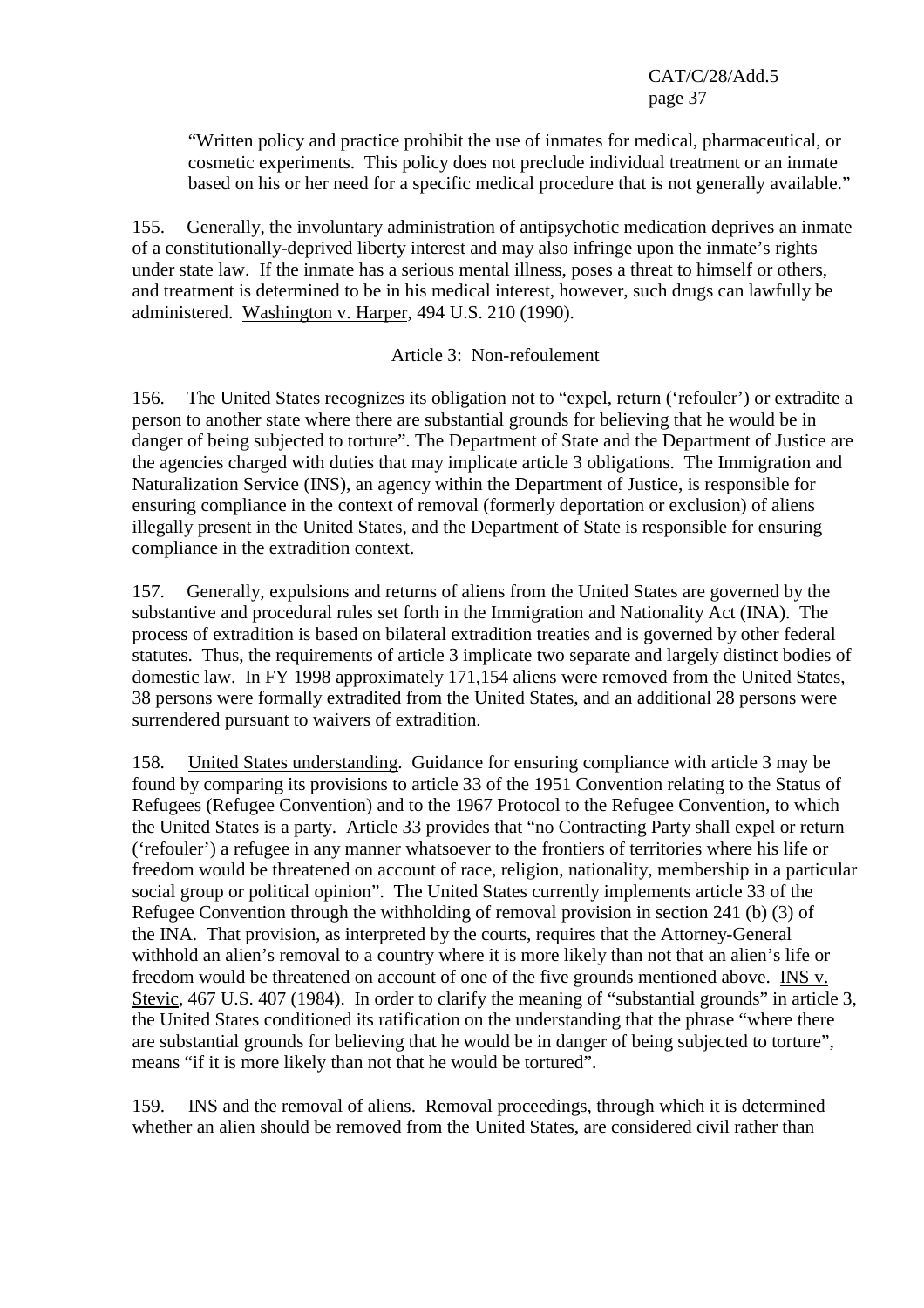criminal proceedings. Depending on the circumstances in individual cases, aliens subject to removal proceedings may be accorded a range of statutory and regulatory procedural rights, including access to legal representation, a hearing before an immigration judge, the right to appeal an adverse decision to the Board of Immigration Appeals, and the right to seek review of certain decisions in a federal court. In addition, certain classes of aliens in removal proceedings may designate the country to which they will be ordered removed.

160. An alien may seek several types of protection from removal to a country where he or she fears harm, including asylum and withholding of removal. While these two remedies differ in procedure and effect, they both rely on a determination that the alien is at risk of persecution "on account of race, religion, nationality, membership in a particular social group, or political opinion". INA Sections 208 and 241 (b).

161. It can be expected that in many cases where an alien's return to a particular country would be prohibited by article 3, the alien might also satisfy the requirements for asylum or withholding of removal. There are, however, some important differences between asylum and withholding of removal, on the one hand, and article 3 on the other hand. First, consistent with article 33 of the Refugee Convention, several categories of individuals, including persecutors, persons who have committed particularly serious crimes, persons who are believed to have committed serious non-political crimes before arriving in the United States, persons who pose a security danger to the United States and certain terrorists are ineligible for asylum and withholding of removal. Immigration and Nationality Act §§ 208 (b) (2) (A) (i-v) and 241 (b) (3) (B). Article 3 does not exclude such individuals from its scope. Second, asylum and withholding of removal are available only to aliens at risk of persecution on account of the specific characteristics enumerated by the statute. Article 3 encompasses persons who would be tortured even if the torture were not motivated by one of the protected characteristics. Third, the definition of torture does not encompass all types of harm that might qualify as persecution under the asylum and withholding laws. In this regard, the scope of the asylum and withholding laws is greater than that of article 3. Thus, the coverage of the Convention against Torture is different from that provided by statutory provisions for asylum and withholding of removal.

162. Observance of article 3 obligations in the removal context. Prior to its adoption of formal regulations (see below), the INS adopted a comprehensive interim administrative process to assess the applicability of article 3 to individual cases of aliens subject to removal. Under this process, if there were reason to believe that an alien would be tortured in a particular country after all removal proceedings had been completed and before a final order of removal was executed, the INS would consider whether article 3 prohibited the alien's removal to that country. The INS took an inclusive approach to identifying cases to be examined under article 3, allowing aliens to raise this issue at any point in the removal process. If an alien or his attorney or representative requested protection under article 3 or expressed a fear of torture at any time before removal, the INS assessed the case under article 3. In addition, the INS worked with the United Nations High Commissioner for Refugees to develop an informal process under which that agency could bring to the Government's attention cases which it believed raised issues under article 3.

163. Specifically, under this administrative process, if the removal process were already under way when the case came to the Government's attention, removal would be suspended until a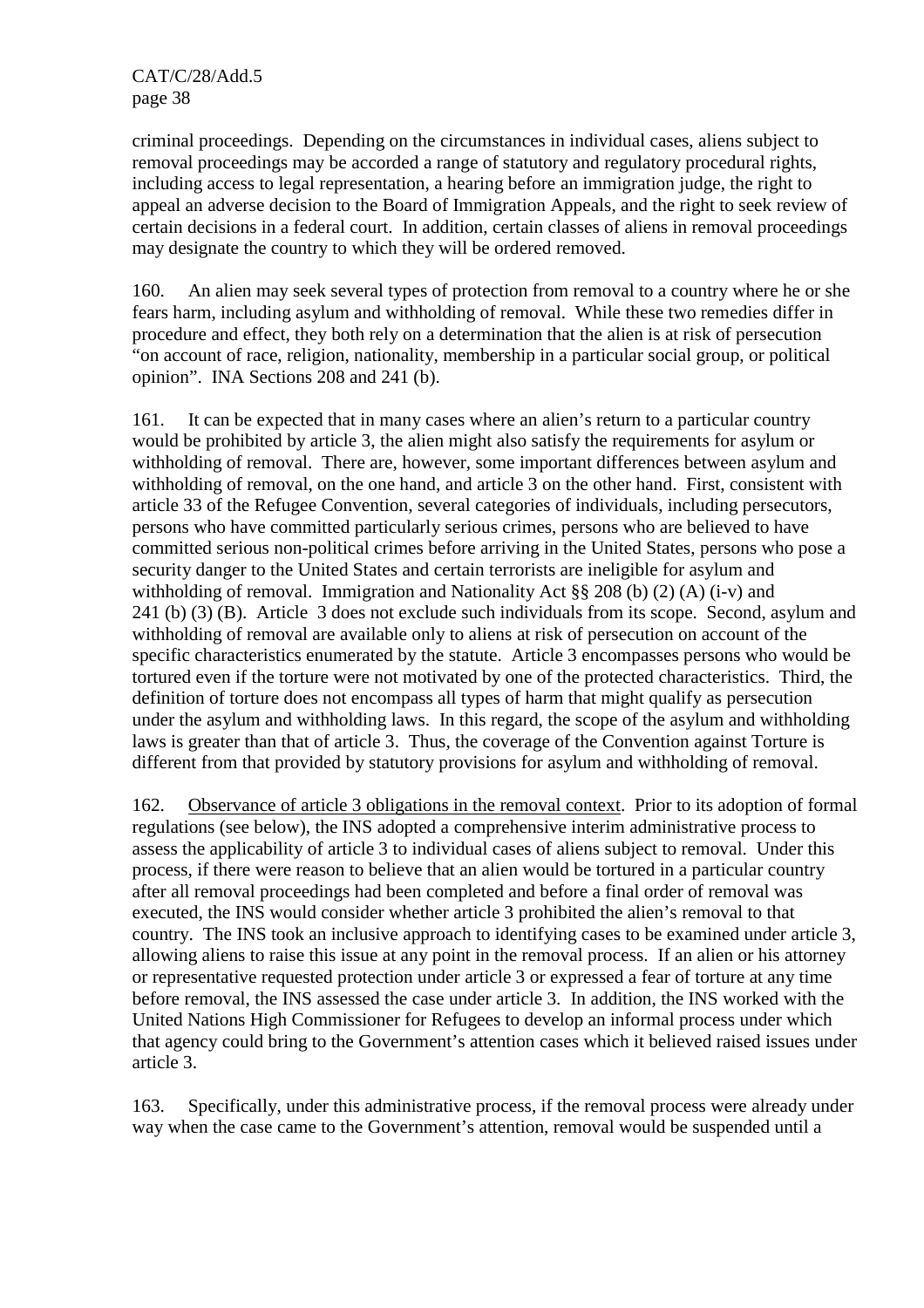determination under article 3 was made. If the alien raised this issue at an earlier stage in the process, the INS would postpone making an article 3 determination until after the alien had exhausted all other avenues for seeking relief from removal and had been finally ordered removed to a place where there is reason to believe he may be tortured. This approach allowed the INS to address the applicability of article 3 to an individual case only when actually necessary to ensure compliance with the Convention. It also allowed an individual alien to pursue fully any other more extensive benefits or protections, such as asylum or withholding of removal, for which he might have been eligible.

164. Once a final removal order had been issued in a case that might have involved obligations under article 3, a specially trained administrative "asylum officer" conducted an interview with the alien regarding the possibility that he would be tortured if deported to the country of removal. Asylum officers receive extensive and ongoing training about country conditions and human rights practices around the world, about how to make detailed assessments of the risk of harm to an alien in a particular country, and about interviewing techniques. The results of the asylum officer interview were forwarded to the Department of State for an opportunity to comment on the applicability of article 3 in light of the conditions in the country in question. After evaluating all the evidence collected, the INS determined whether the alien's removal to the country would violate United States obligations under article 3. If it was determined that the alien could not be removed to that country consistent with article 3, the INS exercised its existing discretionary authority to ensure that the alien was not removed there. See INA Section 103 (a); 8 CFR Section 2.1. The INS remained free under article 3, of course, to remove the alien to any country where he would not be tortured.

165. Observance of article 3 obligations in the extradition context. Prior to its issuance of regulations on the subject (see below), the Department of State relied on the law and practice of the United States to provide authority for declining to extradite a fugitive to another State party where there are substantial grounds to believe he would be in danger of being subjected to torture.

166. Under United States law, extradition from the United States to another country can only take place pursuant to the provisions of a duly ratified extradition treaty. At present there are only three narrow exceptions to this requirement: (i) extradition to the international tribunals for the former Yugoslavia and Rwanda; (ii) extradition of non-United States nationals who have committed crimes of violence against United States nationals in foreign countries in certain circumstances, see 18 U.S.C. § 3181 with note, § 3184; and (iii) extradition to Palau, the Marshall Islands and the Federated States of Micronesia pursuant to a legislative executive agreement. Few if any such treaties explicitly provide for denial of requests for extradition on the grounds that an individual would be in danger of being tortured. However, domestic law grants the Secretary of State discretion to decide whether to surrender a fugitive who has been found extraditable. See 18 U.S.C. §§ 3184, 3186. This is a sufficient basis for the Secretary, who is for these purposes the "competent authority" within the meaning of article 3, to satisfy herself before she orders the surrender of the fugitive that he or she will not be tortured after extradition. Some bilateral treaties also contain provisions for denial of extradition on humanitarian grounds or where there is a substantial basis for believing that the extradition request has been made for the purpose of prosecuting or punishing the person sought on account of that person's race, religion, nationality or political opinion.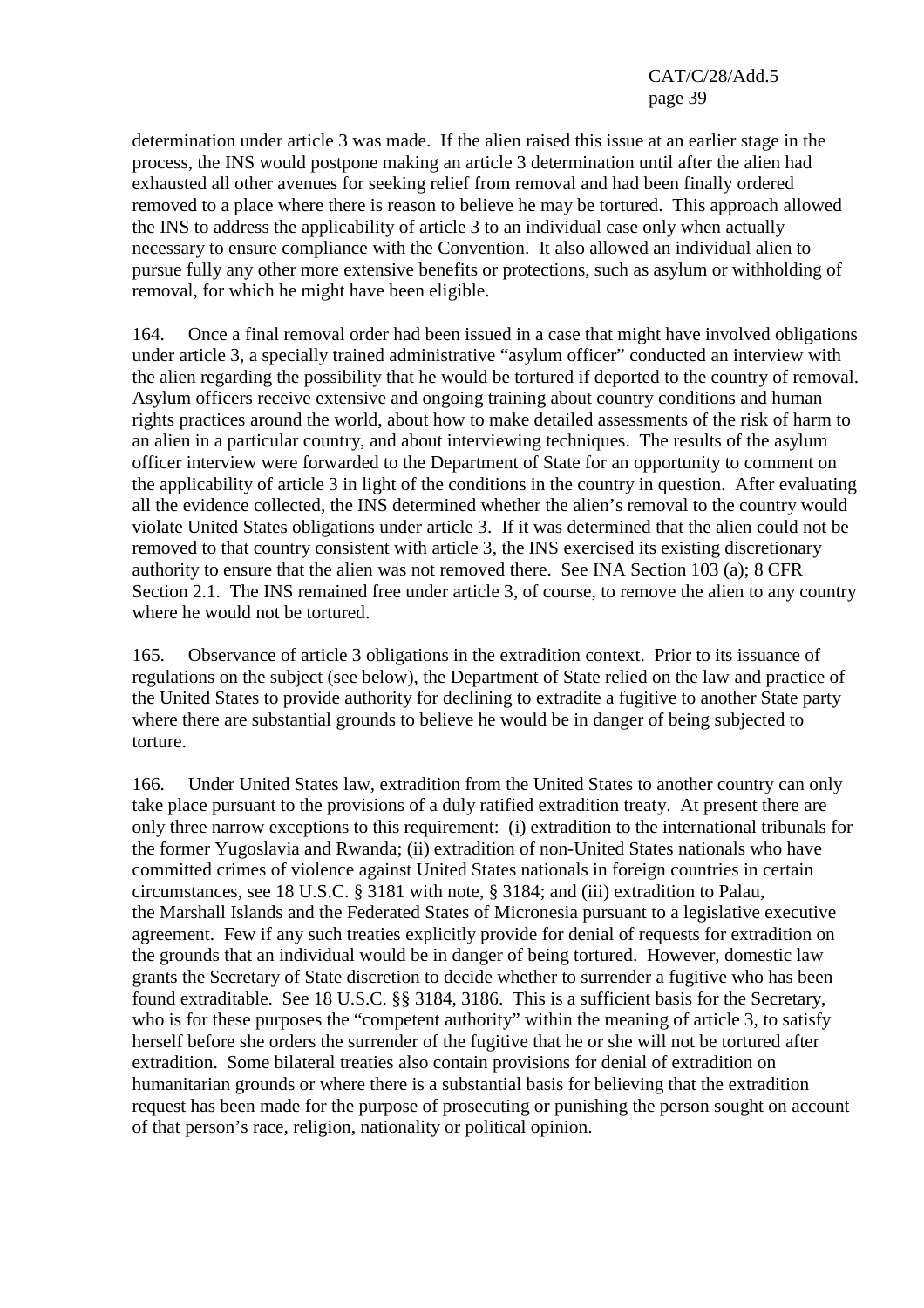167. To comply with the Convention's requirements in the extradition context, the Department of State instituted a process for the consideration of all claims related to article 3 in the context of the Secretary's consideration of extradition requests. Once a fugitive has been found extraditable by a United States judicial officer, an extradition decision is presented to the Secretary of State. Where the fugitive makes allegations relating to torture, appropriate policy and legal offices review and analyse information relevant to the case in preparing a recommendation to the Secretary as to whether or not to sign the surrender warrant. Even where the fugitive has made no claims, consideration is given to the requesting country's human rights record, as set forth in the United States annual country conditions reports, from the perspective of article 3. Based on the resulting analysis of relevant information, the Secretary may decide to surrender the fugitive to the requesting State, to deny surrender of the fugitive, or to surrender the fugitive subject to conditions. The Secretary's decision is a matter of executive discretion and is not subject to judicial review.

168. Legislation. On 21 October 1998, President Clinton signed into law a bill which required "[n]ot later than 120 days after the date of enactment of this Act, the heads of appropriate agencies [to] prescribe regulations to implement the obligations of the United States under Article 3 of the United Nations Convention against Torture and other Forms of Cruel, Inhuman or Degrading Treatment or Punishment, subject to any reservations, understandings, declarations, and provisos contained in the United States Senate resolution of ratification of the Convention". Section 2242, Foreign Affairs Reform and Restructuring Act of 1998, Public Law 105-277 (21 October 1998). Accordingly, the INS and the Department of State each promulgated regulations to implement article 3, consistent with United States reservations, understanding and declarations, in their respective areas of responsibility.

169. INS Regulations. On 19 February 1999 the Department of Justice published an interim rule prescribing regulations that implement formally, as directed by the Congress, United States obligations under the Convention against Torture. The interim rule became effective on 22 March 1999. (A full text of the rule is at annex IV.)

170. Under the regulations, at 8 C.F.R. Parts 3, 103, 208, 235, 238, 240, 241 and 253, claims for article 3 protection generally are determined by Immigration Judges (IJs) of the Executive Office for Immigration Review (EOIR). The regulations permit aliens to raise article 3 claims during the course of regular immigration removal proceedings, providing the opportunity for prompt and fair consideration. IJ decisions are subject to review by the Board of Immigration Appeals, also a part of EOIR.

171. The regulations create two types of article 3 protection. The first is a new form of withholding of removal. The second protection is deferral of removal, a more temporary form of protection, which is to be granted to aliens who would more likely than not face torture, but who are ineligible for withholding of removal - for example, certain criminals, terrorists and persecutors. Deferral of removal is more easily and quickly terminated if the individual is no longer likely to be tortured in the country of removal. A deferral order would not alter INS authority to detain an individual subject to detention. Neither provision alters the Government's ability to remove the individual to a third country where he or she would not be tortured. Both, however, would ensure compliance with the cardinal obligation of article 3, not to return the person to the likelihood of torture.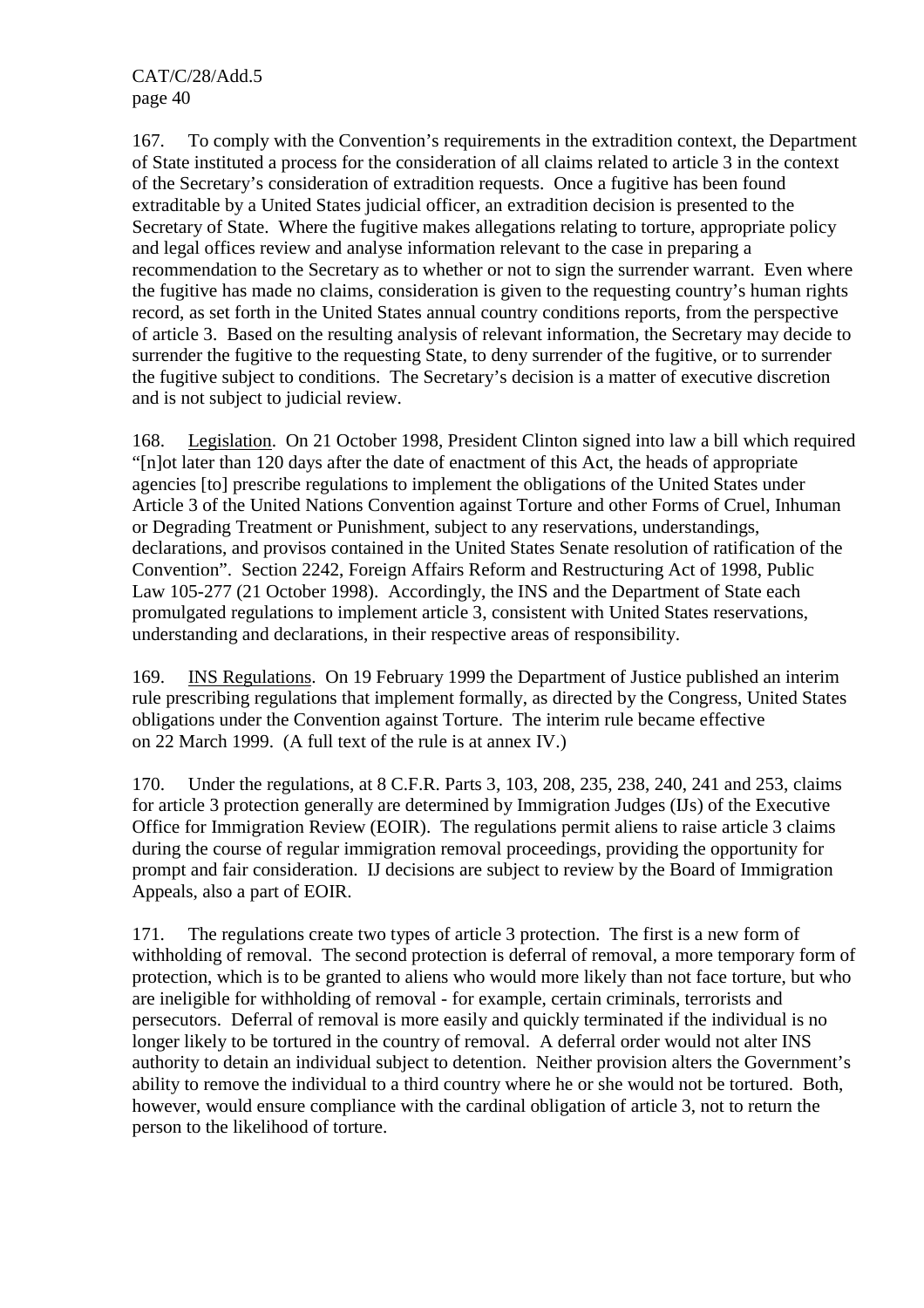172. The regulations do not apply to cases in which the INS had made a final decision under the prior administrative procedures. Those already granted protection are considered to have been granted either withholding or deferral of removal, whichever is appropriate to the circumstances of the case. Persons who had been ordered removed by an IJ and who had article 3 claims pending with INS under the prior procedures were sent notices that the interim process was ending and that they should file a motion to reopen with EOIR to seek consideration of the claim, which motions would be granted automatically. To provide a reasonable opportunity to file such a motion, the notice also provided an automatic 30-day stay of removal.

173. Those who did not have article 3 claims pending with INS and who had been ordered removed before the effective date of the regulations did not receive an automatic stay. However, they enjoyed a 90-day window to file a motion to reopen with EOIR. During this 90-day period, such motions were exempted from the usual requirement that a motion to reopen be supported by previously unavailable evidence.

174. For certain persons, such as those arriving at ports of entry, those who illegally re-enter the United States after being ordered removed, and certain criminal aliens, Congress has established special, streamlined removal procedures. These special procedures operate outside the normal IJ hearing process. In these special cases, the regulations provide for screening by specially trained asylum officers of individuals who claim they would be tortured to quickly identify and adjudicate meritorious claims and to weed out clearly non-meritorious and frivolous claims. People who meet the screening standard will have their claims considered by an IJ, while people who do not will be removed expeditiously, as Congress intended. Those who pass the screening process and have their claims adjudicated by an IJ have the right to appeal a negative IJ decision to the Board of Immigration Appeals. Those who do not pass the screening process have the right to seek review by an IJ of the asylum officer's negative screening determination. Thus, even those subject to these expedited processes are able to seek reconsideration of any negative decision. Aliens who are removed as terrorists or because of certain security-related grounds are also subject to special removal procedures. Any article 3 claim by such an alien will be considered through the administrative process by which INS issues and executes the removal order.

175. The regulations also provide for the possibility that, in rare cases, the United States may seek a diplomatic solution to an article 3 claim by negotiating assurances against torture from the Government in question. It is anticipated that such an approach would be taken only in unusual cases. The nature and reliability of any such assurances would be carefully assessed by the Attorney-General in consultation with the Secretary of State.

176. Department of State regulations. On 26 February 1999 the Department of State published a final rule, as directed by the Congress, issuing regulations implementing the Convention against Torture in extradition cases. The rule became effective immediately. (A full text of the rule is in annex V.)

177. Under these regulations, at 22 C.F.R. Part 95, the Department of State has essentially codified its pre-existing practice, see above, for ensuring that the United States does not extradite a person to a country where it is more likely than not that he will be subjected to torture.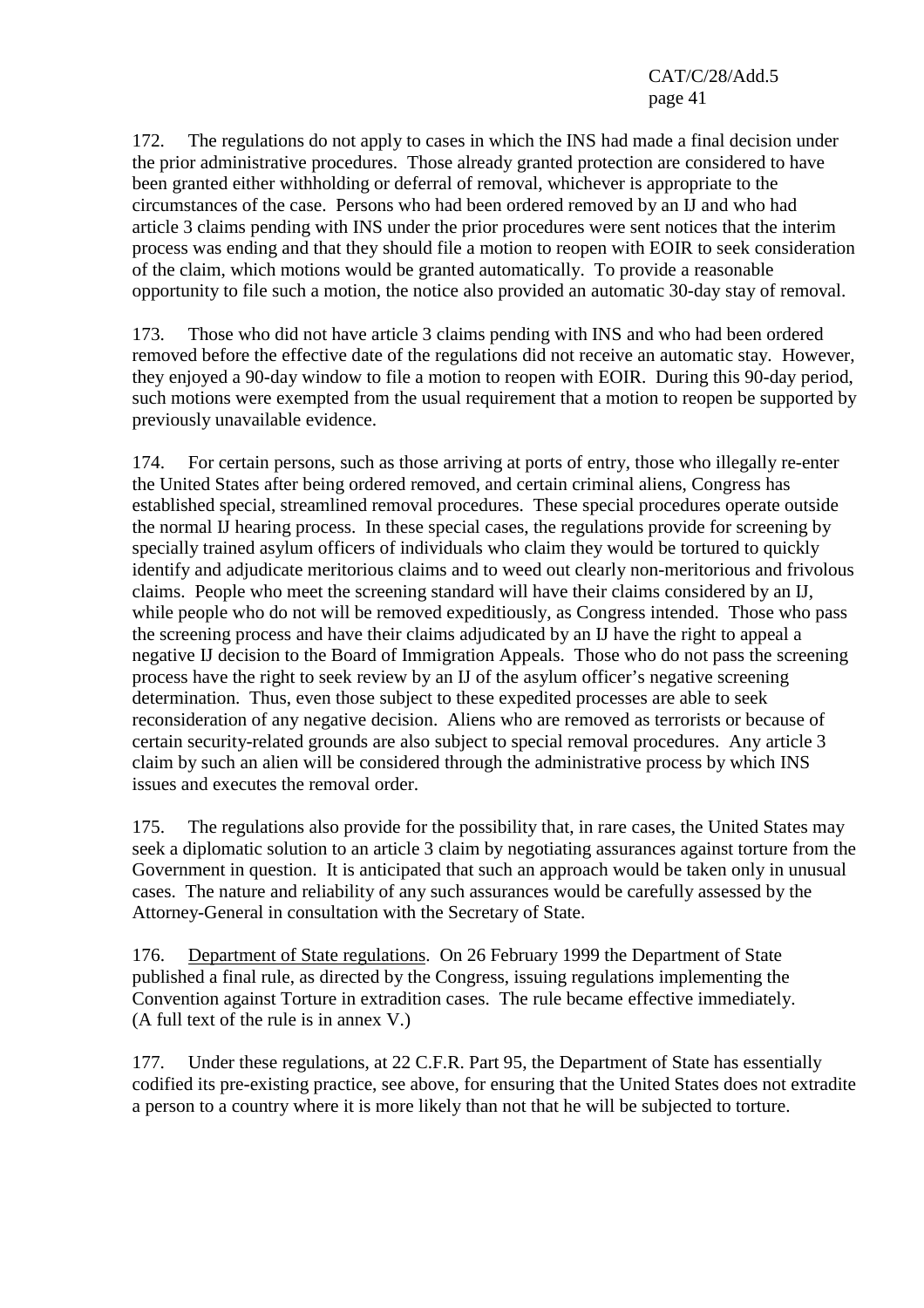# Article 4: Torture as a criminal offence

178. Throughout the United States, its territories and possessions, all acts constituting torture are criminal offences, punishable by appropriately severe penalties. Additionally, acts constituting attempts, "complicity", "participation" and conspiracy to torture are likewise criminal offences. No single federal statute specifically defines or prohibits torture or directly implements the central provisions of the Convention. Nonetheless, at the time of ratification, it was determined that existing state and federal law was sufficient to implement article 4, except to reach torture occurring outside United States jurisdiction, as discussed below under article 5.

179. Where acts constituting torture under the Convention are subject to federal jurisdiction, they fall within the scope of such criminal offences as assault, maiming, murder, manslaughter, attempt to commit murder or manslaughter, or rape. See 18 U.S.C. §§ 113, 114, 1111, 1113, 2031. Conspiracy to commit these crimes, and being an accessory after the fact, are also crimes. See 18 U.S.C. §§ 3, 371 and 1117. Where such acts are committed within the "special maritime and territorial jurisdiction" located within a state, federal law incorporates criminal defences as defined by state law. See 18 U.S.C. §§ 7, 13.

180. Conduct falling within the scope of the Convention will often constitute criminal violations of the federal civil rights statutes. For example, violations of 18 U.S.C. §§ 241 and 242 carry a maximum of 10 years in jail or, if the victim dies, the death penalty. Section 241 penalizes conspiracies to deprive an individual of "the free exercise or enjoyment of a right of privilege secured by the Constitution or laws of the United States". Section 242 addresses wilful deprivation of such rights "under color of law".

181. It has long been recognized that these statutes apply to official misuse of authority and force. In the notorious Rodney King case, two officers of the Los Angeles Police Department were convicted of violating § 242 by beating Mr. King repeatedly with batons during an arrest. Each was sentenced to 30 months' imprisonment for criminal violations of the civil rights statutes. This case began as a local prosecution of the four police officers involved in the incident - they were acquitted of the charges after the defence convinced the jury that their conduct was not unreasonable under all the surrounding circumstances. The subsequent federal criminal prosecution was successful in convincing a federal jury that the principal actor used unreasonable force, and his supervising sergeant had permitted him to do so. See United States v. Koon, 518 U.S. 81 (1996).

182. Even where a specific act constituting torture is not within the scope of these federal statutes, or is outside the protections afforded by the Fourth, Fifth, Eighth and Fourteenth Amendments, it will be found in violation of state criminal law. Every state criminalizes deliberate acts of bodily injury as well as abuses of authority on the part of state agents, whether as common assault and battery, homicide, rape, etc., as well as conspiracies, attempts, complicity, solicitation, etc. Twenty-two states have "official oppression" statutes, many of which are patterned after the American Law Institute's Model Penal Code section 243.1, which provides that a person acting or purporting to act in an official capacity commits a crime if he or she knowingly subjects another to arrest, detention, search, seizure, ill-treatment, dispossession, assessment, lien or other infringement of personal or property rights or denies or impedes another in the exercise or enjoyment of any right, privilege, power or immunity. The Oregon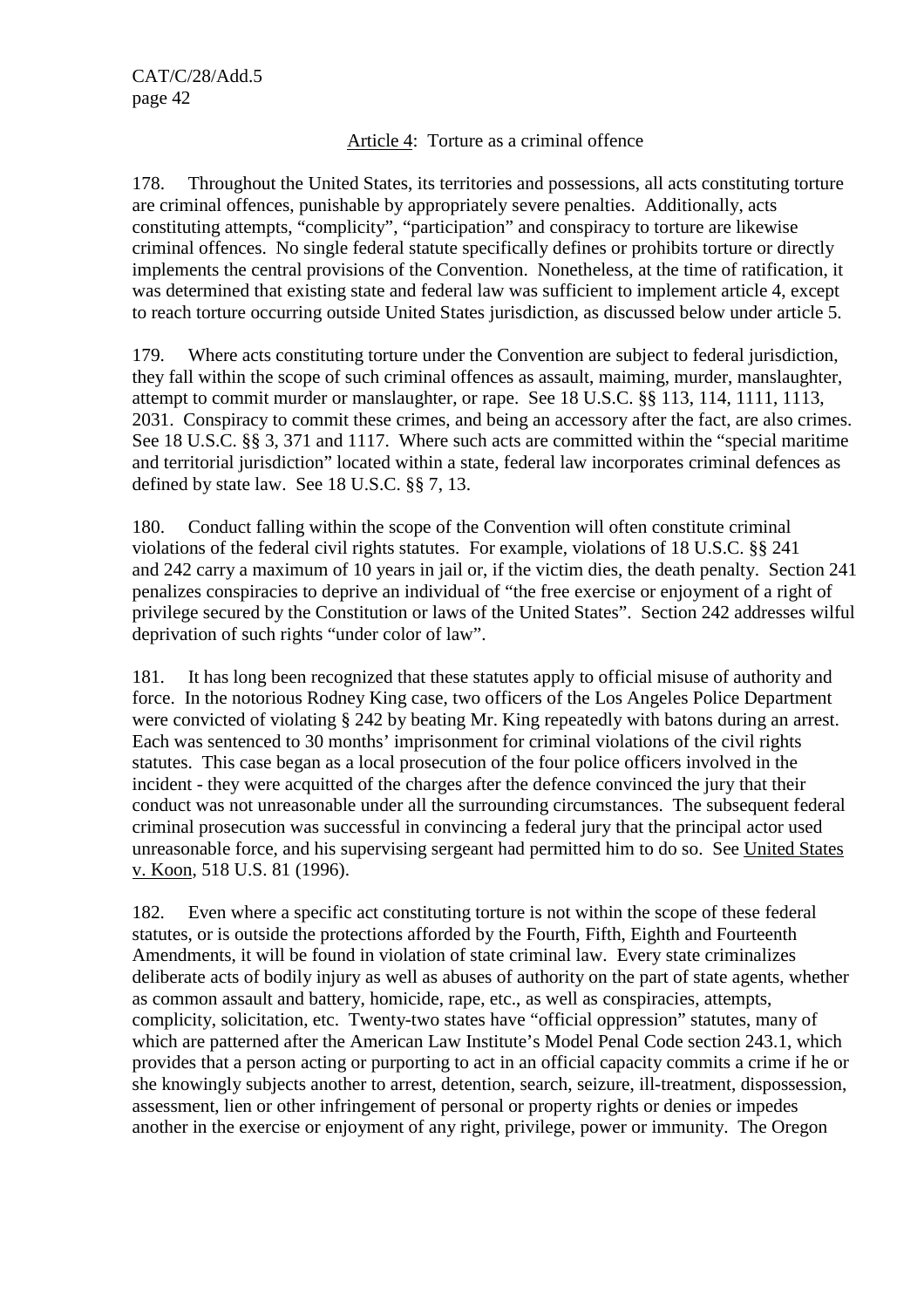state penal code, for example, includes a specific crime of official misconduct. See also, Alaska Stat. 11.56.850 (1997) ("official misconduct"); Col. Crim. Code C.R.S. 18-8-403 (1996); Georgia OCGA 45-11-3 (1997); N. Dak. Cent. Code 12.1-14-01 (1997); Oreg. Stat. 163.205 (2) (1997); Tenn. Code Ann. 8-18-101 (1997).

#### Article 5: Jurisdiction

183. As a general matter, criminal jurisdiction under federal and state law is territorial. It encompasses crimes committed by any person within the territory of the United States (or relevant subordinate jurisdiction) regardless of the nationality or citizenship of the offender or victim.

184. In relatively few instances, the definition of "territory" has been specifically crafted to apply to acts taking place outside United States geographical territory. For example, certain provisions of the federal criminal code apply within the "special maritime and territorial jurisdiction of the United States" (18 U.S.C. § 7), which includes, inter alia, vessels registered in the United States, aircraft belonging to the United States, and "any place outside the jurisdiction of any nation with respect to an offence by or against a national of the United States". Federal law also defines the "special aircraft jurisdiction of the United States" to include extraterritorial offences against aircraft in specified instances. See 49 U.S.C. § 46501 (2).

185. For instance, United States criminal jurisdiction extends beyond the territory of the United States to the following conduct:

- − criminal acts which occur on a vessel belonging to a United States individual or corporation located on the high seas. 18 U.S.C. § 7 (1).
- − criminal acts which occur on an aircraft belonging to a United States individual or corporation flying over the high seas. 18 U.S.C. § 7 (5).
- − criminal acts performed by or against a United States national outside the jurisdiction of any country. 18 U.S.C. § 7 (7).
- − criminal acts which occur on any foreign vessel with a scheduled departure or arrival in the United States and the criminal act is performed by or against a United States national. 18 U.S.C. § 7 (8).
- − criminal acts performed on an aircraft with its next scheduled destination or last place of departure in the United States, if it next lands in the United States. 49 U.S.C. § 46501 (2) (D) (i).
- − criminal acts performed on an aircraft leased (without a crew) to a United States lessee with its principal place of business in the United States. 49 U.S.C. § 46501 (2) (E).

186. These provisions meet the obligation of the United States under article 5 to establish jurisdiction over acts of torture when committed "in any territory under its jurisdiction or on board a ship or aircraft registered in" the United States.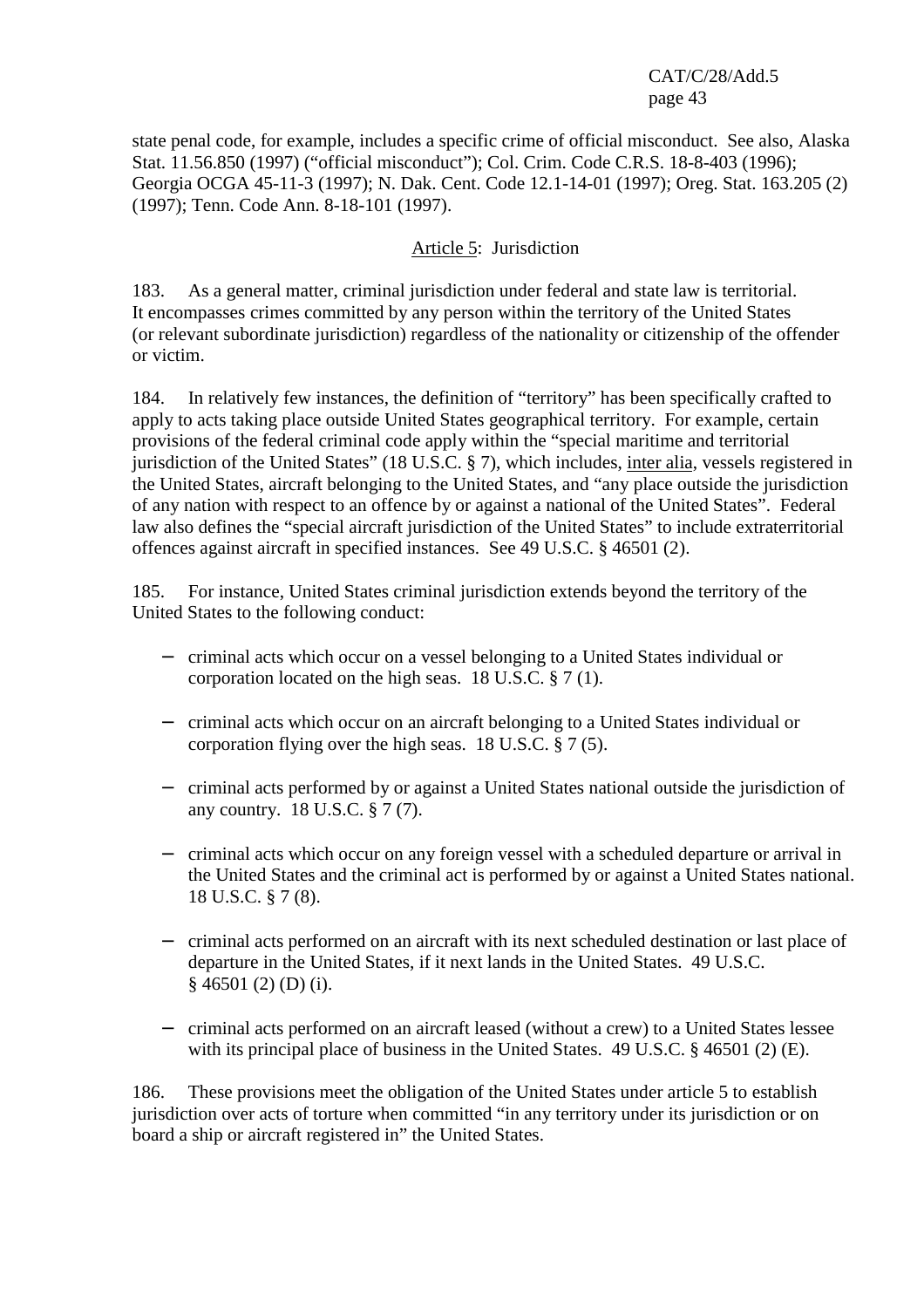187. Extraterritoriality. At the time the United States signed the Convention against Torture, neither federal nor state law was sufficiently far-reaching to satisfy the additional requirements of article 5 concerning jurisdiction over acts of torture by United States nationals wherever committed or over such offences committed elsewhere by alleged offenders present in United States territory whom the United States does not extradite.

188. To correct this deficiency before ratification, the United States enacted a new provision of the federal criminal code in 1994. This statute, which is codified at Chapter 113B of Title 18 of the United States Code (copy in annex II) provides federal criminal jurisdiction over an extraterritorial act or attempted act of torture if (1) the alleged offender is a national of the United States or (2) if the alleged offender is present in the United States, irrespective of the nationality of the victim or alleged offender. See 18 U.S.C. §§ 2340 and 2340A, Pub. L. 103-236, Title V, § 506 (a), as amended by Pub. L. 103-322, Title VI, § 60020, Pub. L. 103-415, § 1 (k), and Pub. L. 103-429, § 2 (2). The statute defines "torture" in a manner compatible with the United States reservations to the Convention. Offences are punishable by fines or imprisonment up to 20 years (or, if death results from the prohibited conduct, by death or imprisonment for any term of years or life). This statute does not displace or preclude application of state or local law.

189. This statute took effect on 21 October 1994; no prosecutions have been initiated by the United States under this provision to date.

Article 6: Detention and preliminary inquiry in cases of extradition

190. Federal law and bilateral extradition treaties authorize officers to take an alleged or suspected offender into custody and hold him until extradition proceedings are under way as required by article 6.

191. Ordinarily, the apprehension and detention of a suspected torturer for purposes of extradition requires issuance of an arrest warrant by a federal district court judge or magistrate judge. In exigent circumstances (e.g., when a suspect is identified trying to enter or leave the country at a port of entry) an arrest may be made without a warrant and the suspect detained in accordance with normal procedure. The ordinary requirements for an initial appearance before a magistrate apply in such a situation; however, as a general matter, in United States practice bail is not granted to persons pending extradition. The detainee may of course seek judicial review of the detention by petitioning for a writ of habeas corpus.

192. With reference to the provisions of article 6 (3), ordinary rules of consular notification apply.

Article 7: Extradite or prosecute ("Aut dedere aut judicare")

193. In cases where an alleged torturer has been found within United States territory and the United States does not extradite him or her, article 7 requires that the case be submitted to competent authorities "for the purpose of prosecution". This aut dedere aut judicare obligation, comparable to provisions in other multilateral conventions such as the Conventions on Aircraft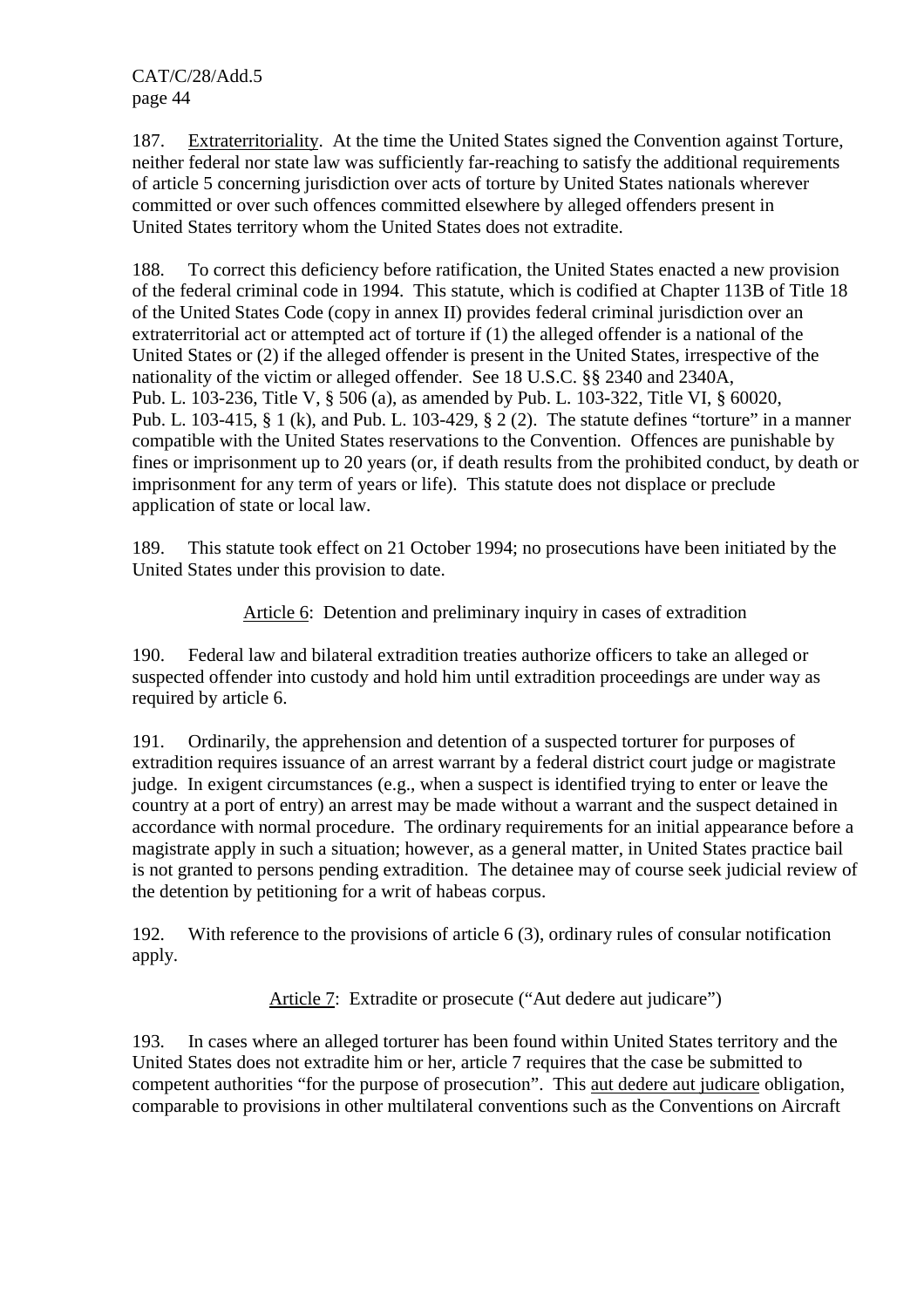Hijacking and Sabotage, Maritime Terrorism, Internationally Protected Persons, and Hostage Taking, is specifically addressed by the implementing legislation discussed under article 5 above.

194. The United States has criminal jurisdiction to prosecute an individual for torture committed within its territory by authority of a number of federal and state laws. In addition, section 2340A of Title 18 provides for punishment of acts of torture committed outside the United States by a United States national or by a person subsequently present in the United States. The definition of torture set forth in section 2340 conforms to the definition in the Convention, as interpreted by the understandings expressed by the United States at the time of ratification. In sum, in such circumstances, prosecution can be initiated under United States law in a manner consistent with the obligations set forth in article 7. Indeed, the U.S. Department of Justice has undertaken measures to ensure that any person on United States territory believed to be responsible for acts of torture is identified and handled consistent with the requirements of this provision.

## Article 8: Extraditable offences

195. Pursuant to article 8, any act of torture within the meaning of the Convention is now an extraditable offence under relevant United States law and extradition treaties with countries that are also party to the Convention. The United States has undertaken to include such offences, directly or indirectly, in every extradition treaty it negotiates in the future.

196. International extradition is a matter of federal law. See 18 U.S.C. §§ 3181-3196. As discussed above, under United States law the United States generally cannot extradite in the absence of an extradition treaty. For this reason, the United States will not avail itself of the permissive provision in article 8 (2) to consider the Convention against Torture itself as the legal basis for extradition.

197. Historically, the United States had preferred to specify the particular extraditable offences in each extradition treaty with a foreign nation. The typical method for doing so involved listing each of the covered offences in an annex to the treaty. More recently, however, United States practice has departed from this "list" approach. The United States now prefers to enter into treaties that obligate the States parties to extradite individuals for those offences which constitute a crime in both States and for which the penalty is deprivation of liberty for more than one year or a more severe penalty. This "dual criminality" approach automatically encompasses newly codified crimes such as torture and has proven to be more flexible and effective in bringing to justice criminals who are involved in criminal activities such as money-laundering, narcotics trafficking, white-collar crime and organized crime. Under the "dual criminality" approach it is not necessary specifically to incorporate the offence of "torture" into existing bilateral treaties or those to be negotiated in the future so long as torture or the acts constituting torture are offences in both countries.

198. To date, there have been no cases of extradition to another country for torture or torture-related offences. The United States can extradite a person for an offence that would constitute torture to a State which is not a party to the Convention if the offence is on the "list" or (in the event of a "dual criminality" treaty) if the crime is punishable by a penalty of more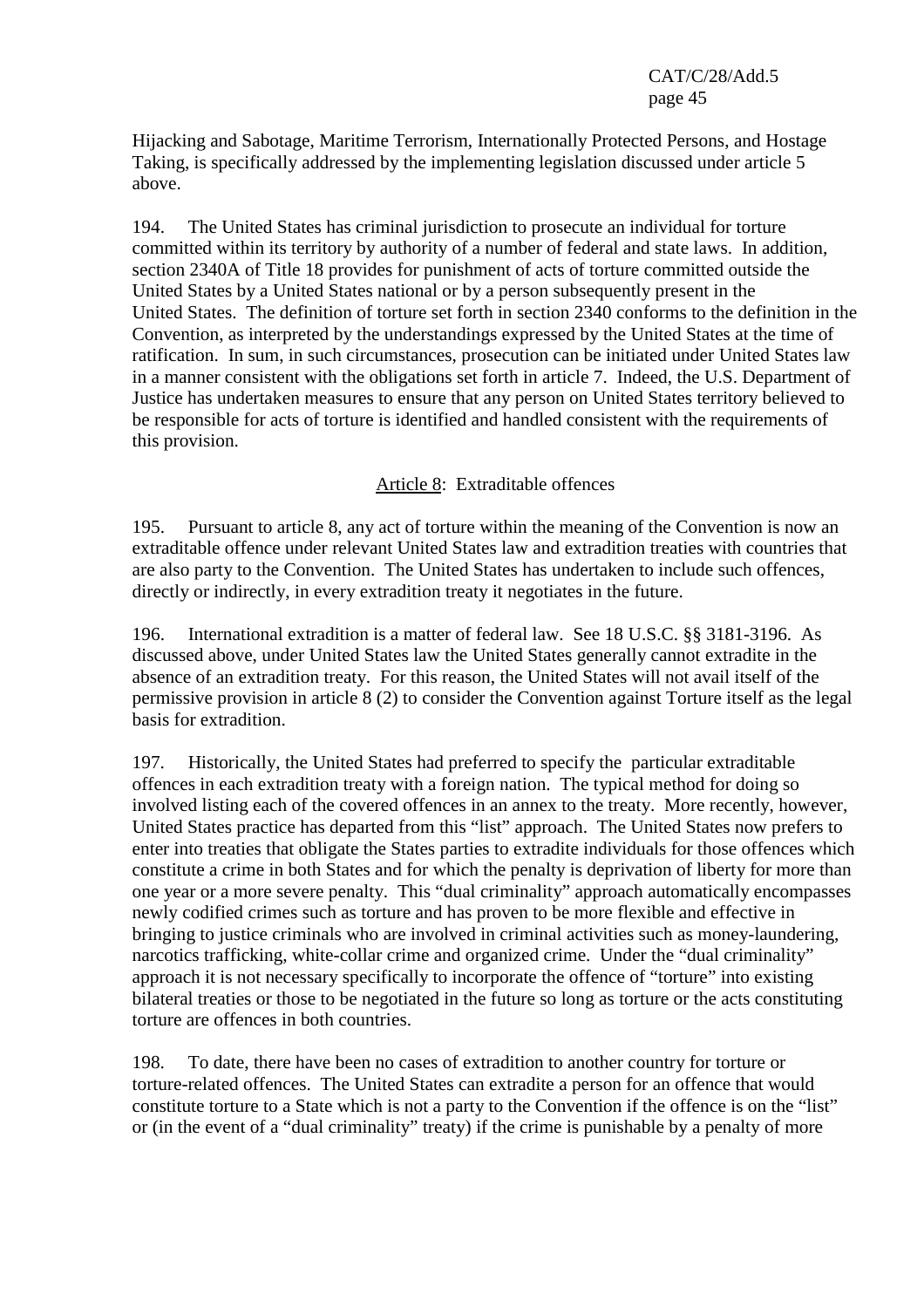than one year's incarceration in both countries. With regard to States which are party to the present Convention but which do not have a bilateral extradition treaty with the United States, the United States has the following options where other criteria are met: removal under the terms of the Immigration and Nationality Act, prosecution within the United States, or in the case of a non-national who committed a crime of violence against United States nationals outside the United States, extradition pursuant to 18 U.S.C. section 3181 (b). In the case of Rwanda or the former Yugoslavia, the United States could also extradite to the respective International Criminal Tribunals.

199. The Convention against Torture has been cited in relatively few extradition cases to date. One is In Matter of Extradition of John Cheung, 968 F. Supp. 791 (D.Conn. 1997). Cheung contested extradition to Hong Kong, inter alia, on the ground that if extradited to Hong Kong, he would be subjected to torture or inhuman treatment in violation of articles 6 and 14 of the International Covenant on Civil and Political Rights and article 3 of the Convention against Torture. The United States magistrate supervising the extradition hearing held that Cheung had failed to make a sufficient factual showing that he would be singled out for torture or death in Hong Kong, noting in any event that it is the U.S. Secretary of State who has statutory authority to determine whether extradition should be denied in a given case on humanitarian grounds. This role of the Secretary of State is the basis for the judicial rule of "non-inquiry", which prohibits the extradition magistrate from taking into account the possibility that the extraditee will be mistreated if returned. See also Ahmad v. Wigen, 910 F.2d 1063, 1066 (2d Cir. 1990).

200. Under United States law, the so-called "political offense" exception to extradition would not be available to an individual accused or convicted of torture within the meaning of the Convention. The reasons are twofold. First, United States law requires application of the "incidence" test in judging whether a specific act of violence constitutes a "relative" political offence. Ahmad v. Wigen**,** 726 F. Supp. 389, 401-408 (E.D.N.Y. 1989). Under this rule, the act in question must be the incidental result of an act directed against a permissible target in the context of a civil war, insurrection, or uprising**.** There is no permissible target for an act of torture in any context. Second, new extradition treaties now exclude from the political offence exception those acts for which both States have the obligation to extradite the person sought or to submit the case to their competent authorities for the purpose of prosecution under multilateral treaties such as the Convention against Torture.

Article 9: Mutual legal assistance

201. United States law permits both law enforcement authorities and the courts to request and to provide many forms of "mutual legal assistance" in criminal cases covered by the provisions of the Convention against Torture. The forms of possible assistance include the service of documents, the taking of testimony, provision of documents, execution of requests for searches and seizures, transfer of persons in custody, and forfeiture of assets, to name a few.

202. Statutory authority for the United States to act upon such requests from foreign countries is codified at 28 U.S.C. section 1782. As amended in 1996, U.S. law authorizes the appropriate federal district courts to order a person to give testimony or provide documents for use in "a proceeding in a foreign or international tribunal, including criminal investigations conducted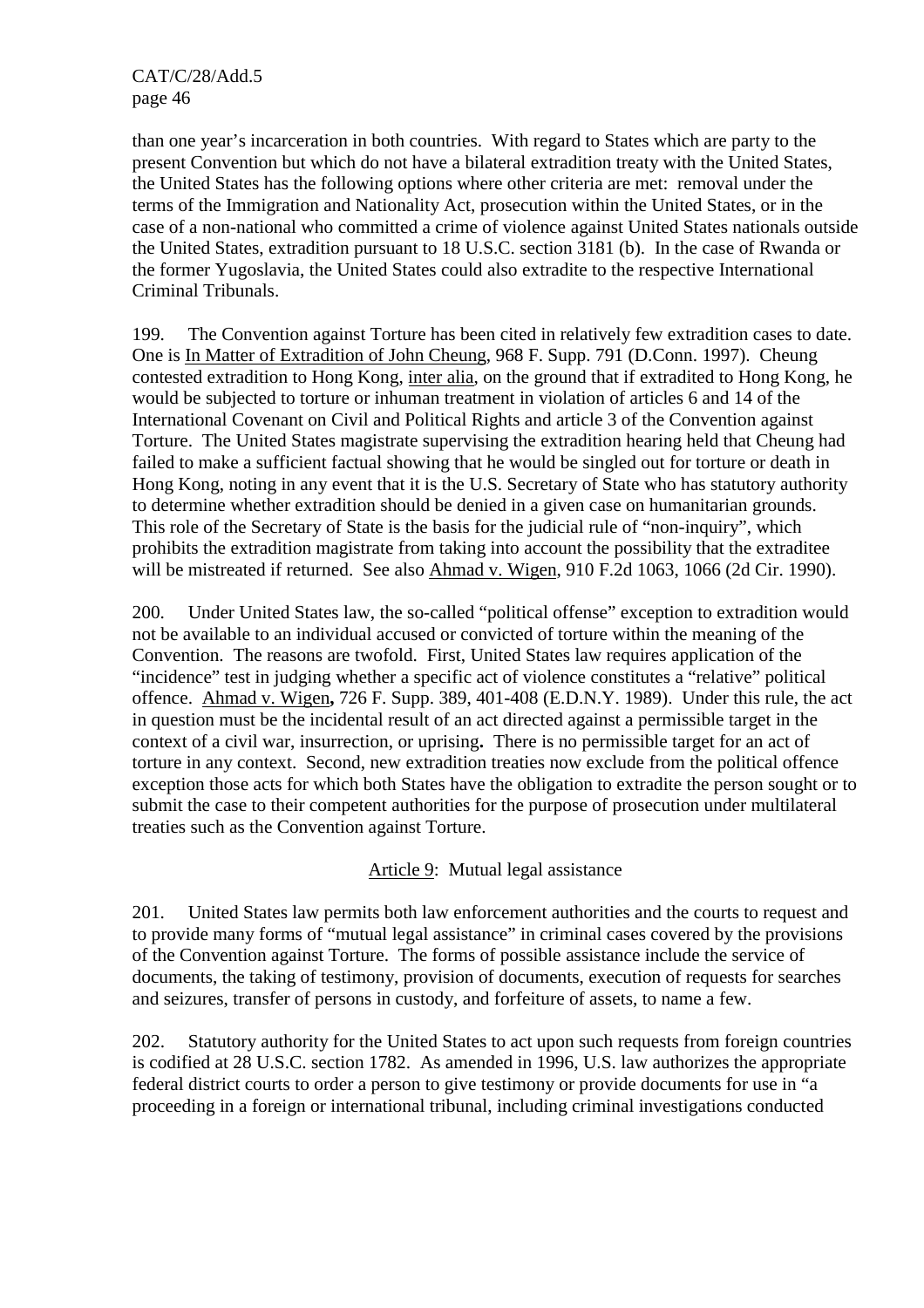before formal accusation". United States law does not prohibit voluntary cooperation with foreign criminal proceedings. A person may not, however, be compelled to give testimony or produce a document in violation of any legally applicable privilege.

203. As of the end of 1998, the United States had entered into 22 bilateral treaties and dozens of bilateral agreements with other countries to establish closer and more effective law enforcement cooperation and to increase the availability of admissible evidence in criminal investigations and proceedings. An additional 19 bilateral mutual legal assistance treaties were ratified by the United States during December 1998 and January 1999. Some of these treaties and agreements require dual criminality in the subject offences, others do not; but all cover a wide range of criminal offences, and all would permit the sharing of evidence and other forms of assistance in respect of the crimes covered by the Convention against Torture. Such treaties are considered self-executing and supersede any inconsistent pre-existing statutory domestic law. In re Erato, 2 F.3d 11 (2d Cir. 1993).

204. The United States has signed the Inter-American Convention on Mutual Legal Assistance in Criminal Matters, which was transmitted to the Senate for its advice and consent to ratification in 1997. Since that Convention is not yet in force for the United States, no requests for mutual assistance have been executed pursuant to its terms.

205. Also on the multilateral level, the United States played a substantial role in the establishment by the United Nations of the two ad hoc International Criminal Tribunals (for the Former Yugoslavia and for Rwanda) and has provided significant operational support to their activities. In 1996, the mutual legal assistance statute (§ 1782) was amended to authorize assistance to the Tribunals and to foreign countries in gathering evidence for preliminary investigations as well as for prosecutions. The amendment ensured that several earlier federal court of appeals decisions limiting the use of that provision in preliminary stages of foreign investigations would not interfere with the United States obligation to provide assistance to the Tribunals.

Article 10: Education and Information

206. The United States Government attaches great importance to the task of providing education and information regarding the prohibition against torture to persons who may be involved in the custody, interrogation, and treatment of persons arrested, detained or imprisoned. Indeed, in furtherance of the goals of education and information, this report has been posted on the U.S. Department of State web page: **<http://www.state.gov>**.

207. Educational Outreach. Copies of the Convention have been sent to the Attorneys-General of each of the 50 states and other constituent governmental units of the United States, with a request that they be further distributed to relevant officials. Once the present report has been published, copies will be available to libraries, schools, and interested citizens through the U.S. Government Printing Office (GPO).

208. The Department of State is in the process of increasing the amount of information about human rights issues available on its web page: <**http://www.state.gov**>. The web page provides information about all aspects of the Department's work, including human rights issues,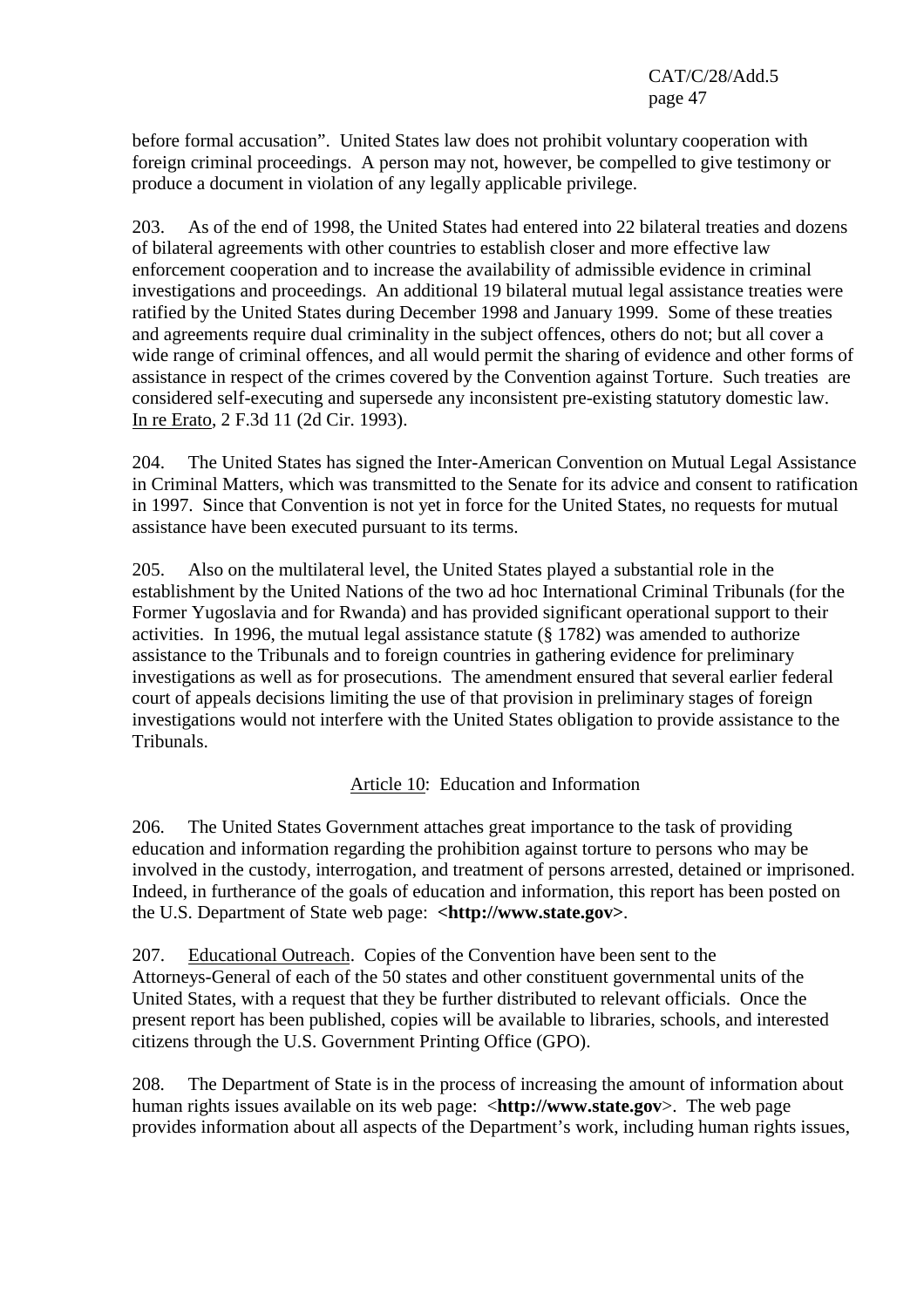speeches given by departmental officials, and the annual "human rights" country conditions reports. In addition, this report will be posted on the Department's web page. Our goal is to enhance the human rights portion of the web page to include links to the texts of human rights treaties and other documents available on the Internet, including the current Convention.

209. Training. All federal law enforcement and corrections officers receive mandatory training in the proper treatment of individuals in custody, which includes specific information regarding the prohibition against torture, excessive use of force, impermissible methods and techniques of interrogation and restraint, cultural sensitivity and diversity, and other issues relevant to compliance with the Convention.

210. The Federal Bureau of Prisons requires each new permanent employee (and certain designated temporary employees) to complete two weeks of familiarization training in proper correctional practices. In addition, each new permanent employee must complete a 120 hour (three week) course denominated "Introduction to Correctional Techniques" at the Federal Law Enforcement Training Center in Glynco, Georgia. This training includes review and testing in Bureau of Prisons policy, firearms proficiency and self-defence. Each employee stationed at a Bureau institution must receive 40 hours of refresher training in these subjects each year.

211. Many law enforcement agencies rely on screening techniques to identify applicants and officers/agents who may be disposed to, or are at risk of, using excessive force through psychological methods; many also employ psychologists in order to monitor, train, counsel, evaluate law enforcement personnel in an effort to prevent abuses before they occur and to address the institutional or organizational factors which may contribute to incidents of ill-treatment or excess.

212. State and local criminal justice systems have independent programmes for the training of law enforcement and corrections officers, which also cover such subjects as proper techniques of search, interrogation, use of force, and mental health issues. State police officers, for example, receive an average of over 800 hours (20 weeks) of required training. For nearly two years, all states have had "peace officer standards and training" commissions.

213. At the state and local level, correctional training and staff development programmes are supplemented by the resources of public and private agencies, local police academies, private industry, educational institutions and libraries. The National Institute of Corrections, the National Academy of Corrections, the National Institute of Justice, the Federal Bureau of Investigation and others provide managerial, specialized and advanced training for state and local corrections officials. The International Association of Directors of Law Enforcement Standards and Training (IADLEST) provides an information system for employment and training of law enforcement and correctional personnel, including model minimum state standards.

214. The American Corrections Association, a private non-profit organization dedicated to the improvement in management of American correctional agencies throughout the country, has developed a voluntary accreditation programme and nation-wide standards for correctional facilities. These criteria, which apply to about 80 percent of the state departments of corrections and youth services, as well as to facilities operated by the District of Columbia and the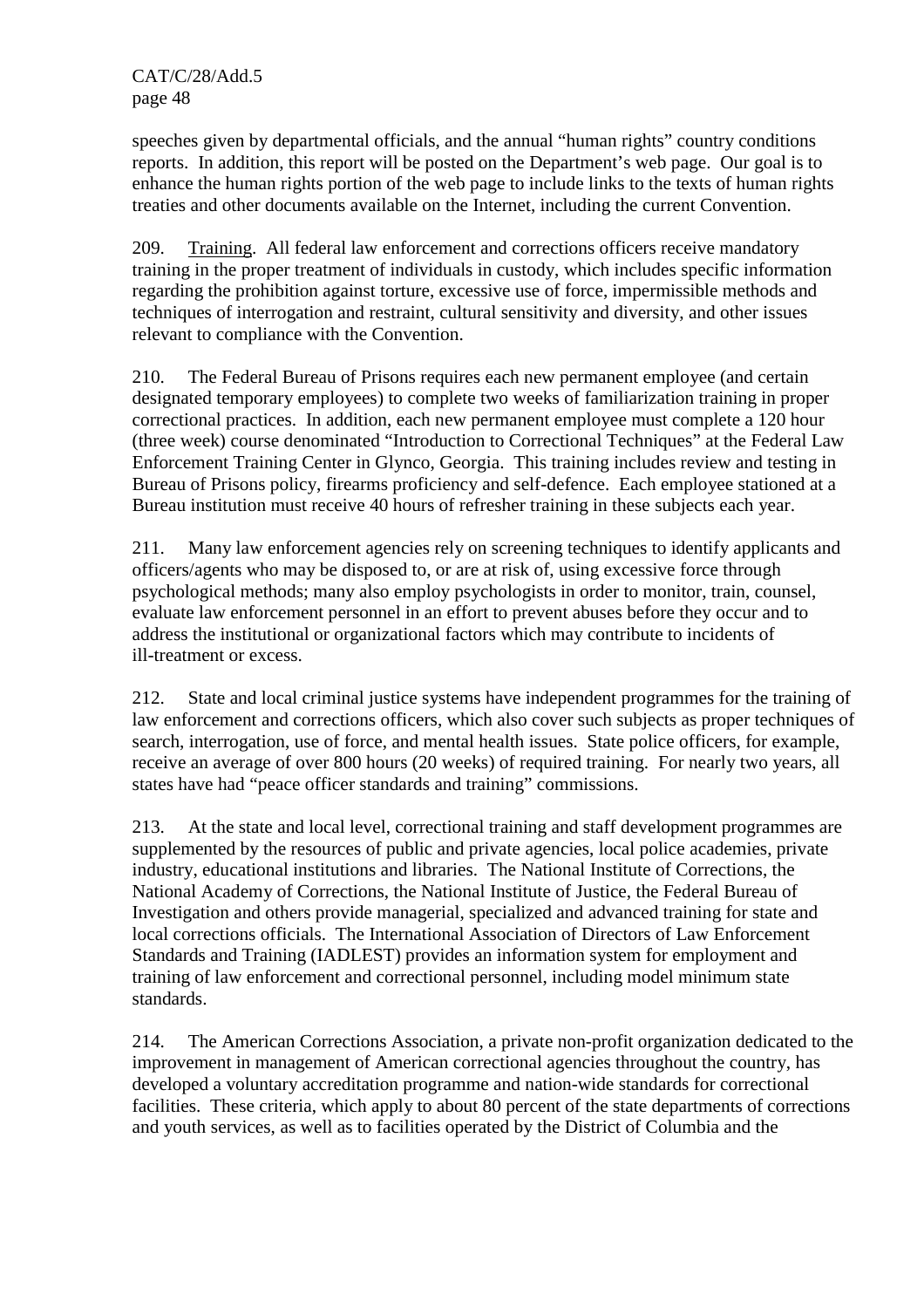U.S. Department of Justice, require all new full-time employees to receive 40 hours of initial orientation training, which should include at a minimum orientation to the purposes, goals, policies, and procedures of the institution and parent agency; working conditions and regulations; employees' rights and responsibilities; and an overview of the correctional field. This training is in addition to the first year training and on-going training required in various job categories.

215. Local governments and police officers may be liable as a matter of federal law for failing adequately to train officers on constitutional limitations on the use of force. City of Canton v. Harris, 489 U.S. 378 (1989). In Davis v. Mason Co., 927 F.2d 1473 (9th Cir. 1991), for example, four plaintiffs alleged that they had been the victims of police brutality when each was individually detained for supposed traffic violations. In each case, officers used excessive force while searching the victims. The appellate court affirmed judgement in favour of the plaintiffs, holding specifically that the trial court had been correct in instructing the jury that they could find the county government and the sheriff liable under 42 U.S.C. § 1983 for failure to train the sheriff's deputies properly.

216. During the basic training course provided to all Border Patrol Agents, the Border Patrol Academy provides a two-hour course in ethics and conduct. This course instructs Agents of their obligations toward individuals they arrest and the rights of those who are arrested. The Academy also has a four-hour course in constitutional law that instructs Agents on the civil rights of those individuals that they encounter. The Academy also provides 23 hours of instruction on statutory authority under the Immigration and Nationality Act (INA). Part of this course informs Agents of the limitations on their authority and their obligations under the INA when making arrests. Finally, the Academy provides three hours of instruction on officer integrity. This course provides instruction on an Agent's responsibilities in dealing with members of the public.

217. In the refugee context, the U.S. Immigration and Naturalization Service has established a separate corps of asylum adjudicators, all of whom are given extensive training on issues relating to torture in order to sensitize them to the unique humanitarian aspects involved in claims for refugee status based on allegations of torture. All asylum officers are required to attend the Asylum Officer Basic Training Course (AOBTC) as well as on-going in-service training. The AOBTC is approximately four weeks in length and includes, inter alia, training in international human rights law, United States asylum and refugee law, interviewing techniques, and decision-making skills. Incorporated into this course is training on interviewing survivors of torture and other severe trauma. Experts instruct the officers about the physical and psychological effects of torture, its implications for the interview, and stress/burnout that the asylum officer may experience as a result of continually interviewing individuals who may be survivors of torture.

218. In the military context, all personnel involved in custody, interrogation, or treatment of individuals subjected to any form of arrest, detention, or imprisonment receive appropriate training regarding the prohibition of torture and related maltreatment. This training is given to military police, interrogators, inspectors general and psychiatric hospital staff.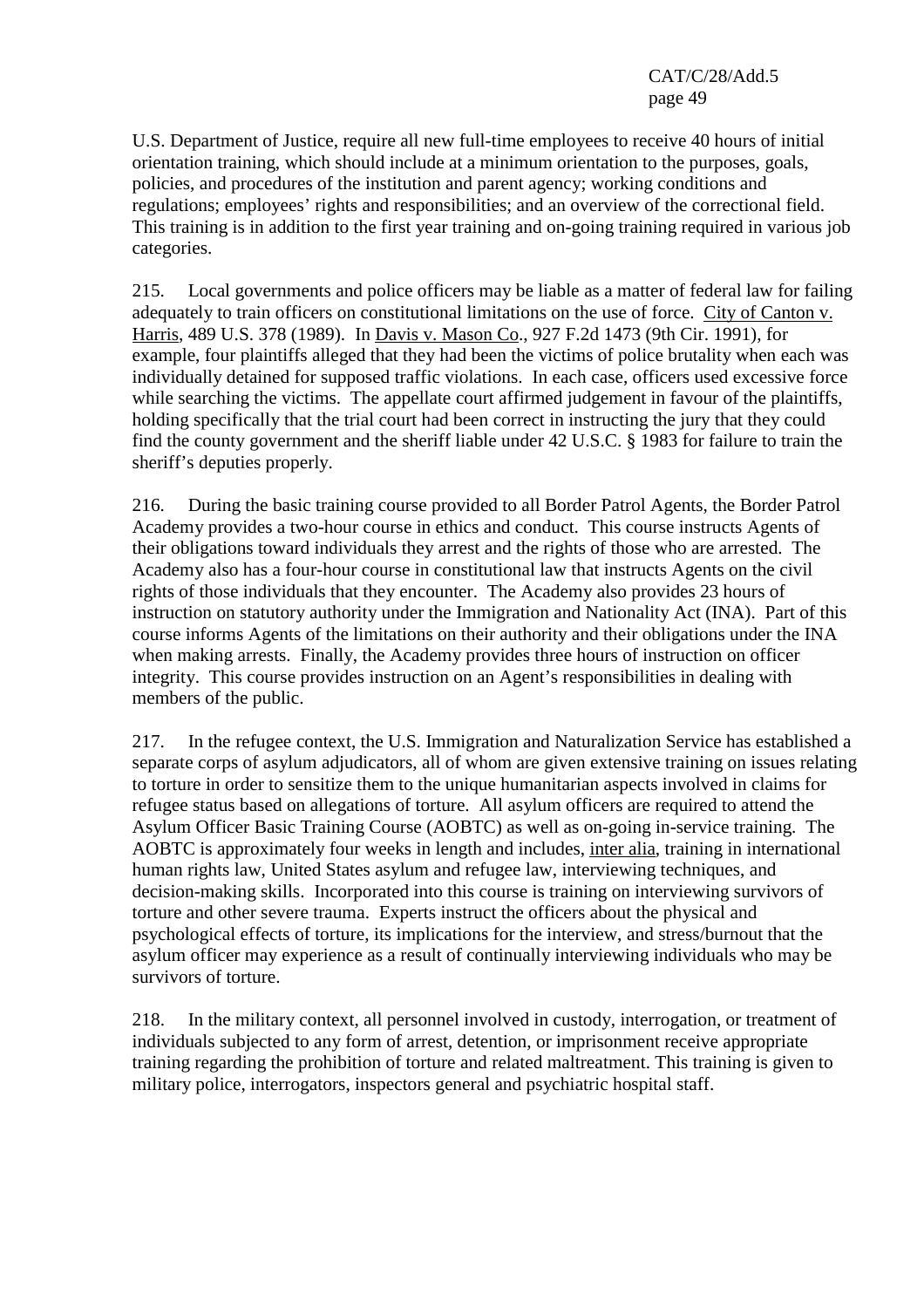219. Through the International Criminal Investigative Training Assistance Program (ICITAP), the U.S. Department of Justice works with law enforcement organizations in various foreign countries to build democratically-based police forces which operate under the rule of law. Among the components of the ICITAP programme are a training course entitled "Human Dignity in Policing", the establishment of an independent oversight mechanism (such as an Inspector General's Office) to provide objective and impartial investigation of alleged police abuses, and training courses in techniques for interviewing witnesses and suspects, appropriate uses of force, and proper techniques for arrest and humane handling of detainees and prisoners.

220. Medical Personnel. Training in the principles of medical ethics and "standards of care" is normally a required element of the curriculum for medical doctors and other health care personnel. All health care personnel are trained in the basic obligations of the physicians' oaths (such as the Hippocratic Oath, the International Code of Medical Ethics, and the 1982 United Nations Principles of Medical Ethics relevant to the Role of Health Personnel, particularly Physicians, in the Protection of Prisoners and Detainees against Torture and Other Cruel, Inhuman or Degrading Treatment or Punishment). The Code of Medical Ethics of the American Medical Association (AMA) has guided medical practice in the United States for over 150 years and is the generally recognized ethical standard; the AMA promotes professional discussion and exchanges of views on ethical matters, e.g., through its Institute for Ethics which was established in 1997 to perform research in a range of biomedical ethics (end-of-life care, genetics, managed care and professionalism). Other codes exist; for example, the American College of Emergency Physicians established a new code of ethics in 1997.

221. To instruct students in this field, medical educational institutions use such textbooks as Beauchamp and Childress, Principles of Biomedical Ethics (4th ed., 1994); Beauchamp and Walters, Contemporary Issues in Bioethics (4th ed., 1994); Crigger, Cases in Bioethics (2nd ed., 1993); and Levine, Taking Sides (5th ed., 1993).

222. At the federal level there exists a National Center for Clinical Ethics, which was established within the Department of Veterans Affairs in 1991 to provide a comprehensive bioethics programme to promote high ethical standards in health care for veterans.

223. Within the legal community of the United States there is a growing emphasis on medical/ethical issues. For example, specialized programmes in health law and bioethics are now widespread, including academic programmes to train medical clinicians to practice ethics consultation as a speciality as well as to prepare lawyers to practice in the field of health law. Professional associations such as the American Society of Law, Medicine and Ethics and the Association of American Law Schools' Section on Law, Medicine, and Health Care also promote the study of bioethics.

224. Legislative proposals. Partly as a result of United States ratification of the Convention, legislative proposals have been introduced and adopted in the United States Congress to improve and enhance education and training in regard to preventing and remedying instances of torture and other ill-treatment.

225. One such bill, adopted on 30 October 1998, the "Torture Victims Relief Act of 1998" (Pub. L. 105-320, 112 Stat. 3017), authorizes the President to provide assistance for the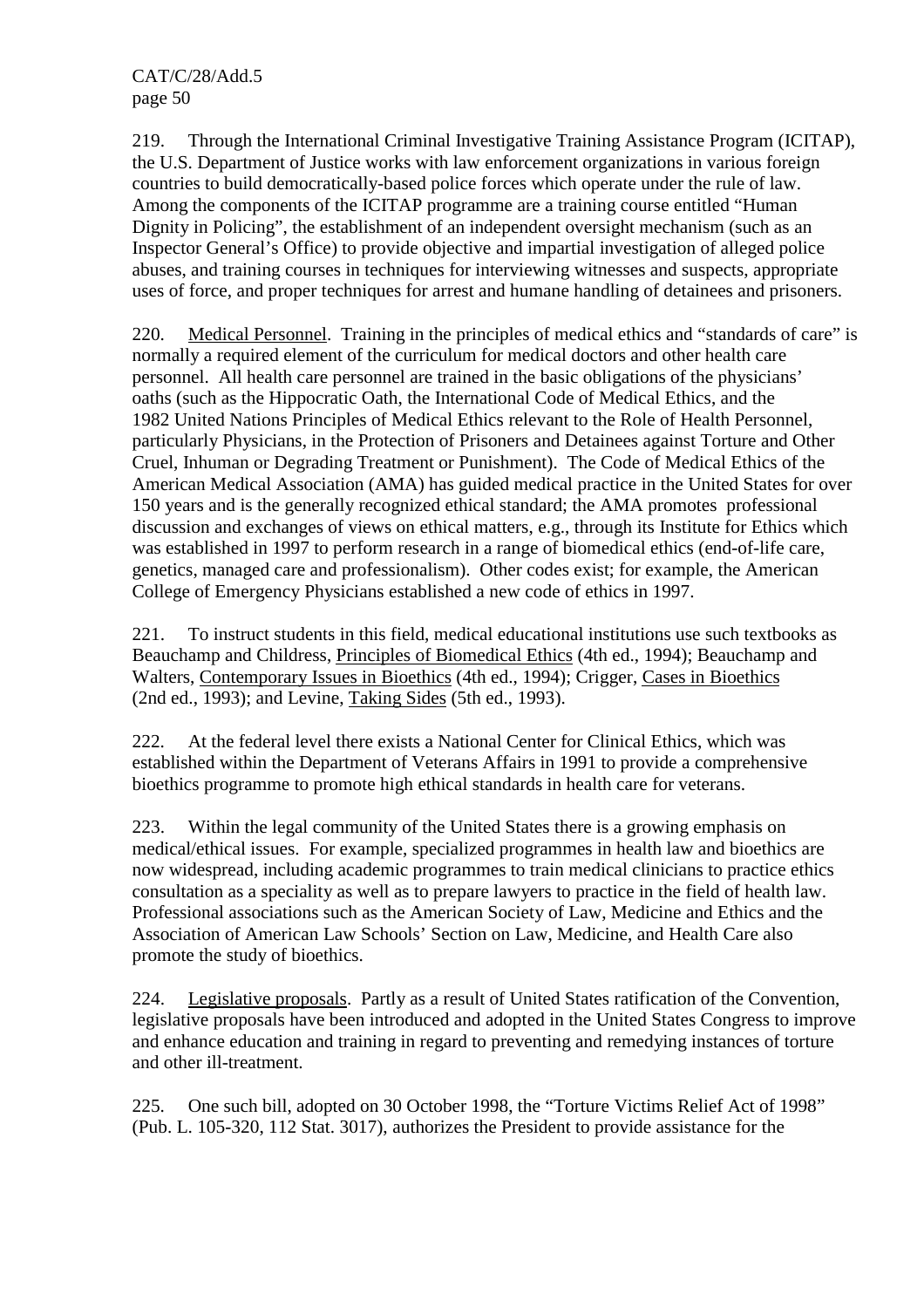rehabilitation of victims of torture in the form of grants to treatment centres and programmes in foreign and domestic treatment centres for victims of torture. The Act also authorizes contributions to the United Nations Voluntary Fund for Victims of Torture for fiscal years 1999 and 2000. Moreover, the Act requires that foreign service officers receive specialized training with respect to the identification of the evidence of torture, the circumstances in which it is practised, its effects, and the proper manner for interviewing victims of torture, including gender-specific training on the subject of interacting with men and women who are victims of rape or other forms of sexual violence.

226. The Act further states that it is the "sense of Congress" that the United States Permanent Representative should request the Fund to find new ways of supporting and protecting treatment centres and programmes, to use the voice and vote of the United States to support the work of the Special Rapporteur on Torture and the Committee against Torture, and to establish a country rapporteur or similar procedural mechanism where the Special Rapporteur or Committee indicates that a systematic practice of torture is prevalent.

# Article 11: Interrogation techniques

227. In the United States, police interrogation of a criminal suspect is strictly regulated by court-made rules based on constitutional law. Law enforcement officers are instructed in these rules as well as in the consequences of their failure to follow them. As a result, the methods and practices of interrogation of criminal suspects, as well as the arrangements for the custody and treatment of persons subjected to arrest, detention or imprisonment, are consistently under systematic review and revision.

228. In the first instance, United States law circumscribes the power of the police and other governmental authorities to detain or arrest individuals for any reason, including for purposes of interrogation. The Fourth Amendment not only requires "probable cause" for an arrest but prohibits the use of excessive force during an arrest, investigatory stop, or other "seizure" of a person. See Graham v. Connor, 490 U.S. 386 (1989).

229. Custodial interrogation. Once a criminal suspect has been taken into custody, United States law provides several protections against physical and mental compulsion, threats, and inducements to make incriminating statements. Under the Fifth Amendment's privilege against compelled self-incrimination and the rule imposed by the U.S. Supreme Court in Miranda v. Arizona, 384 U.S. 436 (1966), prior to interrogation the police must inform the suspect that he or she has the right to remain silent, that any statements he or she makes can be used against him or her in court, that he or she has the right to consult a lawyer and to have the lawyer present during interrogation, and that if he or she cannot afford a lawyer one will be appointed to represent him or her prior to questioning. These rights (commonly called "Miranda rights") ordinarily attach when the individual is first subjected to custodial interrogation.

230. Exclusionary rule. A confession or statement obtained by an officer who fails to follow these rules normally may not be used as evidence against the person who made the statement in criminal proceedings. Similarly, evidence obtained as a result of the police taking advantage of such a statement may not be used in criminal proceedings. State rules may provide more stringent restrictions for state and local law enforcement officers.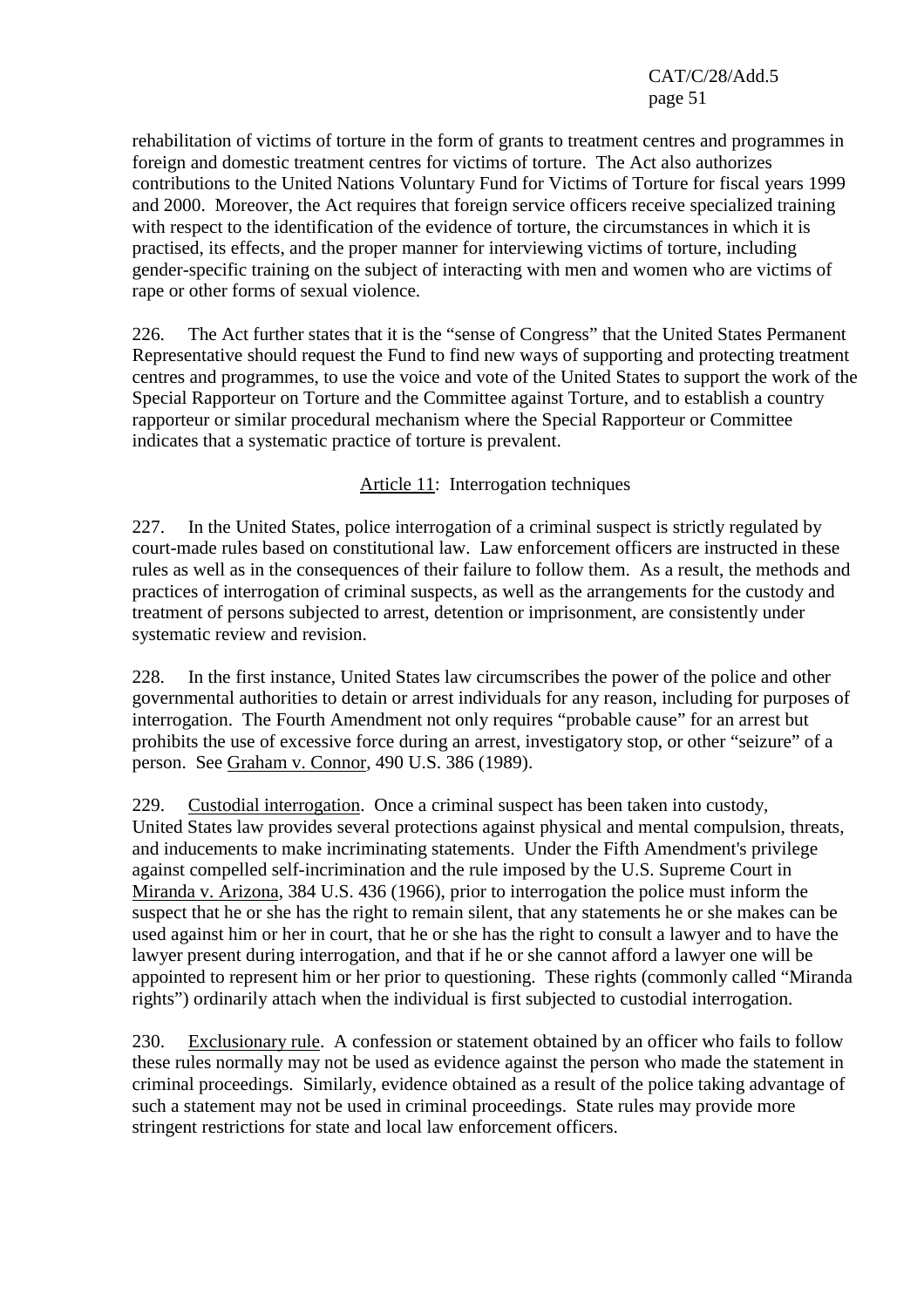# Article 12: Prompt and impartial investigation

231. As a matter of law, policy and practice, the competent authorities at all levels of Government should proceed with a thorough, prompt and impartial investigation whenever they have reason to believe that an act of torture has been committed within their jurisdiction. While such investigations are frequently instigated by complaints from alleged victims and/or by independent press stories, the authorities in each jurisdiction have a clear and independent responsibility to monitor and correct abuses on their own. Investigations of torture and other types of physical, sexual, or emotional abuse are initiated as they would be for any other serious offence, based upon the existence of reasonable grounds to believe that the abuse took place.

232. Several mechanisms exist for this purpose. Virtually all major law enforcement organizations and agencies now have an internal review mechanism (such as an inspector general or internal affairs section) and/or some form of permanent, independent oversight body (a citizens' review board or governing commission) to which complaints of ill-treatment, excessive use of force, or other irregularities can be made. The touchstone is independence of review and investigation.

233. All inmate allegations of abuse by Federal Bureau of Prisons staff, for example, are referred by the Bureau's Office of Internal Affairs to the Department of Justice's Office of the Inspector General, which then conducts an independent investigation and determines whether to refer any of the complaints to the Department's Civil Rights Division for further investigation. In some circumstances, ad hoc commissions are established to deal with specific situations requiring independent review, such as the so-called Christopher Commission established to investigate the Los Angeles Police Department after the Rodney King incident in 1991.

234. In all cases, complaints may also be made to the appropriate prosecutorial authorities, who are independent of the police and other law enforcement forces under the United States system. Prosecutors make their own decisions, frequently on the basis of complaints, about initiating investigations and filing criminal charges.

235. In the most significant cases, the Federal Government may have jurisdiction over allegations of misconduct at the state, county or local law enforcement levels. Jurisdiction can be based on criminal violations of the various civil rights statutes or on specifically tailored legislation such as the Civil Rights of Institutionalized Persons Act, which permits the Attorney-General to institute civil lawsuits against state institutions regarding the civil rights of their residents, including the conditions of their confinement and use of excessive force.

236. In addition, the Federal Government may institute civil actions pursuant to the Pattern or Practice of Police Misconduct provision of the Crime Bill of 1994, which prohibits law enforcement agencies from engaging in a pattern or practice of violating people's civil rights. By way of example, the statute allows the Civil Rights Division of the U.S. Department of Justice to investigate and seek to remedy patterns or practices of excessive force, false arrests, improper searches and seizures, and discriminatory traffic stops or pedestrian stops.

237. The Civil Rights Division has filed two "pattern or practice" lawsuits, against the Pittsburgh, Pennsylvania, and Steubenville, Ohio Police Departments and entered into consent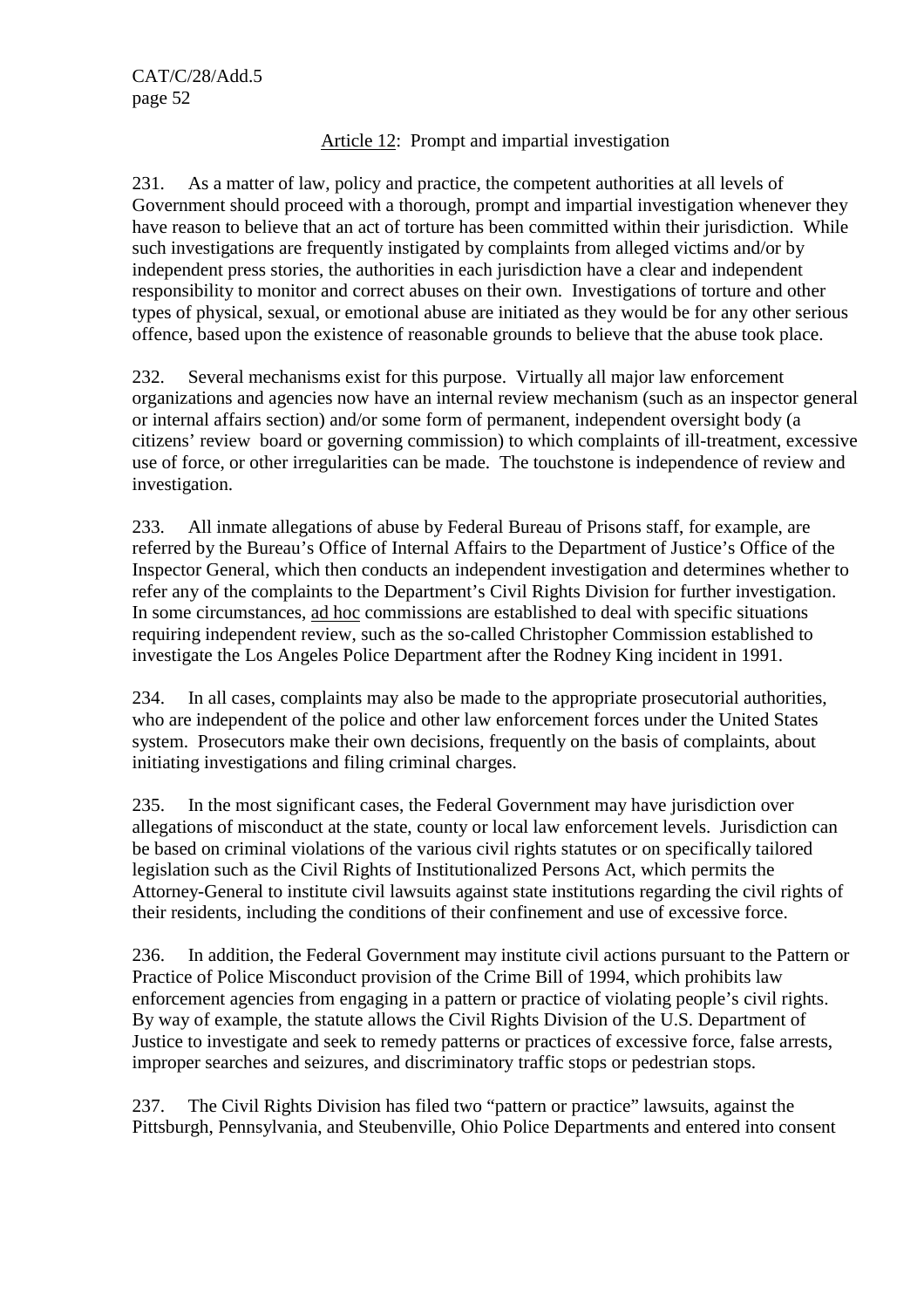decrees in both cases. These decrees require comprehensive reforms in those departments' methods of supervising, training, and disciplining officers, as well as investigating the public's complaints of police misconduct.

238. Two other "pattern or practice" lawsuits, against the Columbus, Ohio Division of Police and the New Jersey State Police, have been announced but not yet filed as the Civil Rights Division and the affected jurisdictions are seeking to negotiate settlements that would be filed contemporaneously with the lawsuits. Numerous other civil "pattern or practice" investigations of police departments and sheriff's offices are ongoing. Among those that have been publicly reported are investigations of the New York Police Department (for, among other things, the Louima case), the Los Angeles Police Department, and the New Orleans Police Department.

#### Article 13: Right to complain

239. In all situations, all victims of torture in the United States have the right to bring a complaint and to have their case promptly and impartially examined by competent authorities. When a victim alleges that he or she has been abused by an official, the avenues of redress include the right to complain to a competent official to initiate an impartial investigation. No restrictions on who can bring such a complaint (e.g., citizens, nationals, foreigners, illegal aliens). Such complaints do not need to await a criminal verdict, nor a verdict of acquittal in the case of a person charged with a crime. The alleged failure of a correctional institution to provide inmates with an adequate administrative remedial mechanism for dealing with complaints has been the subject of federal litigation.

240. Initially, the complaint mechanism may involve an administrative proceeding. For prisoners in the custody of the Federal Bureau of Prisons, the initial route for filing a complaint or grievance is to file a complaint regarding the conditions of confinement or against a staff member with the Bureau's Administrative Remedy Program. Through this programme, a prisoner may present and appeal an issue at three levels, starting at the institutional level and proceeding through the regional level to the Central Office. See 28 C.F.R. Part 542. The Bureau of Prisons reports that, during calendar year 1998, 17,269 administrative complaints were filed at the institutional level (13.3 per cent granted); 11,106 at the regional level (6.7 per cent granted); and 4,535 at the Central Office (0.8 per cent granted).

241. Habeas corpus. The federal Constitution guarantees all detained individuals the right to petition for a writ of habeas corpus. This writ enables the independent judiciary to provide effective relief to any individual wrongfully detained in governmental custody, whether as a result of criminal or civil proceedings. In most criminal proceedings, the petitions allege some violation of constitutional standards of due process. A writ of habeas corpus may also be used to complain of unconstitutional conditions of confinement, including torture or ill-treatment. Although the federal Constitution does not foreclose statutory substitution of an alternative to habeas corpus review, that alternative must provide independent scrutiny of governmental detention., e.g., the Illegal Immigration Reform and Immigration Responsibility Act, Pub. L. 104-208, 110 Stat. 3546 (Sept. 30, 1996). State habeas corpus provisions generally follow the same guidelines.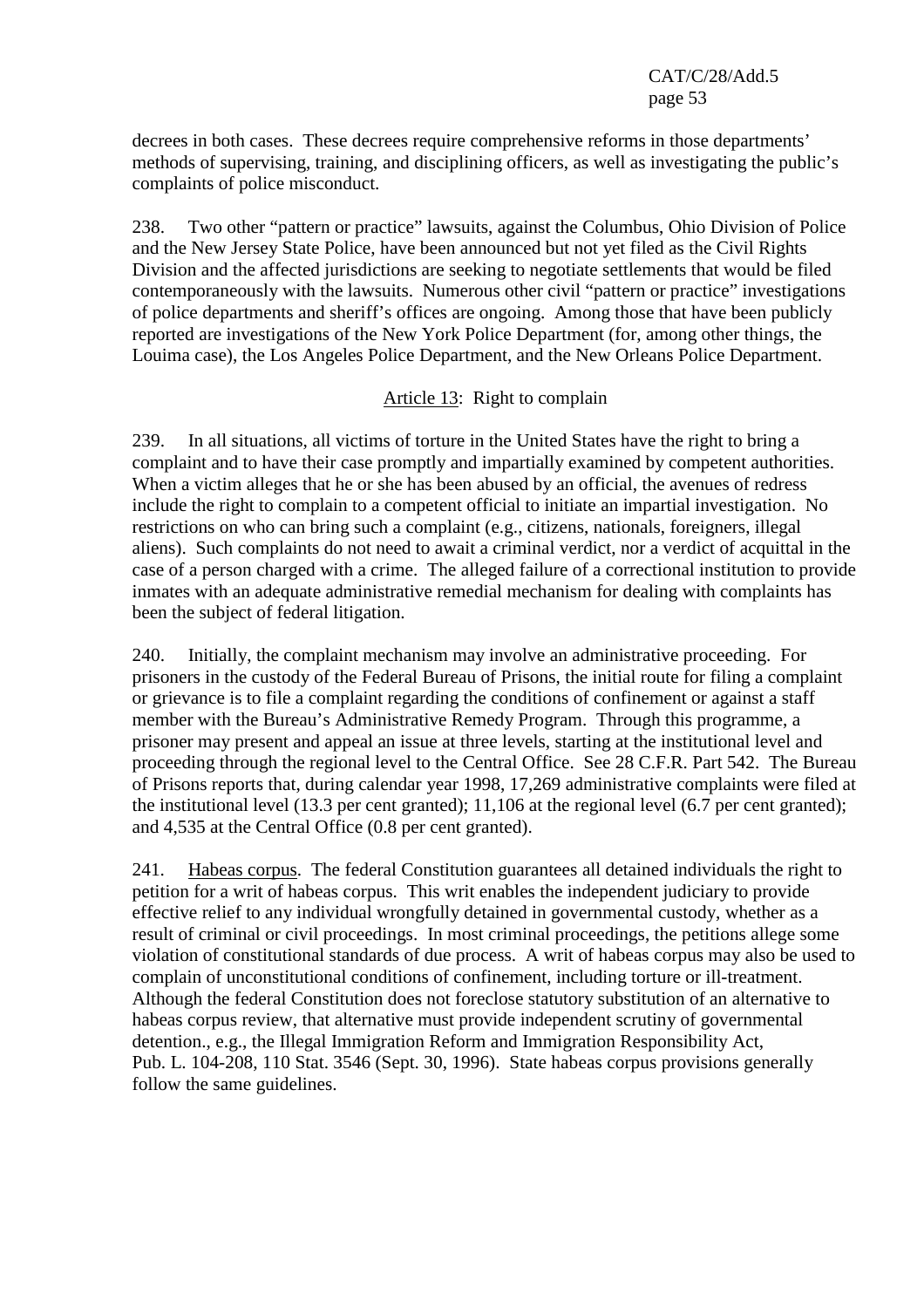242. The Antiterrorism and Effective Death Penalty Act, Pub. L. 104-132, 110 Stat. 1218, enacted in April 1996, requires state inmates to exhaust all available remedies at the state level before filing a habeas corpus petition in federal court. Additionally, the Act established a statute of limitation whereby both federal and state inmates have one year from the time their convictions become final (after direct appeals of their convictions and/or sentences are exhausted) to file a federal habeas petition. Successive petitions must be approved by a panel of the applicable federal court of appeals, which reviews petitions to ensure they are limited to cases that present newly discovered evidence that would have undermined the jury's verdict, that involve new constitutional rights retroactively applied by the U.S. Supreme Court, or in which the previous request for habeas corpus was not fully considered by the relevant court.

243. Some concern has been expressed over the enactment of the 1996 Prison Litigation Reform Act, Pub. L. 104-134, as amended by Pub. L. 105-119, codified at 18 U.S.C. § 3626. Congress passed this law to establish more restrictive standards for the entry and continuation of prospective injunctive relief regarding conditions of confinement in prisons, jails, and juvenile facilities. This law was a response to the large number of frivolous or harassing prisoner suits which have drained the resources of the federal judicial system. Prisoner litigation has in recent years grown to become the single largest category of federal civil rights cases, constituting approximately 17 per cent of the federal district court civil docket and 22 per cent of federal civil appeals. The new law requires that, before an inmate can file a civil rights action in federal court, he or she must (i) exhaust all available administrative remedies, and (ii) show physical injury to receive damages for mental or emotional injury suffered while in custody. In addition, the law generally prohibits an inmate from filing a petition in forma pauperis (as an indigent without liability for court fees and costs) if the inmate has filed three or more actions in federal court that were dismissed as frivolous or malicious or for failing to state a claim upon which relief could be granted. Sanctions can be imposed on inmates who abuse the court system. Some prisoners' rights advocates have contended that the act has operated to limit the ability of individuals and non-governmental organizations to challenge cases of abuse in the courts, arguing, in particular, that the requirement that prisoners show physical injury before they can receive damages for mental and emotional injury is not fully consistent with United States obligations under the Convention against Torture. State habeas corpus and other court procedures are not limited by these federal statutes and remain available to state prisoners.

244. In addition, federal and state law provides various measures to ensure that the complainant and witnesses are protected against ill-treatment or intimidation as a consequence of filing a complaint or providing evidence in support of it, such as witness protection programmes.

245. Victims' Rights. The United States legal community is currently debating whether new legislation (or possibly an amendment to the United States Constitution) should be adopted to recognize and expand the rights of victims of crimes, particularly violent crimes, including inter alia the right to be present and to be heard at any public proceeding involving an offender's release from custody, the right to have the safety of the victim considered in determining any conditional release from custody relating to the crime.

246. The first crime victims assistance programmes were adopted some 25 years ago at the state and local level. At the federal level, the Victims of Crime Act was adopted in 1984, establishing a crime victim fund; in 1994, additional victims' rights legislation was enacted as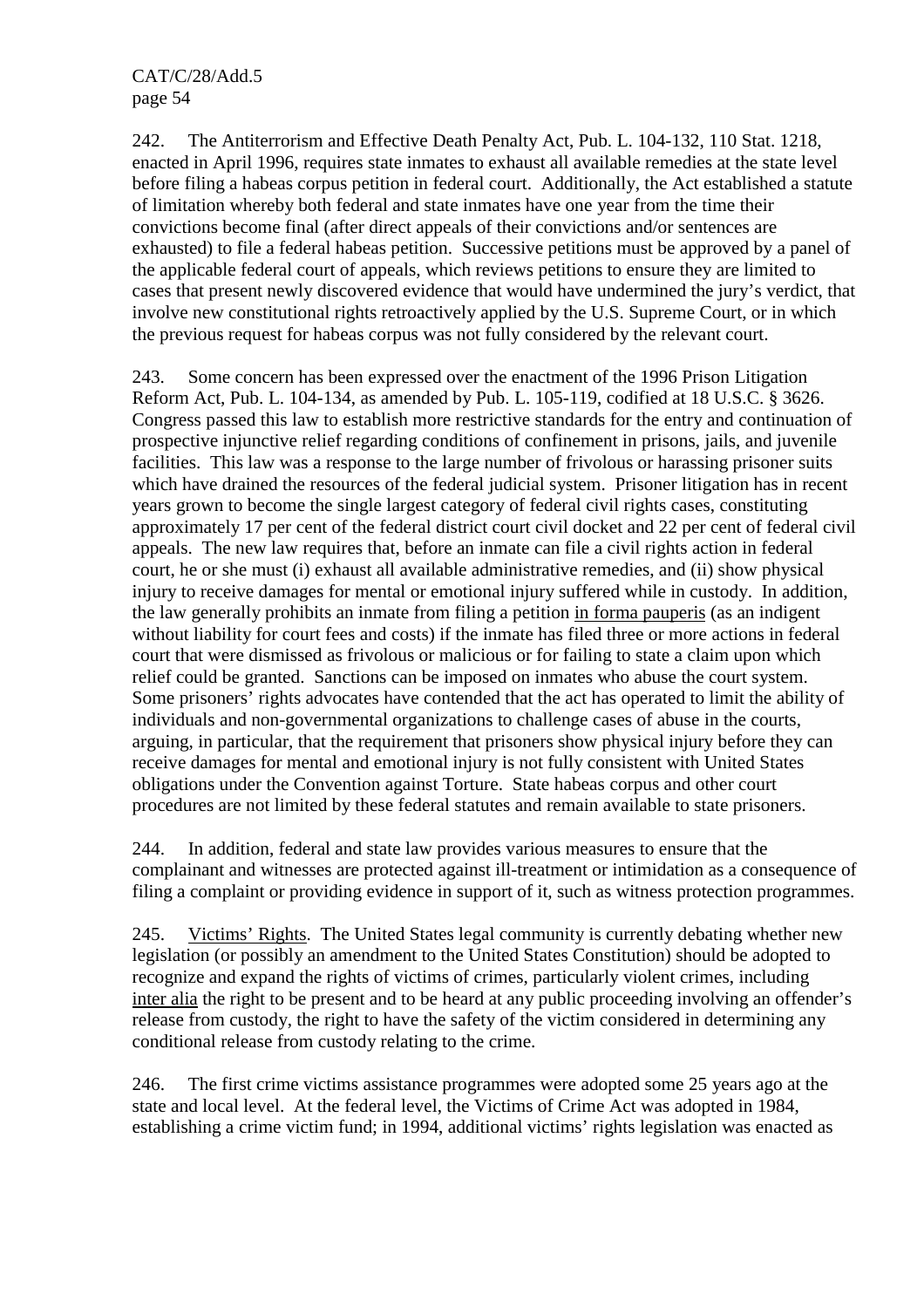part of the Violent Crime Control and Law Enforcement Act, Pub. L. No. 103-322, Title XXIII, 108 Stat. 2077. To date, approximately 20 states have amended their constitutions or passed legislation providing, inter alia, special rights to restitution.

247. In some circumstances, a court may impose an order of restitution as part of its sentence, requiring the convicted individual to make a payment to the victim rather than to the government. See Mandatory Victims Restitution Act of 1996, Title II, Pub. L. 104-132, 110 Stat. 1227, codified at 18 U.S.C. § 3663A(a).

248. Special protection is afforded to minor victims and witnesses under 18 U.S.C. section 3509, including protections of confidentiality, support of an adult attendant, services of a guardian ad litem, alternatives to live testimony, and issues of competency.

249. Domestic Assistance to Victims of Torture. In April 1997, the U.S. Department of Health and Human Services and United States Senator Paul D. Wellstone co-sponsored a conference entitled "Survivors of Torture: Improving Our Understanding", at which representatives from the human rights, refugee, and medical communities discussed treatment of the survivors of torture. In addition, the National Institute of Mental Health has made available \$1.5 million in funding for research for survivors of torture and related trauma. Indeed, the President has requested from Congress \$7.5 million for services and rehabilitation for victims of torture in his FY 2000 budget. Also, as noted above, the United States continues to lead the world in its support of the United Nations Voluntary Fund For Victims of Torture.

250. For three years, the Office of Refugee Resettlement (ORR) of the U.S. Department of Health and Human Services has been awarding funds to assist torture victims. Beginning in 1996, ORR has gradually increased support and currently funds 10 organizations at a total of \$1.7 million in Denver, San Francisco, San Jose, Dallas, Boston, Minneapolis and New York City. These programmes identify torture survivors among refugee communities and help to make survivors comfortable with obtaining help.

251. The activities funded by ORR include: training refugee resettlement staff, English language teachers, volunteers and community services staff so that torture survivors can be identified and be referred to the services they need; orienting refugees to the help available from mental health services; and orienting mental health professionals to effectively serve refugees across language and cultural barriers. ORR is also continually working with a network of non-profit organizations around the country whose mission is to serve the needs of torture victims. The services needed by torture survivors are a unique combination of medical care, spiritual healing, psychological help and other social services. Some examples are: the Center for Victims of Torture in Minnesota has established a training programme for school teachers with students who are themselves victims of torture or whose families have suffered; Survivors International of San Francisco has established peer support groups and a community centre to offer survivors a path out of isolation; the International Institute of Boston is training mental health organizations throughout New England to treat torture survivors; and Solace in New York City helps survivors of torture reunite with their families and obtain services such as employment and housing.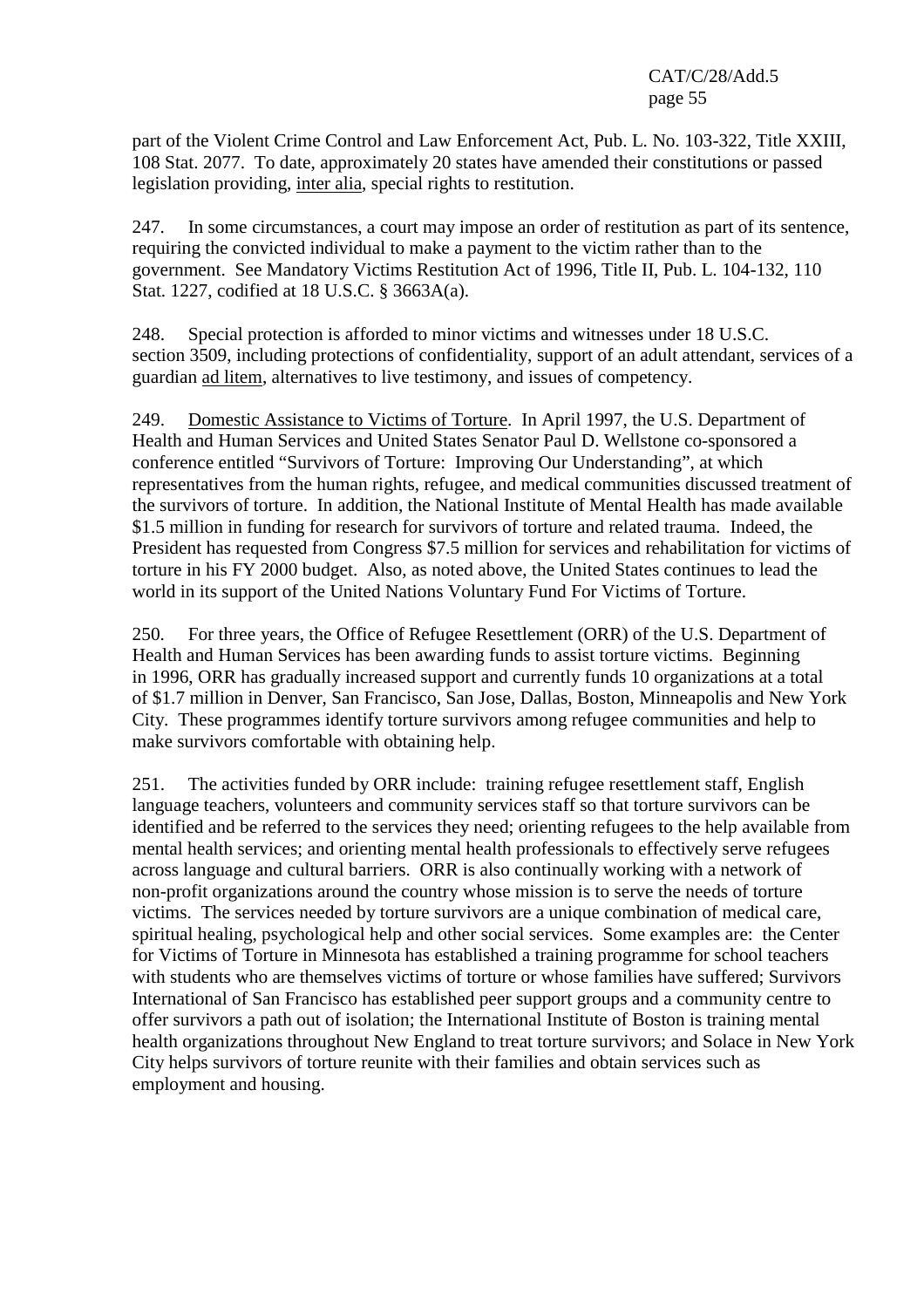252. Foreign Assistance to Victims of Torture. In addition, the United States Agency for International Development (USAID) is committed to assisting victims of torture throughout the world.

253. Latin America. USAID has supported Offices of the Human Rights Ombudsman in a number of countries, including Bolivia, Ecuador, Nicaragua, Guatemala and Peru. The purpose of these offices is to create a visible mechanism to deal with government-sponsored abuses of human rights. Torture is an important focus of their work.

254. USAID also supports, as an element of its regional democracy programming, the work of the Inter-American Institute for Human Rights, which supports the work of several ombudsman offices. The institute also has created a Program for the Integrated Prevention of Torture. Initially the focus was on training health professionals in the rehabilitation of torture victims. The current objective is to train prison officials, improve prison conditions, and otherwise give priority to the prevention of torture.

255. In Colombia, USAID is assisting torture victims through assistance to human rights training programmes, including training of the Human Rights Units of the Office of Prosecutor General. In Guatemala, USAID has supported work in two relevant areas. The Historical Clarification or Truth Commission received \$1.5 million in FY 1997 and 1998. Another \$2.7 million has been invested in treating victims of human rights abuses in the last two fiscal years. Most of this funding was managed by the International Organization for Migration (IOM), which in turn makes sub-grants to local and community groups best suited to respond to a variety of human rights abuses, including torture.

256. In Haiti, since 1994, USAID has supported the Human Rights Fund, which goes to assisting victims of human rights abuses, including political rape, beatings in custody and other forms of torture. The most recent extension of the fund through the end of August 1999 is for \$2 million, some \$600,000 of which is for victim assistance and treatment. This funding is directed where it can do the most good, primarily to individual physicians running their own treatment programmes and who are working to establish a countrywide network for referral and treatment. The remainder goes to prevention programmes directed at police/community relations and public human rights education. The incidence of human rights abuses in Haiti has declined in recent years, in part because of improved training of the national police.

257. In Peru, since 1994, USAID has extended assistance to victims of gross violations of human rights through an umbrella agreement with Catholic Relief Services, which in turn provides grants to local NGOs. These groups provide legal assistance to those wrongly accused of terrorism, many of whom have been tortured. Other programmes document torture cases.

258. Africa. USAID has a variety of programmes directed at torture and related forms of trauma in Africa. For example, in 1998 the agency's human rights programme in South Africa totalled \$1.5 million and placed strong emphasis on victims of violence and torture. The USAID programme in Angola includes treating and rehabilitating war-traumatized children, landmine victims, and widows and former child-soldiers. USAID supports several interventions addressing the impact of this violence on children and other war victims.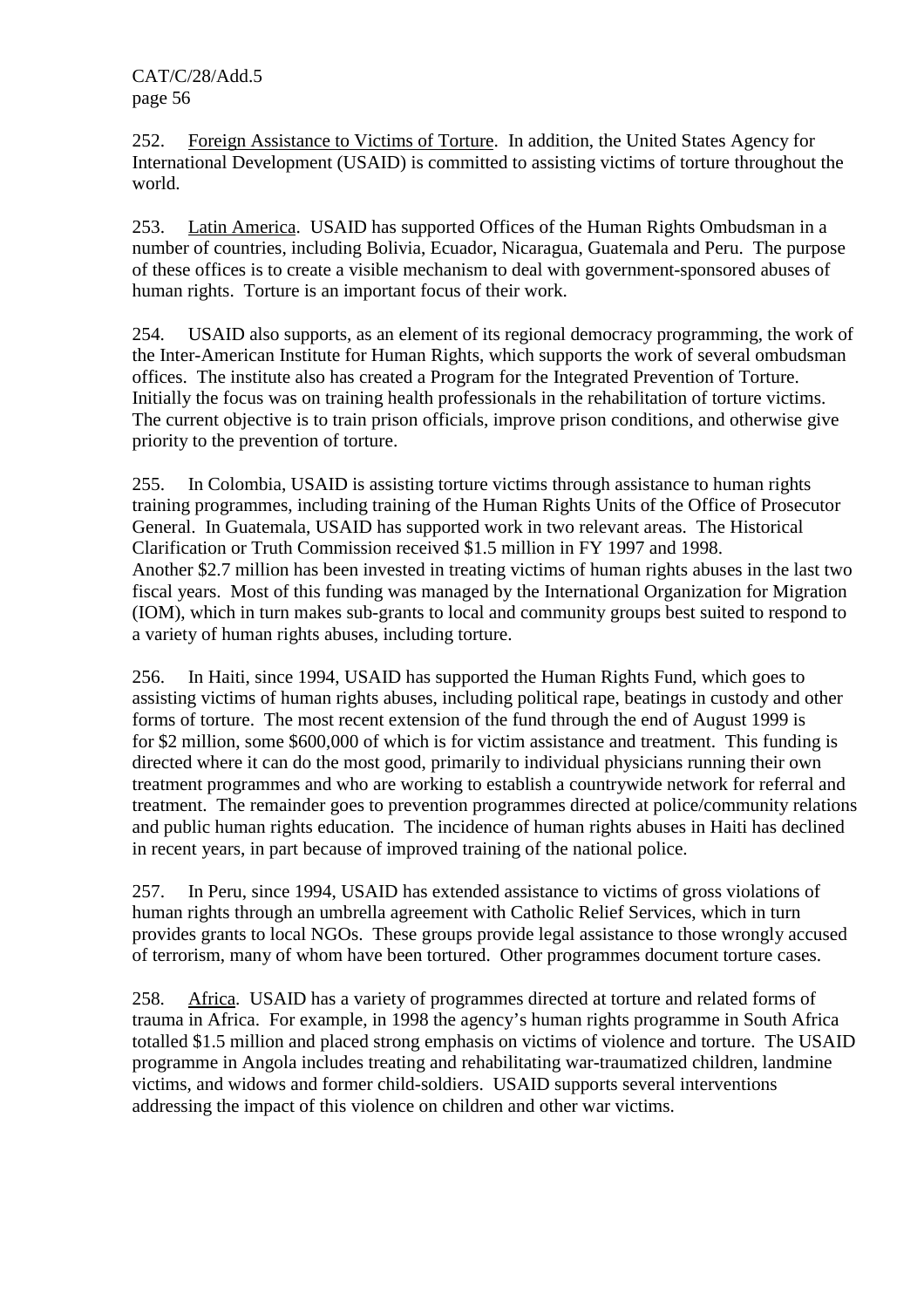259. In Liberia, the Displaced Children and Orphans Fund supports a number of programmes that assist children and youth who have been severely affected by the years of conflict in that country. The Patrick Leahy War Victims Fund supports clinics that, in addition to assisting landmine victims, also treat people who have been tortured.

260. In Sierra Leone, USAID is providing \$1.3 million through UNICEF to assist children who have been separated from their families, involuntarily conscripted into military groups or otherwise severely affected by violence. Many of these children were physically or psychologically tortured.

261. In Uganda, with financing from the Displaced Children and Orphan's Fund, USAID initiated a \$1.5 million programme to treat and rehabilitate demobilized child soldiers and other affected children who were recruited or impressed into insurgent armies, often by beating, torture and the rape of young girls. Many of these children and youths were forced to practice, or were witnesses to, extreme forms of cruelty.

262. Asia. In Cambodia, to address the harsh aftermath of the Khmer Rouge reign of terror, Harvard's School of Public Health's Program of Refugee Trauma has joined with the Ministry of Health in training primary care physicians to recognize and treat mental illness and trauma. Target beneficiaries are refugees, children, landmine victims and widowed women. We have supported this programme.

263. Europe/New Independent States. In Bosnia, USAID has supported programmes that provide trauma counselling and medical assistance for war victims, including those tortured by rape and other means. Implementing partners have been the International Human Rights Law Group and Delphi. Other funding to local NGOs has been provided to offer counselling to victims of torture, rape and other atrocities. Fortunately, the incidence of these crimes has greatly diminished since the signing of the Dayton Accords.

264. In Georgia, assistance is provided through the Horizontal Foundation for organizational development and training to such groups as the Committee against Torture, Organization for the Defence of Human Rights and Social Security of Prisoners, Media (medical experts), and other human rights NGOs. Also, the Liberty Institute has received funding to track human rights abuses, particularly by police.

265. Finally, in Kosovo, as USAID and may other organizations and nations begin a massive programme of humanitarian relief, we are extremely aware that many of the Kosovars have suffered rape, torture and other forms of brutality. We have supported treatment for these victims in the refugee camps and will continue to assist them as they return to their homeland.

266. In Macedonia we have supported programmes by the International Catholic Migration Committee and Medicine du Monde that include therapeutic activities for girls and women suffering from rape and other forms of trauma. In Albania, Catholic Relief Services social workers have provided trauma counselling to girls and women. At this time we are considering new proposals for services in Kosovo that will include psychosocial treatment to victims of torture and rape. Supplemental funds made available for FY 1999 under the Kosovo Economic and Social Recovery Program will be in part used for this purpose.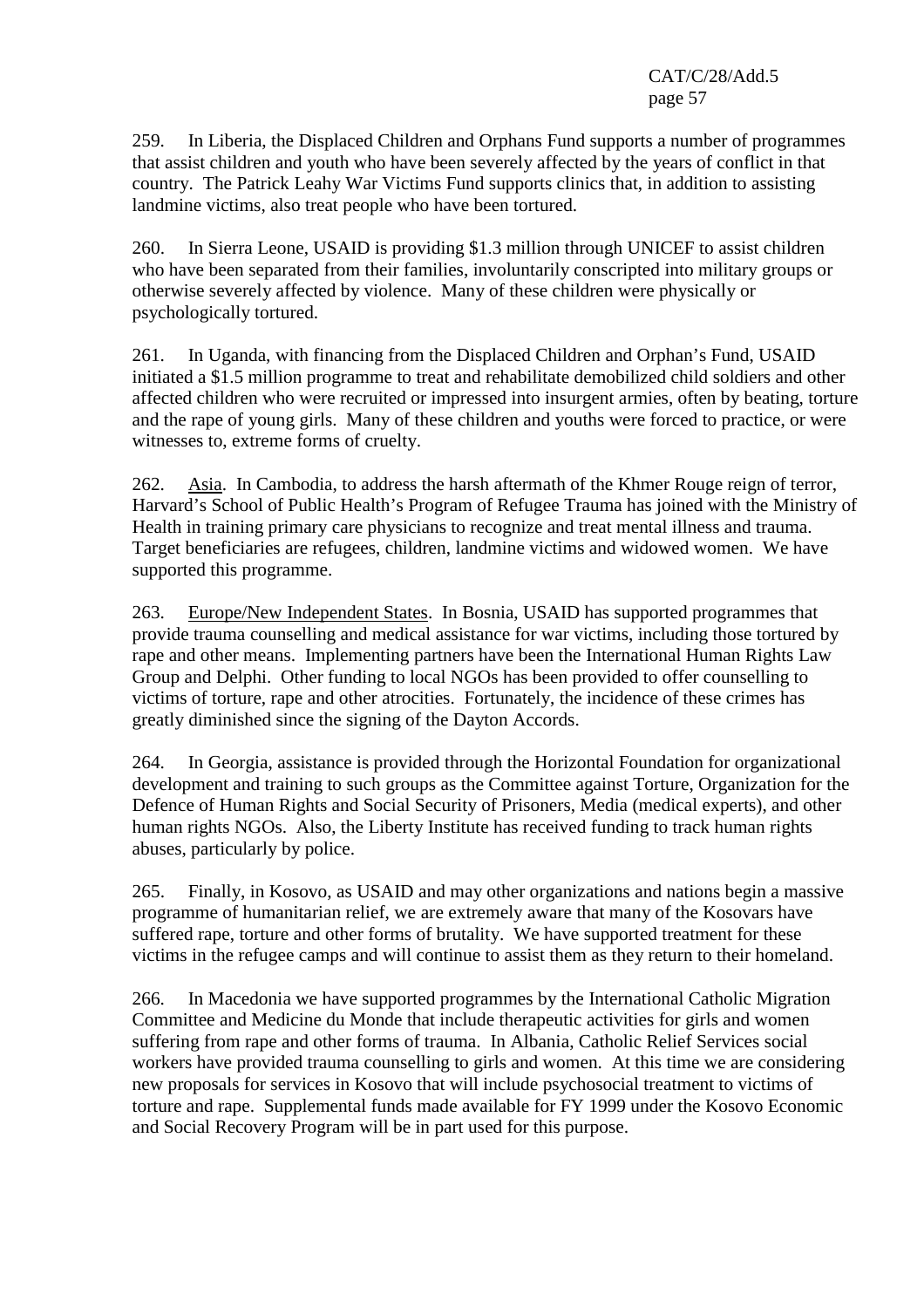# Article 14: Private right of redress and/or compensation

267. A person subjected to torture within the United States has a legal right to redress and an enforceable legal right to fair and adequate compensation from the alleged offender. Moreover, in some circumstances, United States law provides a potential remedy for foreign victims of torture occurring outside the United States. A victim may pursue several possible avenues of redress, depending on the specific circumstances. Medical and psychiatric treatment and rehabilitation are also available to victims of torture.

268. United States understanding. The negotiating history of the Convention indicates that article 14 requires a State party to provide a private right of action for damages only for acts of torture committed in its territory not for acts of torture which occur abroad. Article 14 was in fact adopted with express reference to the victim of an act of torture "committed in any territory under its jurisdiction". The quoted wording appears to have been deleted by mistake. To clarify the proper scope of the requirement imposed by article 14, the United States stated its "understanding" that:

"Article 14 requires a State party to provide a private right of action for damages only for acts of torture committed in the territory under the jurisdiction of that State party."

As discussed below, federal law currently provides rights which are potentially broader than those required by article 14 with respect to obtaining redress for acts of torture occurring outside of United States territory.

# A. Right to redress under article 14

269. Compensation. At the federal level, the principal avenues are administrative tort claims and civil litigation. Existing United States law establishes private rights of action for damages in several forms. Such suits could take the form of a common law tort action for assault, battery or wrongful death, a civil action for violations of federally protected civil rights, or a suit based on federal constitutional torts. Under the Equal Access to Justice Act, 28 U.S.C. § 2412, a federal court may award costs and reasonable attorney's fees and expenses to a plaintiff who prevails in a suit based on a for violation of his or her civil rights.

270. These mechanisms offer ample possibility for recovery of "adequate reparation" and generally are not constrained by limits on awardable compensation. Survivors of a victim killed by torture have under common law a right to seek compensation for the victim's "wrongful death".

271. Section 1983. The most common method by which prisoners seek redress (monetary damages as well as equitable or declaratory relief) against state and municipal officials is by means of a civil law suit for violations of fundamental rights pursuant to 42 U.S.C. section 1983 (initially enacted as section 1 of the Federal Civil Rights Act of 1871). This provision states:

"Every person who, under colour of any statute, ordinance, regulation, custom, or usage, of any State or Territory or the District of Columbia, subjects, or causes to be subjected, any citizen of the United States or other person within the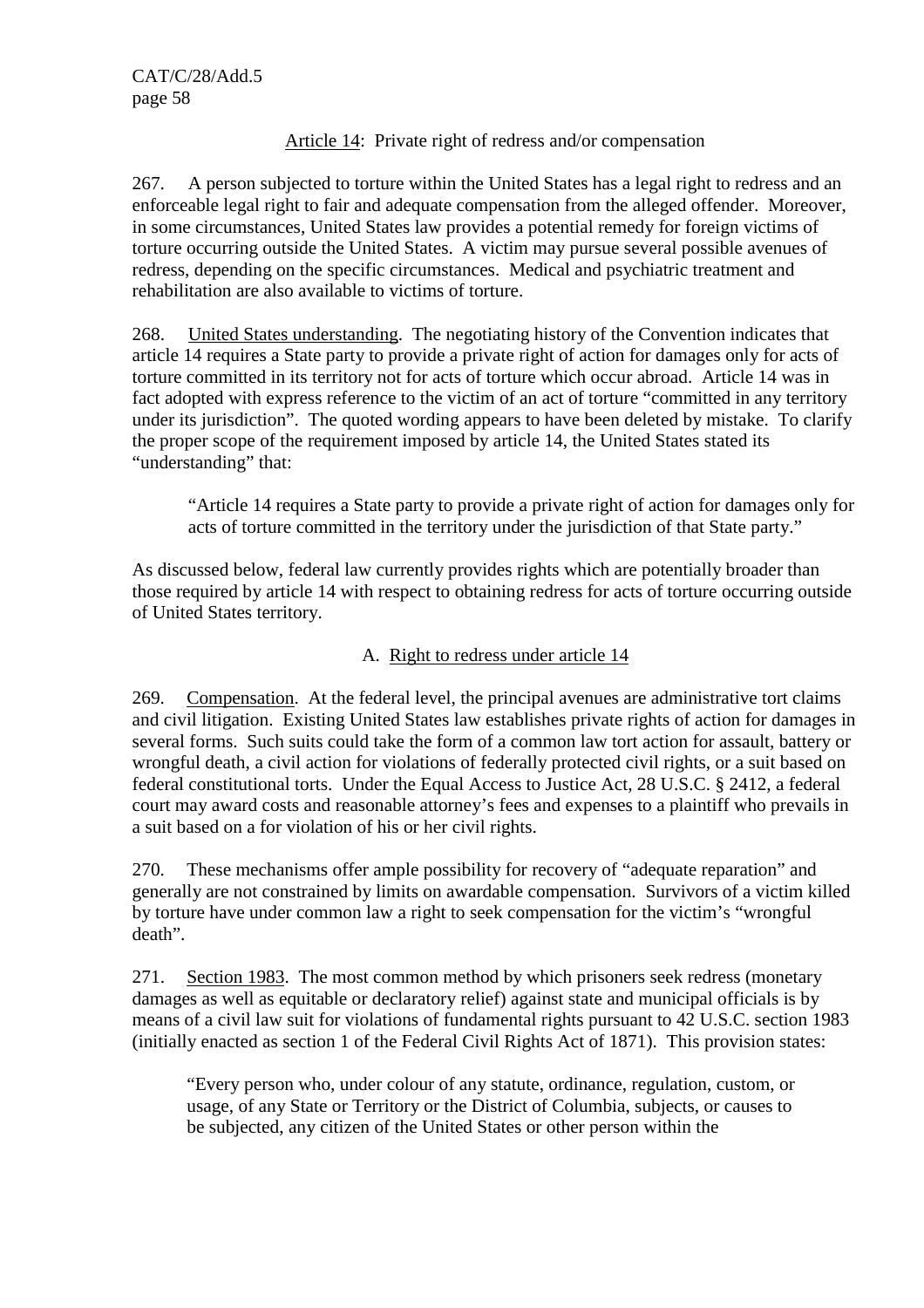jurisdiction thereof to the deprivation of any rights, privileges, or immunities secured by the Constitution and laws, shall be liable to the party injured in an action at law, suit in equity, or other proper proceeding for redress."

"State actions", i.e., actions by state or local officials, may give rise to a suit under section 1983. Through such a suit, an individual may seek redress for an officer's violation of his or her Fourth Amendment rights during the course of an arrest, or a guard's violation of his or her Eighth Amendment rights by the infliction of cruel or inhuman punishment. Section 1983 actions are also available to individuals who claim they have been subjected to discipline or excessive force by prison officials without due process - a violation of the prisoner's Fifth and Fourteenth Amendment rights.

272. While such suits can be filed in state courts, most are presented to the federal judiciary. The volume is substantial, approximately 58,000 cases in 1994 alone. While the statute was initially adopted to permit citizens to sue state and local government officials whose policies and practices fell below constitutional standards, it has come to be used primarily by prison and jail inmates challenging the conditions of their confinement. Typically, such cases claim that state officials have deprived prisoners of their constitutional rights, such as access to adequate medical treatment, Estelle v. Gamble, 429 U.S. 97 (1976), protection against excessive force by correctional officers, Hudson v. McMillian, 512 U.S. 995 (1992), violence by other inmates, Farmer v. Brennan, 114 U.S. 1970 (1994), or claiming denials of access to courts, law libraries and lawyers, Bounds v. Smith, 430 U.S. 817 (1977). Prisoners also frequently claim compensation for e.g. cruel and unusual punishment in violation of the Eighth Amendment (inadequate living conditions, failure to protect against inmates with AIDS, exposure to tobacco smoke), for denial of equal protection under the Fifth and Fourteenth Amendments, and for violations of due process (e.g. improprieties in the conduct of disciplinary hearings, classifications, administrative segregation).

273. Section 1983 applies to state officers who act under colour of state law. Monroe v. Pape, 365 U.S. 167 (1961). It also extends to municipalities and encompasses suits in which "the action that is alleged to be unconstitutional implements or executes a policy statement, ordinance, regulation, or decision officially adopted or promulgated by those whose conduct or acts may fairly be said to represent official policy". Monell v. Dept. of Social Services, 436 U.S. 651, 690-691 (1978).

274. Bivens claims. Individuals who have been subjected to excessive force or cruel or unusual punishment may bring suits against federal officials for violations of their federal constitutional rights under Bivens v. Six Unknown Federal Narcotics Agents, 403 U.S. 388 (1971).

275. Other statutory tort claims. Another federal civil remedy is provided by the statutory grant of jurisdiction to sue the Federal Government for negligence or malfeasance. For example, the Federal Tort Claims Act, 28 U.S.C. §§ 1346(b) and 2671 et seq., waives the sovereign immunity of the United States with respect to certain torts and gives the U.S. District Courts exclusive jurisdiction of civil actions against the United States for money damages for personal injury or loss of property caused by a negligent or wrongful act or omission of a government employee acting within the scope of his or her office or employment. This provision may be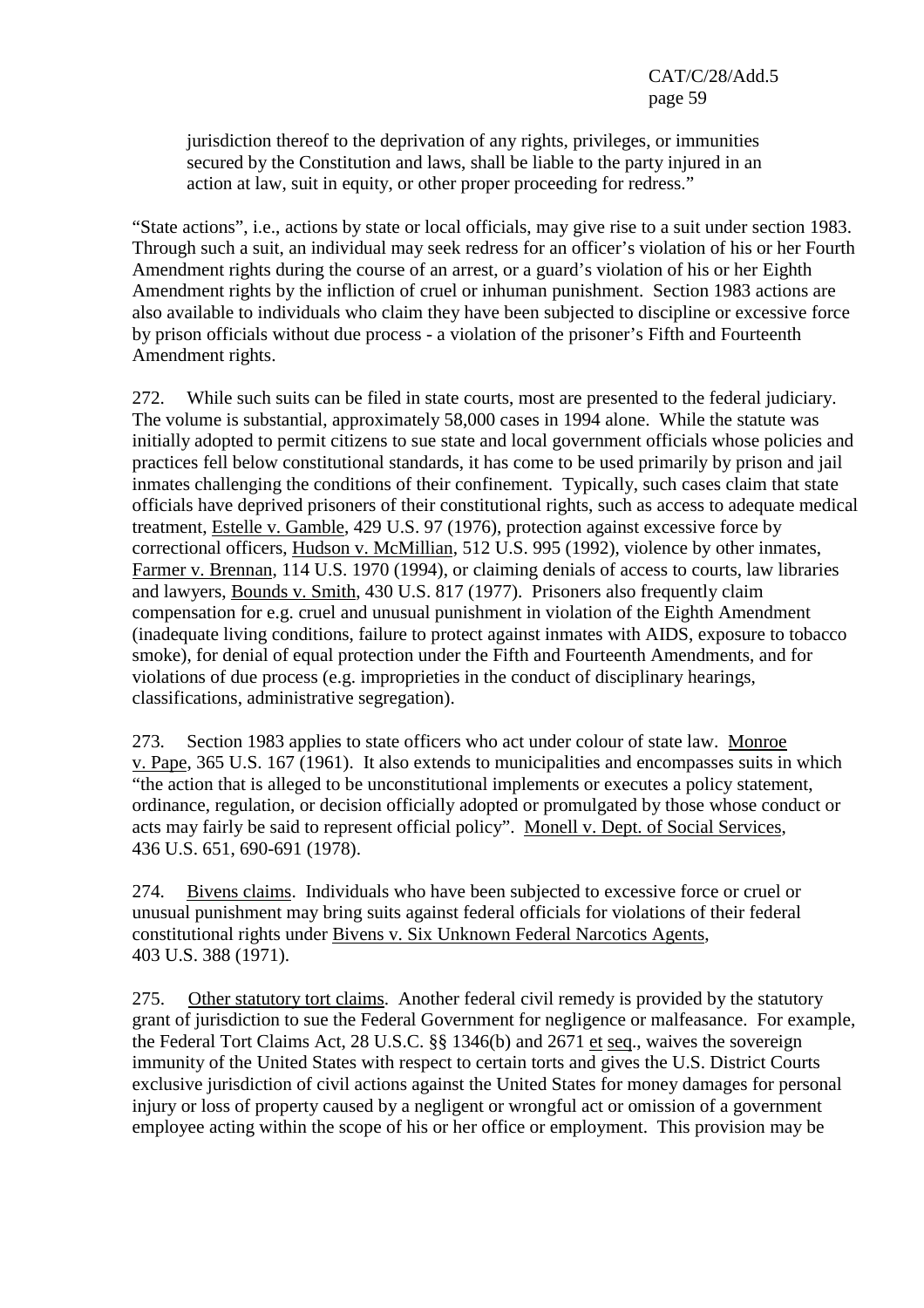used by federal inmates, U.S. v. Munoz, 374 U.S. 150 (1963), and may be used to sue federal law enforcement officers for intentional torts, including, inter alia, assault, battery, and false arrest. See, e.g., Sami v. United States, 617 F.2d 755 (D.C. Cir. 1979).

276. State law. All states permit civil tort suits for negligence against state officials. See, e.g., Kansas Tort Claims Act, K.S.A. § 75-6104. Some states permit action for intentional torts against law enforcement officials. See, e.g., New Mexico Tort Claims Act, N.M Stat. Ann. 41-4-12. An increasing number of states now permit the award of damages for violations of state constitutional rights. For example, in Brown v. State of New York, 89 N.Y.2d 172, 652 N.Y.S.2d 223 (1996), the New York Court of Appeals permitted a class action on behalf of some 300 citizens (non-white males) who had been systematically stopped and examined by local police after an elderly woman had been assaulted at knife point. Because the victim could only identify her assailant as an African-American man who may have cut his hand during the attack, the police questioned every black student enrolled at the local branch of the state university system and eventually every black male in the area. Claimants argued that the police action had been racially motivated and based their claims on the equal protection provisions of the New York State Constitution, since New York has no enabling statute similar to the federal civil rights statute. In upholding their cause of action, the court stated:

"[T]he State is appropriately held answerable for the acts of its officers and employees because it can avoid such misconduct by adequate training and supervision and avoid its repetition by discharging or disciplining negligent or incompetent employees … A damage remedy for constitutional torts depriving individuals of their liberty interests is the most effective means of deterring police misconduct ..." Id. at 194, 196.

## B. Additional rights and remedies under United States law

277. Alien Tort Claims Act. U.S. law provides statutory rights of action for civil damages for acts of torture occurring outside the United States. One statutory basis for such suits, the Alien Tort Claims Act of 1789, codified at 28 U.S.C. § 1350, represents an early effort to provide a judicial remedy to individuals whose rights had been violated under international law. The Act provides that "[the] district courts shall have original jurisdiction in any civil action by an alien for a tort only, committed in violation of the law of nations or a treaty of the United States".

278. The Act was successfully invoked only twice over the first two centuries of its existence. Then, in 1980, the Second Circuit Court of Appeals handed down the pivotal decision, Filartiga v. Pena-Irala, 630 F.2d 774 (2d Cir. 1980). This decision allowed a Paraguayan citizen to sue a former Paraguayan official in federal court for torture of the plaintiff's son in Paraguay. The Second Circuit held that official torture violated the law of nations and gave rise to an actionable claim under the Act. Since that decision was rendered, several other cases have explored the scope of the Act. Human rights lawyers now regularly invoke the Act in litigating international human rights principles in United States courts.

279. Only aliens (i.e., non-U.S. citizens) may sue under the Alien Tort Claims Act. The jurisdiction of the district courts to hear claims under the Act is further limited by the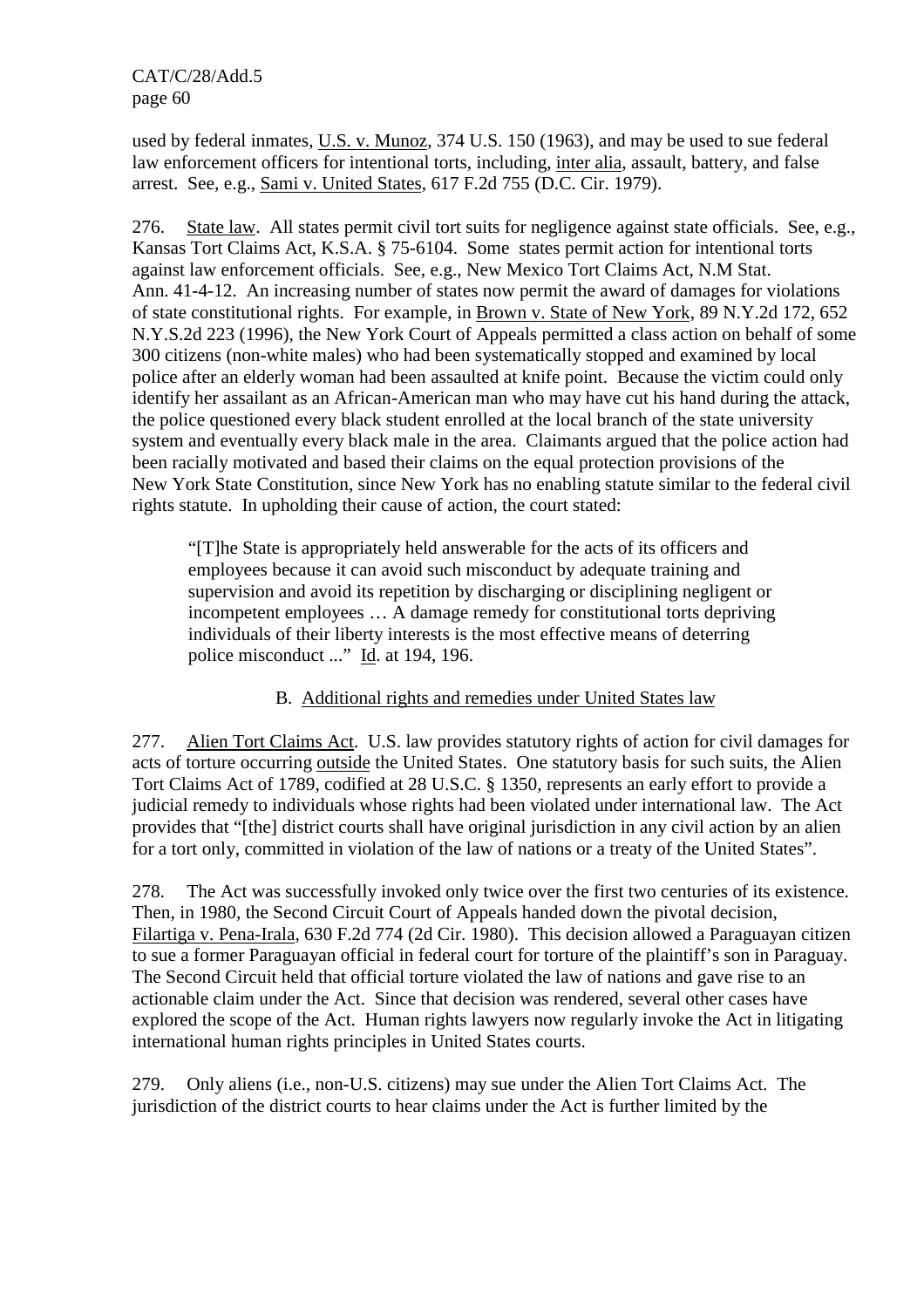constitutional requirement that the court obtain proper personal jurisdiction over the defendant i.e., the perpetrator of the violation must be present within the territorial jurisdiction of the court or must otherwise be subject to the court's jurisdiction

280. Illustrative of recent cases involving extraterritorial acts of abuse are those brought against the self-proclaimed president of Bosnia-Herzegovina, Kadic v. Karazdic, 70 F.3d 232 (2d Cir. 1995) and against the estate of the former President of the Philippines, In Re Estate of Ferdinand E. Marcos, 25 F.3d 1467 (9th Cir. 1994).

281. Torture Victims Protection Act. The remedies available under the Alien Tort Claims Act have recently been supplemented by the 1992 Torture Victims Protection Act, Pub. L. 105-256, 12 March 1992, 106 Stat. 73 (28 U.S.C. § 1350 note). While the Alien Tort Claims Act only provides a remedy to foreign nationals, the 1992 Torture Victims Protection Act allows both foreign nationals and United States citizens to claim damages against any individual who engages in torture or extrajudicial killing under "actual or apparent authority, or under colour of law of any foreign nation". The two statutes also differ in that the latter only allows suits for redress for torture or extrajudicial killings perpetrated by officials of foreign governments. While only aliens may sue under the Alien Tort Claims Act, that act does not expressly require that the defendant be either an official or foreign.

282. In some cases, the Federal Government has adopted statutory schemes of compensation for past wrongs to broad categories of individuals who do not have individual causes of action, even where the circumstances did not rise to the level of torture within the scope of the Convention. For example, under section 105 of the Civil Liberties Act of 1988, 50 U.S.C. App. § 1989b-4, the United States has provided redress to United States citizens and permanent resident aliens of Japanese ancestry who were forcibly evacuated, relocated, and interned by the United States Government during World War II.

283. Additional support for rehabilitation and treatment for victims of torture has been provided through passage into law of the Torture Victims Relief Act of 1998 (discussed above), which authorizes various forms of assistance for victims of torture in the United States and abroad.

284. Treatment and rehabilitation. In addition to monetary compensation, states should of course take steps to make available other forms of remedial benefits to victims of torture, including medical and psychiatric treatment.

285. The United States has long been a haven for victims of persecution in foreign lands. Indeed, many recent arrivals are torture victims. Some estimates place the number of such refugees and asylees now living in the United States at between 200,000 and 400,000. Various private facilities now exist in the United States for the treatment of victims of torture. The Center for Victims of Torture in Minneapolis, Minnesota, established in 1985, is the nation's pre-eminent comprehensive torture treatment centre. Other facilities also exist, including the Marjorie Kovler Center for the Treatment of Survivors of Torture in Chicago, Illinois; Survivors International in San Francisco, California; and other centres in Boston, Massachusetts, Los Angeles, California, New York, New York, and Tucson, Arizona. In addition, a number of academic medical institutions (e.g., the Harvard School of Public Health) are conducting clinical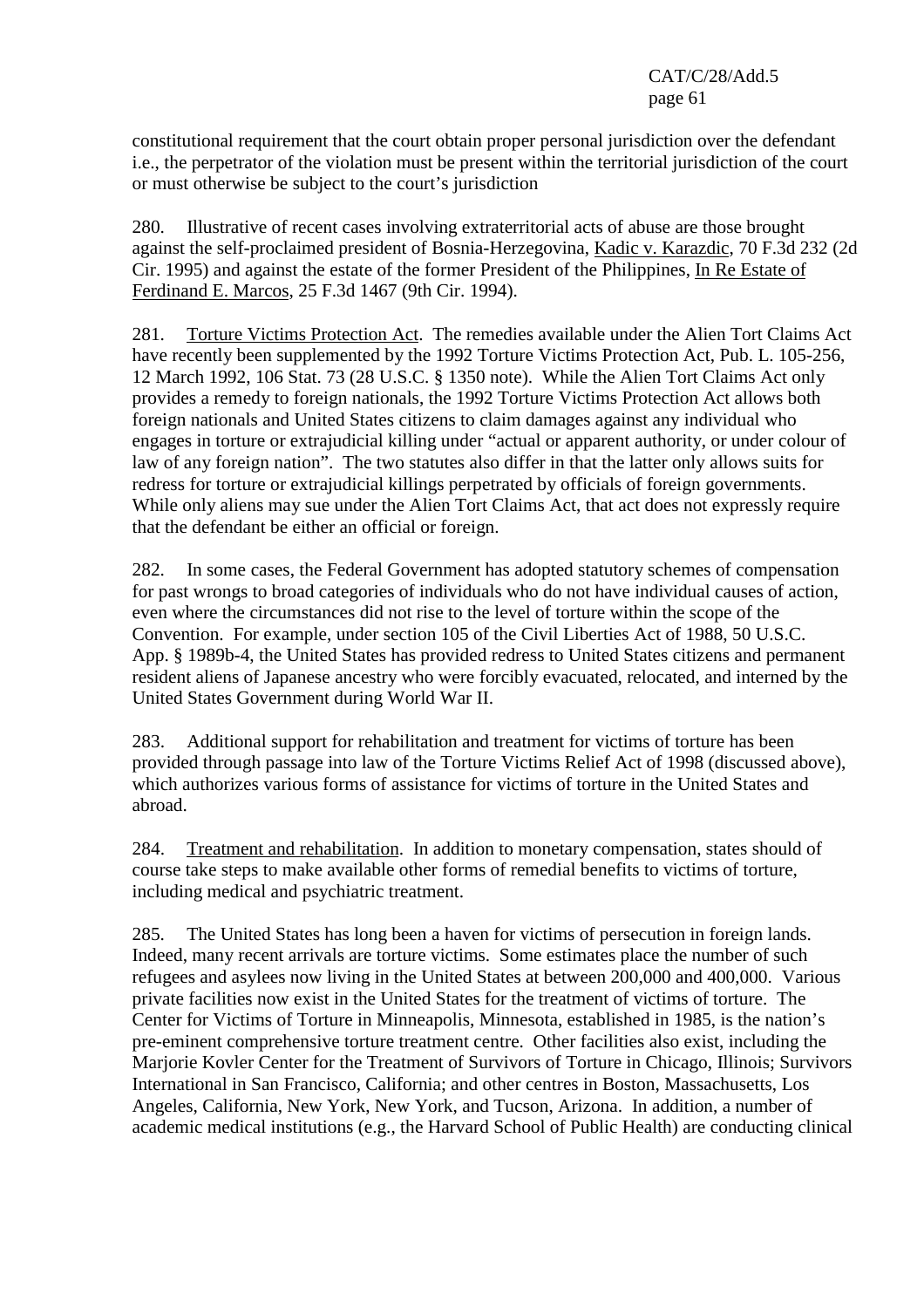research in this field. Other non-governmental organizations are also active in this field, including OMCT/SOS-Torture, Human Rights Watch, the International Human Rights Law Group, the Lawyers Committee for Human Rights, Amnesty International USA, and Physicians for Human Rights.

286. As indicated above, as of July 1999, the United States has contributed over \$12.6 million to the United Nations Voluntary Fund for the Victims of Torture, and has been authorized by Congress to contribute an additional \$3 million to the Fund in FY 2000.

## Article 15: Coerced Statements

287. Current United States law contains stringent rules regarding the exclusion of coerced statements and the inadmissibility of illegally obtained evidence in criminal trials. These rules are stricter than article 15 of the Convention requires. In practice, they function as a strong disincentive to abusive treatment by law enforcement officials during interrogations.

288. Constitutional privilege. The Fifth Amendment to the United States Constitution provides that no one can be compelled in a criminal case to be a witness against him or herself. The Fifth Amendment protection applies only when the witness can cite a reasonable fear of criminal prosecution. Zicarelli v. New Jersey State Commission of Investigation, 406 U.S. 472, 480 (1972). The Fifth Amendment also permits an individual to refuse to answer official questions put to him or her in any other proceeding, either civil or criminal, formal or informal, where the answers might be incriminating in future criminal proceedings. Baxter v. Palmigiano, 425 U.S. 308, 316 (1976). However, concern with foreign prosecution is beyond the scope of the Self-incrimination Clause of the Fifth Amendment. United States v. Balsys, 524 U.S. 666, 118 S.Ct. 2218 (1998).

289. The Fifth Amendment has been interpreted by the U.S. Supreme Court to require the provision of warnings to persons in custody, including their rights to remain silent and to have an attorney, and that statements they might make can be used against them in court. Miranda v. Arizona, 384 U.S. 436 (1966). Since 1964, this privilege has been applicable to the states as well as to the Federal Government. Malloy v. Hogan, 378 U.S. 1 (1964).

290. In all states, the same or a similar privilege (e.g. no person may be compelled "to give evidence against himself") is also recognized as a matter of state constitutional law in some states, and the privilege is re-iterated in statutes and court rules. Some states, such as Connecticut, Florida and Oregon, have independently established "Miranda" rules on the basis of state constitutional law. The Supreme Court of Wyoming has recognized a state constitutional right to silence at all times (before, during and after arrest as well as before the "Miranda" warnings have been given); see Totolito v. State, 901 P.2d 387 (WY 1995).

291. Exclusionary rule. If a criminal defendant's statement is obtained by methods which constitute coercion, the trial court must exclude the statement to prevent a violation of the Fifth Amendment. Hence, a statement made under coercion as the result of torture likely will be deemed inadmissible as evidence in a criminal proceeding, unless it is used against a person accused of torture, in which case it may be admissible only for limited purposes (e.g., as evidence that the statement was made, but not for the statement's truth).The specific legal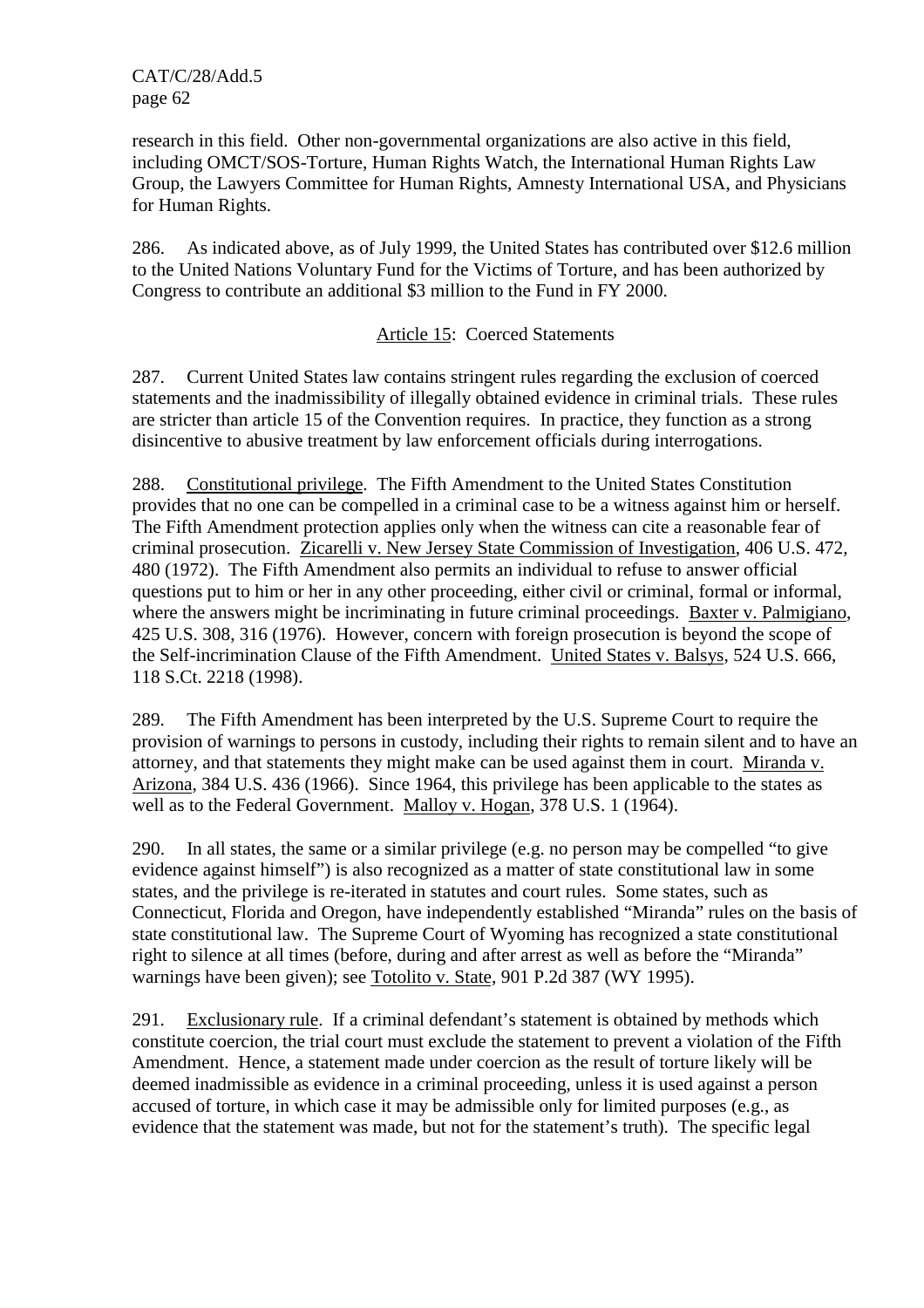grounds for exclusion may vary depending on the facts of the given case. In a criminal proceeding, an incriminating statement by the defendant may be excluded as an involuntary confession, as illegally obtained evidence, or as a violation of his constitutional rights.

292. A confession given during custodial law enforcement interrogation is subject to specific, indeed rigid, self-incrimination protections under Miranda v. Arizona, 384 U.S. 436 (1966), which has come to dominate the law of exclusion over the past 30 years. Miranda requires adequate warnings to protect constitutional rights; particularly, notification of the right to remain silent, that statements by the suspect can and will be used against him or her in court, and of the right to consult a lawyer and to have the lawyer present during interrogation; if he or she cannot afford one, a lawyer can be appointed prior to questioning. The Miranda rule ordinarily requires the exclusion of a statement taken in violation of its precepts even when no violation of the Fifth Amendment is proven.

293. These rights are, of course, subject to the suspect's "voluntary" and "intelligent" waiver; however, a confession obtained in violation of these requirements may, under the Supreme Court's Miranda jurisprudence, be excluded from evidence even if the confession could be deemed "voluntary". Much litigation has taken place over what constitutes custodial interrogation, but it has been held to include words or acts that the police should know are reasonably likely to elicit a confession or incriminating response from the suspect.

294. A statement coerced by torture may also be excludable as an involuntary out-of-court confession. Voluntariness has long been a constitutional prerequisite to the admissibility of confessions, applicable to the federal and state governments under the Fifth and Fourteenth Amendments respectively. See Hopt v. Utah, 110 U.S. 574 (1884); Brown v. Mississippi, 297 U.S. 278 (1936) (a state court conviction resting on a confession extorted by brutality and violence violates the accused's right to due process guaranteed under the Fourteenth Amendment). This rule is also rooted in the Fifth Amendment, and it applies whether or not formal criminal charges have been filed.

295. Illegal search and seizure. Finally, a coerced statement may be held inadmissible because it was obtained improperly or illegally. The basis for this rule lies in the Fourth Amendment's prohibition of unreasonable searches and seizures and its requirement of due process. Evidence obtained in violation of the Fourth Amendment ordinarily must be excluded from the prosecution's case. This rule, established with respect to the Federal Government in Weeks v. United States, 232 U.S. 383 (1914), was made applicable to the states in Wolf v. Colorado, 338 U.S. 25 (1949). In Mapp v. Ohio, 367 U.S. 643 (1961), it was held to be an essential part of the Fifth as well as Fourth Amendment protections.

296. One of the best known examples of the exclusionary rule in operation is the U.S. Supreme Court's decision in Rochin v. California, 342 U.S. 165 (1952), in which the Court prohibited use of evidence obtained in manner which "shocks the conscience". In Rochin, use of stomach pumping to obtain two swallowed morphine tablets without a warrant was held to violate the Due Process Clause. More recently, an Ohio state appellate court held that it offended the concept of due process under the state and federal constitutions for a violent suspect shackled to a hospital bed to be held down by six people while a medical technician extracted a blood sample. State v. Sisler, 114 Ohio App.3d 337, 683 N.E.2d 106 (2d Dist. Clark Co. 1995).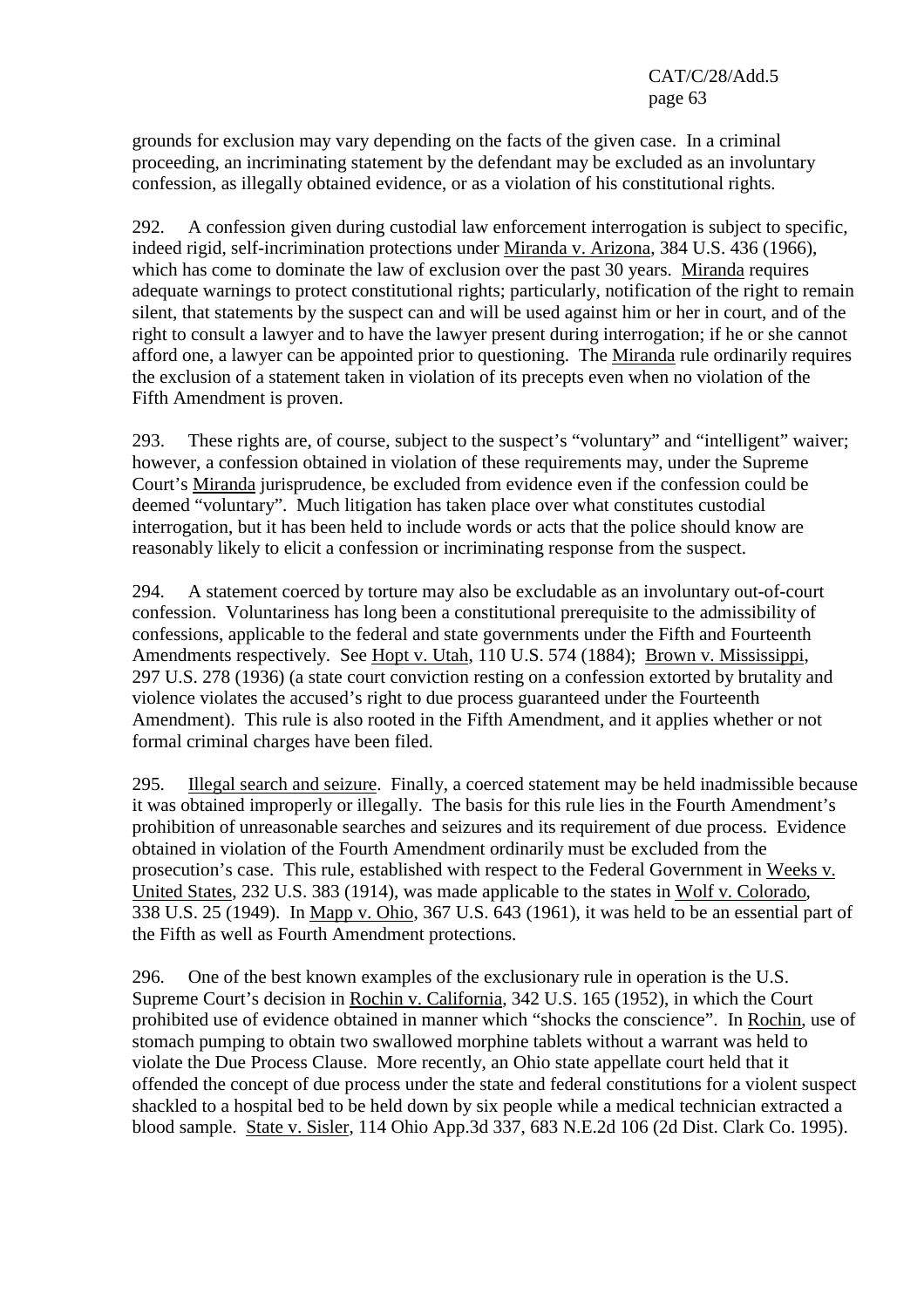297. The Fourth Amendment, by virtue of the Fourteenth Amendment, applies to all 50 states of the United States and constitutes a standard below which state law may not fall. In addition, the constitutions of some two thirds of the states have substantially the same "search and seizure" prohibitions; indeed, the Fourth Amendment to the United States Constitution was modelled after article 14 of the Massachusetts Constitution of 1780. In some states, constitutional protections of "privacy" may serve the same purpose as the Fourth Amendment or even offer broader protection. See, e.g., Alaska Const. art. 1, § 22; Calif. Const. art 1, § 13; Mont. Const. art 2, § 10. As indicated elsewhere, some states have exclusionary rules based on state constitutional and statutory law, see Duncan v. State, 278 Ala. 145, 176 So.2d 849 (1965), Dolliver v. State, 598 N.E.2d 525 (Ind. 1992), while others do not have their own rule and therefore must follow the federal constitutional standard, see State v. Greer, 114 Ohio App. 3d 299, 683 N.E.2d 82 (1996).

298. Confessional statements may also be deemed inadmissible for other reasons, for example when the custodians have failed to comply with statutory requirements for prompt presentation of arrested persons before magistrates, e.g., under the so-called McNabb-Mallory rule, or as the "poisoned fruit" of an illegal arrest or detention; see Wong Sun v. United States, 371 U.S. 471 (1963).

299. In their operation, these rules against admissibility of illegally obtained evidence and involuntary confessions are stricter than required under the Convention. They are not absolute, however, and in some circumstances the Government may compel a witness to testify, but will be precluded from using the compelled testimony against the witness. The federal immunity statute, 18 U.S.C. §§ 6001 et seq., addresses the accommodation between the right of the Government to compel testimony in court under certain exigent circumstances with immunity from use in a prosecution and the individual's right to remain silent. State statutes also provide for various types of testimonial or transactional immunity.

300. Where a statement made under torture is invoked against a third party, a question could arise as to whether the third party has standing to raise the illegality of the means of obtaining such evidence as a ground for exclusion. As a practical matter, considerations of due process and reliability, as well as the hearsay rule, would generally operate to exclude such statements. See Consideration of Reports Submitted by States Parties under article 40 of the Covenant, Initial Report of the United States of America, United Nations Doc. CCPR/C/81/Add.4 (1994) (Right of Confrontation).

Article 16: Other cruel, inhuman or degrading treatment or punishment

301. Article 16 embodies an important undertaking by which States parties to the Convention must act to prevent cruel, inhuman and degrading treatment or punishment not amounting to torture within territories under their jurisdiction. The particular steps required by this article are those specified in articles 10-13: appropriate training of law enforcement and other personnel involved in the custody, interrogation or treatment of persons arrested, detained or imprisoned; review of interrogation and detention rules and practices; investigation by State authorities; availability of the right to bring a complaint for investigation.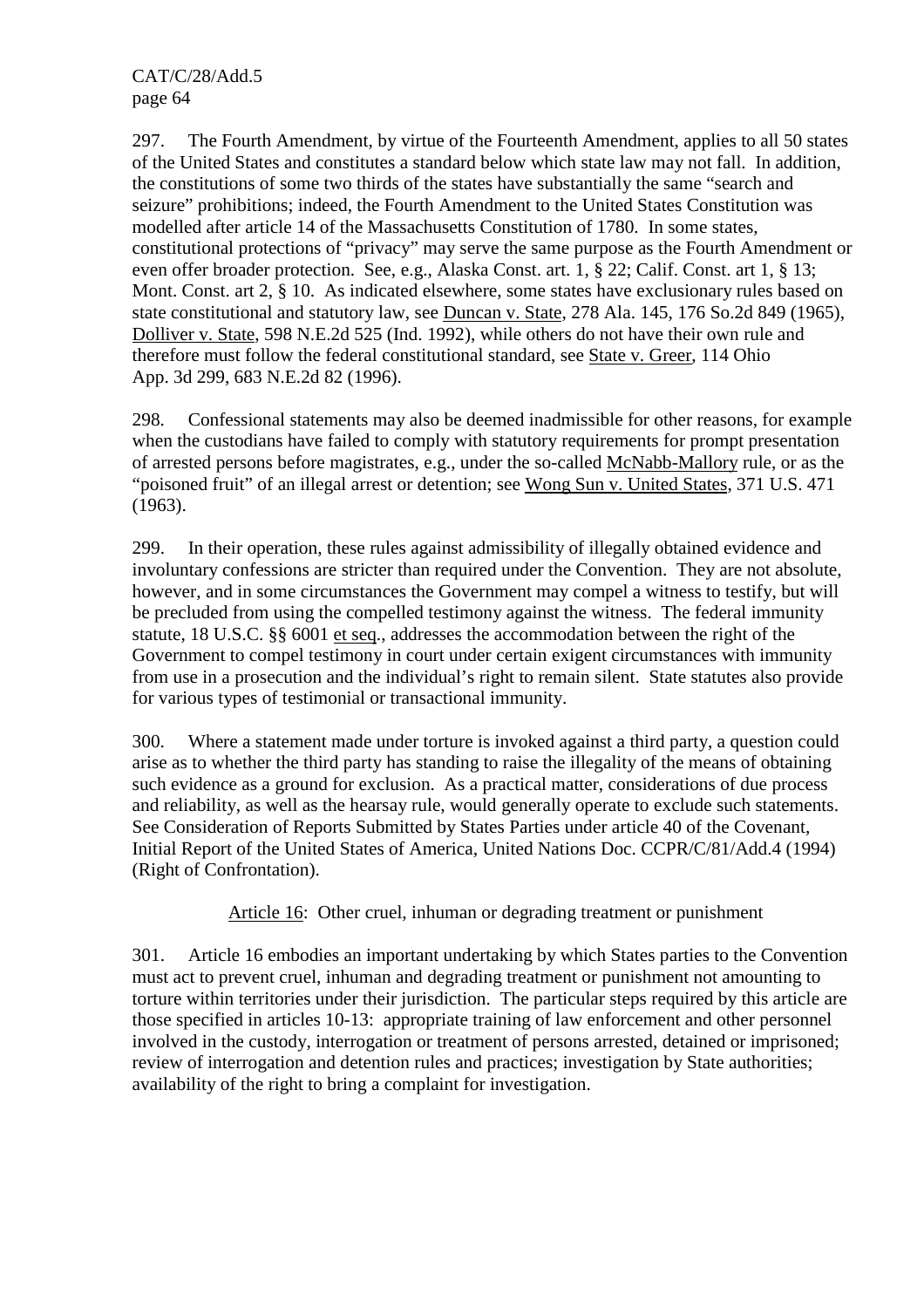302. United States reservation. The United States conditioned its ratification upon the following reservation:

[T]he United States considers itself bound by the obligation under Article 16 to prevent "cruel, inhuman or degrading treatment or punishment", only insofar as the term "cruel, inhuman or degrading treatment or punishment" means the cruel, unusual and inhumane treatment or punishment prohibited by the Fifth, Eighth and/or Fourteenth Amendments to the Constitution of the United States.

303. The scope and motivation of this reservation have been the source of some question. In the view of the United States, it was necessary to limit United States undertakings under this article primarily because the meaning of the term "degrading treatment" is at best vague and ambiguous. One specific concern involved the possibly extensive reach of governmental obligations under this article, especially in light of the constraints imposed by the federal character of the United States system and the limitations of the "state action" doctrine.

304. Federal Constitution. As indicated above, the federal Constitution has been amended and interpreted to provide extensive protections against cruel and inhuman punishment, and these protections reach much of the conduct and practice to which article 16 is in fact addressed.

305. State constitutions. The constitutions of almost 30 of the constituent states use language identical to that of the federal Constitution; 21 say "cruel or unusual" as compared to 6 which say only "cruel"; Maryland uses both. State constitutional prohibitions against cruel and/or unusual punishment have been held to extend to "greatly disproportionate" sentences as well as to those exceeding any legitimate penal aim. Workman v. Commonwealth, 429 S.W. 2d 374 (KY 1968), Steeno v. State, 85 Wisc.2d 663, 271 N.W.2d 396 (Wisc. 1978) and to conditions at a county prison, Commonwealth ex. rel. Bryant v. Hendrick, 444 Pa. 83, 280 A.2d 110 (Penna. 1971).

Among the specific issues raised in the context of article 16 are the following:

306. Police brutality. The excessive use of force by law enforcement officers violates the United States Constitution as well as federal law. It also violates the laws of the state in which the incident occurs. Both federal and state laws provide victims of such abuses several methods for seeking compensation and rehabilitation as well as grounds for punishing those who have used excessive force.

307. Although the Eighth Amendment's protections against cruel and unusual punishment apply only to those subject to "punishment" within the Amendment's meaning, the Fourth Amendment protects all individuals against unreasonable intrusions upon their bodily integrity and security of person. In Graham v. Connor, 490 U.S. 386 (1989), the U.S. Supreme Court held that an arrestee's claims that arresting officers used excessive force resulting in injury or death implicated the Fourth Amendment: "all claims that law enforcement officers have used excessive force - deadly or not - in the course of an arrest, investigatory stop, or other 'seizure' of a free citizen should be analysed under the Fourth Amendment and its 'reasonableness'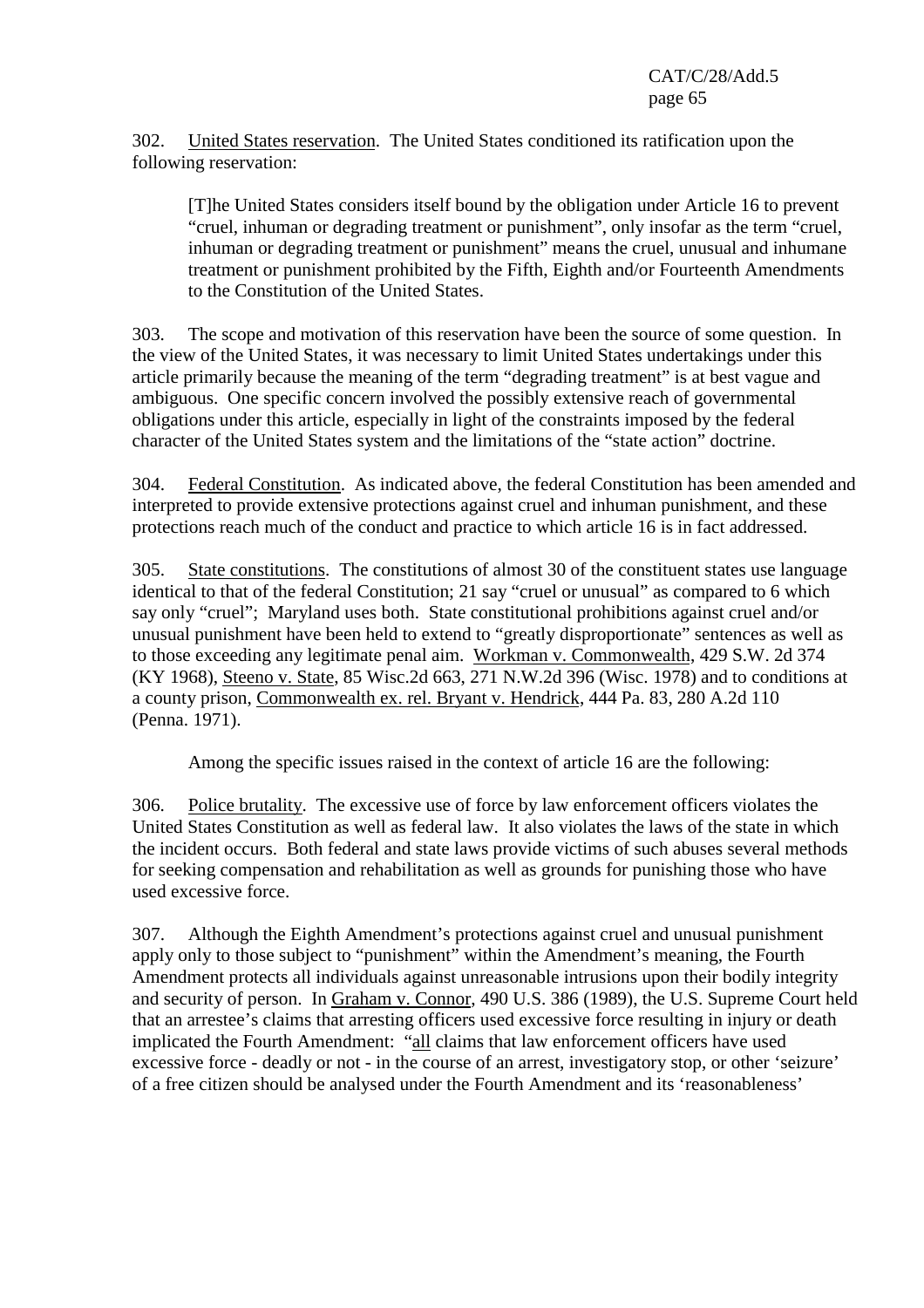standard, rather than under a 'substantive due process' standard". Id. at 395. Excessive force in effecting an arrest may violate the individual's Fourth Amendment right even where probable cause for arrest exists. Tennessee v. Garner, 471 U.S. 1 (1985).

308. The civil rights statutes also provide a basis for challenging alleged police brutality. For instance, in Chew v. Gates, 27 F.3d 1432 (9th Cir. 1994), cert. denied, 513 U.S. 1148 (1995), an arrestee sued the City of Los Angeles, its police chief, and various police officers under section 1983, alleging a violation of his constitutional rights when he was injured by a police dog during an arrest. The Federal District Court granted the defendant summary judgement, relieving the officers and the city of liability and accountability; however, the decision was overturned on appeal, and the city eventually settled the case for \$100,000.

309. Prison conditions. Although a significant percentage of the nation's correctional facilities are relatively new, many are not, and in recent years virtually all have been subject to the pressures of overcrowding and the lack of adequate funding. As a result, the conditions in the nation's prisons have continued to be a matter of concern.

310. One example is the District of Columbia's Correctional Complex in Lorton, Virginia, especially its largest component, the Occoquan Medium Security Prison. Several suits have been filed by inmates in federal court regarding living conditions in its various institutional facilities, including allegations of sexual harassment and lack of proper medical care. See, e.g., Women Prisoners v. District of Columbia, 968 F.Supp. 744 (D.D.C. 1997).

311. Various non-governmental organizations undertake projects aimed at the disclosure of unsafe, unhealthy, sub-standard conditions in the nation's prisons and jails. For example, the American Civil Liberty Union's Prison Project undertakes prison litigation as a means of challenging prison conditions and seeking relief for inmates.

312. Other non-governmental groups have cited conditions in the McConnell, Michael and Robertson units in Texas; the Dade County Jail in Miami, FL; Onondage County Public Safety Building in Syracuse, NY, and facilities in the Georgia Women's Correctional Institution. The Civil Rights Division of the U.S. Department of Justice conducted an investigation of conditions at the Syracuse, NY facility and issued a letter to the county finding constitutional violations in October 1994. In April 1997 the investigation was closed after the county implemented the necessary reforms.

313. The U.S. Department of Justice plays a central enforcement role in protecting the rights of prisoners throughout the country. The Department may file lawsuits and obtain relief either by court order or through negotiated settlements. The Department also may investigate and issue letters of findings, which often result in the jurisdictions taking the necessary remedial measures, but which also may be followed by the Department filing a lawsuit.

314. Other recent consent decrees and settlements have dealt with a Montana State men's prison; facilities in the Territory of Guam and the Commonwealth of the Northern Mariana Islands; and jails in Maricopa County (Phoenix) and Gila County, Arizona, and Clay County and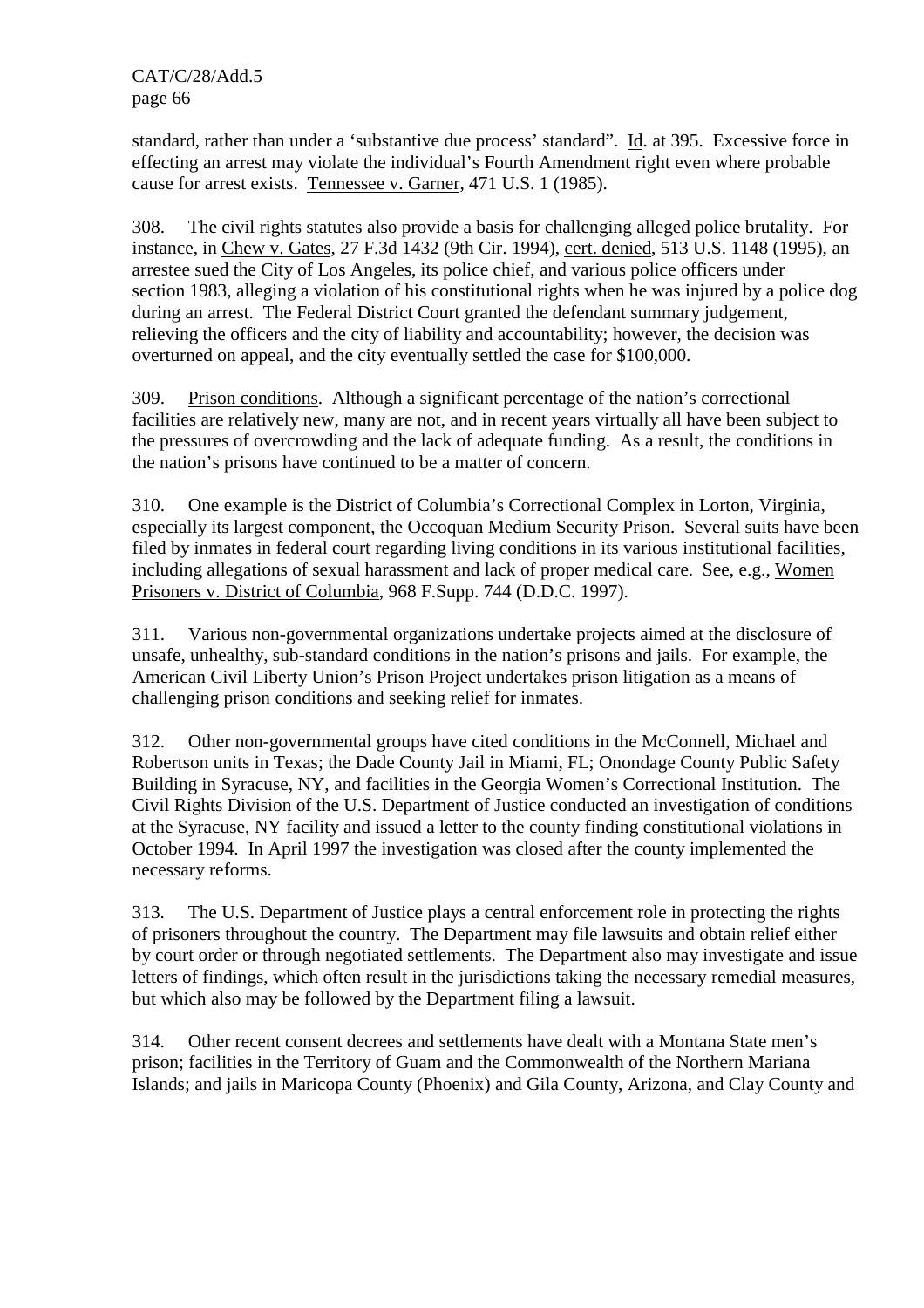Dooly County, Georgia. Recent letters of findings that, to date, have not led to litigation include letters addressing conditions at the Los Angeles County, California jails; the Black Hawk County, Iowa jail; and the Clark County (Reno), Nevada Detention Center.

315. Segregation and separation. As a general matter, only in limited circumstances may convicted prisoners be subjected to special security measures such as segregation or separation from the general prison population in specially constructed cells. Such measures may be employed for punitive reasons or as a means of maintaining the safety and security of inmates and staff in the institution as well as of the general public. No condition of confinement, including segregation, may violate the Eighth Amendment's proscription against cruel or unusual punishment, nor may it violate the prisoner's rights to due process and access to the courts under the Fifth and Fourteenth Amendments. Decisions to place prisoners in administrative segregation can be challenged in court by writ of habeas corpus, see Presier v. Rodriquez, 411 U.S. 475 (1973), or under section 1983, see Hech v. Humphrey, 512 U.S. 477 (1994); see also Brown v. Plaut, 131 F.3d 163 (D.C. Cir. 1997) (holding that a section 1983 action could be brought for damages arising from a decision to place an inmate in administrative segregation without due process of law).

316. All correctional systems in the United States impose codes of conduct on inmate behaviour which include provisions for imposing disciplinary sanctions when inmates violate the code. These disciplinary systems are essential to ensuring the security and good order of institutions. Inmates receive a copy of the code of conduct immediately upon their arrival. The disciplinary process is administered internally but must incorporate important constitutional requirements to guarantee that prisoners are not disciplined without due process.

317. As the U.S. Supreme Court stated in Wolff v. McDonnell, 418 U.S. 539 (1974), "though his rights may be diminished by the needs and exigencies of the institutional environment, a prisoner is not wholly stripped of constitutional protections when he is imprisoned for a crime". In that case, the Court recognized the inmate's right to due process preceding the imposition of disciplinary measures.

318. Similarly, a U.S. District Court found that conditions in the special housing unit at California's Pelican Bay State Prison constituted cruel and unusual punishment for the mentally ill among the prison population. Madrid v. Gomez, 889 F. Supp. 1146 (N.D. Cal. 1995). This case involved a class action brought by prisoners under the section 1983 to challenge their conditions of confinement. The court found a pattern of excessive force (including assaults, beatings, and confinement in outdoor cages during inclement weather) which violated the Eighth Amendment's restraint on excessive force, as well as systematic deficiencies in medical and mental health care and various violations of due process, notably in the procedures by which inmates were assigned to the special housing unit.

319. Sexual abuse of women in prison. Federal law prohibits sexual conduct between correctional staff and inmates regardless of gender. See 18 U.S.C. §§ 2241-44. Most states have similar rules. Federal Bureau of Prisons policy (set forth in Program Statement 5324.02, Sexual Abuse/Assault Prevention and Intervention Programs) is aimed at preventing sexual assault on inmates, providing for the safety and treatment needs of inmates who have been assaulted, and disciplining and prosecuting those who sexually assault inmates. As part of the 1998 Annual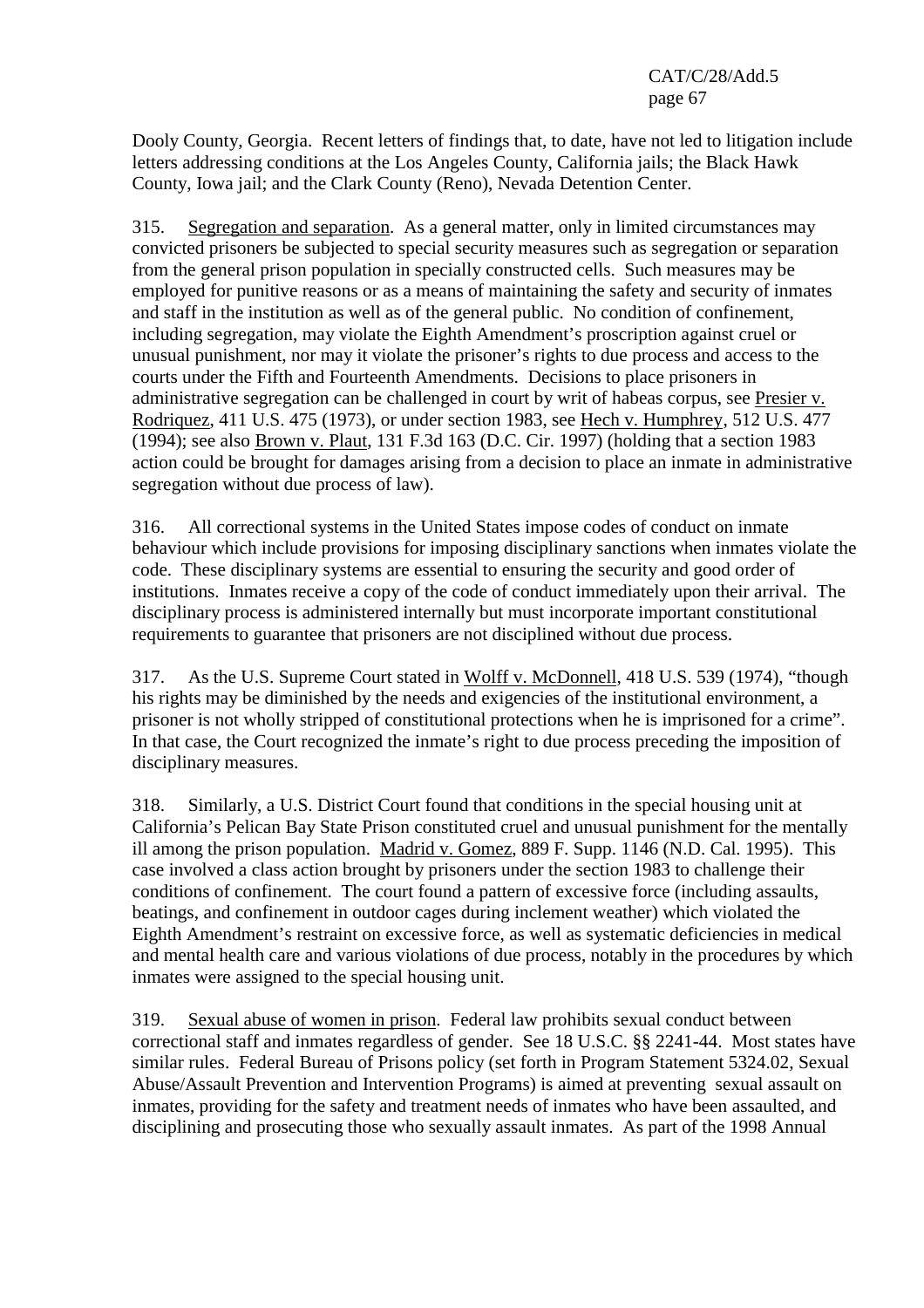Refresher Training Program, all Federal Bureau of Prison staff are required to attend a session on managing staff/inmate relationships. Staff will be trained to recognize the physical, behavioural, and emotional signs of sexual assault, to understand the referral process when a sexual assault occurs, and to have a basic understanding of sexual assault prevention and response techniques.

320. The National Institute of Corrections provides training and assistance to state and local prison and jail administrators in developing effective, humane and constitutionally correct facilities. It also funds technical assistance requests from the states in such areas as sex offender programmes and prevention/intervention strategies for sexual abuse in prisons. As part of its accreditation programme, the American Correctional Association promulgates standards regarding appropriate training, rules and regulations.

321. Despite clear and strict rules against such abuse, there are recurrent complaints by inmates and non-governmental organizations about ill-treatment of women prisoners by guards, other officials and inmates. Unfortunately, reliable statistics are not available. However, while it does not appear to be endemic, anecdotal evidence indicates a problem which continues to require consideration and action. See, e.g., Human Rights Watch, "All Too Familiar: Sexual Abuse of Women in U.S. State Prisons" (1996) (alleging that some male officers in state correctional systems have engaged in rape, sexual assault, and other types of abuse of women prisoners, including inappropriate pat-and-frisk searches, verbal harassment, and provision of inadequate health care).

322. Such allegations are routinely investigated by the U.S. Department of Justice. As indicated above, the Department's Civil Rights Division instituted litigation in 1997 against the states of Arizona and Michigan alleging that female inmates at state-run prisons were subject to unlawful invasions of privacy and sexual assault by prison guards. Such practices are also subject to litigation brought by prisoners. For example, in Jordan v. Gardner, 986 F.2d 1521 (9th Cir. 1993), a successful challenge was made to the Washington State Corrections Center for Women of requiring male guards to conduct random, non-emergency, suspicionless, clothed body searches of female prisoners. Additionally, female prisoners of the District of Columbia prevailed in a class action suit which alleged that authorities violated the Eighth Amendment, inter alia, by tolerating or engaging in physical assaults, sexual harassment and invasion of bodily privacy. Women Prisoners v. District of Columbia, 968 F. Supp. 744 (D.D.C. 1997).

323. Juveniles in detention. Concern is frequently voiced about the circumstances in which minors (individuals of less than 18 years) are detained in prisons and jails throughout the country. On the whole, the correctional systems of the United States are operated in accordance with the relevant standards, and the United States adheres to the various requirements and recommendations adopted by the United Nations. Under federal law juveniles must be separated from adult offenders by sight and sound. More detailed information may be found in the 1997 report of the U.S. Department of Justice's Office of Juvenile Justice and Delinquency Prevention entitled "Juveniles in Federal Custody".

324. Despite a general policy and practice of segregating juvenile offenders separately from adults and according them treatment appropriate to their age and status (see article 10 (3) of the Covenant on Civil and Political Rights), in actuality these goals are not always possible to achieve because of overcrowding, under-funding, and similar practical limitations.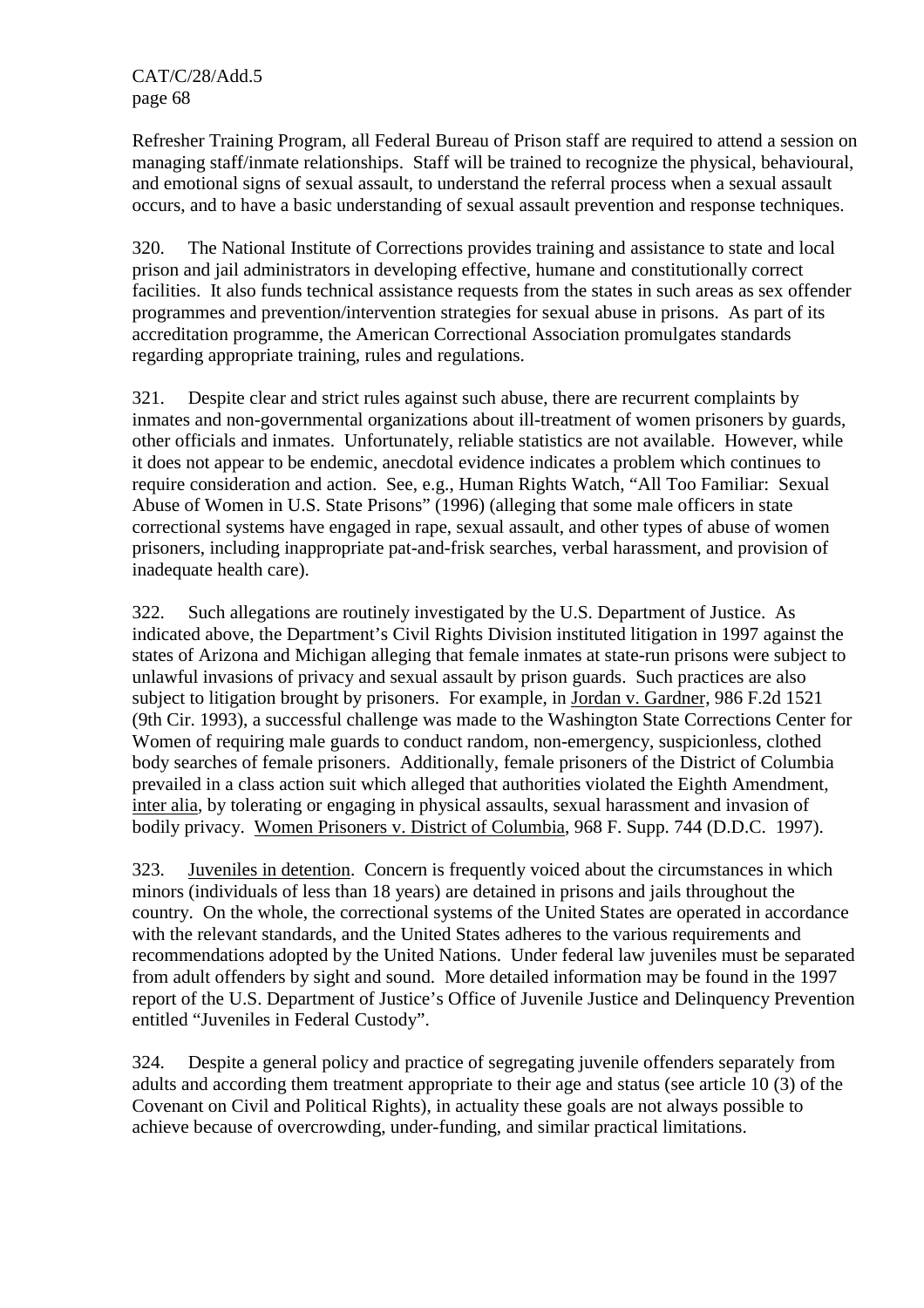325. The Department of Justice has authority under several statutes to file suit when it determines that juvenile offenders are not being afforded treatment appropriate to their age and status in violation of the United States Constitution or federal laws. Lawsuits have been filed by the United States concerning juvenile facilities in Georgia, Kentucky, Puerto Rico, Essex County, New Jersey and Louisiana, and settlements have been obtained with Georgia, Kentucky, Puerto Rico, and Essex County. The U.S. Attorney-General has circulated the Georgia settlement to all State Attorneys-General as a model of appropriate practices for addressing the needs of incarcerated juvenile offenders.

326. The INS has paid particular attention to the housing of juvenile aliens. The INS attempts to ensure that all INS officers who come in contact with juveniles receive training on the special needs of juveniles. It is INS policy to place each detained juvenile in the least restrictive setting that is appropriate to the minor's age and special needs and that protects the minor's well-being and that of others. The INS places great emphasis on the need to house juveniles in state-licenced facilities that meet strict requirements to provide for their medical, educational and recreational needs.

327. Abuse of the institutionalized. Under the Civil Rights of Institutionalized Persons Act (CRIPA), 42 U.S.C. § 1997e, the U.S. Department of Justice is authorized to investigate public facilities (such as prisons, jails, nursing homes, and institutions for the mentally retarded or mentally ill) in which it is believed that confined individuals are being deprived of their constitutional rights. This responsibility is carried out through the Department's Civil Rights Division, which by 1 June 1999 had initiated CRIPA actions regarding approximately 340 facilities, resulting in nearly 100 consent decrees governing conditions in about 200 facilities.

328. These investigations and consent decrees typically focus on protection from abuse and harm, provision of adequate medical and mental health services, and proper sanitary and fire-safety conditions. For example, in 1997, the Civil Rights Division entered into consent decrees with institutions in Wisconsin and Tennessee regarding those facilities' provision of proper medical treatment, use of restraints, and use of psychotropic medications on the mentally retarded. In that same year, the Division settled a lawsuit against the Montana State Prison with an agreement ensuring that vulnerable inmates are protected from predatory inmates.

329. Protection is afforded by other statutes as well. In Coleman v. Wilson, 912 F. Supp. 1282 (E.D. Cal. 1995), for example, a federal magistrate found that policies and practices of mental health care at most institutions within the California Department of Corrections were so inadequate as to violate the federal Rehabilitation Act, 29 U.S.C. § 794, as well as the Eighth Amendment.

330. Inmates with disabilities. In addition to the Rehabilitation Act, the federal Americans with Disabilities Act of 1990, codified at 42 U.S.C. § 12101, has been held to prohibit state prison facilities from discriminating against inmates with disabilities. Yeskey v. Com. Of Pa. Dept. Of Corrections, 118 F.3d 168 (3rd Cir. 1997), aff'd., Pennsylvania Department of Corrections et al. v. Yeskey, 524 U.S. 206, 118 S.Ct.1952 (1998).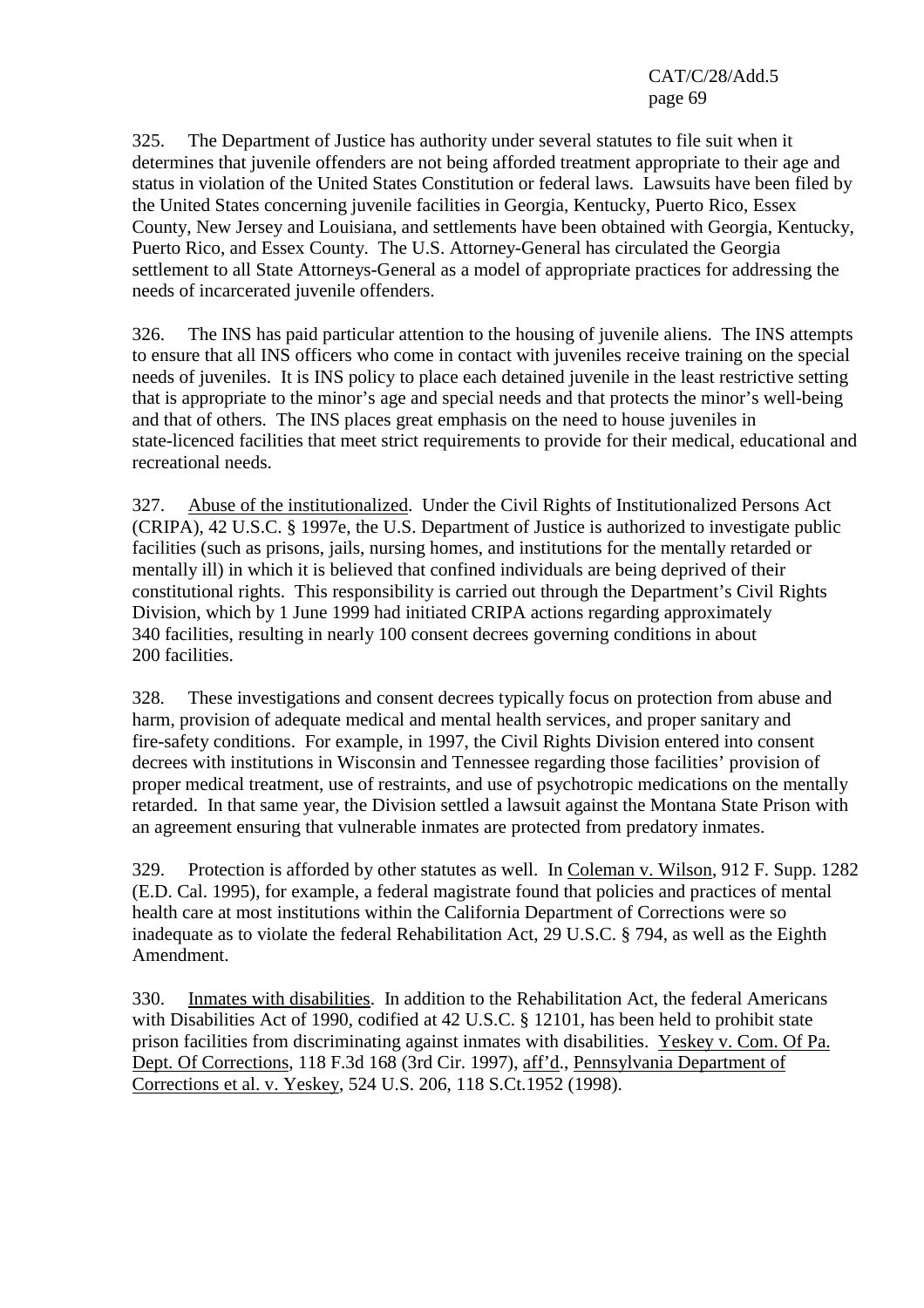331. Castration of habitual sex offenders. There has been considerable debate in the United States about the effectiveness of castration as a method of sex-related crime prevention, especially in those cases in which the antecedent offence did not involve penile penetration. In August 1996 the State of California became the first state to require either the chemical or the surgical castration of repeat child molesters prior to their release from prison. See Cal. Penal Code § 645(b). The new law, which applies to persons convicted after 1 January 1997, mandates that anyone, male or female, who has been convicted of two sexual assaults on minors, must be injected during the week prior to release on parole with a drug to reduce sexual drive if the individual does not choose to be surgically castrated. Montana and Georgia have adopted similar legislation, and proposed bills are or have been under consideration in at least 10 other states, including Florida, Massachusetts, Missouri, Texas and Wisconsin.

332. Coerced castration has been held unlawful by the state supreme courts in Michigan and Montana, and these proposals have been criticized as a violation of the Eighth Amendment as well as of due process. Use of sex-drive suppressing drugs has been defended as a safe and effective treatment for habitual offenders, in part on the basis of the experience of various European countries.

333. Other state laws allow state authorities to impose civil commitment on sexually violent predators following incarceration if the offenders are found to be a danger to the community, even after they have completed their prison sentences. See Kansas v. Hendricks, 521 U.S. 346, 117 S.Ct. 2072 (1997).

334. Prisoners on chain gangs. In May 1995 the State of Alabama reintroduced the practice of "chain gang" labour for felony convicts in the state correctional system (the term derives from the use of shackles attached to the prisoners legs and wrist to prevent escape). The practice was also instituted the following year for women in Maricopa County, Arizona, where teams of prisoners work along busy streets pulling weeds and performing similar tasks under armed guard. It has also been in use in Florida, Iowa, and Wisconsin. See Amnesty International, "Florida Reintroduces Chain Gangs" (January 1996).

335. Non-consensual medical and scientific testing. Informed consent is the touchstone of the United States Government's approach to medical and scientific testing. In 1991 the Government adopted a formal policy for the protection of human subjects participating in research conducted, supported or regulated by any of the 17 federal agencies to which it applies. This policy is set out at 45 C.F.R. Part 46. Research covered by these regulations must be reviewed by an Institutional Review Board composed of experts knowledgeable about the research and at least one member who is not a scientist and one member who is not affiliated with the institution in question. The Institutional Review Board must review and approve any proposed research and informed consent documents. The National Bioethics Advisory Commission is currently studying the effectiveness of these protections, as well as other relevant topics, such as research involving individuals with diminished capacity.

336. Consistent with the provisions of 45 C.F.R. Part 46, the Department of Justice has promulgated regulations regarding the Protection of Human Subjects. See 28 C.F.R Part 46. In compliance with these regulations, the Federal Bureau of Prisons has issued its own regulations regarding research. See 28 C.F.R. Part 512.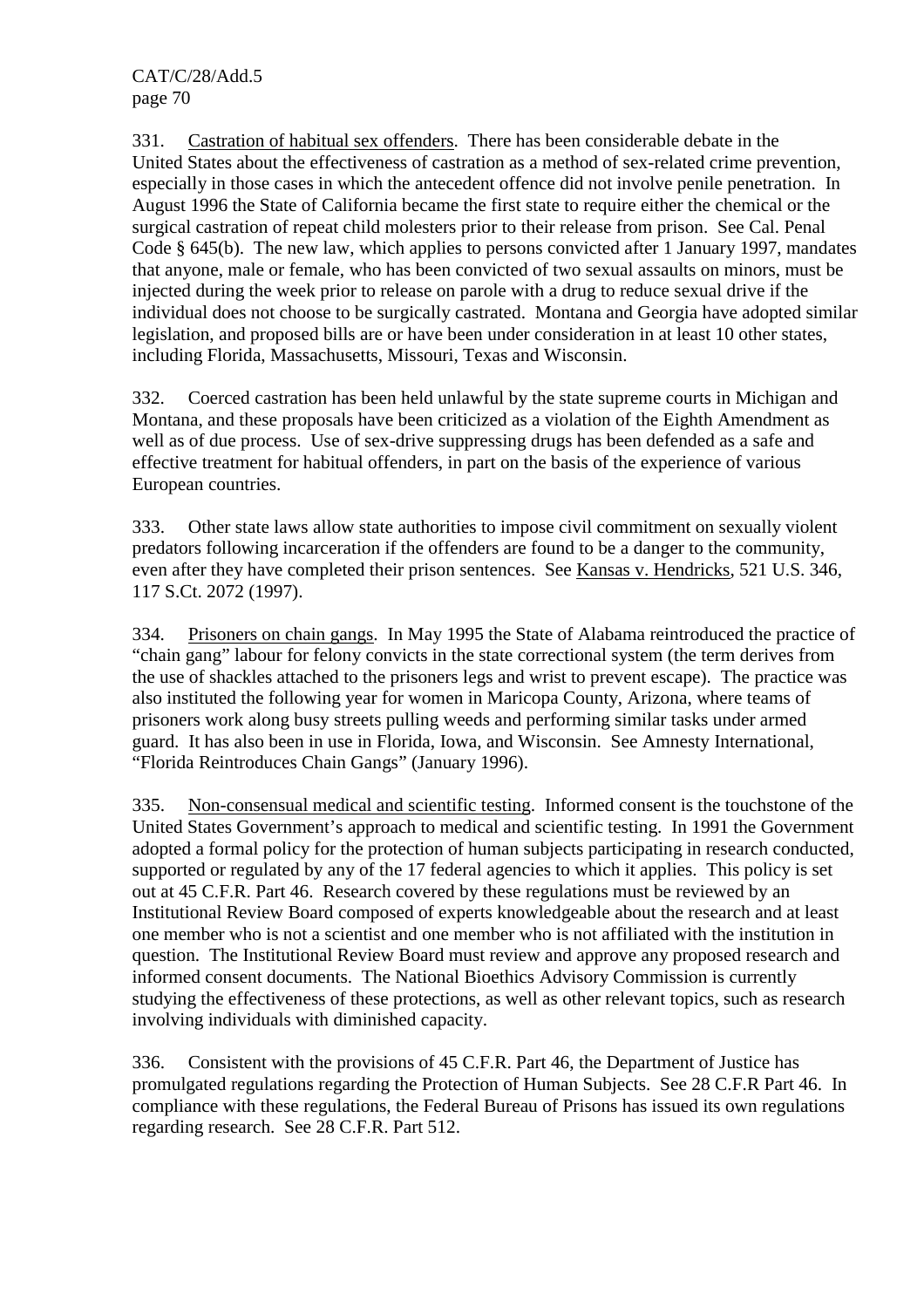337. Nonetheless, there have been allegations of abuses of informed consent requirements, most of which predate the adoption of the Federal Policy for the Protection of Human Subjects.

338. Concerns have been voiced regarding atmospheric nuclear weapons testing by the United States Government during the period 1951 to 1962 in Nevada. Recently released details of these testing programmes have heightened concerns that soldiers and civilians were exposed to large amounts of radioactivity. Military personnel can seek compensation under Veterans Affairs disability proceedings or under the federal Radiation Exposure Compensation Act of 1990, 42 U.S.C. § 2210.

339. Special concerns have been voiced about the exposure of millions of children to harmful doses of radioactive iodine, especially in contaminated milk, during the period of atmospheric testing in the 1950s and 1960s. However, surveys by the National Cancer Institute (initially ordered by the United States Congress in 1982) have failed to establish a statistical link between the tests and increased risk of thyroid cancer, which remains a relatively rare disease.

340. Concerns have been raised concerning other government-sponsored projects involving research on human subjects conducted from 1944 to 1974, which were documented and reviewed by the U.S. Advisory Committee on Human Radiation Experiments and described in its 1995 Final Report, including experiments such as injecting 18 people with radioactive plutonium without their informed consent. The Committee identified several thousand human radiation experiments, the majority of which involved only radioactive "tracers" similar to those used in contemporary research. Some did, however, carry potential lifetime risks. The Committee determined that the Government did not generally take effective measures to implement its own precautionary regulations and policies, and it recommended measures to ensure appropriate safeguards in future projects. This review resulted in payments to the subjects by the United States Government of some \$4.8 million.

341. In the "Tuskegee syphilis study", 400 black males with syphilis were deliberately not treated by physicians so that scientists could study the progress of the disease. This study ended in 1972, three months after it became the focus of national attention through the press. The President has apologized for this programme, and compensation has been offered to the victims.

342. Informed consent by a legally authorized representative allowing minors and individuals who are mentally incapacitated to participate in research on mental illness and paediatric disease has been a particular focus of debate in the medical and scientific communities. In December 1996 a New York State appellate court invalidated state regulations allowing surrogates to give consent to certain experiments on behalf of minor children and those incapable of giving consent at state mental health facilities. The court decided that the New York State Office of Mental Health did not have authority to promulgate regulations governing human subjects research and said that the regulations violated due process guarantees under the federal and state constitutions as well as common law privacy rights. See T.D. v. New York State Office of Mental Health, 228 A.D.2d 95 (N.Y. App. Div. 1st Dept.). On 22 December 1997, the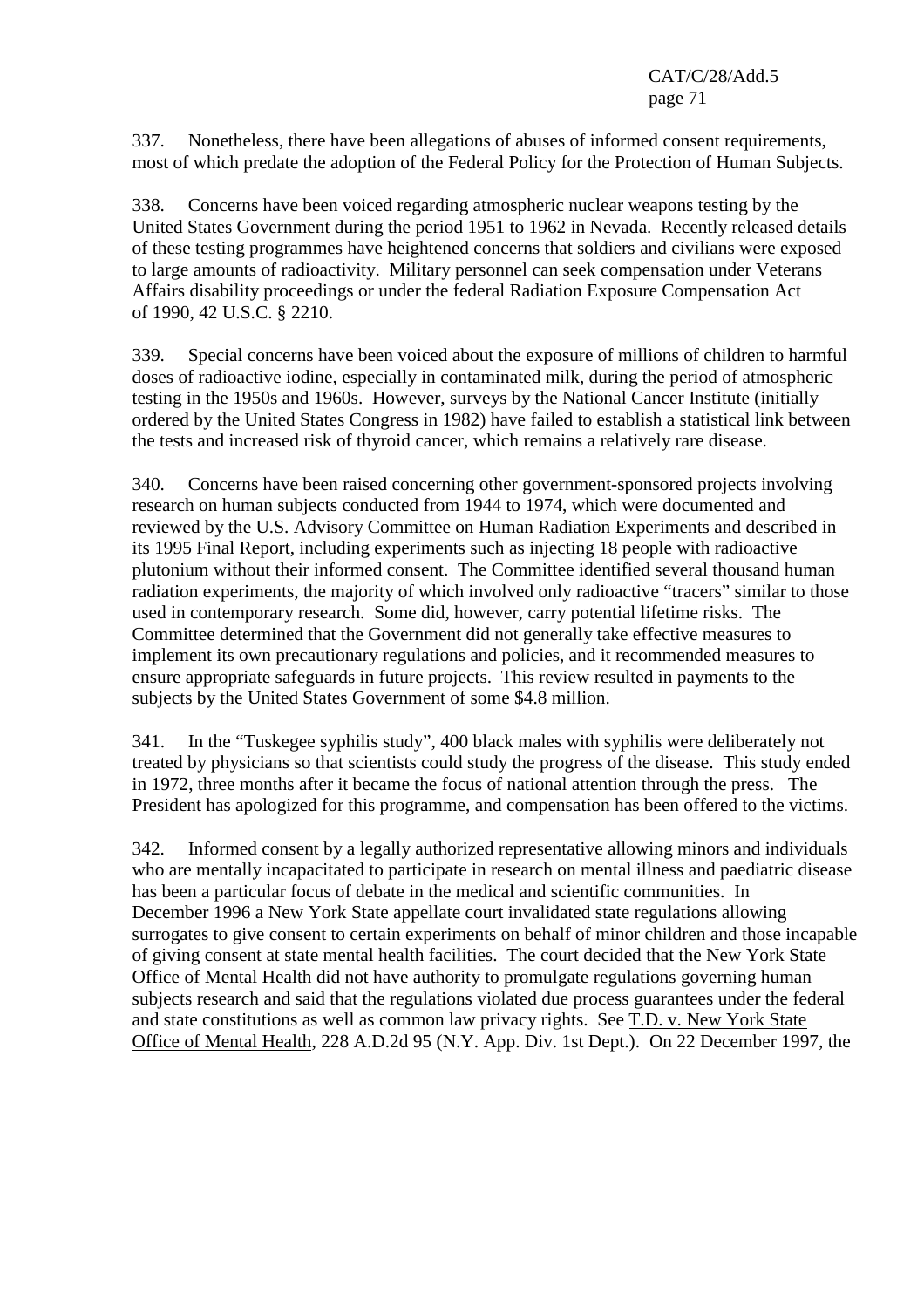New York Court of Appeals found that the Appellate Division had issued an inappropriate advisory opinion regarding the constitutionality of the regulations. T.D. v. New York State Office of Mental Health, No. 252, slip op. at 2 (N.Y. 1997). State authorities have formed an advisory committee to assist in promulgating new regulations.

343. In some recent instances, informed consent procedures were followed but were later judged inadequate and subject to correction in regard to the level of Institutional Review Board scrutiny given to the research project or the information contained in the informed consent. For example, the Neuropsychiatric Institute of the University of California at Los Angeles conducted studies from 1988 through 1994 in which schizophrenia patients were withdrawn from their medications without fully informed consent. In 1994 the University of Pittsburgh National Surgical Adjuvant Breast and Bowel Project conducted research in which individuals at risk of developing breast cancer received tamoxifen without full information regarding the risks associated with that agent.

344. Illegal immigrants in custody. In recent years, the number of intending illegal immigrants into the United States has increased markedly. When apprehended, those attempting or achieving illegal entry are typically detained pending the adjudication of their cases according to the Immigration and Nationality Act. The INS has focused significant attention on the conditions under which aliens awaiting the completion of immigration proceedings are detained. Over the years the INS has worked on developing a comprehensive set of detention standards covering most of the issues identified for detainees housed in INS facilities. It has also focused attention on the conditions of confinement of its detainees housed in state and local facilities. The INS conducts regular inspections of such facilities and attempts to ensure that they meet or exceed the standards contained in its jail inspection programme, which are themselves undergoing review. INS officials have also engaged in discussions with representatives of the Department of Justice, the American Bar Association and state and local officials in an effort to inform them about its ongoing efforts to review and improve detention conditions.

345. Recent changes in the law, including the Illegal Immigration Reform and Immigrant Responsibility Act of 1996 Pub. L. No. 104–208, 110 Stat. 3546 (30 September 1996), require the detention of more categories of aliens, including certain asylum-seekers and aliens with criminal records, pending the adjudication of their cases. As a result, the number of detainees has increased significantly; at the end of 1998 approximately 16,300 were being held in custody.

346. Commensurately, the number of complaints about the treatment of these detainees and the conditions in which they are held have also increased. Many detainees remain in the custody of the INS and are housed in such major federal detention centres as the Krome Service Processing Center in Florida. Because of overcrowding in these federal facilities, however, INS has entered into arrangements by which many are held in state, county and local jails, as well as in privately-operated centres under contractual arrangements with such entities as the Corrections Corporation of America (CCA).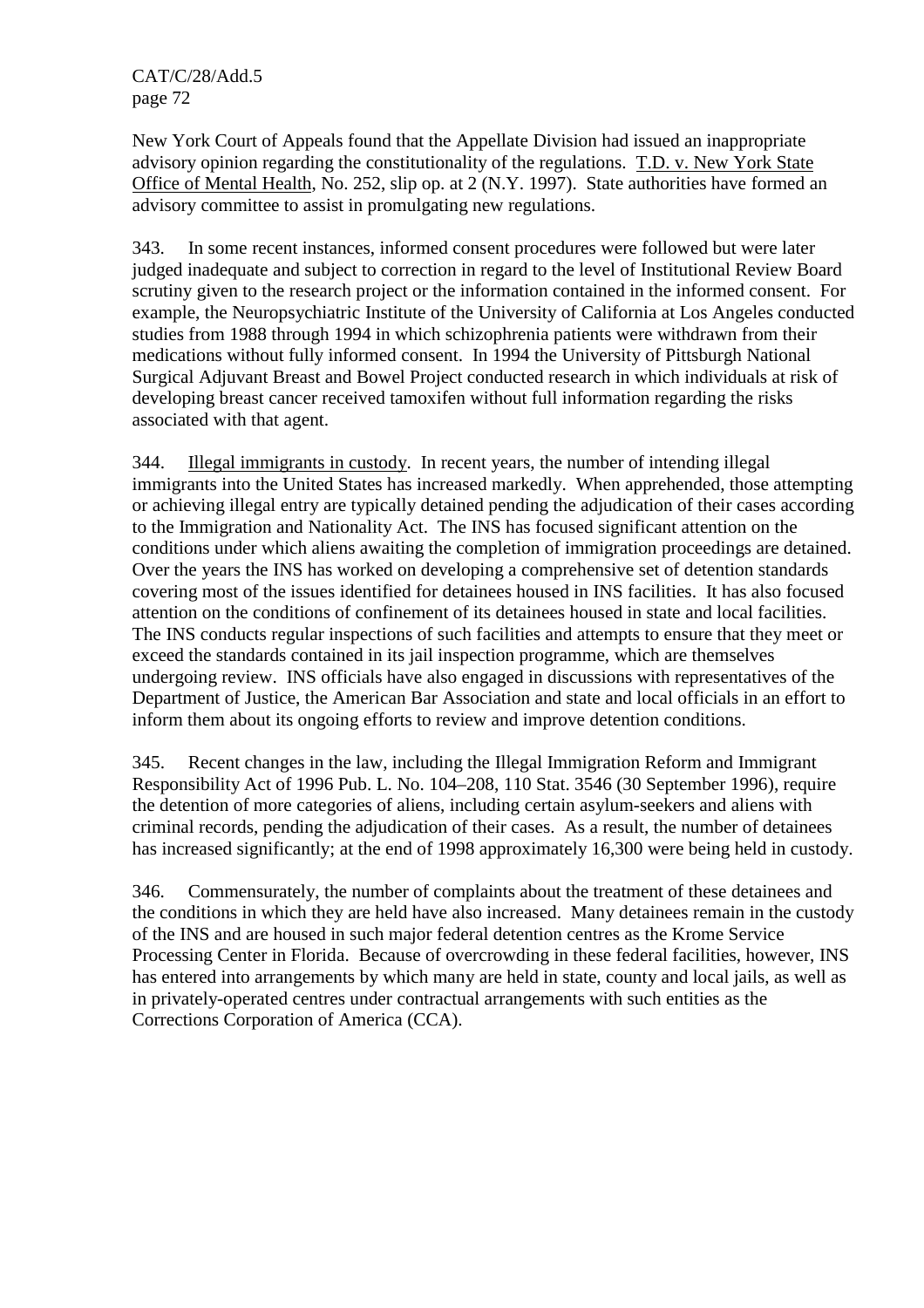347. Complaints have included allegations of overcrowding, sub-standard and unsafe facilities, lack of adequate medical and dental care, misclassification of asylum-seekers as maximum security prisoners, lack of adequate access to legal counsel and legal materials, and lack of appropriate recreational programmes.

348. For example, on 18-19 June 1995, a riot by INS detainees occurred in a privately run detention facility in Elizabeth, New Jersey after months of complaints about physical and mental abuse, lack of access to telephones, infestation by insects, poor food and other inadequate conditions. Civil litigation by the detainees against the INS and its contractor (ESMOR/Correctional Services Company) is pending in the U.S. District Court in Newark, NJ (Civ. No. 97-3093), in which the complaint is based substantially upon alleged violations of customary international law. Criminal charges were independently brought against the private prison company.

349. Capital punishment. The issue of capital punishment remains a matter of great importance and vigorous public debate in the United States. A majority of the people in a majority of the states, and of the country as a whole, have chosen through their elected representatives to provide the possibility of capital punishment for the most serious crimes.

350. United States reservation. Capital punishment is currently permitted in 38 states and by the Federal Government; 12 states and the District of Columbia do not use the death penalty. In those states which permit capital punishment, it may only be imposed for the most serious crimes (essentially aggravated, intentional homicide), subject to stringent procedures intended to protect the defendant's due process rights (including a separate sentencing hearing at which both aggravating and mitigating circumstances must be weighed).

351. In part because critics of capital punishment consider the sanction to be inherently cruel and inhuman, and because many advocates of abolition consider certain methods of execution to be similarly impermissible, the United States conditioned its ratification of the Convention on the reservation noted in annex I, limiting U.S. obligations under article 16 to the prohibitions against cruel, inhuman or degrading treatment or punishment in the Fifth, Eighth and/or Fourteenth Amendments. This reservation has the intended effect of leaving the important question of capital punishment to the domestic political, legislative, and judicial processes. That the Covenant's prohibition of cruel, inhuman or degrading treatment or punishment itself does not (and was not intended to) prohibit the death penalty is reflected in the existence of the Second Optional Protocol to the ICCPR, which states that "[n]o one within the jurisdiction of a State Party to the [Protocol] shall be executed".

352. United States understanding. United States law provides stringent safeguards in capital cases, including special procedures regarding sentencing. Among the issues which are frequently argued before state as well as federal courts are: racial discrimination in the application of the death penalty, inadequate counsel and inability to adduce exculpatory evidence, and impermissibly long periods of confinement on death row. In order to place clearly on the record the United States Government's view concerning the relevance of international law